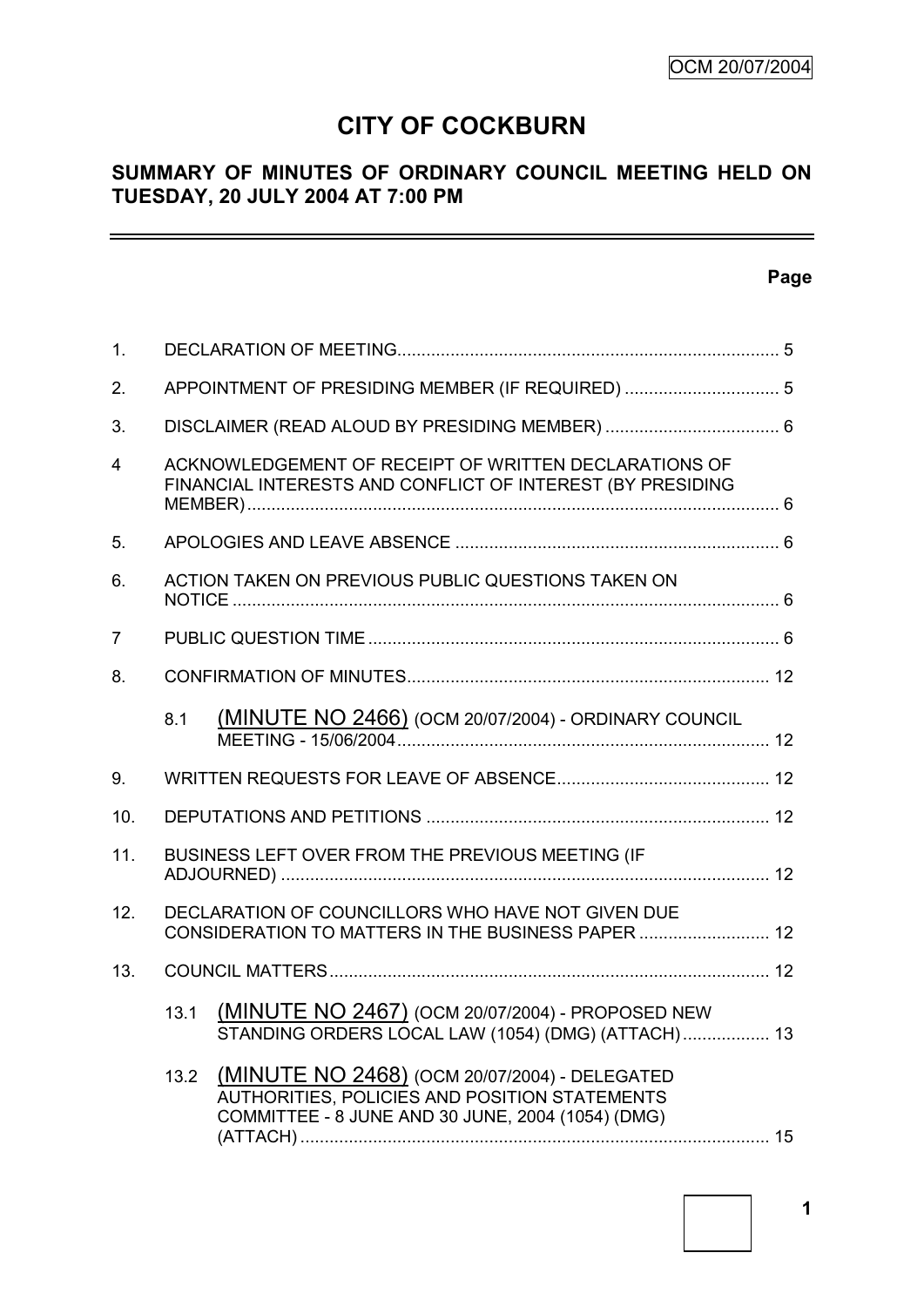|     |      | (MINUTE NO 2469) (OCM 20/07/2004) - MINUTES OF THE<br>DELEGATED AUTHORITIES, POLICIES AND POSITION<br>STATEMENTS COOMMITTEE - 8 JUNE 2004 - ITEM 9.1 -<br>AMENDMENT TO POLICY SC6 'COMMUNICATION &<br>INFORMATION DISSEMINATION' (1054) (DMG) | 17 |
|-----|------|-----------------------------------------------------------------------------------------------------------------------------------------------------------------------------------------------------------------------------------------------|----|
|     |      | 13.3 (MINUTE NO 2470) (OCM 20/07/2004) - AMENDMENTS TO<br>THE CITY OF COCKBURN (LOCAL GOVERNMENT ACT) LOCAL                                                                                                                                   |    |
|     | 13.4 | (MINUTE NO 2471) (OCM 20/07/2004) - OBJECTION TO<br>NOTICE - 36 (LOT 30) TINDAL AVENUE, YANGEBUP - MESSRS A                                                                                                                                   |    |
|     | 13.5 | (MINUTE NO 2472) (OCM 20/07/2004) - OBJECTION TO<br>NOTICE - 11 BINNEY RISE, SOUTH LAKE - DEPARTMENT OF                                                                                                                                       |    |
| 14. |      |                                                                                                                                                                                                                                               |    |
|     | 14.1 | (MINUTE NO 2473) (OCM 20/07/2004) - CLOSURE OF<br>PORTION OF PARKES STREET YANGEBUP, TO THE PASSAGE<br>OF VEHICLES - PURSUANT TO SECTION 3.50 OF THE LOCAL                                                                                    |    |
|     |      | 14.2 (MINUTE NO 2474) (OCM 20/07/2004) - CONSENT TO THE<br>SALE OF PORTION OF RESERVE 25918 JOYCE AVENUE,                                                                                                                                     |    |
|     | 14.3 | (MINUTE NO 2475) (OCM 20/07/2004) - DRAFT STATE AND<br>LOCAL GOVERNMENT SUSTAINABILITY PARTNERSHIP                                                                                                                                            |    |
|     | 14.4 | (MINUTE NO 2476) (OCM 20/07/2004) - OVERSIZED<br>OUTBUILDING (208.5 SQM TOTAL AREA) - LOT 10; 71 TRIANDRA<br>COURT, BANJUP - OWNER: C & K LEWIS - APPLICANT: TONY                                                                             |    |
|     | 14.5 | (MINUTE NO 2477) (OCM 20/07/2004) - RETROSPECTIVE<br>PLANNING APPLICATION - EXISTING STORAGE AREA - LOT<br>155;2 FRESHWATER DRIVE, ATWELL - OWNER/APPLICANT: D G                                                                              |    |
|     | 14.6 | (MINUTE NO 2478) (OCM 20/07/2004) - DEDICATION OF<br>LAND AS ROAD PURSUANT TO SECTION 56 OF THE LAND<br>ADMINISTRATION ACT 1997 - LOT 2 BARRINGTON STREET AND<br>LOT 32 HOWSON WAY, BIBRA LAKE (4309786) (4309300) (KJS)                      |    |
|     | 14.7 | (MINUTE NO 2479) (OCM 20/07/2004) - DEDICATION OF<br>LAND AS ROAD PURSUANT TO SECTION 56 OF THE LAND<br>ADMINISTRATION ACT 1997 - LOT 99 BEELIAR DRIVE, BEELIAR                                                                               |    |

**2**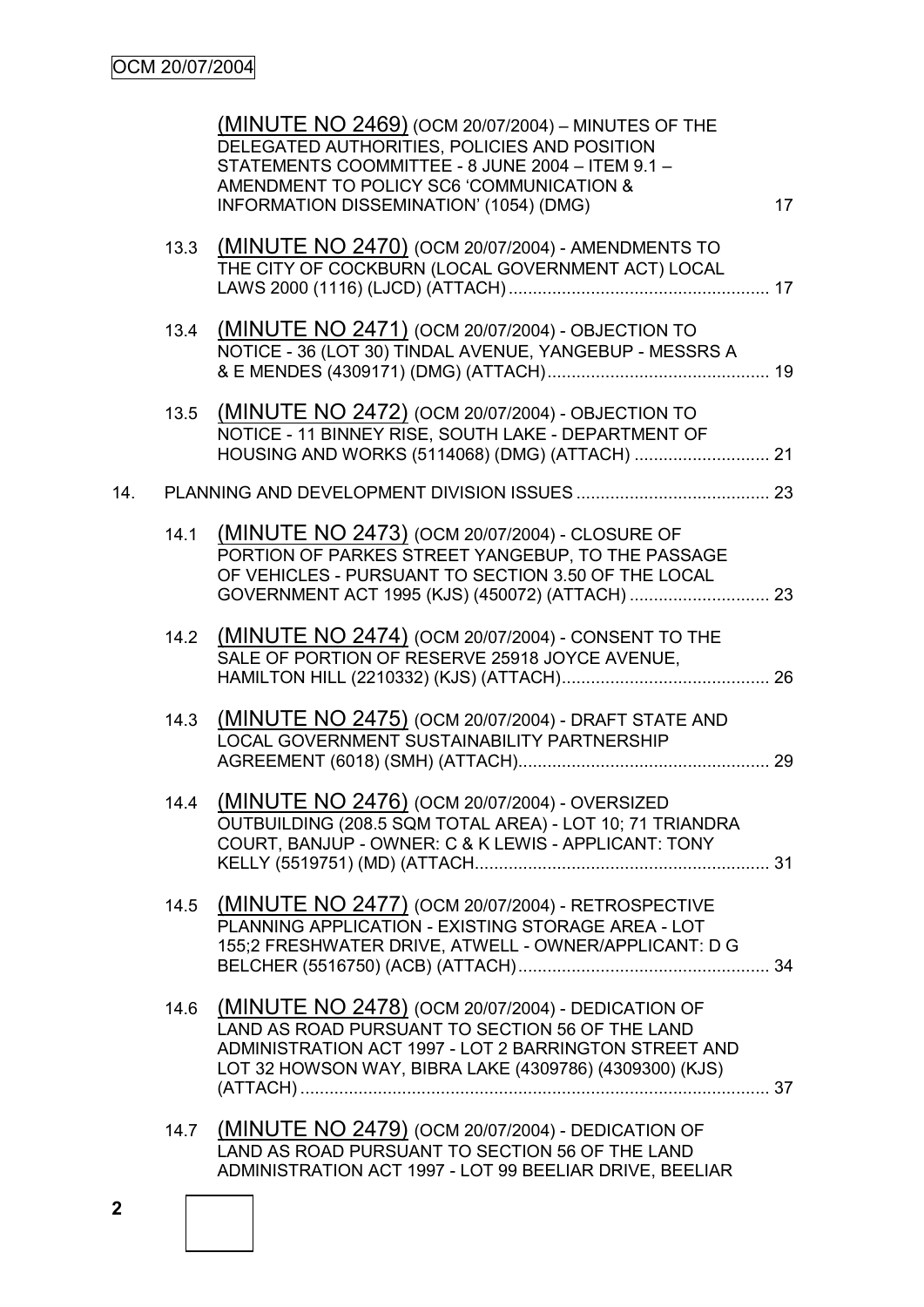# OCM 20/07/2004

| 14.8 | (MINUTE NO 2480) (OCM 20/07/2004) - CHANGE OF USE -<br>RESPITE ACCOMMODATION - LOT 138; 2 LOCKETT STREET,<br>COOLBELLUP - OWNER: K & F FRANKLIN - APPLICANT:<br>PRESTIGE HEALTH SUPPORT SERVICES (1100429) (MD)                                                                      |  |
|------|--------------------------------------------------------------------------------------------------------------------------------------------------------------------------------------------------------------------------------------------------------------------------------------|--|
| 14.9 | (MINUTE NO 2481) (OCM 20/07/2004) - OVERSIZE<br>OUTBUILDING (299 SQM) - LOT 31 TAPPER ROAD, BANJUP -<br>OWNER/APPLICANT: L R SKROZA (6000564) (MD) (ATTACH)  45                                                                                                                      |  |
|      | 14.10 (MINUTE NO 2482) (OCM 20/07/2004) - PORT COOGEE<br>MARINA - RELATED ISSUES (3209006) (SMH) (ATTACH) 52                                                                                                                                                                         |  |
|      | 14.11 (MINUTE NO 2483) (OCM 20/07/2004) - NEW SERVICE<br>DRIVEWAY TO SPEARWOOD SHOPPING CENTRE - (WALL AND<br>RAMP) - 6 BARRINGTON STREET, SPEARWOOD -<br>OWNER/APPLICANT: CARCIONE NOMINEES PTY LTD (3316863)                                                                       |  |
|      | 14.12 (MINUTE NO 2484) (OCM 20/07/2004) - ADOPTION OF<br>REVISED STRUCTURE PLAN FOR PORTION OF DEVELOPMENT<br>AREA NO. 4 - (CELL 10), TINDAL AVENUE AND BEELIAR DRIVE,<br>YANGEBUP - OWNER: VARIOUS (9620) (VM) (ATTACH)  69                                                         |  |
|      | 14.13 (MINUTE NO 2485) (OCM 20/07/2004) - COCKBURN<br>CENTRAL (THOMSONS LAKE) REGIONAL CENTRE AMENDMENT<br>TO TOWN PLANNING SCHEME NO. 3 (92001) (MR) (ATTACH)  74                                                                                                                   |  |
|      | 14.14 (MINUTE NO 2486) (OCM 20/07/2004) - FINAL ADOPTION -<br>AMENDMENT NO. 15 - RECODING FROM RESIDENTIAL R20 TO<br>R25 - LOTS 6 & 165 (117 & 121) FORREST ROAD, (SAWLE ROAD),<br>HAMILTON HILL - OWNER: MICHELINA MANCINONE -<br>APPLICANT: KOLTASZ SMITH (93015) (VM) (ATTACH) 82 |  |
|      | 14.15 (MINUTE NO 2487) (OCM 20/07/2004) - PROPOSED<br>PAYMENT OF MAILBOX COST - 73 BEENYUP ROAD, ATWELL                                                                                                                                                                              |  |
|      | 14.16 (MINUTE NO 2488) (OCM 20/07/2004) - EXTENSION AND<br>UPGRADE OF EXISTING LUNCH BAR (DELI) - 810 NORTH LAKE<br>ROAD JANDAKOT - OWNER: J & P HAWKINS - APPLICANT:                                                                                                                |  |
|      | 14.17 (MINUTE NO 2489) (OCM 20/07/2004) - RECONSIDERATION<br>OF RECOMMENDED CONDITIONS - PROPOSED INDUSTRIAL<br>SUBDIVISION (REVISED PLAN) - LOT 502 SUDLOW RD, PHOENIX<br>RD AND NORTH LAKE RD, BIBRA LAKE - OWNER: LANDCORP -<br>APPLICANT: WA LAND AUTHORITY (LANDCORP) C/-       |  |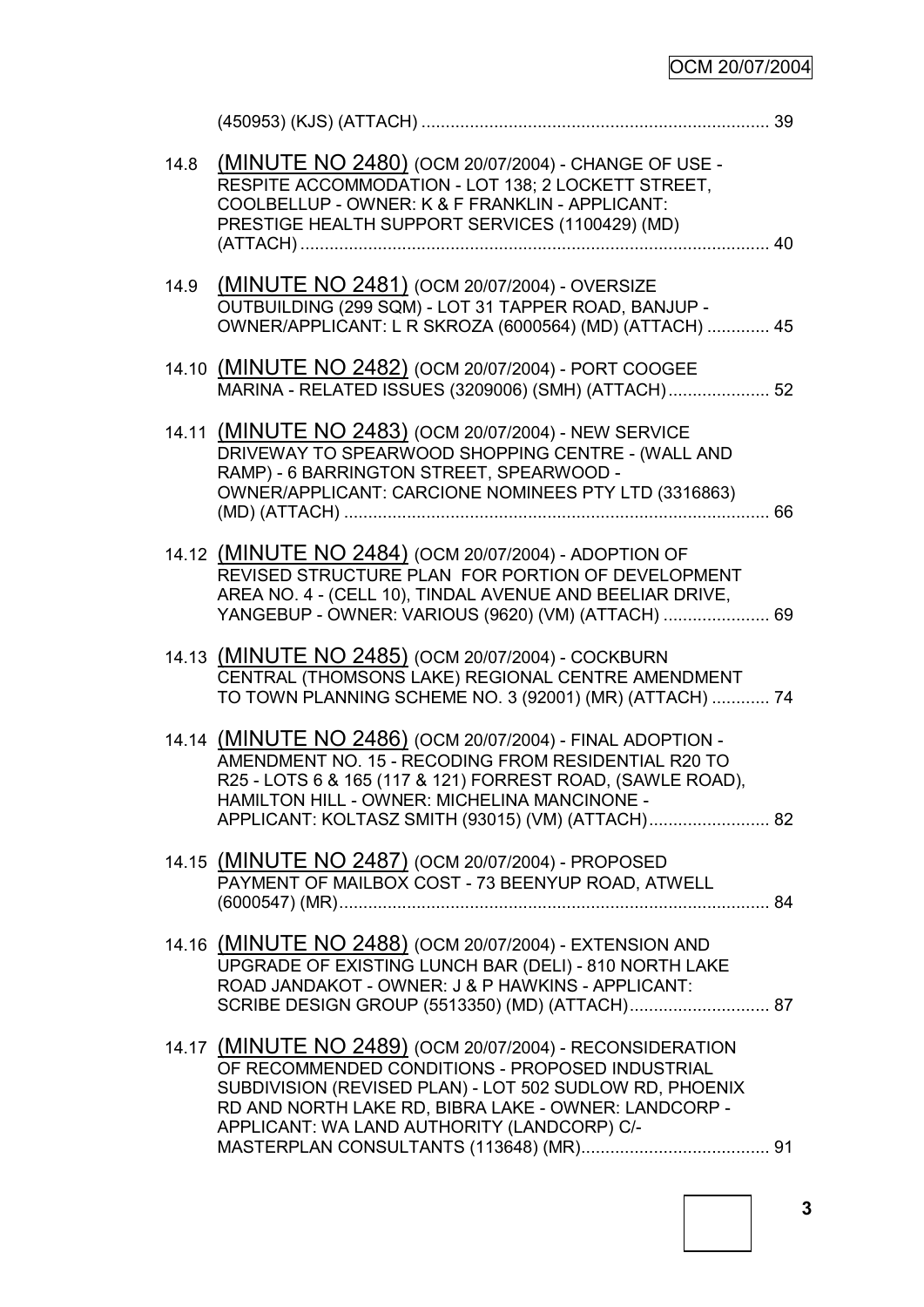|     |      | 14.18 (MINUTE NO 2490) (OCM 20/07/2004) - FARRINGTON ROAD<br>- POSSIBLE DUPLICATION - TELEPHONE SURVEY (SMH)                                         |     |
|-----|------|------------------------------------------------------------------------------------------------------------------------------------------------------|-----|
| 15. |      |                                                                                                                                                      |     |
|     | 15.1 | (MINUTE NO 2491) (OCM 20/07/2004) - LIST OF CREDITORS                                                                                                |     |
|     | 15.2 | (MINUTE NO 2492) (OCM 20/07/2004) - COMPLIANCE WITH<br>SECTION 6 OF THE LOCAL GOVERNMENT (FINANCIAL<br>MANAGEMENT) REGULATIONS 1996 (5003) (ATC) 111 |     |
|     | 15.3 | (MINUTE NO 2493) (OCM 20/07/2004) - PRINCIPAL ACTIVITIES<br>PLAN - 1 JULY 2004 TO 30 JUNE 2008 (5406) (ATC) (ATTACH)  112                            |     |
| 16. |      |                                                                                                                                                      |     |
|     | 16.1 | (MINUTE NO 2494) (OCM 20/07/2004) - CAMERA SECURITY<br>SYSTEM AT ADMINISTRATION CENTRE CAR PARK (8959) (JR)  114                                     |     |
| 17. |      |                                                                                                                                                      |     |
|     | 17.1 | (MINUTE NO 2495) (OCM 20/07/2004) - REPORT -<br>SPEARWOOD PUBLIC LIBRARY (710400) (DKF) (ATTACH) 117                                                 |     |
|     | 17.2 | (MINUTE NO 2496) (OCM 20/07/2004) - CLAIM FOR<br>REIMBURSEMENT - VEHICLE DAMAGE (8910) (DMG)  119                                                    |     |
|     | 17.3 | (MINUTE NO 2497) (OCM 20/07/2004) - SAFER<br>CITY/NEIGHBOURHOOD WATCH (RA) (8953) (ATTACH) 121                                                       |     |
|     |      | (MINUTE NO 2498) (OCM 20/07/2004) - SAFER<br>CITY/NEIGHBOURHOOD WATCH (RA) (8953) (ATTACH)                                                           | 126 |
| 18. |      |                                                                                                                                                      |     |
| 19. |      | MOTIONS OF WHICH PREVIOUS NOTICE HAS BEEN GIVEN  126                                                                                                 |     |
| 20. |      | NOTICES OF MOTION GIVEN AT THE MEETING FOR CONSIDERATION                                                                                             |     |
| 21. |      | NEW BUSINESS OF AN URGENT NATURE INTRODUCED BY                                                                                                       |     |
| 22  |      | MATTERS TO BE NOTED FOR INVESTIGATION WITHOUT DEBATE 126                                                                                             |     |
| 23. |      |                                                                                                                                                      |     |
| 24. |      | (MINUTE NO 2499) (OCM 20/07/2004) - RESOLUTION OF<br>COMPLIANCE (SECTION 3.18(3), LOCAL GOVERNMENT ACT 1995)  127                                    |     |
| 25  |      |                                                                                                                                                      |     |
| 4   |      |                                                                                                                                                      |     |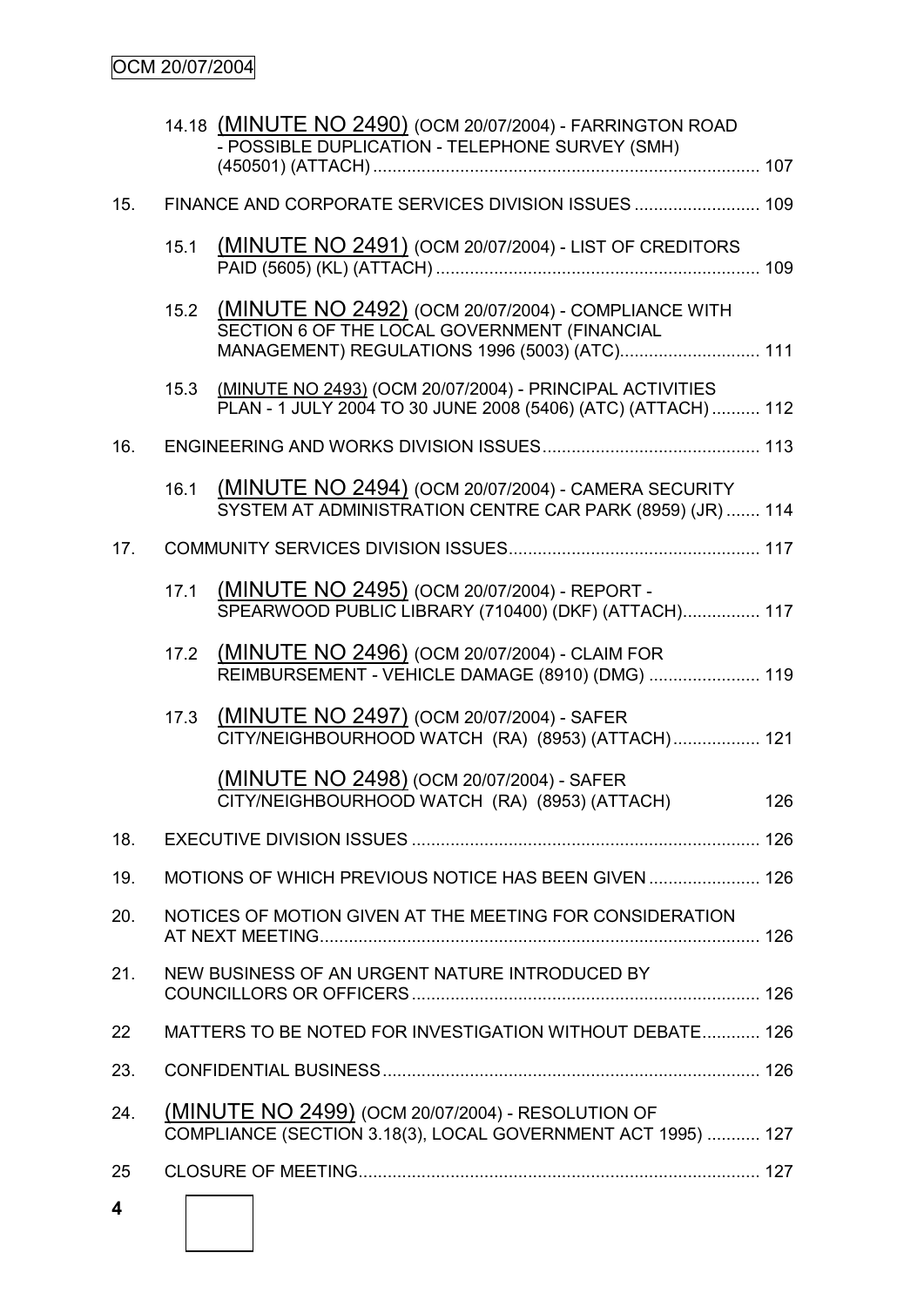# **CITY OF COCKBURN**

# **MINUTES OF ORDINARY COUNCIL MEETING HELD ON TUESDAY, 20 JULY 2004 AT 7:00 PM**

#### **PRESENT:**

## **ELECTED MEMBERS**

|                     | Mayor        |
|---------------------|--------------|
|                     | Deputy Mayor |
|                     | Councillor   |
|                     | Councillor   |
|                     | Councillor   |
|                     | Councillor   |
|                     | Councillor   |
| Mr M Reeve-Fowkes - | Councillor   |
|                     | Councillor   |
|                     |              |

#### **IN ATTENDANCE**

| $\sim 100$               | <b>Chief Executive Officer</b>                |
|--------------------------|-----------------------------------------------|
| $\sim$ 10 $\pm$          | Director, Administration & Community Services |
| $\overline{\phantom{0}}$ | Director, Finance & Corporate Services        |
| $\sim$                   | Acting Director, Planning & Development       |
| $\sim$ 100 $\mu$         | Director, Engineering & Works                 |
| $\sim 100$               | <b>Executive Secretary</b>                    |
| $\sim 100$               | <b>Communications Manager</b>                 |
|                          |                                               |

# **1. DECLARATION OF MEETING**

The Presiding Member declared the meeting open at 7.00pm.

# **2. APPOINTMENT OF PRESIDING MEMBER (If required)**

Nil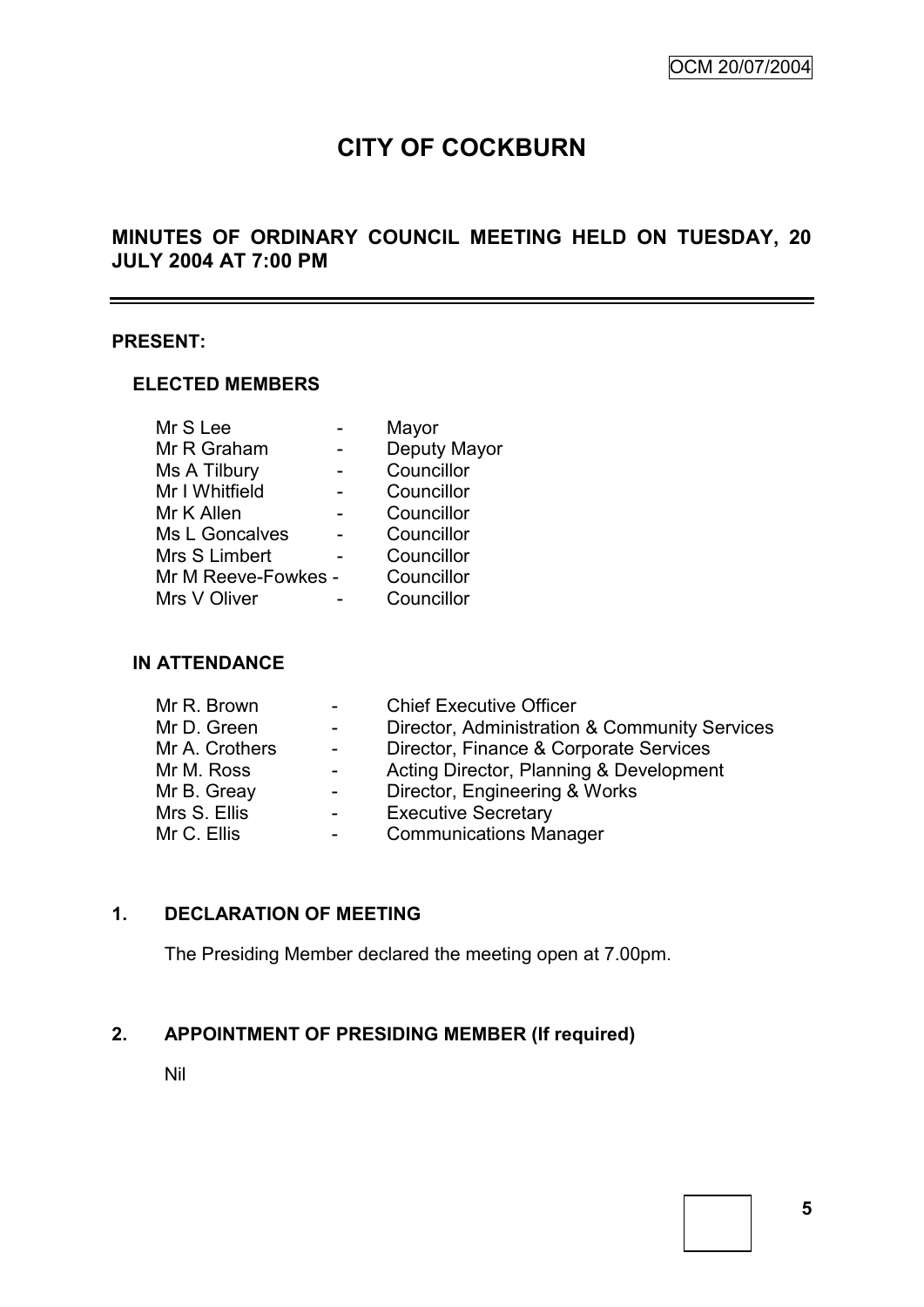# OCM 20/07/2004

#### **3. DISCLAIMER (Read aloud by Presiding Member)**

Members of the public, who attend Council Meetings, should not act immediately on anything they hear at the Meetings, without first seeking clarification of Council's position. Persons are advised to wait for written advice from the Council prior to taking action on any matter that they may have before Council.

#### **4 (OCM 20/07/2004) - ACKNOWLEDGEMENT OF RECEIPT OF WRITTEN DECLARATIONS OF FINANCIAL INTERESTS AND CONFLICT OF INTEREST (BY PRESIDING MEMBER)**

The Presiding Member advised that he had received a written declaration of Proximity Interest from Clr Reeve-Fowkes and a declaration of Proximity Interest from Clr Allen, which would be read at the appropriate time.

#### **5. APOLOGIES AND LEAVE ABSENCE**

Nil

#### **6. ACTION TAKEN ON PREVIOUS PUBLIC QUESTIONS TAKEN ON NOTICE**

Nil

#### **7 (OCM 20/07/2004) - PUBLIC QUESTION TIME**

**Logan Howlett,** ratepayer submitted the following questions:

- Q1. Does Council have a policy in regard to responding to correspondence from the community and if so, what is the time requirement contained therein?
- A. Question taken on notice to be responded to in writing.
- Q2. Does the Council intend to conduct information workshops for the community in regard to the Coogee Beach Structure Plan and if not, why not?
- A. Question taken on notice to be responded to in writing.
- Q3. Is the recently formed Rail Alliance a committee of Council?
- A. No.
- **6**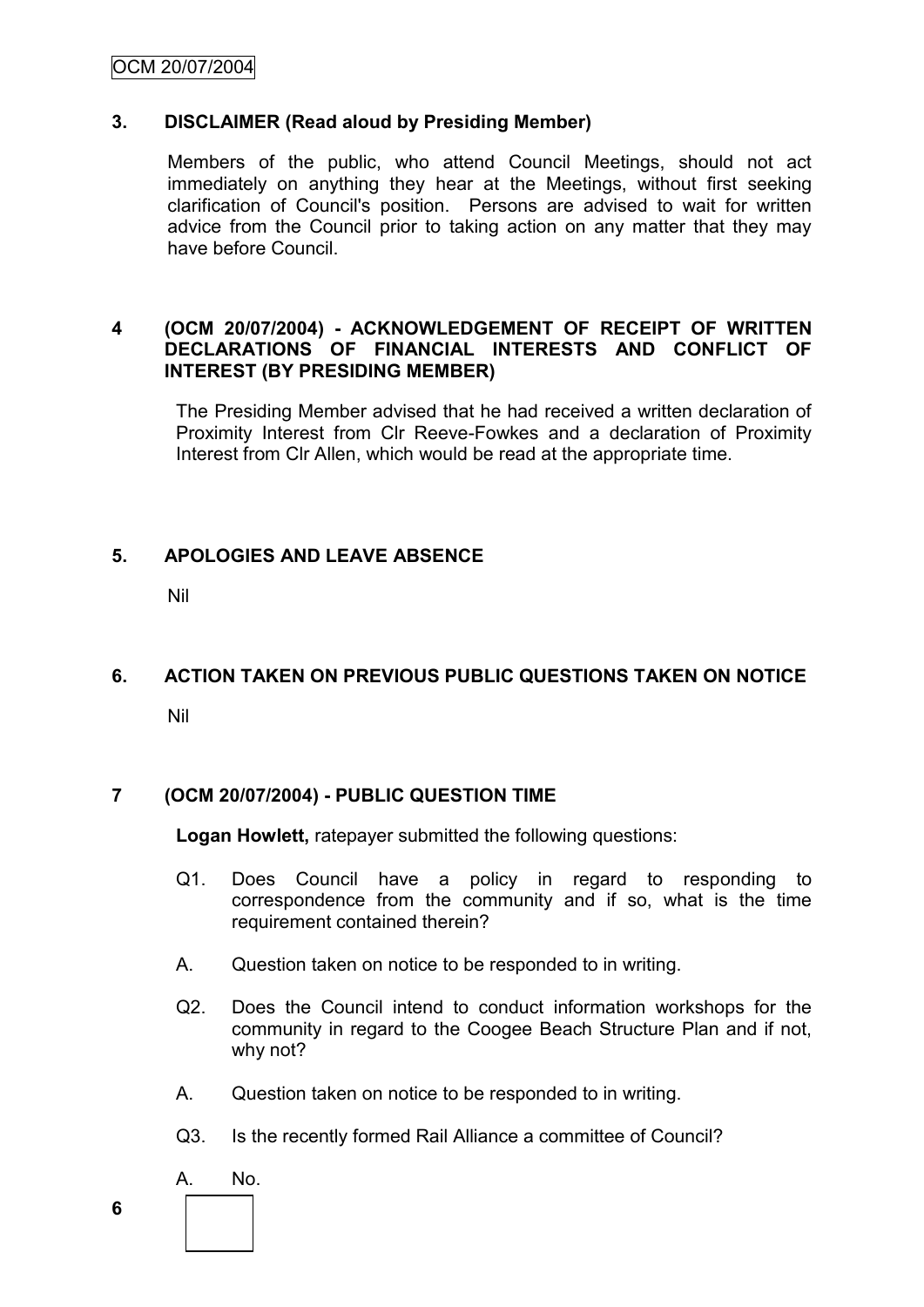- Q4. Who introduced the Rail Alliance initiative and for what purpose?
- A. Mayor Lee responded that he introduced it as he believed Cockburn has a wonderful opportunity for its residents to benefit from the rail system.
- Q5. Under what section of the Local Government Act was it formed?
- A. It has nothing to do with Council or the Act.
- Q6. Were Council funds expended in regard to the initiative for advertising, hall hire and catering.
- A. No Council funds were expended for hall hire or advertising. The hospitality of the Mayor was extended to use the Reception Area.
- Q7. Has Council or its administration prepared any draft plans or held any discussions regarding the duplication of Bibra Drive in Bibra Lake?
- A. Question taken on notice to be responded to in writing.

**Robyn O'Brien,** Munster and spokesperson for the Lake Coogee Precinct Landowners Group who are affected by the level of odour emitted by the Woodman Point Wastewater Treatment Plant, asked the following questions:

- Q1. The plant was issued with a new licence on  $2<sup>nd</sup>$  July 2004 from the Department of Environment with a lower level of statutory control on odour emissions. Has the Council made an appeal against the leniency of the licence to the Appeals Convenor?
- A. Question taken on notice to be responded to in writing.
- Q2. Will Council write to the Water Corporation asking that they build odour control measures to substantially reduce odours emanating from their plant to conform with EPA guidelines to a buffer of 500 metres, so that no residents will be adversely affected, either in Munster, Coogee or Cockburn Waters?
- A. Mayor Lee advised that the question will have to be taken on notice as this issue is not currently before Council.
- Q2. Will Council write to the Minister for Government Enterprises, Minister for Planning & Infrastructure and Minister for Environment, asking for Ministerial support in requesting the Water Corporation commit to install immediately, the odour measures identified as urgent in their odour survey and undertake whatever odour control measures are necessary in line with the EPA standards so as not to impact on the existing residents.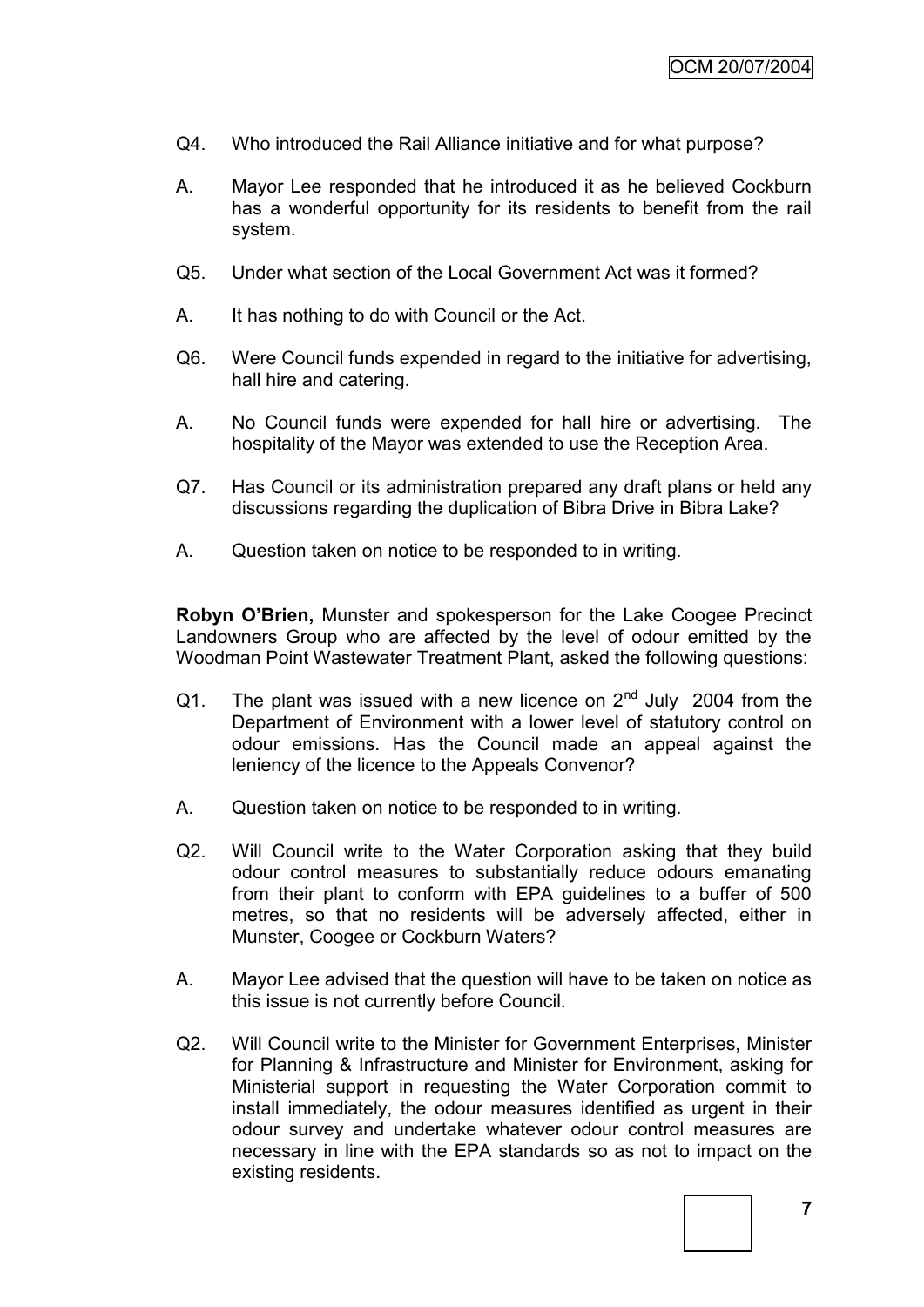- A. Again, the matter is not before Council so the question will be taken on notice.
- Q3. Will Council request on our behalf to these same Ministers, for an appointment for us to meet with them?
- A. Mayor Lee explained that Ms O"Brien should approach local member, Fran Logan MLA, for assistance in gaining a meeting with Ministers.
- Q4. Will Council request input into the EPA assessments currently being carried out separately by Victor Talbo on environmental policy for odour buffers around all Water Corporation plants in WA, and the separate assessment with Melissa Bromley, who is assessing the section 16(e) request by the Minister specifically on the buffer around the Woodman Point Plant.

As Ms O"Brien"s time was up, further questions were taken on notice to be responded to in writing.

**Andrew Sullivan,** representing Coogee Coastal Action Coalition (CCAC) in relation to the Port Coogee Waterways Environment Management Plan, asked the following questions:

- $Q1.$  Submissions to that have to be made by  $25<sup>th</sup>$  July and CCAC was surprised that it was not listed on this Agenda. Is Council making a submission and will it come before Council?
- A. Acting Director Planning advised that a technical submission has been made. Given time constraints, it was not put to Council.
- Q2. Shouldn"t an issue of such importance as Council deciding if it is going to become the Waterways Manager, come before Council?
- A. Council"s position is that subject to a number of conditions being the Waterways Environmental Management Program prepared to the requirements of the WAPC and being referred by the Council to an independent party for review and advice prior to making a final decision and many more conditions.
- Q3. Shouldn"t Council be looking at this issue to make a submission?
- A. Yes, it will in accordance with its decision.
- Q4. Is Council aware that the Coastal Assets Branch of the Department for Planning and Infrastructure made a submission on the Port Coogee issue and actually suggested that much more than 5,000 cubic metres per year would be the amount that the developer would need to allow for in the sand bypassing operation?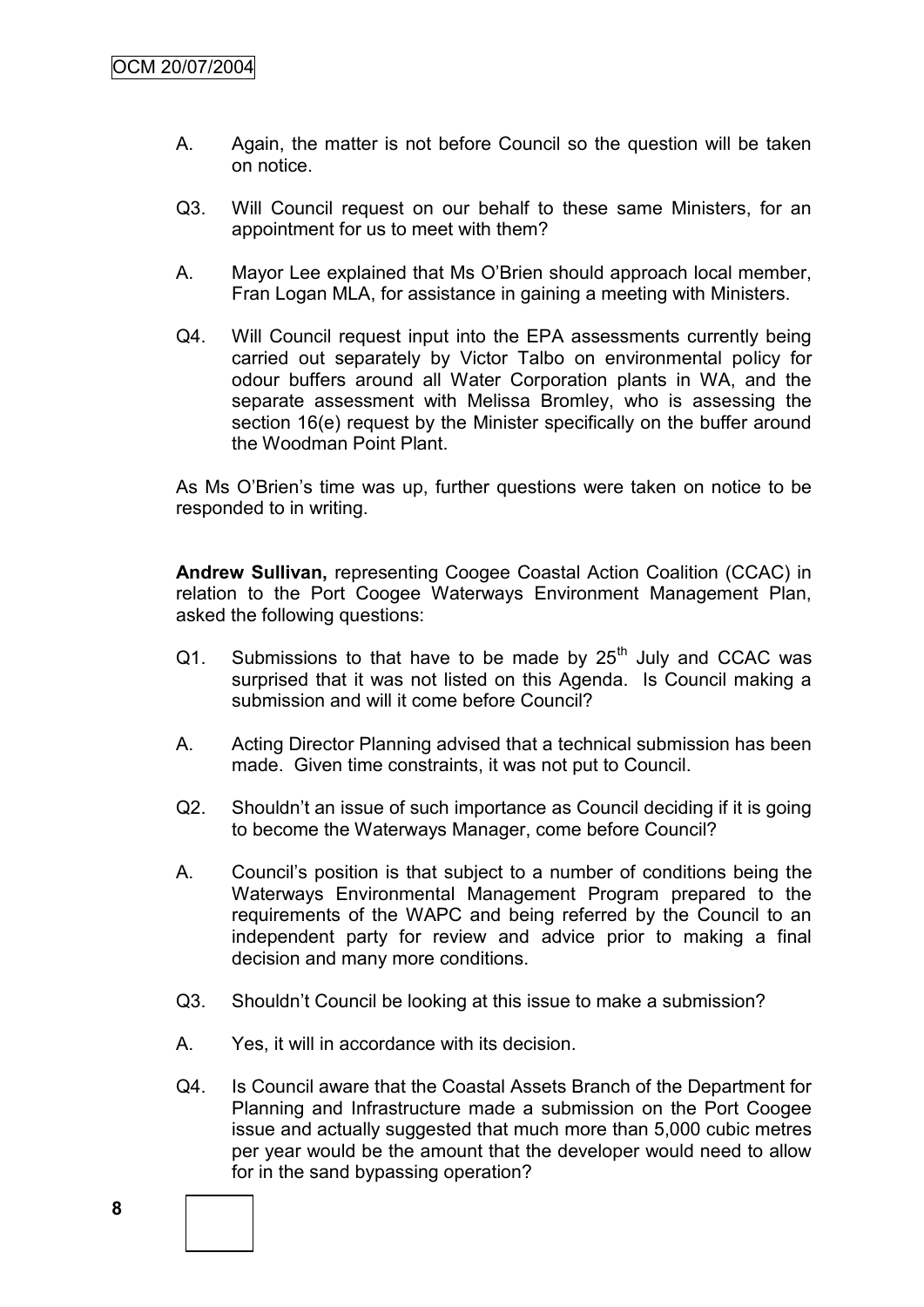- Q5. Given that the developer cannot predict with any reasonable accuracy, just how much sand is needed, will Council insist that the Management Plan be reworked to allow for a much greater amount of sand than similar to the Government Coastal Engineer"s suggestion so that the community can actually see the full extent of what this sand bypassing proposal will be?
- Q6. And isn't it true that if the developer had to move an average of 15,000 cubic metres of sand per year compared to the 5,000 cubic metres allowed for by the developer, that the sand bypassing would probably need to occur every year and that would mean beaches would be closed every spring.
- Q7. In this day where we have a principle of polluter pays and because there is a chance that the development could cause erosion at Coogee, and could turn the water turbit for months at a time and could destroy the Omeo Shipwreck as the popular snorkelling spot and could kill the very last near shore seagrass that is just off Coogee Beach, will Council require the developer to put up a substantial monetary bond to cover the cost of the removal of the breakwaters and canal estate.

As Mr Sullivan"s time was up, his questions were taken on notice to be responded to in writing.

**John Murrell,** Banjup in response to a letter he had received from Planning Department regarding the planning of Lyon Road near Rowley Road and queried why the Structure Plan for Aubin Grove was not on the Agenda.

Acting Director Planning advised that the Structure Plan will be submitted to the August Council Meeting.

**Robyn Scherr,** Coogee in relation to sand bypassing for Port Coogee, asked the following questions:

- Can the Mayor explain to the Chamber what were the mistakes with the Port Geographe development that caused it to go so wrong?
- Can the Mayor give examples of actions that Council is taking to avoid those same types of mistakes from happening at Port Coogee?
- Is the Mayor prepared to personally guarantee the development won't cause erosion at Coogee Beach, won"t cause the water to turn milky and the beaches won"t be closed to allow bulldozers to move sand up and down them?

Mayor Lee responded that he was not going to try and list all the problems that occurred at Busselton. He reiterated that Council had stated previously that it is prepared to be the nominated management body to implement the

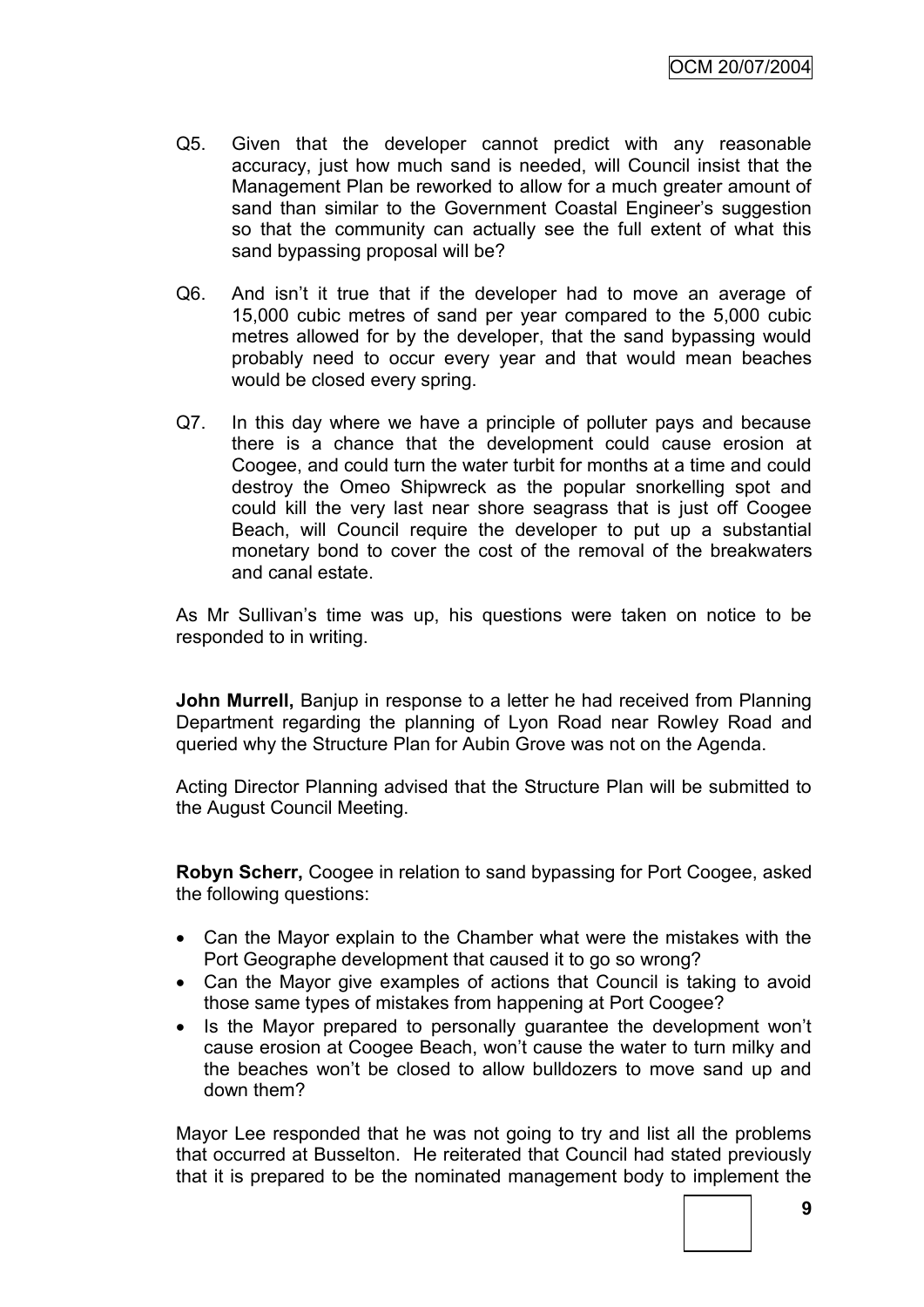Waterways Environmental Management Program subject to it being financially and technically acceptable to Council subject to the Waterways Environmental Management Program, prepared to the requirements of the WAPC, being referred by Council to an independent party for review and advice prior to making a final decision on becoming the nominated Manager. And the implementation and management of the Waterways Environmental Management Plan will need to be cost neutral to Council through the utilisation of seed capital and the imposition of a Specified Area Rate applied to the land within the project area. And the implementation of the program must be capable of being undertaken by a suitably experienced contractor on behalf of the Council and many other conditions. They are the decisions that Council has made and will abide by.

Ms Scherr further asked:

- The developer has stated in their management plan that beaches will need to be closed when the sand bypassing system is in operation. Does Council know exactly which sections of beach will be closed and will Council ask the developer to show on a map exactly which beaches will be closed, which beaches will be mined and where the pipes will be sticking out of the breakwaters?
- Does Council consider it reasonable that after taking away 1.5km of coast, the developer should now be allowed to close the remaining beaches for their sand bypassing operation?

Mayor Lee again referred to the October 2002 Council Meeting where the Port Catherine Waterways Environmental Management Program was discussed.

**Patrick Thompson,** Spearwood stated that he had previously asked for the cost of the Aged Persons (Seniors) Consultant Survey but has not received it. He asked for a copy of the costs.

Director Administration will investigate.

Mr Thompson also stated that he had previously raised concern about some barbed wire near the Spearwood railway lines. He noted that the area has been cleared up and advised that he has removed some of the wire but there is still some remaining that Council will need to remove.

The Presiding Member thanked Mr Thompson for his assistance and explained that Council is limited in its access onto railway property.

**Dan Scherr,** Coogee in relation to Council requiring the State Government to give a guarantee that the development wasn"t going to damage the environment and that Council would not be held responsible for any damage the development caused, asked the following questions:



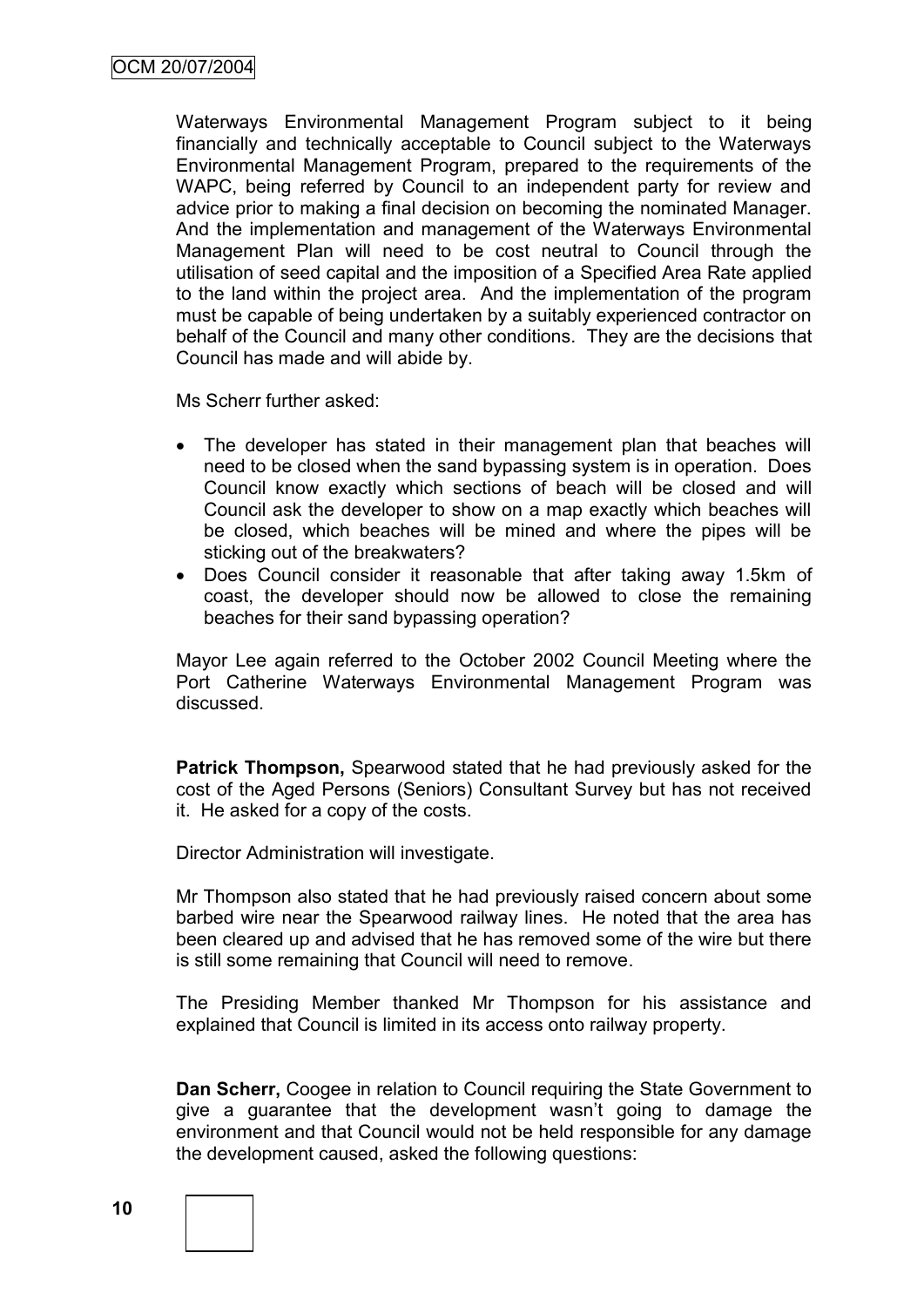- Q1. Has State Government responded to this and will it give Council the guarantees needed to protect the community?
- A. Those guarantees will be pursued particularly if Council considers taking on the role of Waterways Manager.
- Q2. Will Council be able to charge high enough rates at Port Coogee when something catastrophic goes wrong or will the rest of the ratepayers who get no benefit from this development have to pay for the ongoing clean up?
- A. It is Council"s position that all costs associated with Port Coogee will be met by a seed fund and specific area rates.

**John Silla,** Landcorp referred to item 14.17 to clarify how the proposal has evolved over the last four years and in particular, rehabilitation and revegetation. The conservation estate began with a requirement for 6ha which was rejected however as part of community consultation, it was extended to 11ha. Part of that proposal at the time included \$600,000 for rehabilitation and revegetation. The Council and community were not prepared to accept such a proposal on the basis that vegetation insitu is a preferred position to rehabilitation. As a result of a Ministerial Review, it was amended to 22ha representing approximately 25% of the site to the value of \$8million. In addition, it will be subject to a series of environmental plans as part of a ministerial statement including eradication of weeds etc. This evening, a commitment was given that Landcorp pay the sum of \$25,000 additional to assist the community and CALM with seed collection, translocation etc.

**Brad Watson,** Atwell in regards to item 14.9 explained to Council that their property is fully covered in bush including where the shed would go thus causing no visual affects to neighbours and tabled a number of photos to support this.

**Bart Houwen,** Munster referred to item 14.10 (2.4) asked Council to consult with the community especially regarding the alignment of the highway on Lake Coogee as versus going through the existing Cockburn Road, before making a decision.

**Andrew Sullivan,** representing C.C.A.C. in regard to item 14.10, stated that the highway was dead to the north and essentially dead to the south but did not understand why Council is persisting with this section of the four lane road. He believed it was not needed south of the railway line. He was aware of plans considering whether Cockburn Road coming from Fremantle should link with Spearwood Avenue and south of the railway line, Cockburn Road become a traffic calmed coastal boulevard that would allow the whole of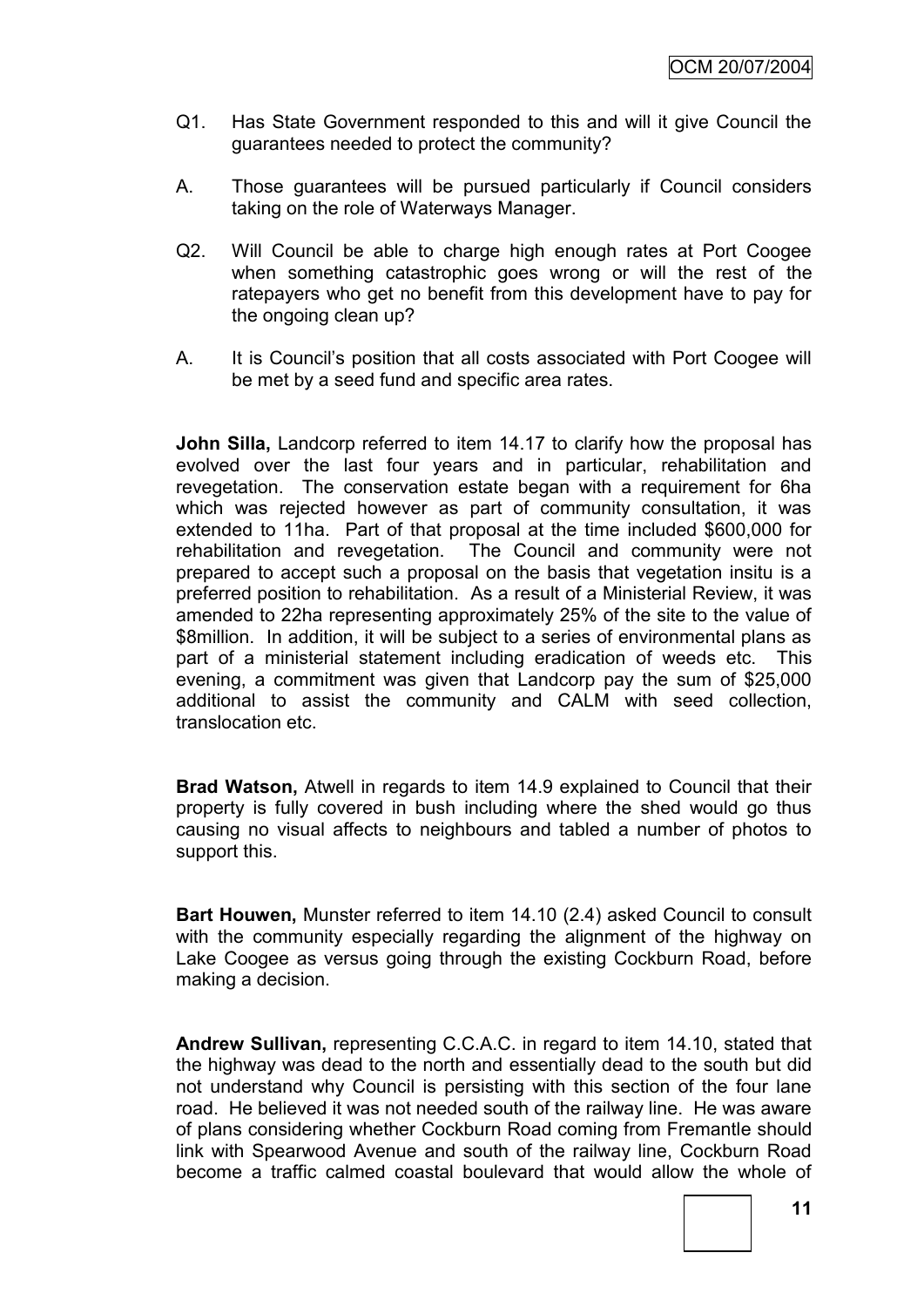Coogee to actually be connected to its beaches. He would like to see the opportunity considered for those options to occur, the potential link of the old Coogee Hotel to the beach to allow people to walk to the beach and not have to cross a 4 lane road and not have traffic lights but roundabouts instead. He asked Council to write to the Government and request that the primary regional road south of the railway line be reviewed and if possible, down graded so it could become a coastal tourism drive?

# **8. CONFIRMATION OF MINUTES**

# **8.1 (MINUTE NO 2466) (OCM 20/07/2004) - ORDINARY COUNCIL MEETING - 15/06/2004**

#### **RECOMMENDATION**

That the Minutes of the Ordinary Council Meeting held on Tuesday, 15 June 2004, be adopted as a true and accurate record.

#### **COUNCIL DECISION**

MOVED Clr S Limbert SECONDED Clr V Oliver that the recommendation be adopted.

**CARRIED 9/0**

#### **9. WRITTEN REQUESTS FOR LEAVE OF ABSENCE**

Nil

#### **10. DEPUTATIONS AND PETITIONS**

Nil

#### **11. BUSINESS LEFT OVER FROM THE PREVIOUS MEETING (If adjourned)**

Nil

# **12. DECLARATION OF COUNCILLORS WHO HAVE NOT GIVEN DUE CONSIDERATION TO MATTERS IN THE BUSINESS PAPER**

Nil

#### **13. COUNCIL MATTERS**

**12**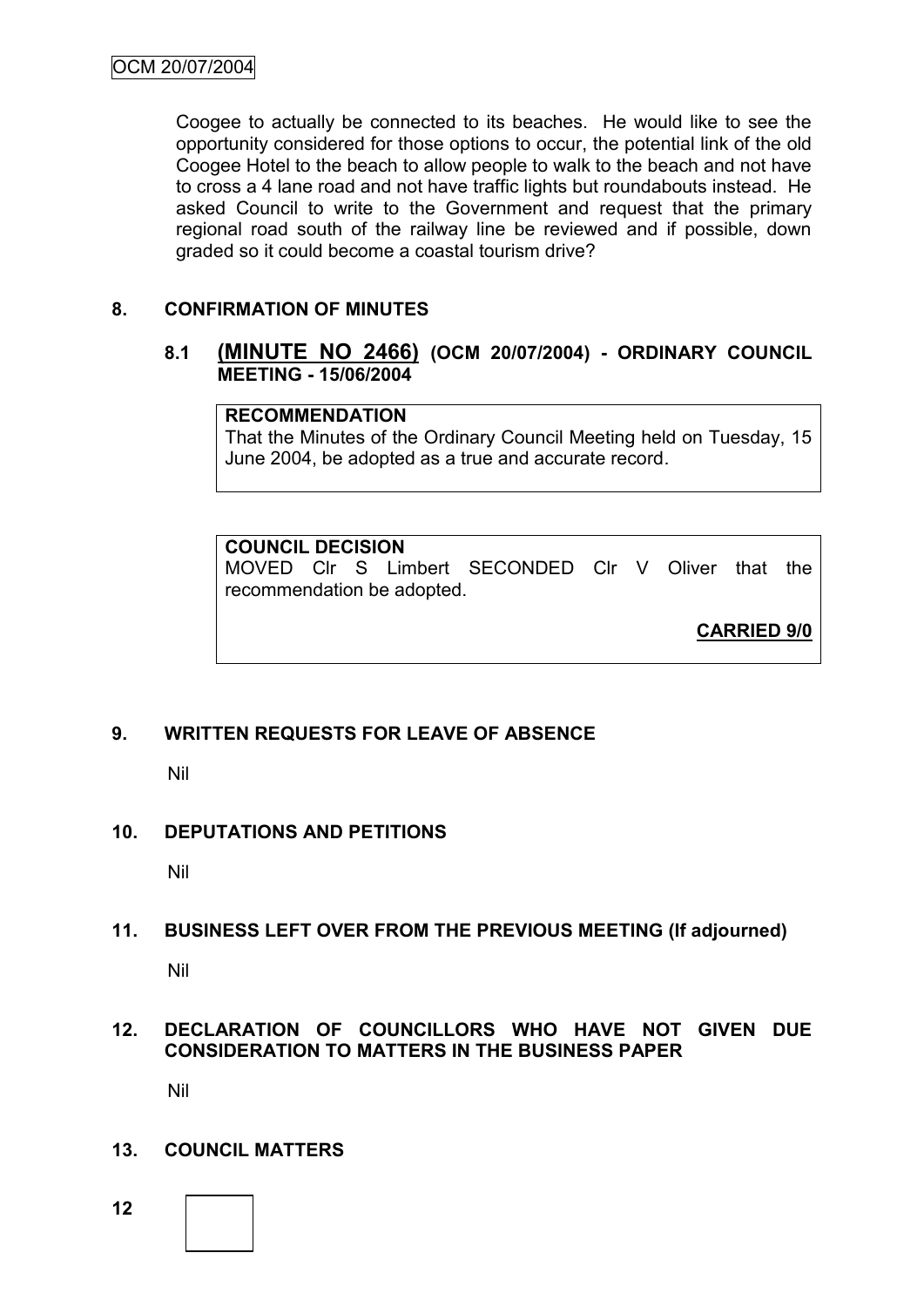# **13.1 (MINUTE NO 2467) (OCM 20/07/2004) - PROPOSED NEW STANDING ORDERS LOCAL LAW (1054) (DMG) (ATTACH)**

NOTE: THE PURPOSE AND EFFECT OF THE AMENDMENTS WERE READ ALOUD BY THE PRESIDING MEMBER

#### **RECOMMENDATION**

That Council submits for public comment, the proposed Draft Local Law Relating to Standing Orders, as attached to the Agenda.

#### **COUNCIL DECISION**

MOVED Mayor S Lee SECONDED Clr K Allen that

- (1) the recommendation be adopted subject to amendment as follows:
	- 1) Section 4.10 (Notices of Motion) Clause (1) (1) by deleting "14" and substituting "7";
	- 2) Section 8.5 (Prevention of Disturbance) Clause (1) by deleting "person presiding" and substituting "Presiding Member";
	- 3) Section 16.3 (1) (Revocation or Change) Clause (1) by deleting "14" and substituting "7";
	- 4) Section 10.5 by deleting the word "questions" and substituting "motions" in the heading and deleting the word "question" and substituting "motion" in line one and
- (2) a legal opinion be sought as to the interpretation of section 10.6 (f).

# **CARRIED 9/0**

#### **Explanation**

- (1) Whilst it is acknowledged that the Agenda Papers are prepared prior to seven (7) days before the Council Meeting, it is considered that 7 days remains an adequate timeframe for any reports to be provided in relation to Notices of Motion submitted by Elected Members. If necessary, the Notice of Motion and accompanying information can be circulated separately from the Agenda.
- (2) Provides for consistency of terminology throughout the document.
- (3) As per the explanation provided for (1) above.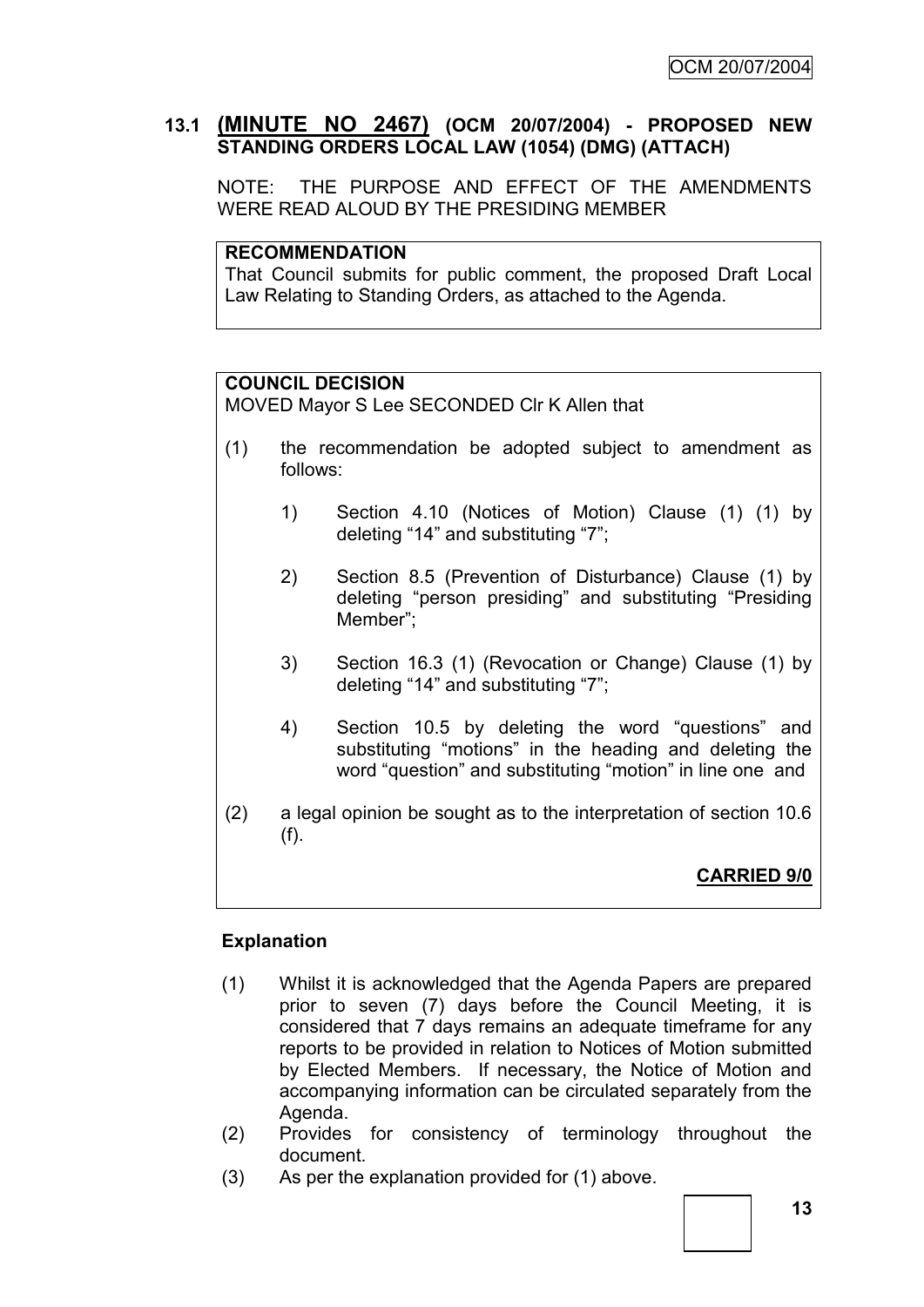- (4) Self explanatory.
- (5) Self explanatory.

#### **Background**

Some time ago, Deputy Mayor Graham submitted a number of matters in respect of Council"s Meeting Procedures, and requested these be considered in the form of amendments to Council"s relevant Standing Orders Local Law (see attached faxes and emails).

As a result, it was considered that a total review of the Local Law was warranted, to reflect current standards, practices and legislative requirements.

#### **Submission**

To submit the proposed Draft Standing Orders Local Law for public comment.

#### **Report**

Largely, the proposed new Local Law is a modernised version of the current Standing Orders to reflect present standards.

Some amendments (additions and deletions) have been effected to the Interpretation section.

In addition, throughout the new Draft, reference is made to "Members", in place of "Councillors" to reflect the fact that Council now has a Mayor elected by the electors, not Council. In addition, the terminology "Presiding Member" replaces "person presiding" throughout.

Other significant changes include:-

- The Presiding Member's ability to impose time constraints at Public Question Time. (Sec. 4.4)
- Clearer procedure for the submission, and dealing with, Notices of Motion. (Sec. 4.10)
- Amendment of procedure for presenting Committee Minutes to Council (Sec. 17.17).

#### **Strategic Plan/Policy Implications**

Key Result Area "Managing Your City" refers.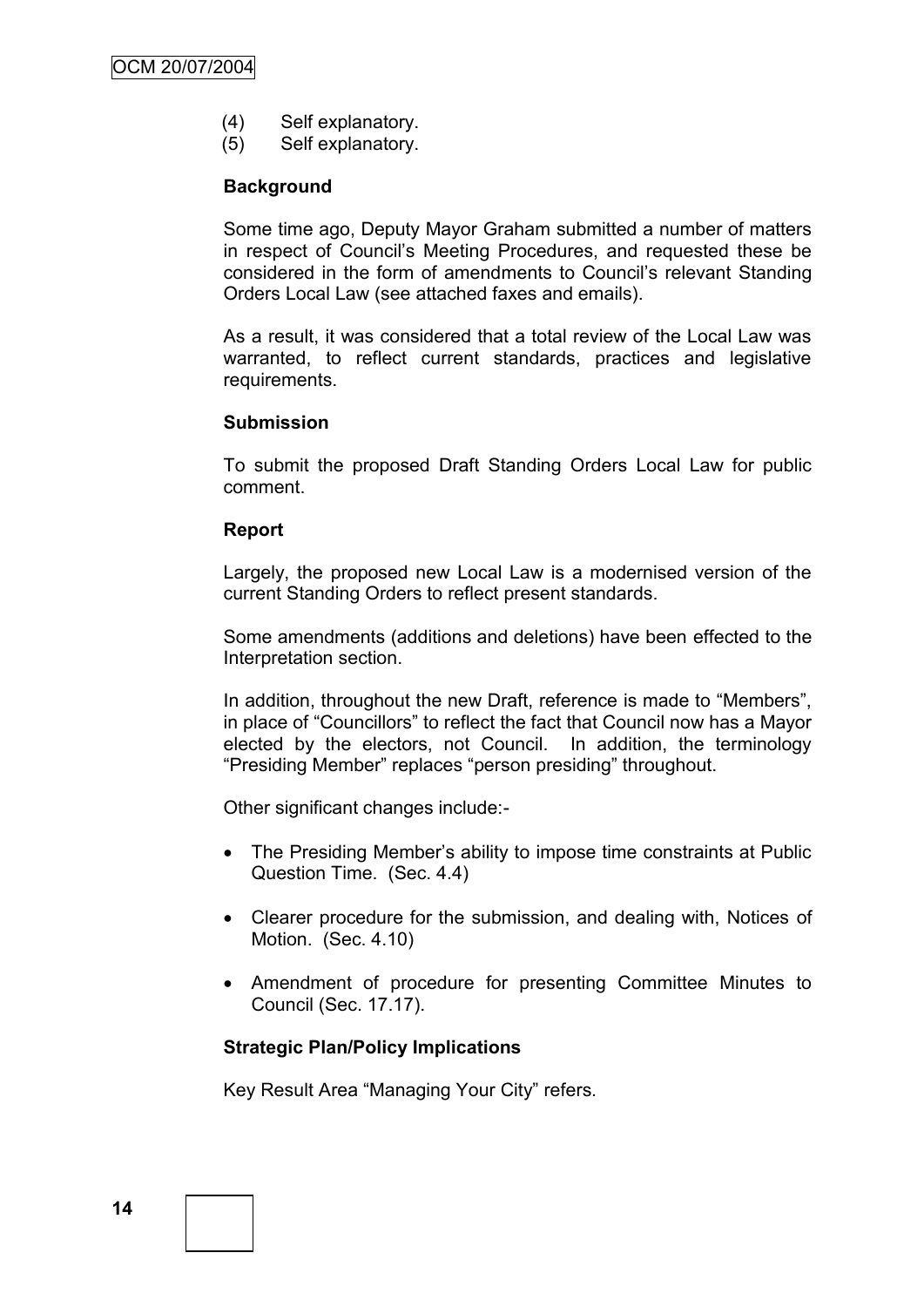# **Budget/Financial Implications**

Advertising requirements provided for within Council's Governance Operating Budget.

# **Legal Implications**

Sec. 3.12 of the Local Government Act, 1995, refers.

#### **Community Consultation**

Statewide Public Notice of the proposed new Local Law provides for a 6 week public submission period.

#### **Implications of Section 3.18(3) Local Government Act, 1995**

N/A

# **13.2 (MINUTE NO 2468) (OCM 20/07/2004) - DELEGATED AUTHORITIES, POLICIES AND POSITION STATEMENTS COMMITTEE - 8 JUNE AND 30 JUNE, 2004 (1054) (DMG) (ATTACH)**

## **RECOMMENDATION**

That Council receive the Minutes of the Delegated Authorities, Policies and Position Statements Committee, as attached to the Agenda, dated 8 June and 30 June 2004 and adopts the recommendations contained therein.

#### **TO BE CARRIED BY ABSOLUTE MAJORITY OF COUNCIL**

## **COUNCIL DECISION**

MOVED Deputy Mayor R Graham SECONDED Clr S Limbert that the minutes of the Delegated Authorities, Policies and Position Statements Committee Meetings held on 8 June and 30 June 2004, be received and the recommendations contained therein adopted, with the exception of item 9.1 of the 8 June Meeting, which is to be dealt with separately.

# **CARRIED BY ABSOLUTE MAJORITY OF COUNCIL 9/0**

#### **Background**

The Delegated Authorities, Policies and Position Statements Committee conducted meetings on 8 June and 30 June, 2004. The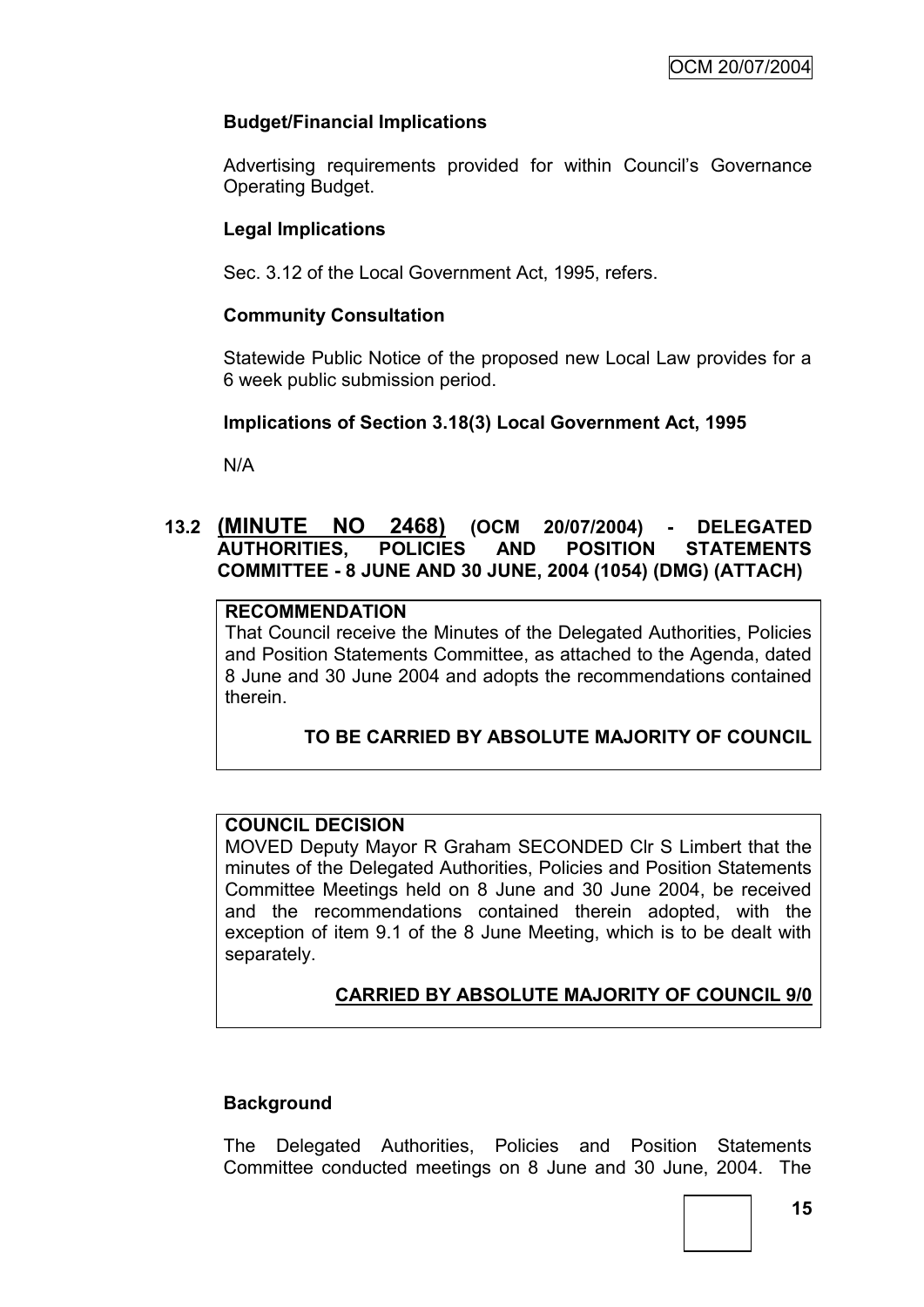Minutes of the Meetings are required to be presented to Council and its recommendations considered by Council.

#### **Submission**

The Minutes of the Delegated Authorities, Policies and Position Statements Committee Meetings are attached to the Agenda. Items dealt with at the Committee Meeting form the Minutes of that Meeting.

#### **Report**

The Committee recommendations are now presented for consideration by Council and if accepted, are endorsed as the decisions of Council.

Any Elected Member may withdraw any item from the Committee Meeting for discussion and propose an alternative recommendation for Council"s consideration.

Any such items will be dealt with separately, as provided for in Council"s Standing Orders.

#### **Strategic Plan/Policy Implications**

Key Result Area "Managing Your City" refers.

#### **Budget/Financial Implications**

Committee Minutes refer.

#### **Legal Implications**

Committee Minutes refer.

#### **Community Consultation**

Committee Minutes refer.

#### **Implications of Section 3.18(3) Local Government Act, 1995**

Committee Minutes refer.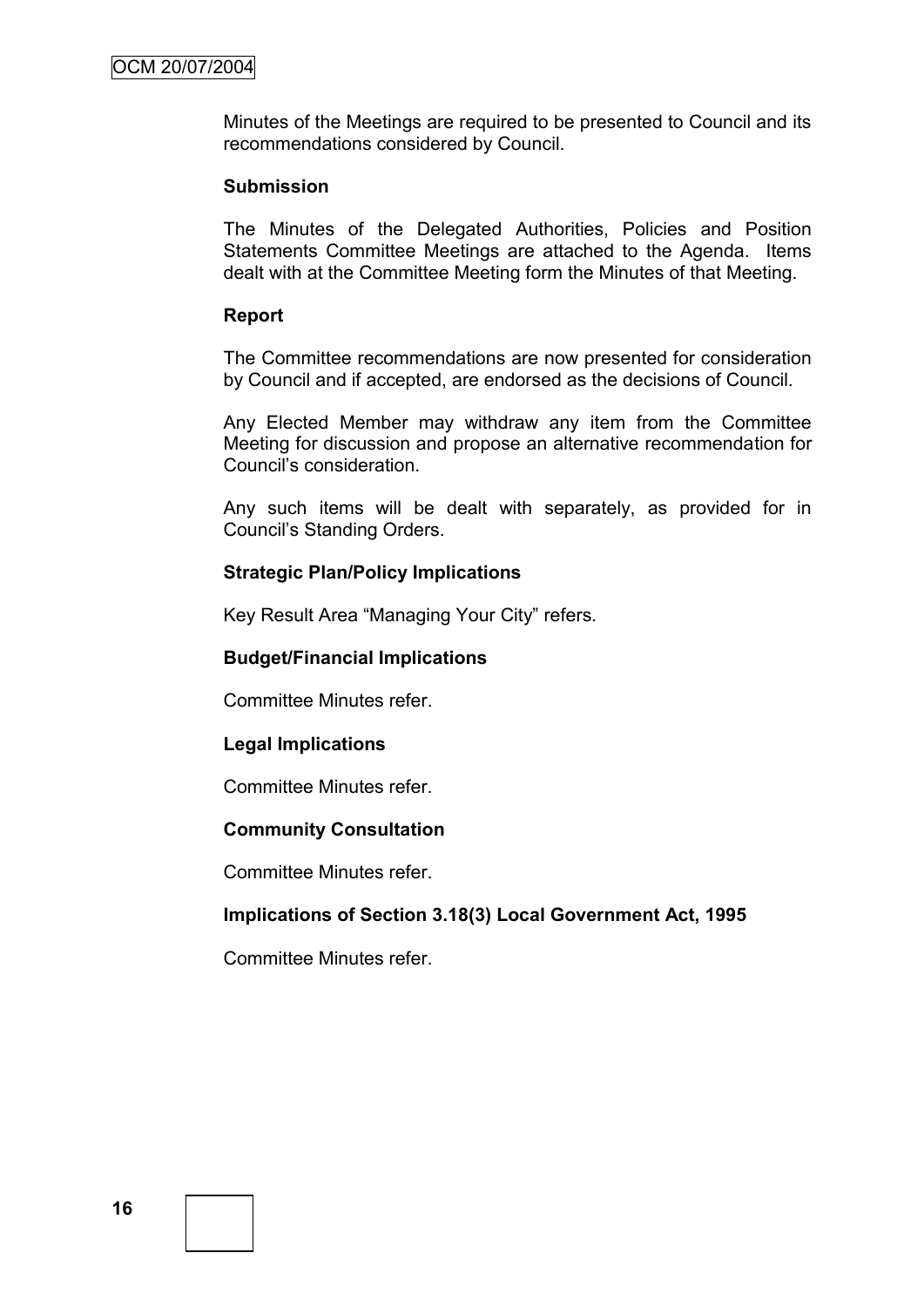**(MINUTE NO 2469) (OCM 20/07/2004) – MINUTES OF THE DELEGATED AUTHORITIES, POLICIES AND POSITION STATEMENTS COOMMITTEE - 8 JUNE 2004 – ITEM 9.1 – AMENDMENT TO POLICY SC6 'COMMUNICATION & INFORMATION DISSEMINATION' (1054) (DMG)**

**COUNCIL DECISION** MOVED Deputy Mayor R Graham SECONDED Clr S Limbert that this matter be deferred to the next Delegated Authorities, Policies and Position Statements Committee Meeting for further consideration.

**CARRIED 9/0**

# **Explanation**

The proposed policy includes an attachment entitled 'Agenda Forums and Other Information Sessions', which is inconsistent with Council Policy SC28. Therefore the Committee will need to fully consider the document, given its importance to Council's governance systems.

# **13.3 (MINUTE NO 2470) (OCM 20/07/2004) - AMENDMENTS TO THE CITY OF COCKBURN (LOCAL GOVERNMENT ACT) LOCAL LAWS 2000 (1116) (LJCD) (ATTACH)**

#### **RECOMMENDATION**

That Council, pursuant to Section 3.12 (4) of the Local Government Act 1995, resolve to amend the City of Cockburn (Local Government Act) Local Laws 2000 as attached to the Agenda and publish the amendments in the Government Gazette.

# **TO BE CARRIED BY ABSOLUTE MAJORITY OF COUNCIL**

#### **COUNCIL DECISION**

MOVED Clr I Whitfield SECONDED Clr A Tilbury that the recommendation be adopted.

#### **CARRIED BY ABSOLUTE MAJORITY OF COUNCIL 9/0**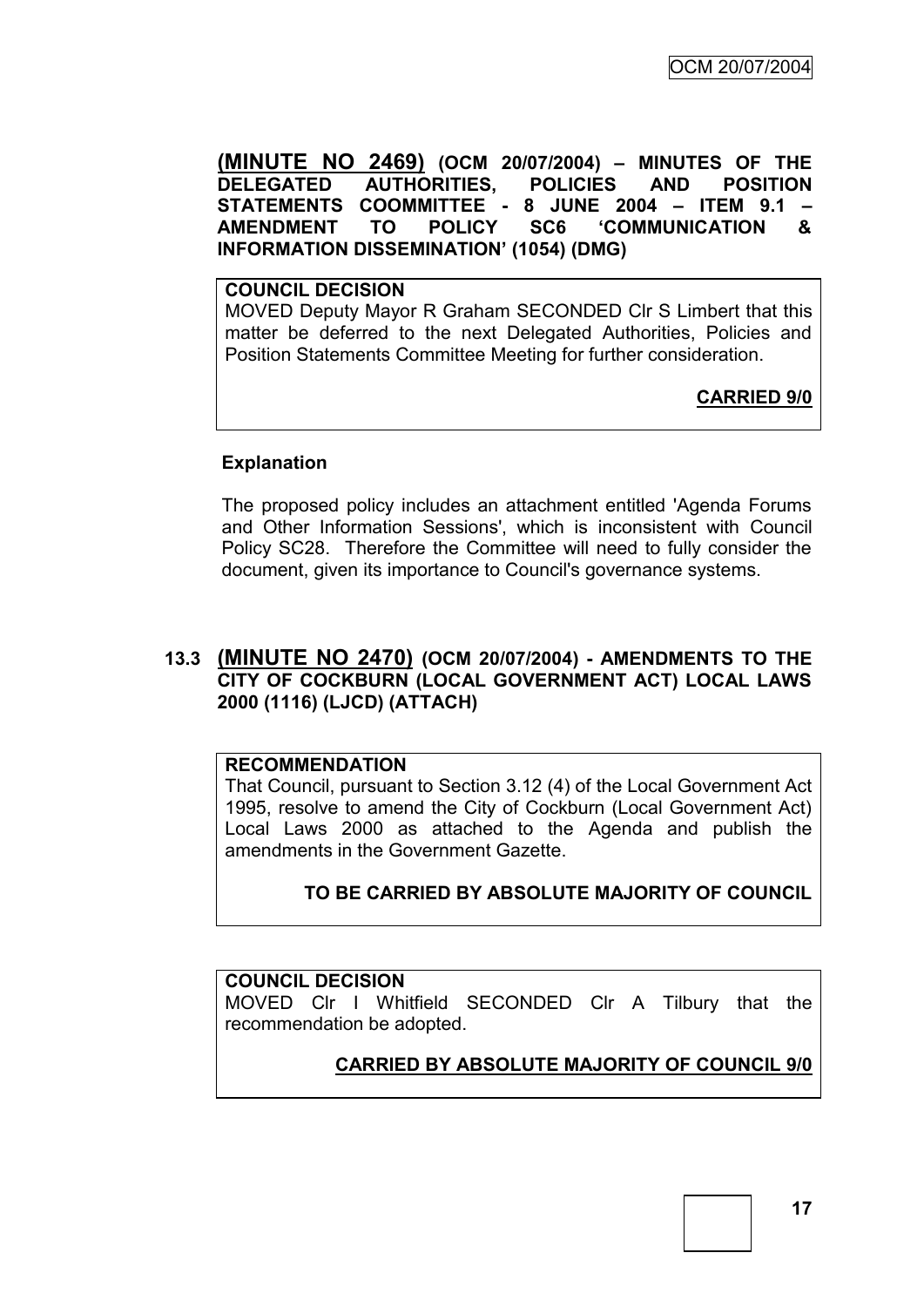# **Background**

Council resolved on 20 April 2004, to amend its local laws to correct errors previously published and to provide a legislative means for dealing with Fire Breaks and related matters.

The requirements of section 3.12.(3) of the Local Government Act 1995, were satisfied by publishing two advertisements in The West Australian on 12 May 2004 and 15 May 2004.

#### **Submission**

N/A

#### **Report**

The public submission period in relation to this matter, closed on 29 June 2004, and no submissions were received. Therefore, the amendments as presented to Council on 20 April 2004, are presented again for final adoption.

# **Strategic Plan/Policy Implications**

Key Result Area "Facilitating the Needs of Your Community" refers.

#### **Budget/Financial Implications**

N/A

#### **Legal Implications**

Section 3.12 (4) of the Local Government Act 1995 refers.

#### **Community Consultation**

The community had an opportunity to lodge submissions regarding the proposed amendments to the local laws but no submissions were received.

#### **Implications of Section 3.18(3) Local Government Act, 1995**

Nil.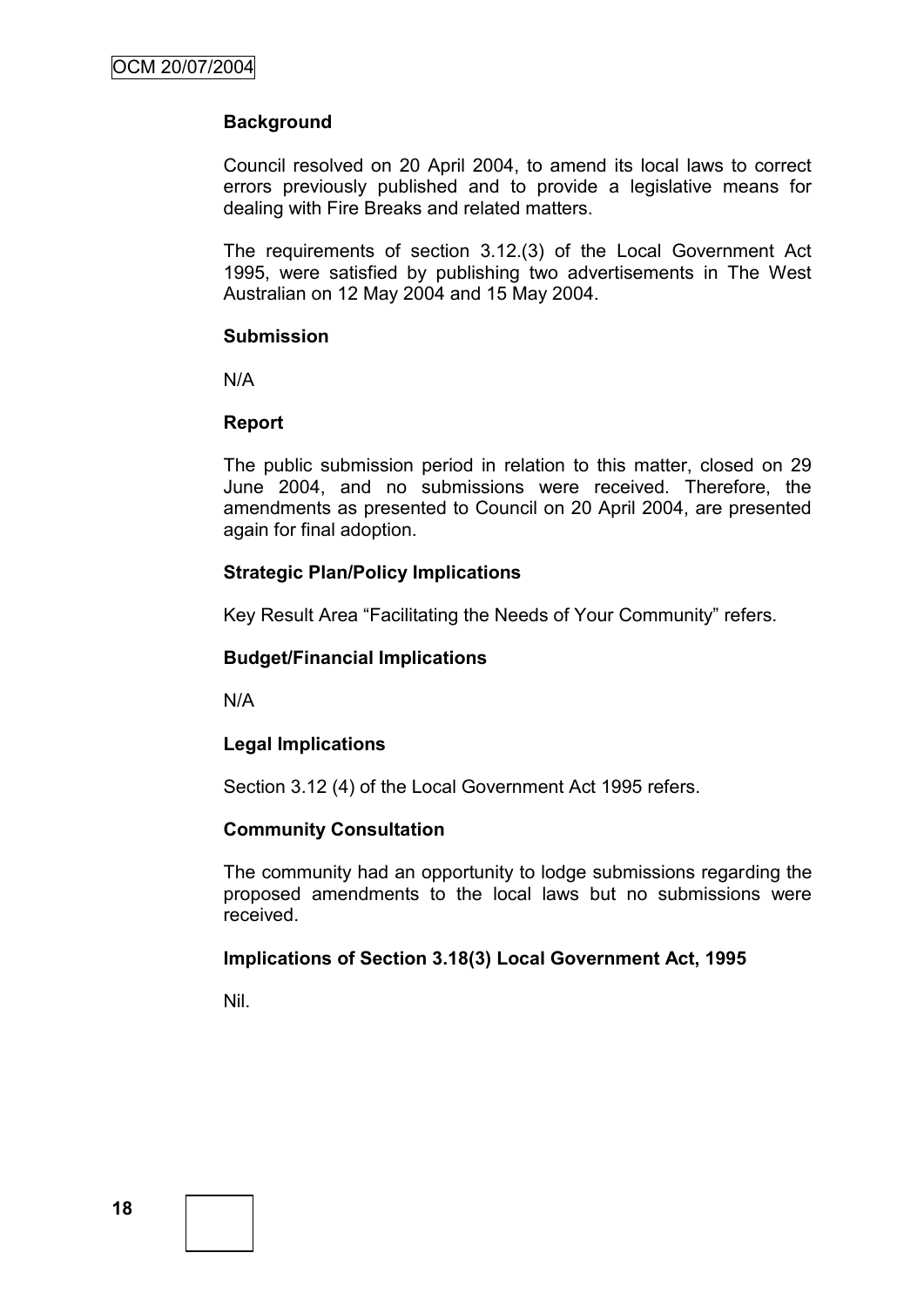## **13.4 (MINUTE NO 2471) (OCM 20/07/2004) - OBJECTION TO NOTICE - 36 (LOT 30) TINDAL AVENUE, YANGEBUP - MESSRS A & E MENDES (4309171) (DMG) (ATTACH)**

#### **RECOMMENDATION**

That Council, pursuant to Sec. 9.6(4)(b) of the Local Government Act, 1995, vary the decision objected to by A & E Mendes of 36 Tindal Avenue, Yangebup, by extending the period of time for compliance to 15 August 2004.

#### **COUNCIL DECISION**

MOVED Clr L Goncalves SECONDED Clr A Tilbury that the recommendation be adopted.

**CARRIED 9/0**

#### **Background**

As a result of an increase in complaints received by Council on the unsightly state of some properties within the District, a programme aimed at identifying properties deemed as unacceptable and having the concerns rectified, was initiated.

The programme was notified to the public through the local newspapers and 'Cockburn Soundings', explaining the primary reason for this action was to promote Council's Mission Statement and encourage conformity throughout the District with its ideals.

From that point on, properties were identified as being sub-standard through a number of sources, being reports from either members of the public, Elected Members or staff.

Affected property owners were originally sent a letter seeking their cooperation in addressing the concerns highlighted.

If, following a period of time allowed for remediation works to be undertaken, the property was still unsightly, the owner of the property was served with a Notice pursuant to Sec. 3.25 of the Act, requiring specific works to be undertaken to correct the identified problem. Should the recipient of the Notice disagree with its requirements, an Objection or Appeal against the decision may be lodged pursuant to Sec. 9.5 or Sec. 9.7 of the Act.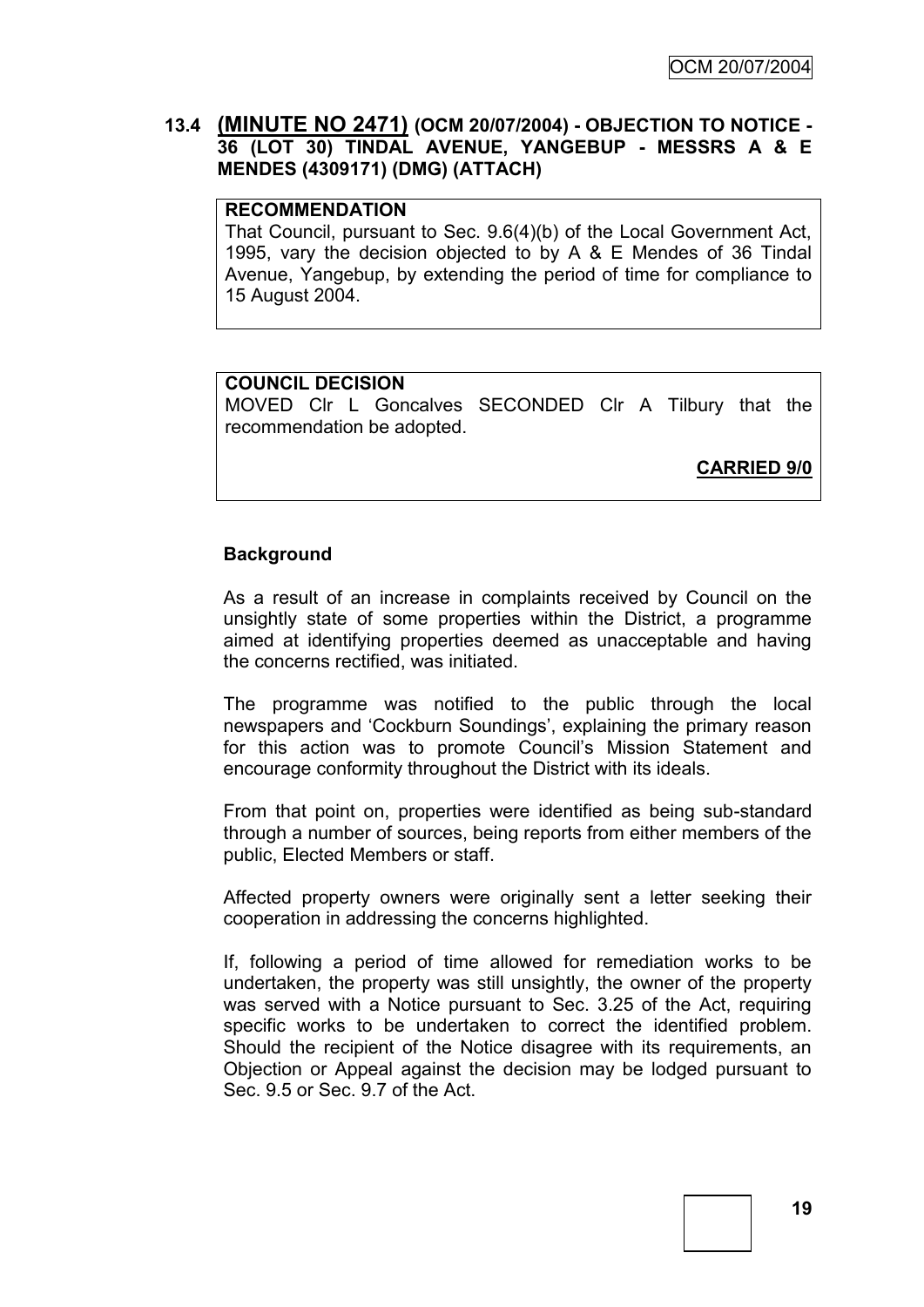#### **Submission**

To extend the period of time allowed by Council for compliance with the Notice given.

#### **Report**

The subject property is a 2 hectare semi-rural property located at the northern end of Tindal Avenue, just to the south of new residential development.

A complaint was received that old car bodies were located on the property, detracting from the visual amenity of the area.

A subsequent inspection revealed that to be the case, along with a quantity of scrap metal which also added to the unsightliness of the property. In addition, there was an abundance of dry grass in the front yard, further degrading the appearance of the property.

On 19 March, 2004, these matters were reported to the property owner, who also occupies the premises. In response the owner undertook to address the matters raised when he returned from work commitments in the North West of the State.

Following further inspection of the property on 19 May, 2004, it was noted that the property remained in an unsightly condition.

Accordingly, a formal notice, specifying the remedial action required by Council, was forwarded to the owner requiring the property to be cleaned up by 24 June, 2004.

The owner has objected, again citing work commitments in the North of the State as the reason for being unable to meet his deadline. However, the owner has given an undertaking to complete the necessary works by July 30, if he is granted an extension of time.

Given the relatively short timeframe involved, it is not considered unreasonable to allow an extension of time for the works to be undertaken to a proper standard.

By allowing an extension to mid August will enable the landowner ample time to balance this requirement with any period of working commitments in the North West.

#### **Strategic Plan/Policy Implications**

Council"s Mission Statement "To make the district of the City of Cockburn the most attractive place to live, work and visit in the Perth Metropolitan Area" refers.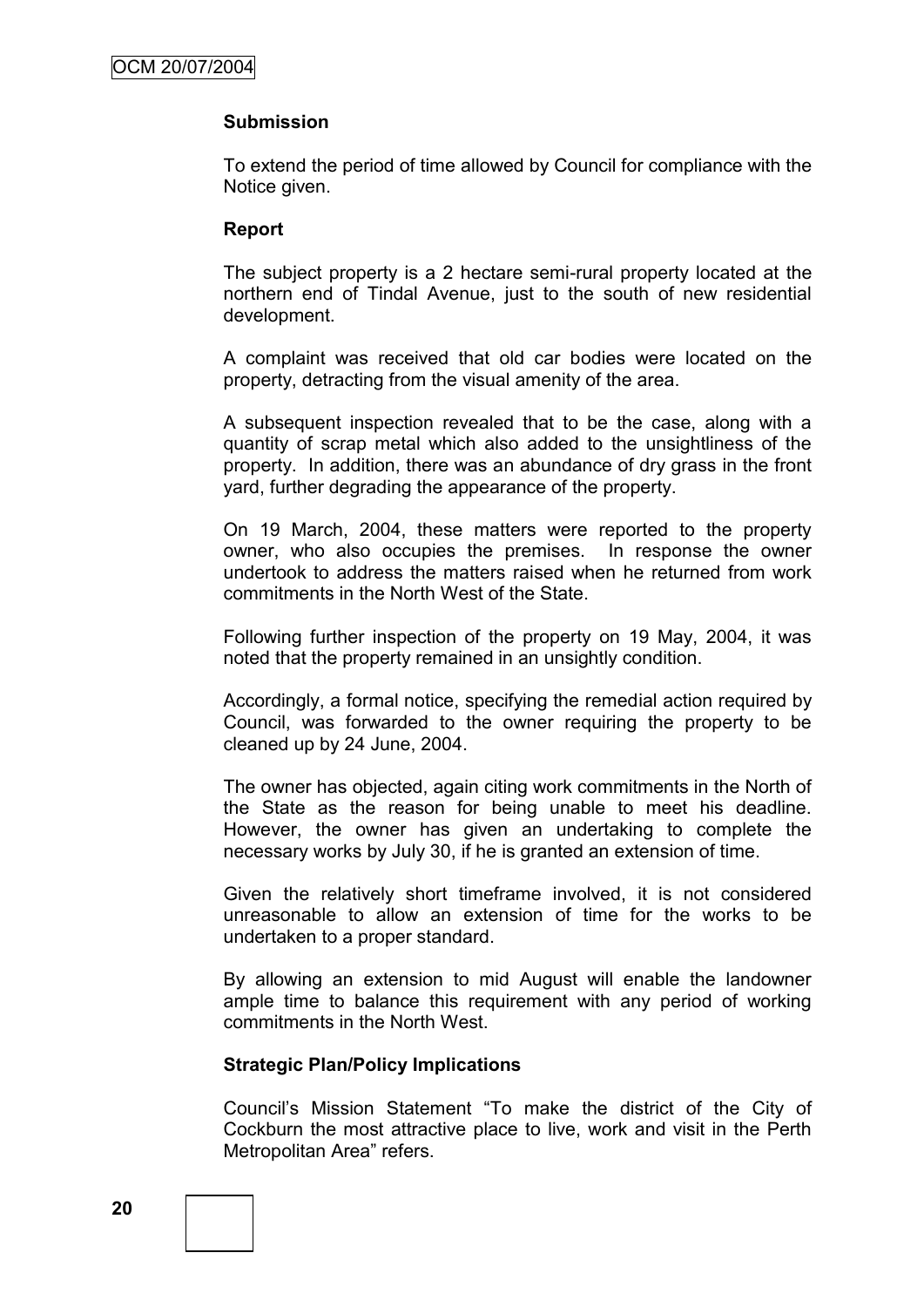# **Budget/Financial Implications**

Any costs incurred by Council in ensuring compliance with the Notice will be recoverable from the owner.

# **Legal Implications**

Part 3 Division 3 Subdivision 2 and 3 and Part 9 Division 1 of the Local Government Act, 1995, refers.

# **Community Consultation**

Advertising of the programme to target unsightly properties was undertaken through local newspapers and "Cockburn Soundings".

# **Implications of Section 3.18(3) Local Government Act, 1995**

Nil

# **13.5 (MINUTE NO 2472) (OCM 20/07/2004) - OBJECTION TO NOTICE - 11 BINNEY RISE, SOUTH LAKE - DEPARTMENT OF HOUSING AND WORKS (5114068) (DMG) (ATTACH)**

#### **RECOMMENDATION**

That Council, pursuant to Sec. 9.6(4)(b) of the Local Government Act, 1995, vary the decision objected to by Department of Housing and Works, on behalf of the tenant occupying 11 Binney Rise South Lake, by extending the period of time for compliance to 15 August 2004.

#### **COUNCIL DECISION**

MOVED Clr L Goncalves SECONDED Clr A Tilbury that the recommendation be adopted.

**CARRIED 9/0**

#### **Background**

As a result of an increase in complaints received by Council on the unsightly state of some properties within the District, a programme aimed at identifying properties deemed as unacceptable and having the concerns rectified, was initiated.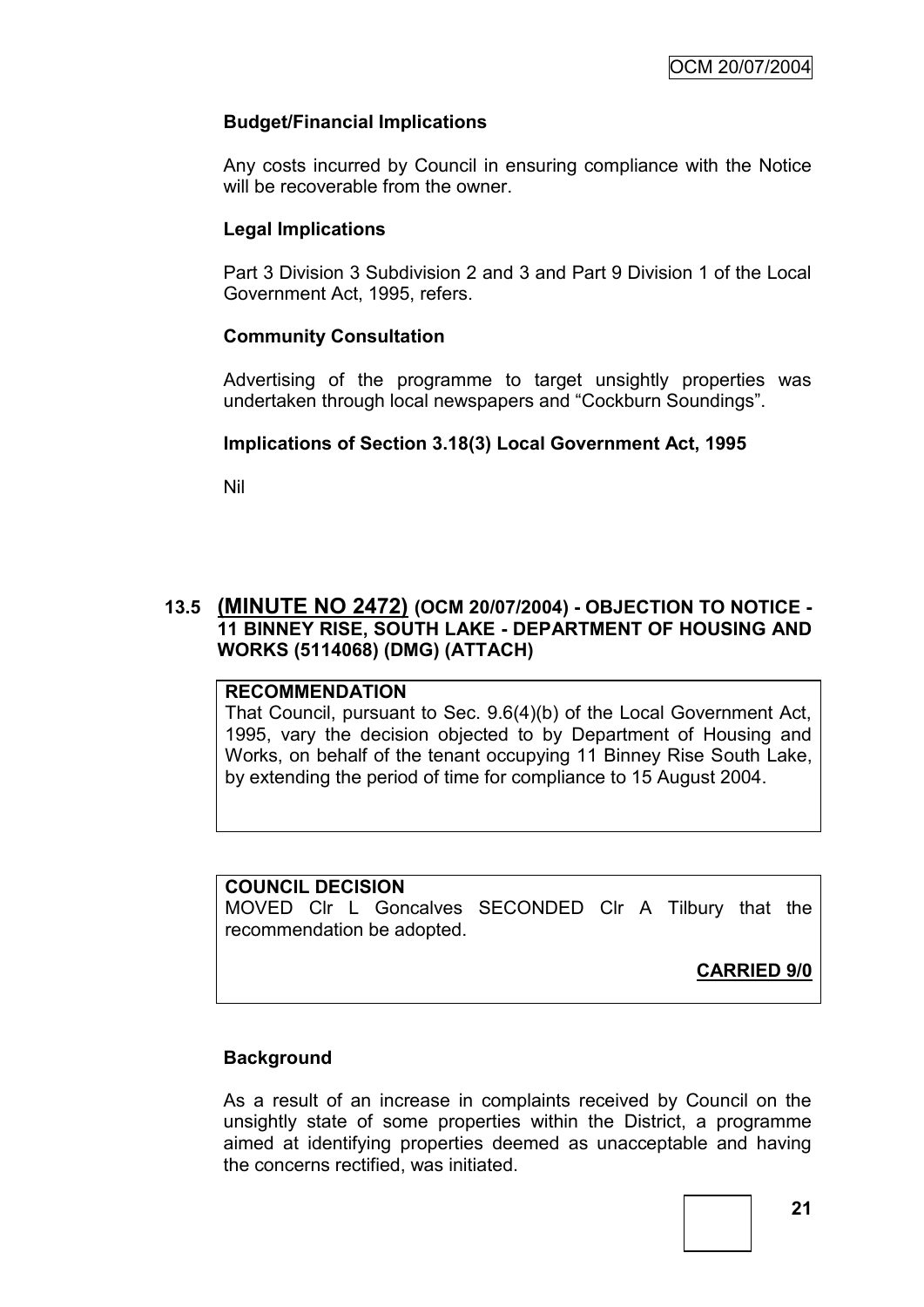The programme was notified to the public through the local newspapers and 'Cockburn Soundings', explaining the primary reason for this action was to promote Council's Mission Statement and encourage conformity throughout the District with its ideals.

From that point on, properties were identified as being sub-standard through a number of sources, being reports from either members of the public, Elected Members or staff.

Affected property owners were originally sent a letter seeking their cooperation in addressing the concerns highlighted.

If, following a period of time allowed for remediation works to be undertaken, the property was still unsightly, the owner of the property was served with a Notice pursuant to Sec. 3.25 of the Act, requiring specific works to be undertaken to correct the identified problem. Should the recipient of the Notice disagree with its requirements, an Objection or Appeal against the decision may be lodged, pursuant to Sec. 9.5 or Sec. 9.7 of the Act.

#### **Submission**

To extend the period of time allowed by Council for compliance with the Notice given.

#### **Report**

The subject property is a Homeswest Rental property occupied under a normal tenancy arrangement.

A complaint was received in March, 2004, that a number of disused motor vehicles are being kept in the front yard of the property.

An inspection of the property confirmed this to be the case, following which a letter was sent to the tenant seeking his cooperation in removing the vehicles. No action was taken and similar correspondence was then forwarded to Homeswest in an endeavour to have the matter addressed.

As no action was taken as a result of this latest attempt to have the matter addressed, a formal Notice was issued to the landowner, Homeswest, requiring removal of the vehicles within 14 days, expiring 29 June 2004.

Homeswest has subsequently contacted Council advising that they have contacted the tenant, who has shown an initial unwillingness to cooperate. Consequently, it has taken an inordinate amount of time in dealing with the matter, however, some progress has been made in having some of the old vehicle bodies removed. Homeswest is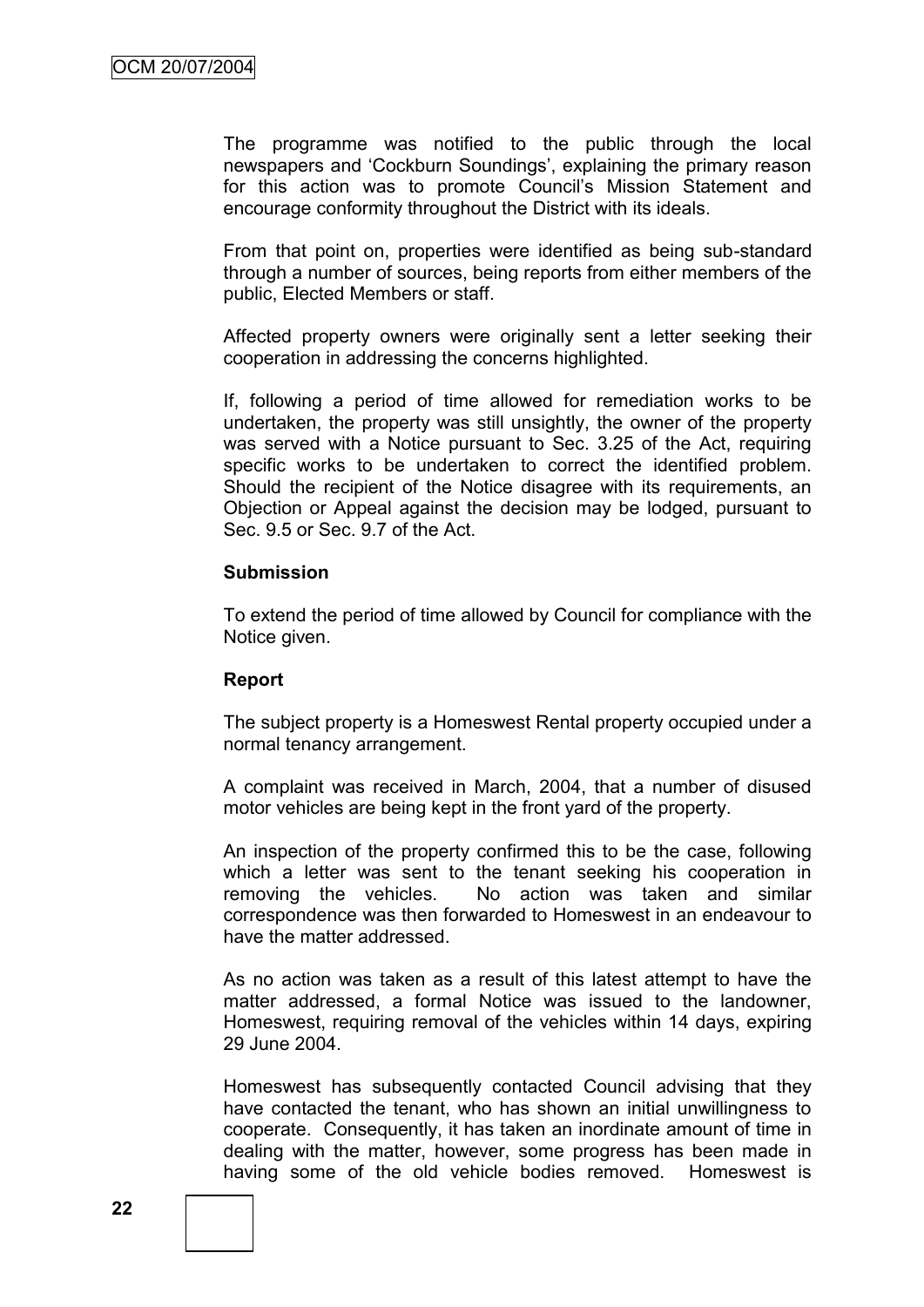requesting an extension of time to enable the tenant to strip the remaining vehicles of usable parts prior to having them removed from the property.

With the Notice not being enforceable due to the lodging of an Objection, it is recommended that an extension of time be granted to enable the matter to be resolved.

Such a decision by Council would be seen as Council providing an adequate opportunity for the issue to be addressed in a satisfactory manner.

#### **Strategic Plan/Policy Implications**

Council"s Mission Statement "To make the district of the City of Cockburn the most attractive place to live, work and visit in the Perth Metropolitan Area" refers.

#### **Budget/Financial Implications**

Any costs incurred by Council in ensuring compliance with the Notice will be recoverable from the owner.

#### **Legal Implications**

Part 3 Division 3 Subdivision 2 and 3 and Part 9 Division 1 of the Local Government Act, 1995, refers.

#### **Community Consultation**

Advertising of the programme to target unsightly properties was undertaken through local newspapers and "Cockburn Soundings".

#### **Implications of Section 3.18(3) Local Government Act, 1995**

Nil.

#### **14. PLANNING AND DEVELOPMENT DIVISION ISSUES**

### **14.1 (MINUTE NO 2473) (OCM 20/07/2004) - CLOSURE OF PORTION OF PARKES STREET YANGEBUP, TO THE PASSAGE OF VEHICLES - PURSUANT TO SECTION 3.50 OF THE LOCAL GOVERNMENT ACT 1995 (KJS) (450072) (ATTACH)**

#### **RECOMMENDATION**

That Council close portion of Parkes Street Yangebup, to the passage of vehicles subject to:-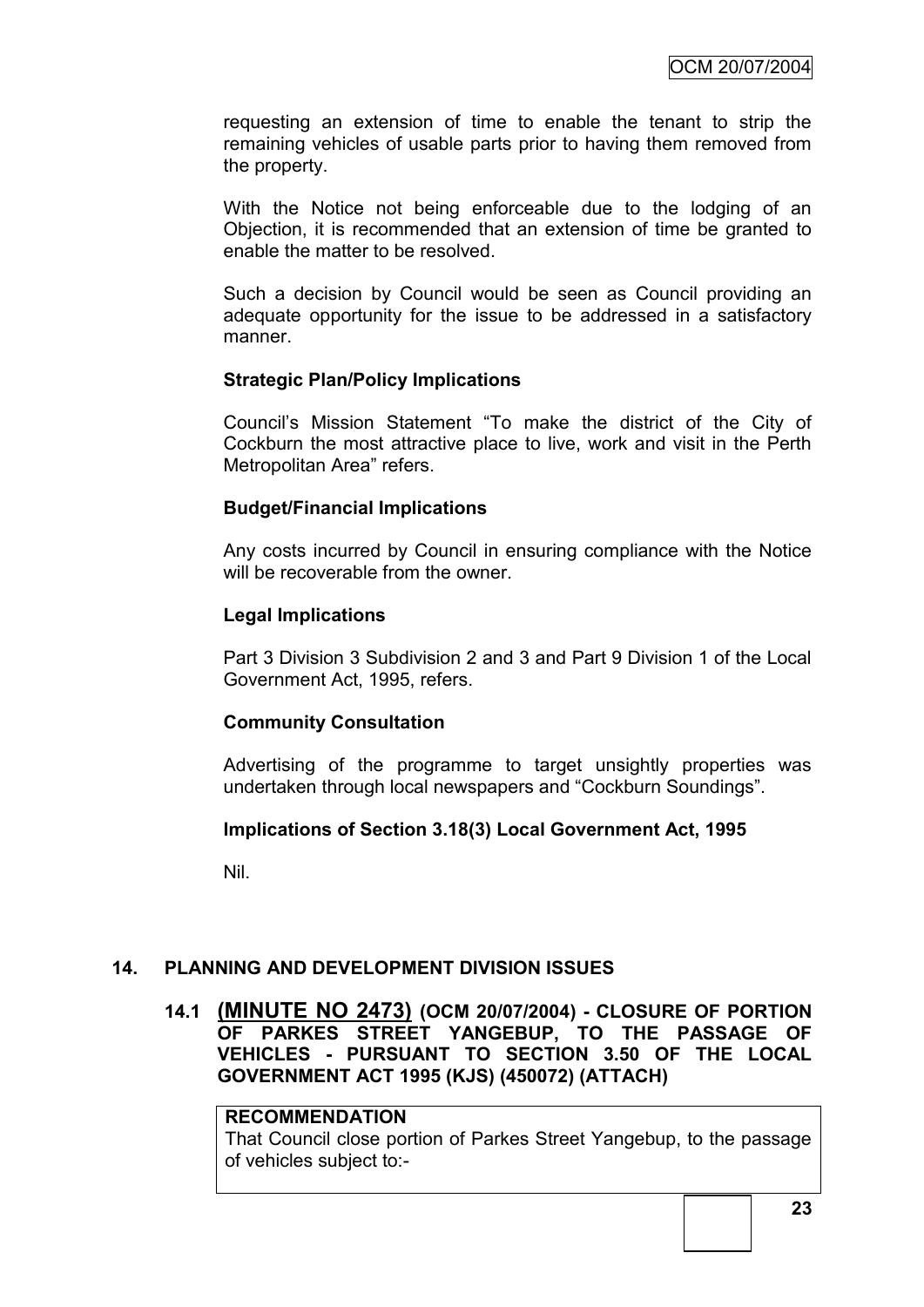- (1) there being no objection received as a result of advertising in a local newspaper; and
- (2) there being no objection from the service authority, emergency services or adioining owners.

## **COUNCIL DECISION**

MOVED Clr I Whitfield SECONDED Clr K Allen that Council close portion of Parkes Street Yangebup, to the passage of vehicles subject to:-

- (1) there being no objection received as a result of advertising in a local newspaper;
- (2) there being no objection from the service authority, emergency services or adjoining owners; and
- (3) vehicular access being maintained to the eastern car park from Parkes Street.

**CARRIED 9/0**

## **Explanation**

Vehicle access to a small public car park should be maintained at the eastern end of Yangebup Lake. The proposed closure of a portion of Parkes Street to vehicles should be adjusted accordingly.

#### **Background**

This section of Parkes Street is a little used formed road between the former wool scouring sheds and a point approximately 180 metres south of Osprey Drive Yangebup.

#### **Submission**

N/A

#### **Report**

The section of road is parallel to North Lake Road and is not a necessary component of the City"s road network.

The land adjoins Yangebup Lake which is in the ownership of the Western Australian Planning Commission. The City is in receipt of funds under the Area Assistance Grant Scheme to undertake the management of the area. These funds will be used to construct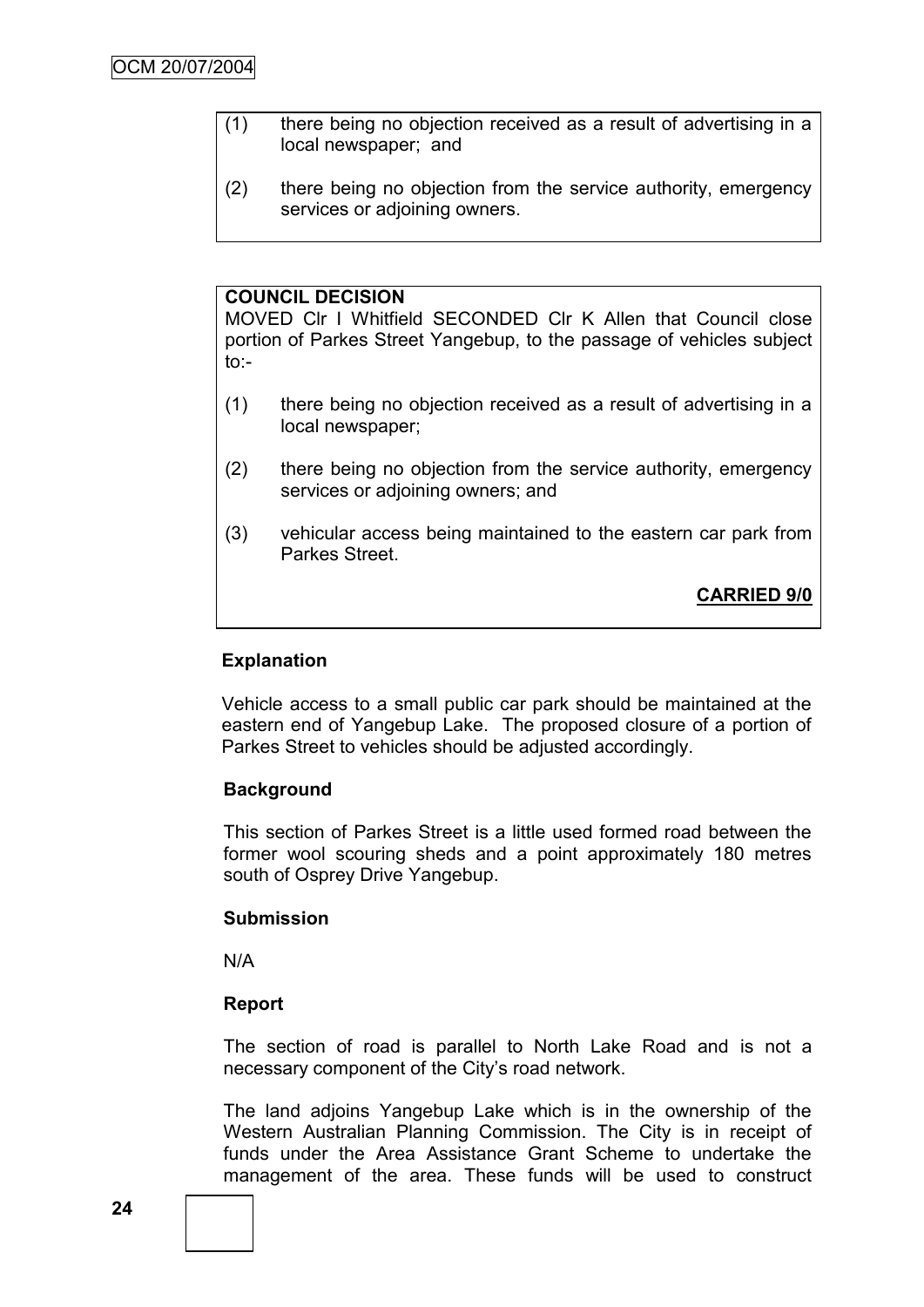fencing, gates and pavement modifications. Turning circles will be established at each end of the closure. Gates and fencing will ensure that only maintenance vehicles will have access. The works will ensure that the pavement is suitable for pedestrians and cyclists.

Section 3.50 of the Local Government Act allows the City to close either wholly or partially roads to the passage of vehicles.

It is a requirement of the Act to advertise the proposal, consider any objections and to seek comment from the service authorities, emergency services and any adjoining owners.

The only adjoining owner is the WAPC who are aware of the works as proposed. A positive response is therefore expected from the WAPC.

#### **Strategic Plan/Policy Implications**

The Corporate Strategic Plan Key Result Areas which apply to this item are:-

- 2. Planning Your City
	- *"To ensure that the development will enhance the levels of amenity currently enjoyed by the community."*

#### **Budget/Financial Implications**

N/A

#### **Legal Implications**

Nil.

#### **Community Consultation**

To be advertised in a local newspaper and service authorities, emergency services and adjoining owners advised.

#### **Implications of Section 3.18(3) Local Government Act, 1995**

Nil.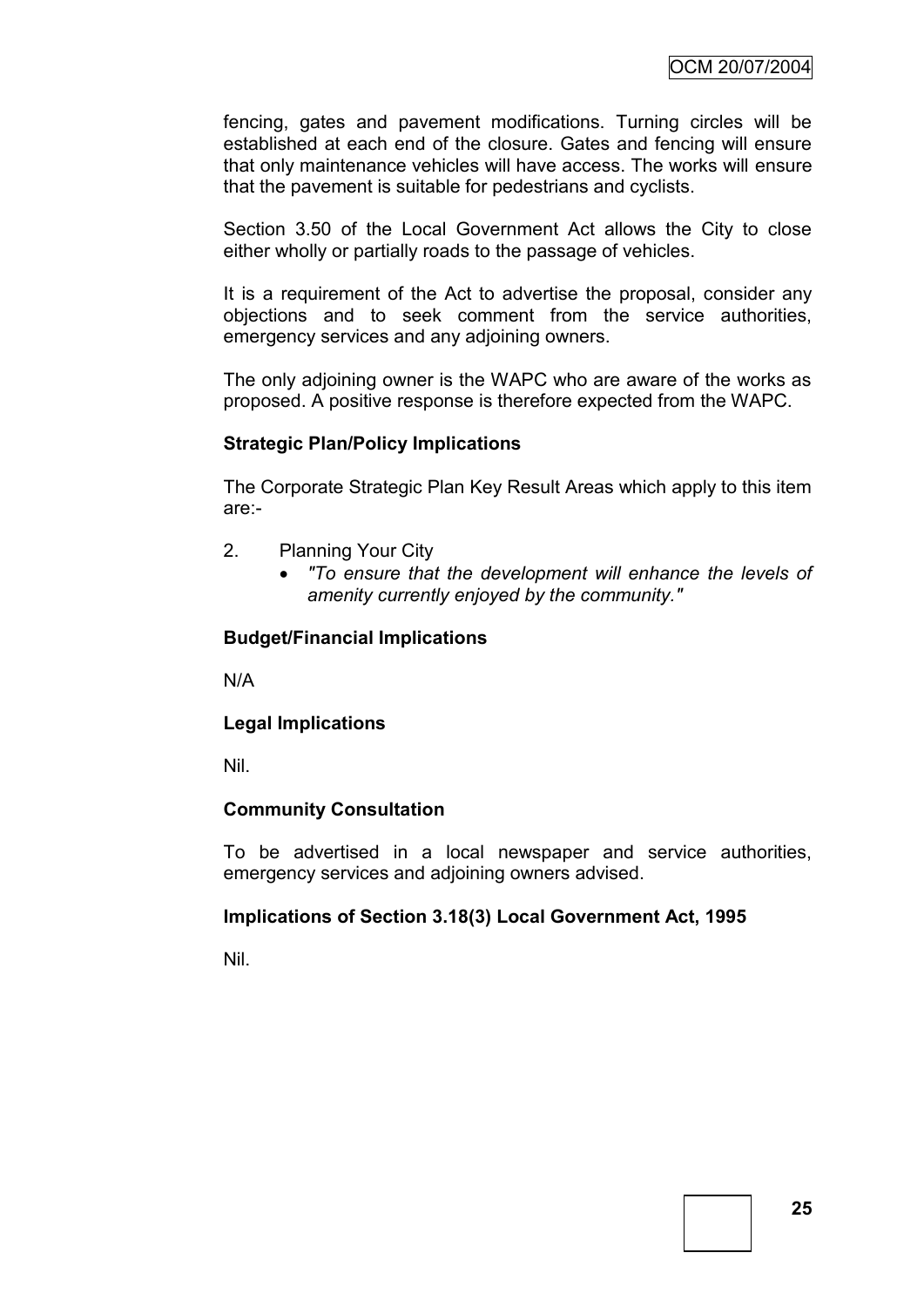# **14.2 (MINUTE NO 2474) (OCM 20/07/2004) - CONSENT TO THE SALE OF PORTION OF RESERVE 25918 JOYCE AVENUE, HAMILTON HILL (2210332) (KJS) (ATTACH)**

**RECOMMENDATION** That Council:

- (1) receive the report;
- (2) consent to the sale of two portions of Reserve 25918 to the owners of Lots 296 and 297 Frederick Road, Hamilton Hill;
- (3) request valuations to be undertaken by Valuer General"s Office for the Department for Planning and Infrastructure Land Asset Management Service (DPI LAMS);
- (4) subject to the owners of Lots 296 and 297 agreeing to purchase the land at the valuations and successful completion of requirements of Section 3.58 of the Local Government Act 1995, purchase the land for 5% of the valuation or \$500, whichever is the highest, from the Minister for Planning and Infrastructure;
- (5) following (4) above, sell the portion of the land to each of the owners of Lot 296 and Lot 297 at the valuation determined by the Valuer General's Office.
- (6) utilise the monies raised from the sale of the land to the owners of Lots 296 and 297, to have prepared a landscape plan as the basis for upgrading and beautifying the drainage reserve R25918 and the adjoining road verge, by erecting a screen fence along Joyce Avenue and tree planting.

# **COUNCIL DECISION**

MOVED Clr I Whitfield SECONDED Clr A Tilbury that the recommendation be adopted.

**CARRIED 9/0**

# **Background**

Reserve 25918 was first gazetted in 1961 and has been managed by the City of Cockburn since that time. The purpose from gazettal has been Recreation and Drainage.

**26**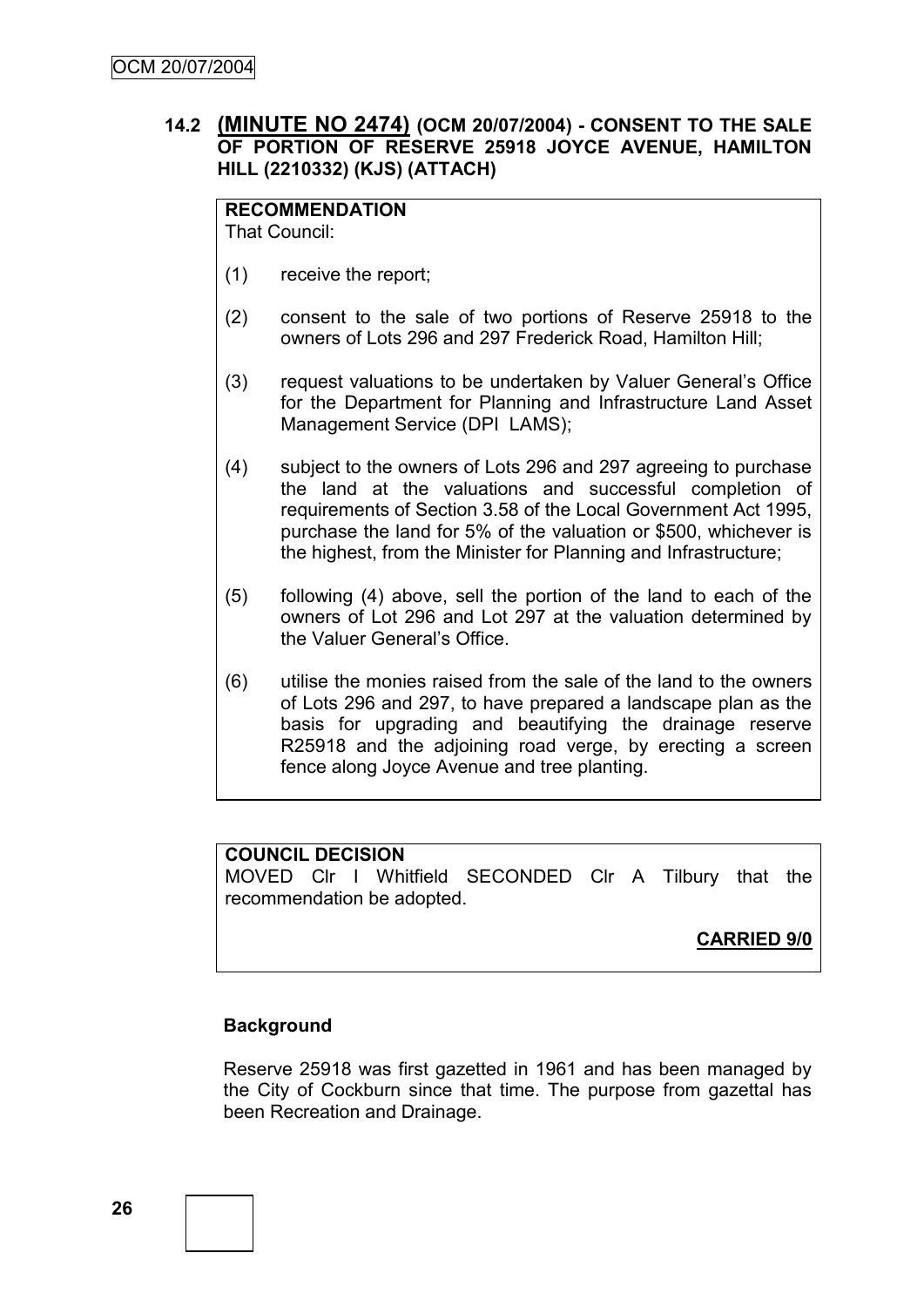The reserve has a depth of 47 metres with a frontage of 40.9 metres (area 2132 square metres). The zoning is Parks and Recreation under Town Planning Scheme No. 3.

It is most likely that the reserve was created as a condition of subdivision. The reserve contains a drainage sump approximately 41 metres by 26 metres in area.

#### **Submission**

The owners of Lots 296 and 297 Frederick Street have written to the City requesting the land purchase. DPI LAMS have written to the City setting out the conditions and procedure whereby the transfers can be effected.

#### **Report**

Reserve 25918 fronts Joyce Avenue approximately midway between Winterfold Road and Keenan Street, Hamilton Hill. The surrounding land use is made up of mostly single houses dating back to the 1970's.

The reserve is hidden from the street by a fibrous cement fence and double steel clad gates. The fencing and verge treatment is not attractive.

The disposition of the land will return a sum of money to the City estimated at between \$50,000 and \$70,000.

It is a requirement of the DPI LAMS that these profits be spent on the reserve.

The funds could be used to beautify the frontage of the reserve and greatly improve the streetscape of Joyce Avenue.

Lots 296 and 297 will become duplex lots and most likely be developed with 2 additional houses. This will add to the housing diversity of the immediate area.

DPI LAMS require in the first instance an undertaking that the proposed disposition to Lots 296 and 297 is acceptable to the City.

The eastern boundary of the land to be disposed of is 3 metres away from the top of the drainage sump so that the function of the sump will be unaffected.

DPI LAMS require responses from the service authorities and the Ministry for Planning.

DPI LAMS have undertaken to consider disposing of the land to Council for 5% of the valuation by the Valuer General"s Office or \$500,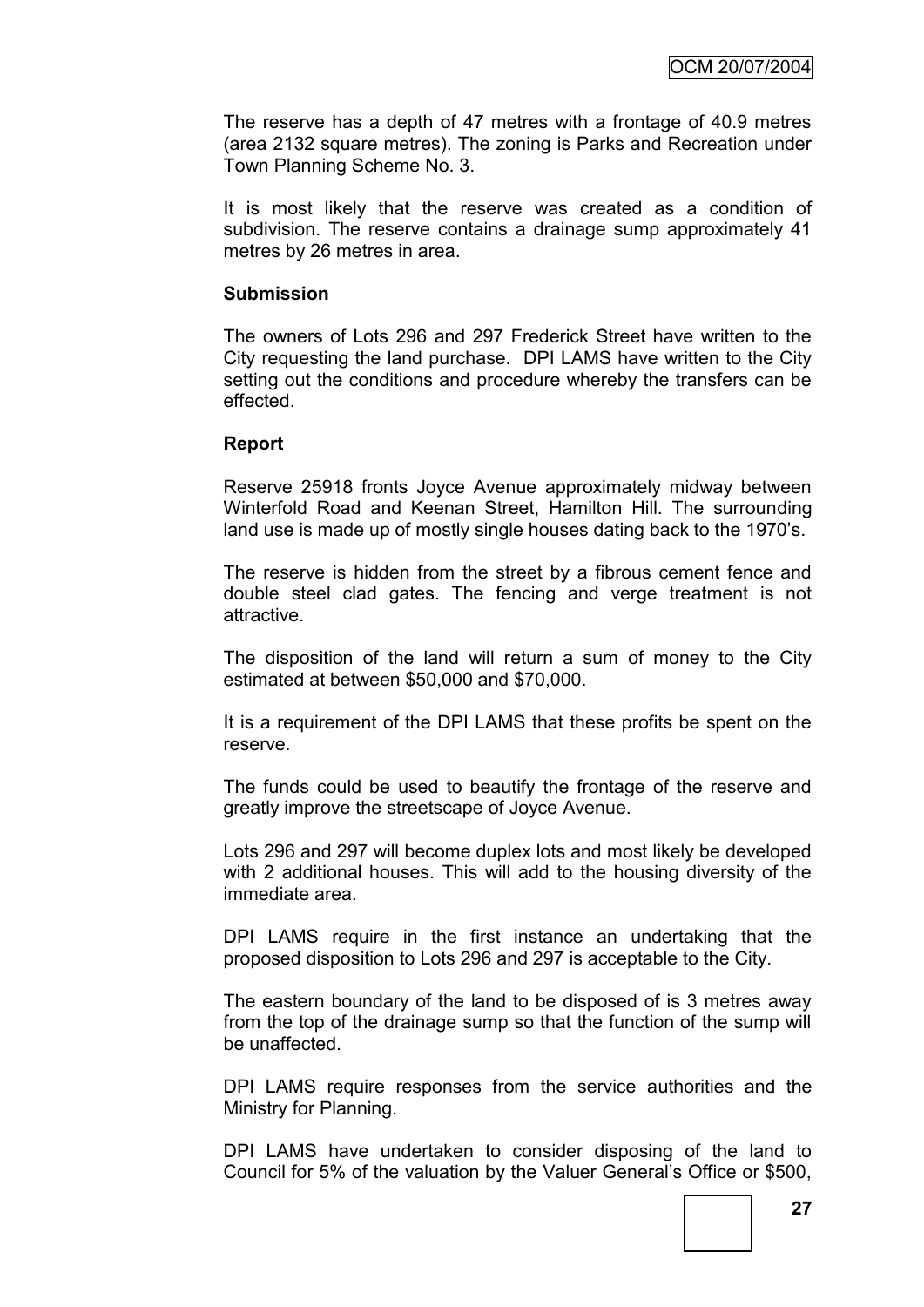whichever is the greater. Given the current zoning this amount is anticipated to be between \$4,000 and \$10,000.

Once the land is in the ownership of the City, the City is free to sell the land, provided that the monies are applied to the upkeep of the parent reserve or similar reserves in the vicinity.

The land will need to be rezoned to allow the future residential development anticipated.

The return to the City will be enhanced if the rezoning process is commenced before the sale of the land to the owners of Lots 296 and 297 is negotiated.

#### **Strategic Plan/Policy Implications**

The Corporate Strategic Plan Key Result Areas which apply to this item are:-

- 2. Planning Your City
	- *"To ensure that the development will enhance the levels of amenity currently enjoyed by the community."*

#### **Budget/Financial Implications**

The \$50,000 to \$70,000 raised from the sale of portion of the reserve is required to be spent on the reserve or nearby and as the reserve is used for a sump, improvements can be made to its appearance by erecting a new screen fence and planting trees in the verge. It is estimated that if developed as a dry landscape it could cost in the order of \$2,000 per annum to maintain.

#### **Legal Implications**

Nil.

#### **Community Consultation**

Responses required from the service authorities and the Ministry for Planning.

#### **Implications of Section 3.18(3) Local Government Act, 1995**

Nil.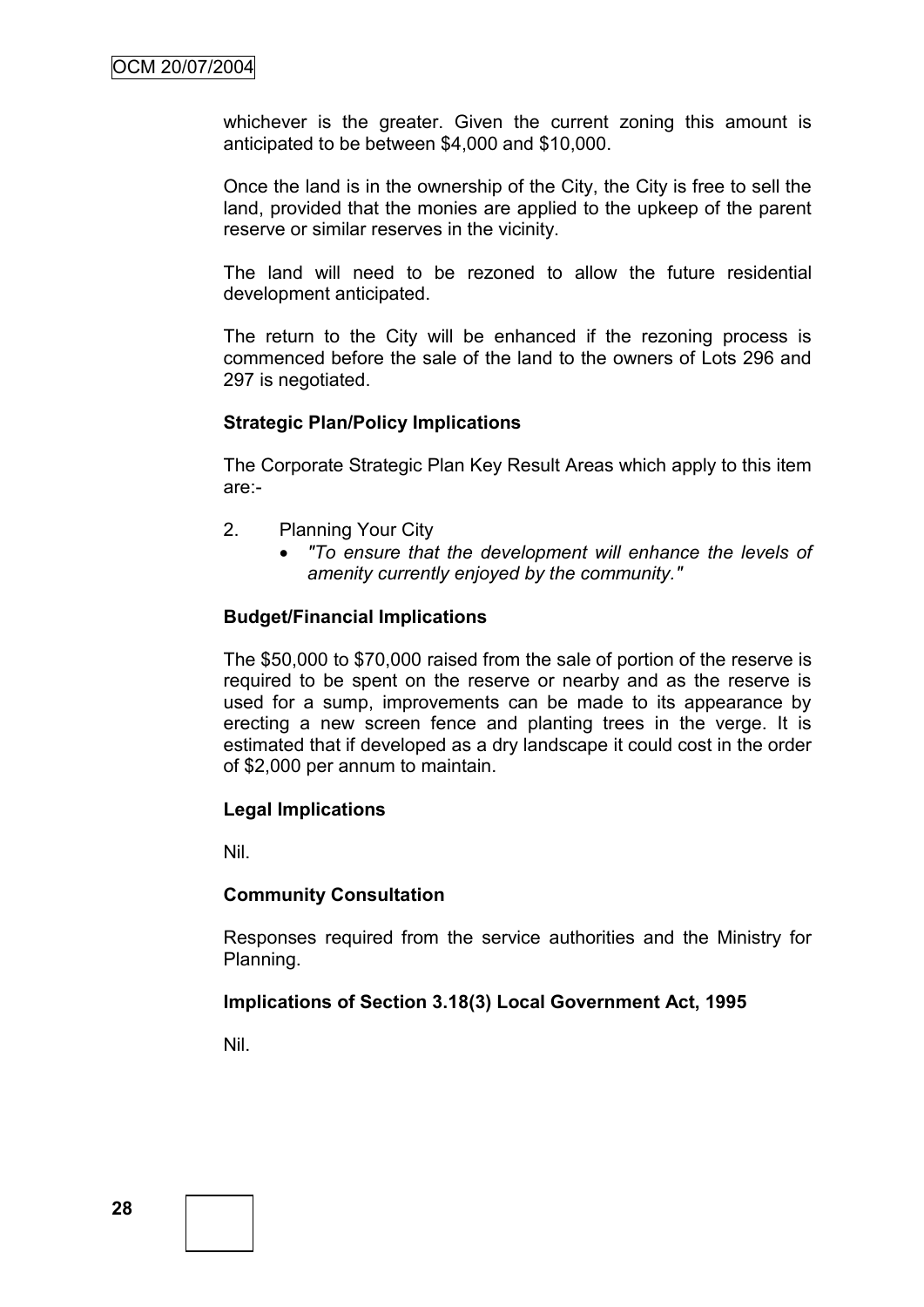# **14.3 (MINUTE NO 2475) (OCM 20/07/2004) - DRAFT STATE AND LOCAL GOVERNMENT SUSTAINABILITY PARTNERSHIP AGREEMENT (6018) (SMH) (ATTACH)**

**RECOMMENDATION** That Council:

- (1) receive the report; and
- (2) advise the President of the Western Australian Local Government Association that it supports the proposal to enter into a sustainability partnership agreement with the State Government.

#### **COUNCIL DECISION**

MOVED Clr I Whitfield SECONDED Clr A Tilbury that the recommendation be adopted.

**CARRIED 9/0**

#### **Background**

The Council has, over recent years, demonstrated an interest and commitment in promoting sustainable outcomes in respect to environmental, social and economic matters.

The Council has made a commitment to achieve the requirements of Agenda 21 and is a signatory to the "Mandurah Declaration", 1999.

#### **Submission**

On 10 June 2004, the President of the Western Australian Local Government Association (WALGA) wrote to all local governments within the State seeking comment on a "*Draft State and Local Government Sustainability Partnership Agreement",* a copy of which is attached to the Agenda. Comments are to be submitted by 23 July 2004.

#### **Report**

The draft partnership agreement is concise and yet broadly based. The agreement relies on the provisions and implementation of the State Sustainability Strategy, which consists of the sustainability definitions, principles, visions and high-level goals for government.

**29**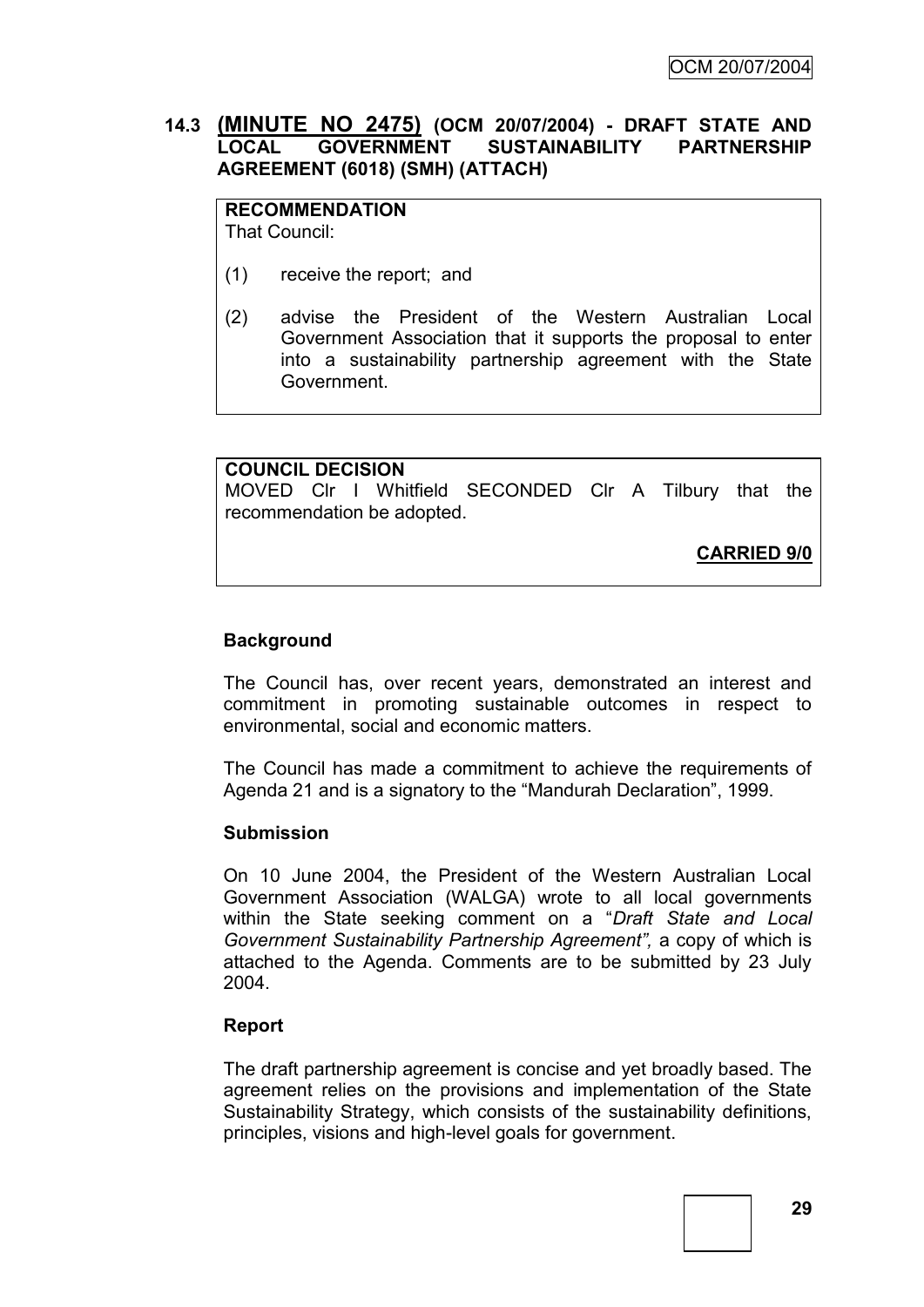Although a generalised document, based on a commitment of "good faith", it is important that the Council indicates its support for the agreement as a way of achieving a partnership to pursue the principles of sustainability.

The agreement is not legally binding.

# **Strategic Plan/Policy Implications**

The Corporate Strategic Plan Key Result Areas which apply to this item are:-

- 2. Planning Your City
	- *"To ensure that the development will enhance the levels of amenity currently enjoyed by the community."*
- 3. Conserving and Improving Your Environment
	- *"To ensure that the development of the district is undertaken in such a way that the balance between the natural and human environment is maintained."*
	- *"To manage the City"s waste stream in an environmentally acceptable manner."*

# **Budget/Financial Implications**

N/A.

# **Legal Implications**

Nil.

#### **Community Consultation**

N/A. Community consultation will be achieved through the application of parallel processes beyond the provisions of the sustainability agreement.

# **Implications of Section 3.18(3) Local Government Act, 1995**

Nil.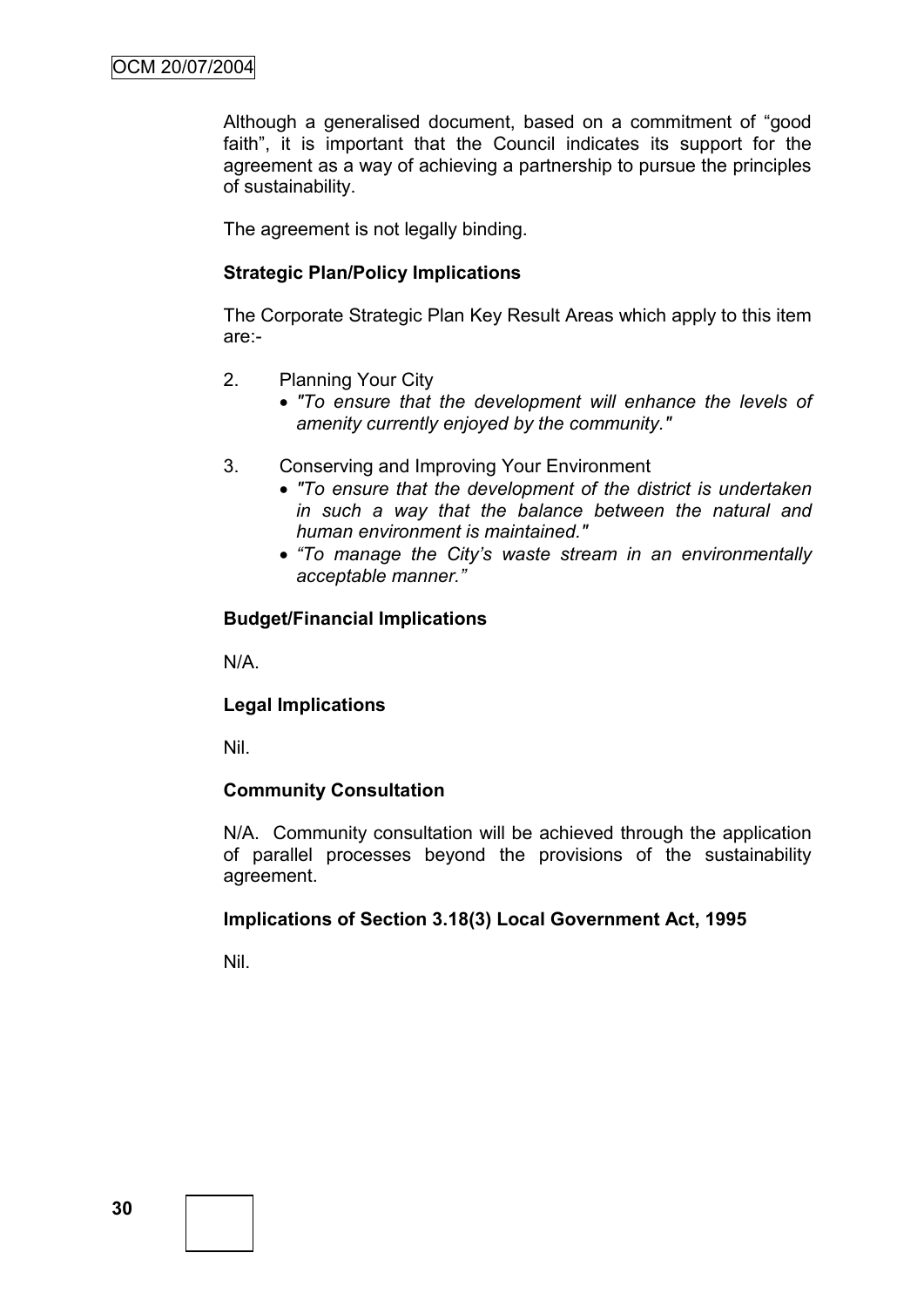**14.4 (MINUTE NO 2476) (OCM 20/07/2004) - OVERSIZED OUTBUILDING (208.5 SQM TOTAL AREA) - LOT 10; 71 TRIANDRA COURT, BANJUP - OWNER: C & K LEWIS - APPLICANT: TONY KELLY (5519751) (MD) (ATTACH**

# **RECOMMENDATION**

That Council:

(1) subject to receiving no objections from the Water & Rivers Commission, grant approval to an Outbuilding on Lot 10 (No. 71) Triandra Court, Banjup subject to the following conditions:

#### STANDARD CONDITIONS

- 1. Development may be carried out only in accordance with the terms of the application as approved herein and any approved plan.
- 2. Nothing in the approval or these conditions shall excuse compliance with all relevant written laws in the commencement and carrying out of the development.
- 3. All stormwater being contained and disposed of on-site to the satisfaction of the Council.
- 4. No activities causing noise and/or inconvenience to neighbours being carried out after 7.00pm or before 7.00am, Monday to Saturday, and not at all on Sunday or Public Holidays.
- 5. The shed shall be used for domestic and/or rural purposes only associated with the property, and not for human habitation.
- 6. Compliance with any conditions recommended by the Department of Environment.
- 7. In the event that there is a discrepancy between the conditions of the Schedule 9 and the conditions recommended by the Department of Environment, the conditions on the Schedule 9 shall prevail.
- 8. Panel repairs, painting, mechanical servicing, wash-down or degreasing of the commercial vehicle, in part or whole, shall not occur on-site.
- 9. The applicant is to maintain at their own cost, a 4.2m wide sealed crossover extending from the lot boundary to the Triandra Court road carriageway, to the satisfaction of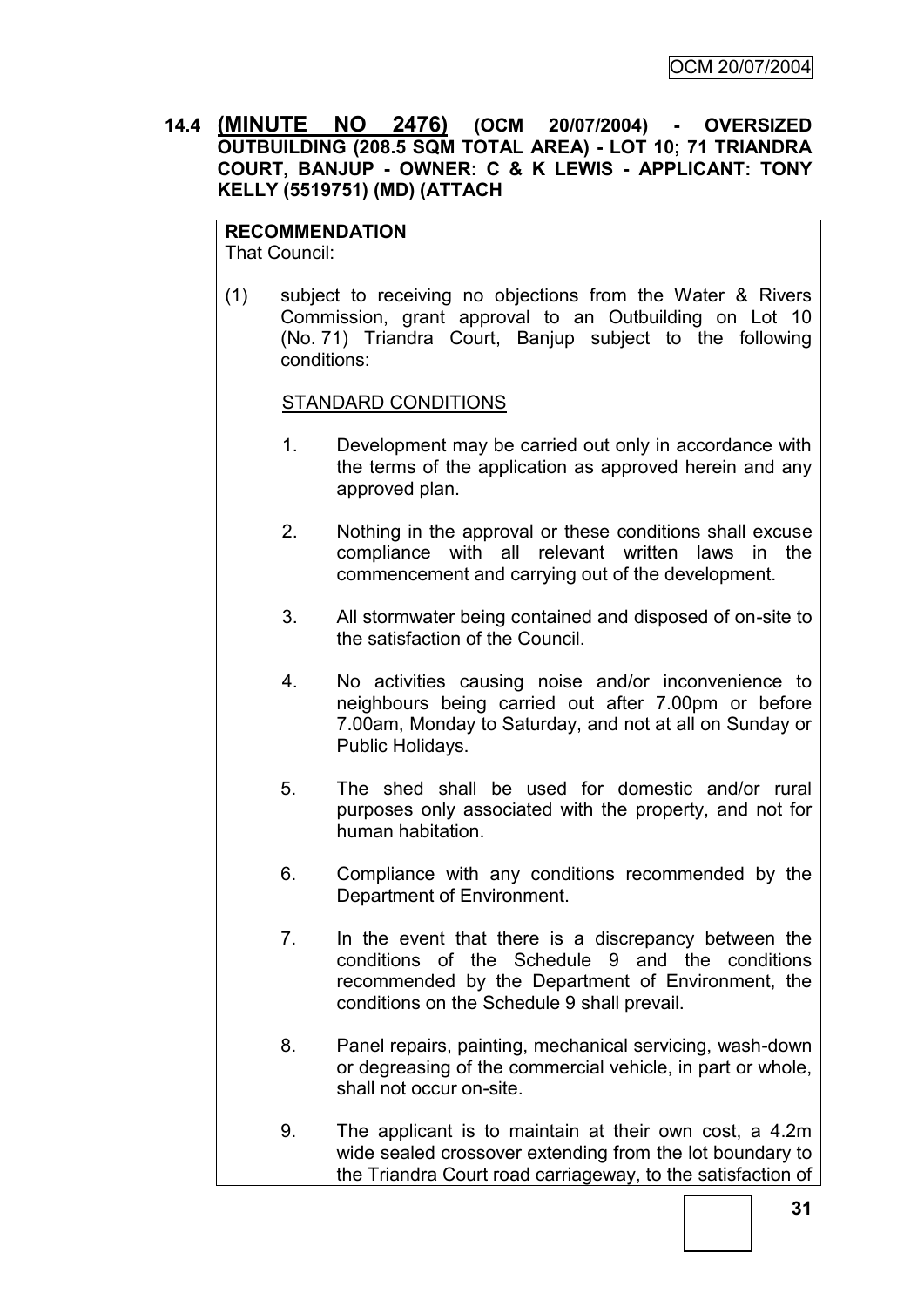the Council.

- 10. The commercial vehicle shall be parked within the outbuilding at all times (when not in use) and provided with a concrete hardstand to prevent any chemicals or liquid from the vehicle entering the ground to the satisfaction of the Council.
- 11. The commercial vehicle must not be started up on-site, on the verge or on the road, or returned for parking between the hours of 10.00pm and 6.00am the following day.

# FOOTNOTES

- 1. The development is to comply with the requirements of the Building Code of Australia.
- (2) issue a Schedule 9 Notice of Determination on Application for Planning Approval to the applicant accordingly.

#### **COUNCIL DECISION**

MOVED Clr I Whitfield SECONDED Clr A Tilbury that the recommendation be adopted.

**CARRIED 9/0**

#### **Background**

| ZONING:                                                                                          | MRS:<br><b>Rural – Water Protection</b> |                                   |
|--------------------------------------------------------------------------------------------------|-----------------------------------------|-----------------------------------|
|                                                                                                  | TPS3:                                   | Resource                          |
| <b>LAND USE:</b>                                                                                 | Residential                             |                                   |
| LOT SIZE:                                                                                        | 2.0393 ha                               |                                   |
| Proposed Shed (96m <sup>2</sup> ) + Existing Shed (122.5m <sup>2</sup> )<br>AREA:<br>$=208.5m^2$ |                                         |                                   |
| USE CLASS:                                                                                       |                                         | Single (R-Code) House - ("P" Use) |

A building licence was previously issued for an outbuilding with a floor area of  $122.5m^2$  on 20 December 2001. The outbuilding has subsequently been erected on the property.

#### **Submission**

The application proposes an additional outbuilding with a floor area of 96m<sup>2</sup> with the following dimensions:-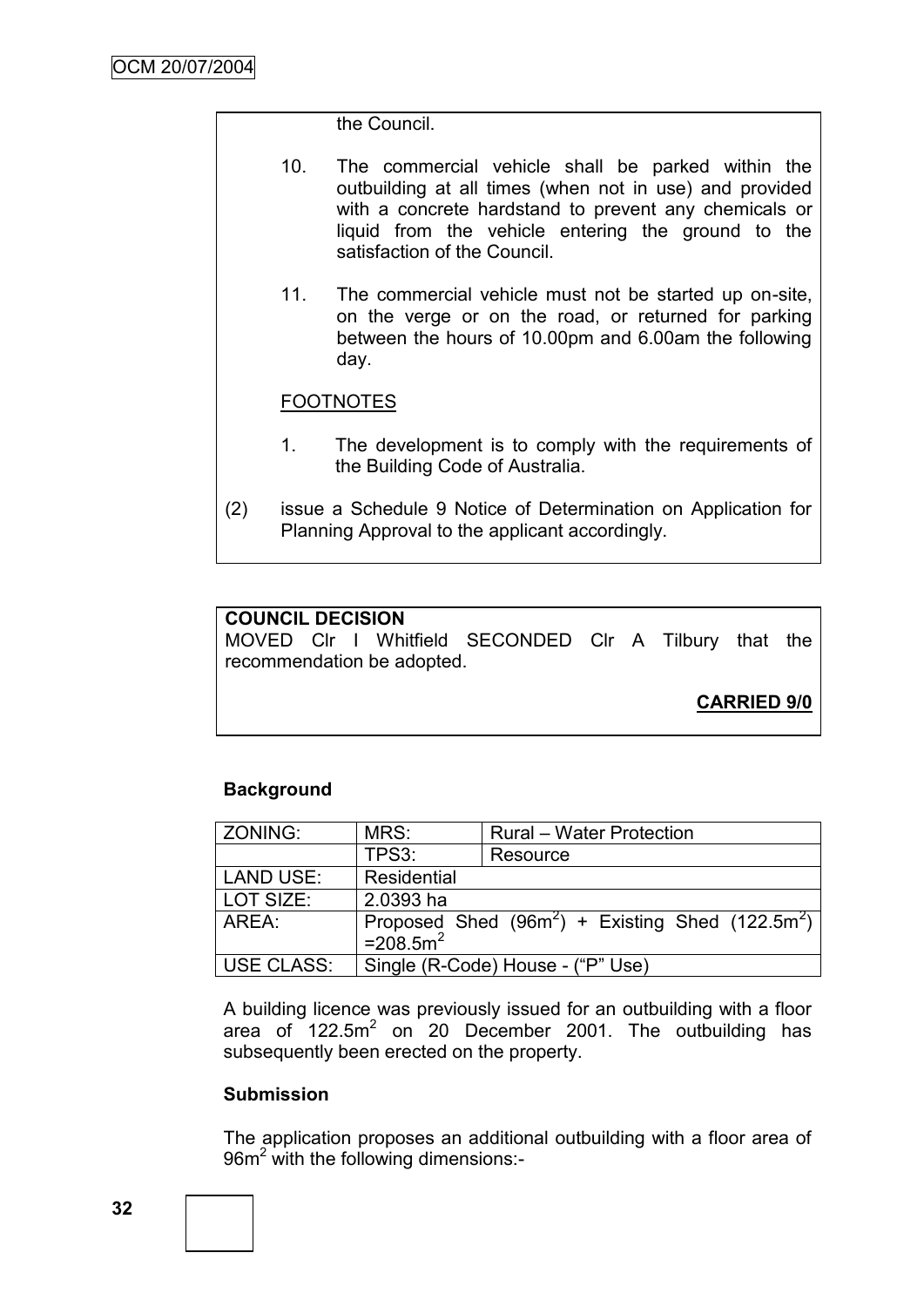- 12m in length;
- 8m in width:
- 4.5m wall height; and
- 5.2m ridge height.

The additional outbuilding is required to park one commercial vehicle (truck) on-site.

A site plan is with the Agenda Attachments.

#### **Report**

The parking of one commercial vehicle is permitted 'as of right' in accordance with Clause 5.10.8(a) of the City"s Scheme.

#### APD18 Outbuildings Policy

The combined floor area of the existing and proposed outbuildings is 208.5m<sup>2</sup>, which exceeds the maximum floor area of 200m<sup>2</sup> by 8.5m<sup>2</sup> set under Council policy.

With respect to the above, it is recommended that the application is acceptable for the following reasons:-

- The proposed outbuilding is setback 15 metres from the side boundary within the modified building envelope and will not have a negative impact on the amenity of the adjoining residence;
- The proposed outbuilding is setback behind the existing residence and outbuilding and will not have an impact on the streetscape;
- The outbuilding will house a truck, which will reduce the visual impact than if the truck was parked in an uncovered area on-site;
- The total combined floor area exceeds Council policy by less than 5% (4.25%), which is considered to be only a minor and acceptable variation in this instance.

It is recommended that the application be conditionally approved for reasons outlined above.

#### **Strategic Plan/Policy Implications**

The Corporate Strategic Plan Key Result Areas which apply to this item are:-

- 2. Planning Your City
	- *"To ensure that the development will enhance the levels of amenity currently enjoyed by the community."*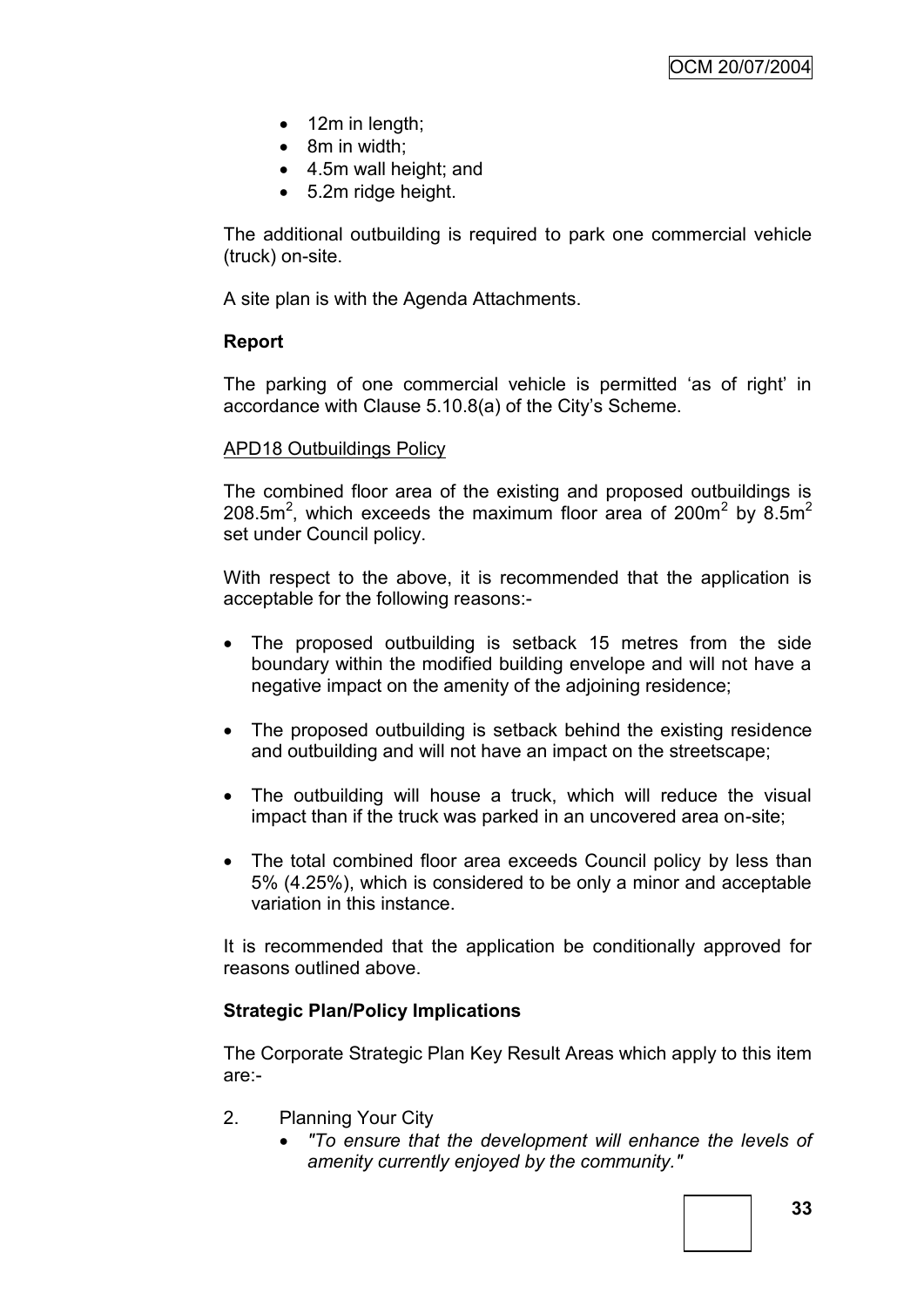- 3. Conserving and Improving Your Environment
	- *"To ensure that the development of the district is undertaken in such a way that the balance between the natural and human environment is maintained."*

The Planning Policies which apply to this item are:-

APD18 Outbuildings

# **Budget/Financial Implications**

Nil.

# **Legal Implications**

Nil.

**Community Consultation**

N/A

**Implications of Section 3.18(3) Local Government Act, 1995**

Nil.

## **14.5 (MINUTE NO 2477) (OCM 20/07/2004) - RETROSPECTIVE PLANNING APPLICATION - EXISTING STORAGE AREA - LOT 155;2 FRESHWATER DRIVE, ATWELL - OWNER/APPLICANT: D G BELCHER (5516750) (ACB) (ATTACH)**

# **RECOMMENDATION**

That Council:

(1) issue retrospective approval for an existing storage area on Lot 155 (2) Freshwater Drive, Atwell, subject to the following conditions:

#### STANDARD CONDITIONS

- 1. Development can only be undertaken in accordance with the terms of the application as approved herein and any approved plans.
- 2. Nothing in the approval or these conditions shall excuse compliance with all relevant written laws in the commencement and carrying out of the development.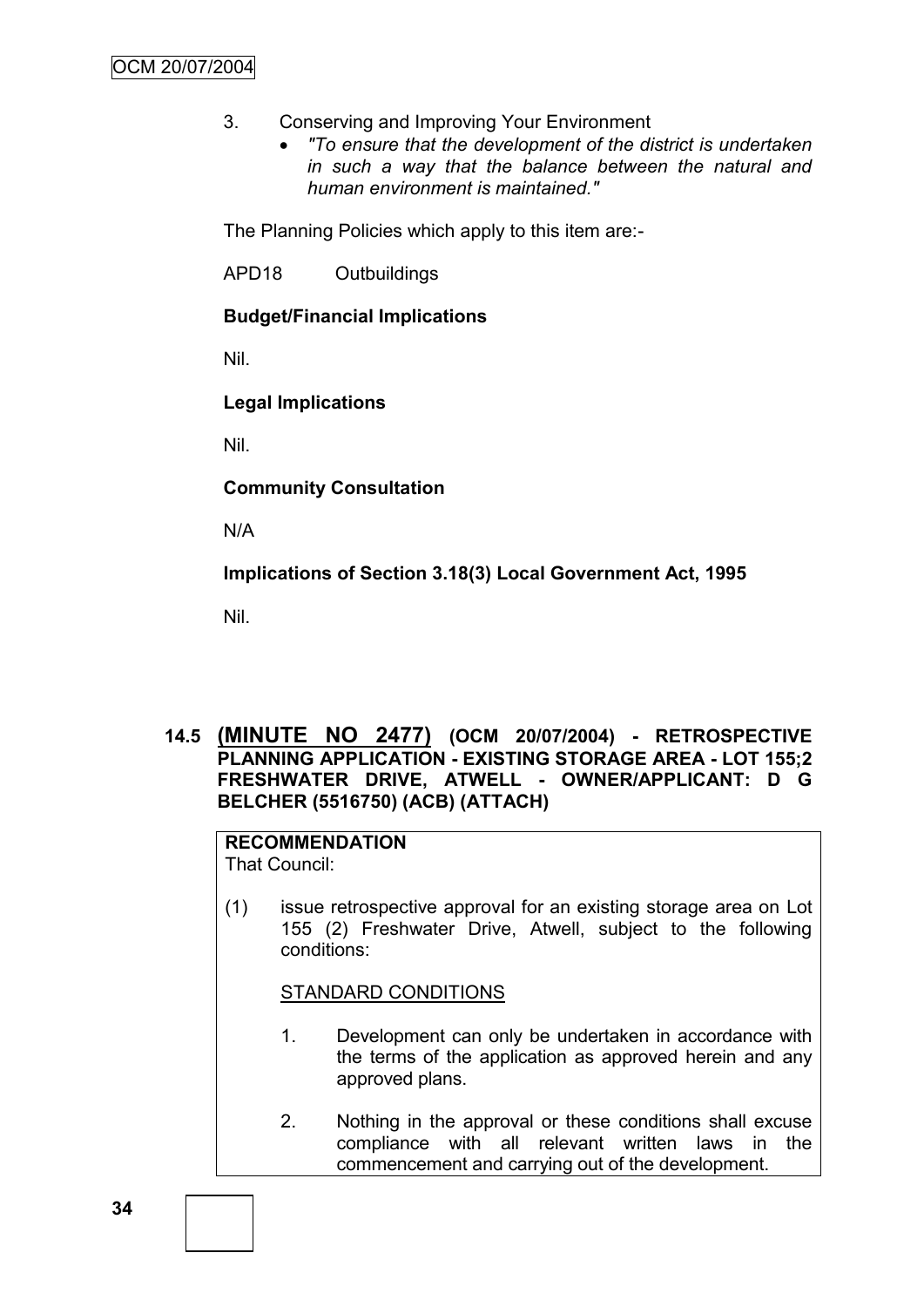- 3. No wall, fence or landscaping greater than 0.75 metres in height measured from the natural ground level at the boundary, shall be constructed within 1.5 metres of a vehicular accessway unless such wall or fence is constructed with a 2 metre truncation.
- 4. All stormwater being contained and disposed of on-site to the satisfaction of the Council.
- 5. No activities causing noise and/or inconvenience to neighbours being carried out after 7.00pm or before 7.00am, Monday to Saturday, and not at all on Sunday or Public Holidays
- 6. Retaining wall(s) (if applicable) being constructed in accordance with a suitably qualified Structural Engineer"s design and a building licence being obtained prior to construction.

# SPECIAL CONDITIONS

7. The surface finish of the parapet wall abutting the estate wall to be constructed to Council satisfaction.

## FOOTNOTES

- 1. The development is to comply with the requirements of the Building Code of Australia.
- 2. In regards to Condition No. 7, the surface finish of the parapet wall must colour match the existing estate wall and be constructed in a clean or rendered finish to the satisfaction of the Council.
- 3. The applicant is advised that the City is legally unable to issue a retrospective building licence for the enclosed storage area.
- (2) issue a Schedule 9 Notice of Determination on Application for Planning Approval to the applicant.

#### **COUNCIL DECISION**

MOVED Clr I Whitfield SECONDED Clr A Tilbury that the recommendation be adopted.

# **CARRIED 9/0**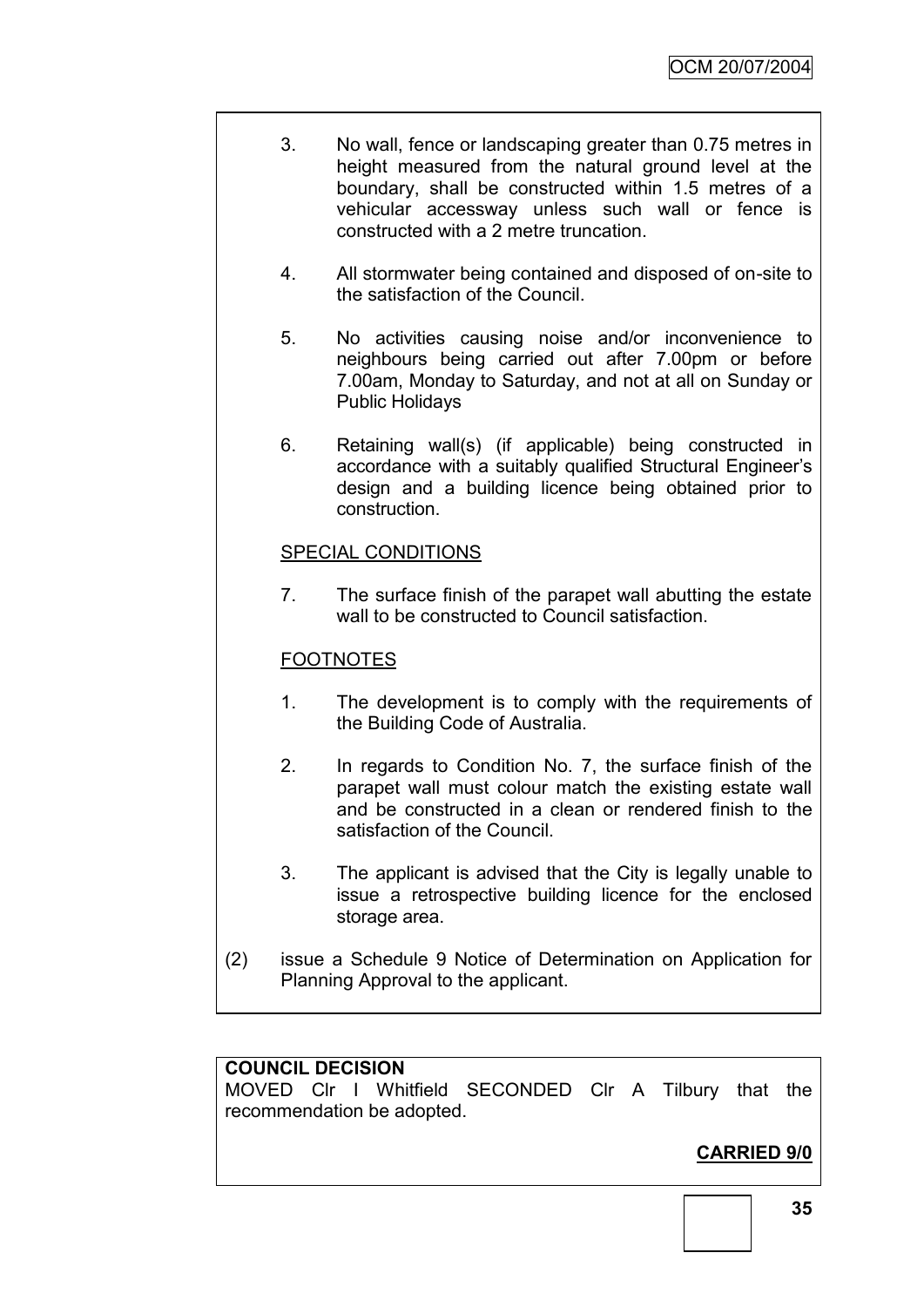#### **Background**

| <b>ZONING:</b>   | MRS:                           | Urban                  |  |
|------------------|--------------------------------|------------------------|--|
|                  | TPS3:                          | <b>Residential R20</b> |  |
| <b>LAND USE:</b> | Residential                    |                        |  |
| LOT SIZE:        | 712m <sup>2</sup>              |                        |  |
| AREA:            | Approximately 19m <sup>2</sup> |                        |  |
| USE CLASS:       | Single House - Permitted       |                        |  |

The background relevant to this proposal is:-

- The owner constructed an enclosed storage area with no roof without first having sought the necessary approvals from the City.
- The owner advised that discussions were held with Council staff prior to undertaking works and was advised that approval was not required for the walls, only the roof. As such the enclosed storage area was constructed without a roof.
- The owner recently made enquiries about erecting a roof to enclose the storage area in order to prevent theft, an ongoing problem. As this structure exists this matter must now be dealt with as a retrospective planning application.

#### **Submission**

The proposal is to construct a roof on an existing structure to prevent an ongoing theft problem.

# **Report**

The proposal is acceptable from a planning point of view except for the parapet wall height exceeding the estate wall by approximately 3½ courses.

In respect to this matter it is recommended that the parapet wall be supported provided it colour matches the existing estate wall and is constructed in a clean or rendered finish to the satisfaction of the Council.

# **Strategic Plan/Policy Implications**

The Corporate Strategic Plan Key Result Areas which apply to this item are:-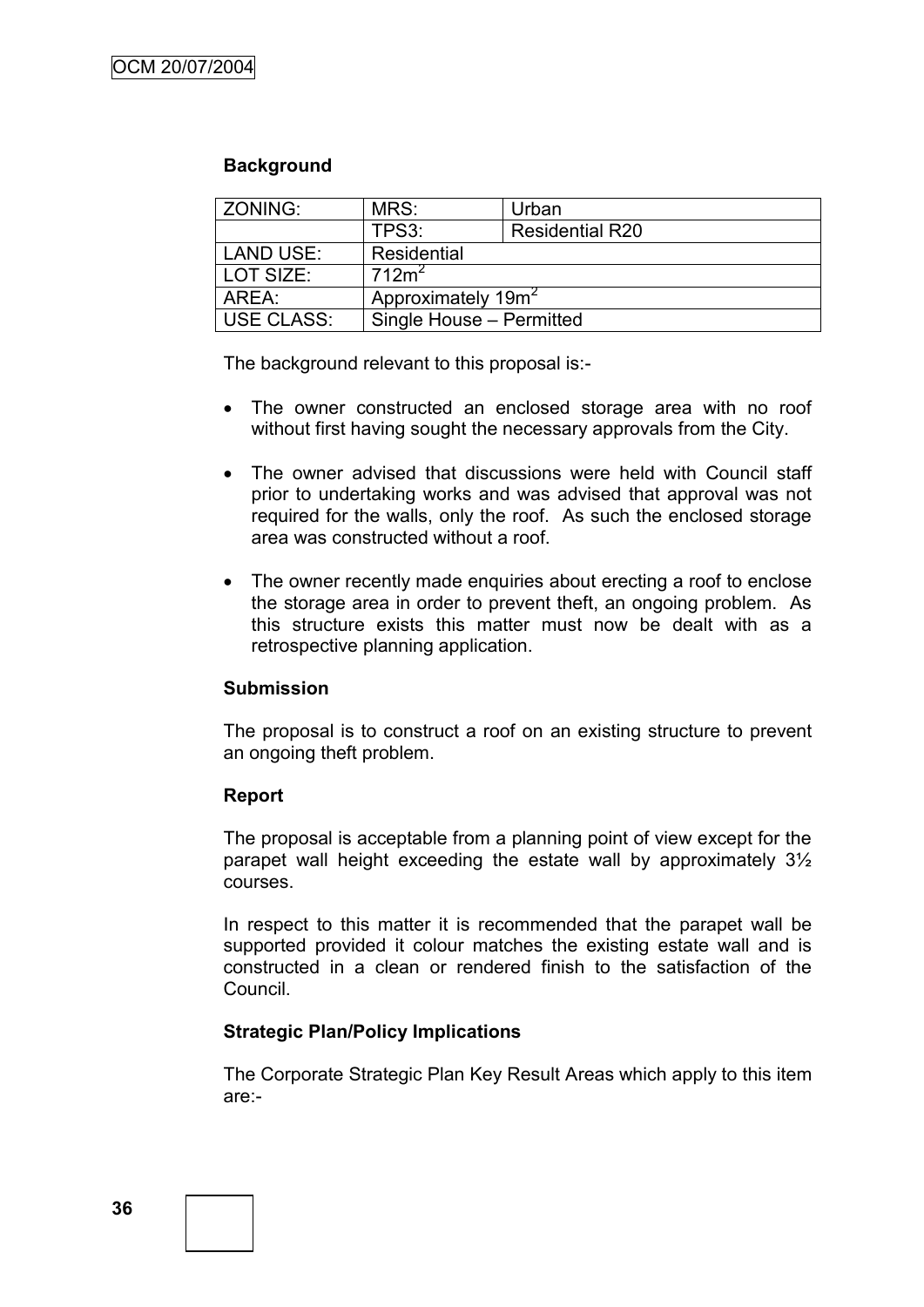- 2. Planning Your City
	- *"To ensure that the planning of the City is based on an approach which has the potential to achieve high levels of convenience for its citizens."*
	- *"To ensure that the development will enhance the levels of amenity currently enjoyed by the community."*
	- *"To foster a sense of community within the district generally and neighbourhoods in particular."*

The Planning Policies which apply to this item are:-

| APD <sub>10</sub> | Discretion to Modify Development Standards |  |
|-------------------|--------------------------------------------|--|
|                   |                                            |  |

APD17 Standard Development Conditions and Footnotes

### **Budget/Financial Implications**

Nil.

**Legal Implications**

Nil.

**Community Consultation**

N/A

**Implications of Section 3.18(3) Local Government Act, 1995**

Nil.

### **14.6 (MINUTE NO 2478) (OCM 20/07/2004) - DEDICATION OF LAND AS ROAD PURSUANT TO SECTION 56 OF THE LAND ADMINISTRATION ACT 1997 - LOT 2 BARRINGTON STREET AND LOT 32 HOWSON WAY, BIBRA LAKE (4309786) (4309300) (KJS) (ATTACH)**

**RECOMMENDATION** That Council:

- (1) request that the Minister for Planning and Infrastructure dedicate Lot 2 on Diagram 63665 Barrington Street and Lot 32 on Plan 3699 Howson Way, Bibra Lake, as road reserve pursuant to Section 56(1) of the Land Administration Act; and
- (2) indemnify the Minister for Planning and Infrastructure against any reasonable costs incurred in considering and granting this request.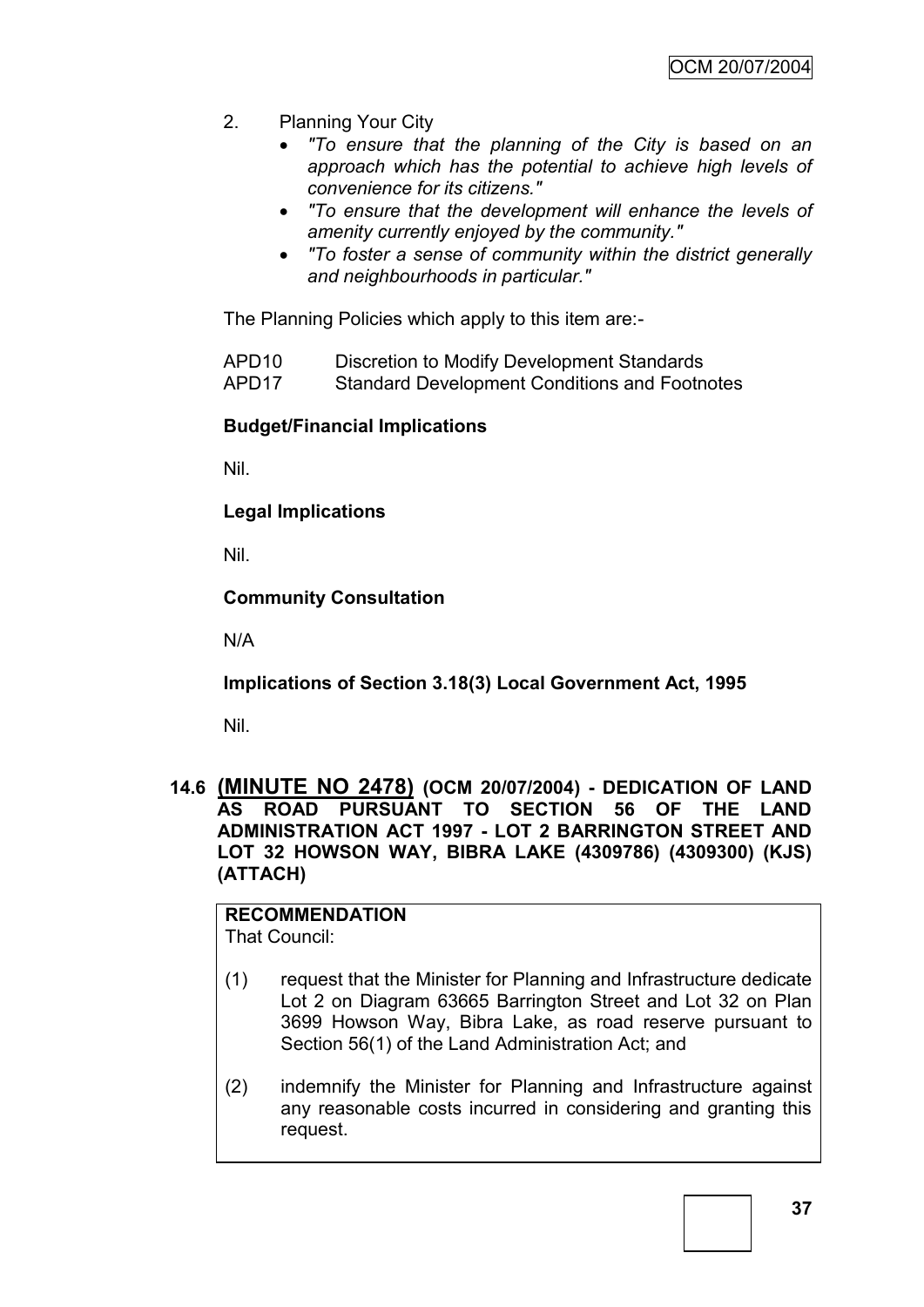### **COUNCIL DECISION**

MOVED Clr I Whitfield SECONDED Clr A Tilbury that the recommendation be adopted.

**CARRIED 9/0**

### **Background**

Lots 2 and 32 are freehold lots owned by the Western Australian Planning Commission (WAPC) who have agreed to transfer the land to road reserve. The land is undeveloped and forms portion of the future Spearwood Avenue between Sudlow Road and Barrington Street. Spearwood Avenue is an Other Regional Road under the Metropolitan Region Scheme.

### **Submission**

N/A

### **Report**

The WAPC have agreed to transfer the land to road reserve. The transferee in the transactions is the State of Western Australia. The Department for Planning and Infrastructure Land Asset Management Service (DPI LAMS) is the responsible State Government department. DPI LAMS require that the City request to use the land as road reserve.

The construction of Spearwood Avenue between Sudlow Road and Barrington Street is dependent on funding from Main Roads WA. The funds required are governed by the need to acquire additional land and the cost of the road construction.

### **Strategic Plan/Policy Implications**

The Corporate Strategic Plan Key Result Areas which apply to this item are:-

- 2. Planning Your City
	- *"To ensure that the development will enhance the levels of amenity currently enjoyed by the community."*

# **Budget/Financial Implications**

N/A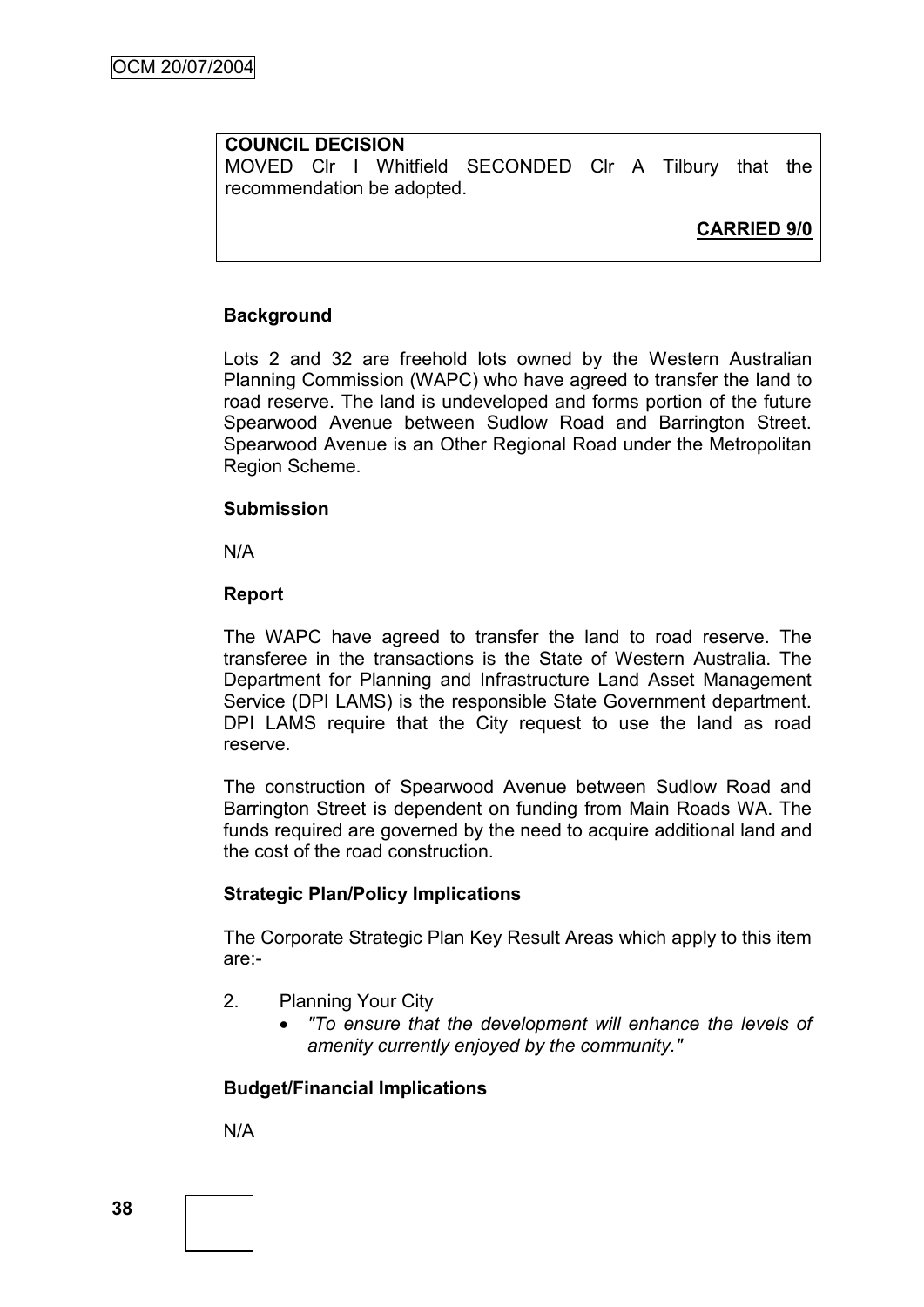# **Legal Implications**

Nil.

# **Community Consultation**

N/A

### **Implications of Section 3.18(3) Local Government Act, 1995**

Nil.

### **14.7 (MINUTE NO 2479) (OCM 20/07/2004) - DEDICATION OF LAND AS ROAD PURSUANT TO SECTION 56 OF THE LAND ADMINISTRATION ACT 1997 - LOT 99 BEELIAR DRIVE, BEELIAR (450953) (KJS) (ATTACH)**

#### **RECOMMENDATION** That Council:

- (1) request that the Minister for Planning and Infrastructure dedicate Lot 99 on Plan 24211 as road reserve pursuant to Section 56(1) of the Land Administration Act; and
- (2) indemnify the Minister for Planning and Infrastructure against any reasonable costs incurred in considering and granting this request.

# **COUNCIL DECISION**

MOVED Clr I Whitfield SECONDED Clr A Tilbury that the recommendation be adopted.

# **CARRIED 9/0**

# **Background**

Lot 99 was purchased in 2000 to enable the construction of Beeliar Drive. Beeliar Drive is classified as an Other Regional Road under the Metropolitan Region Scheme.

One carriageway has been constructed and the reserve is sufficient width to accommodate the future dual carriageway configuration.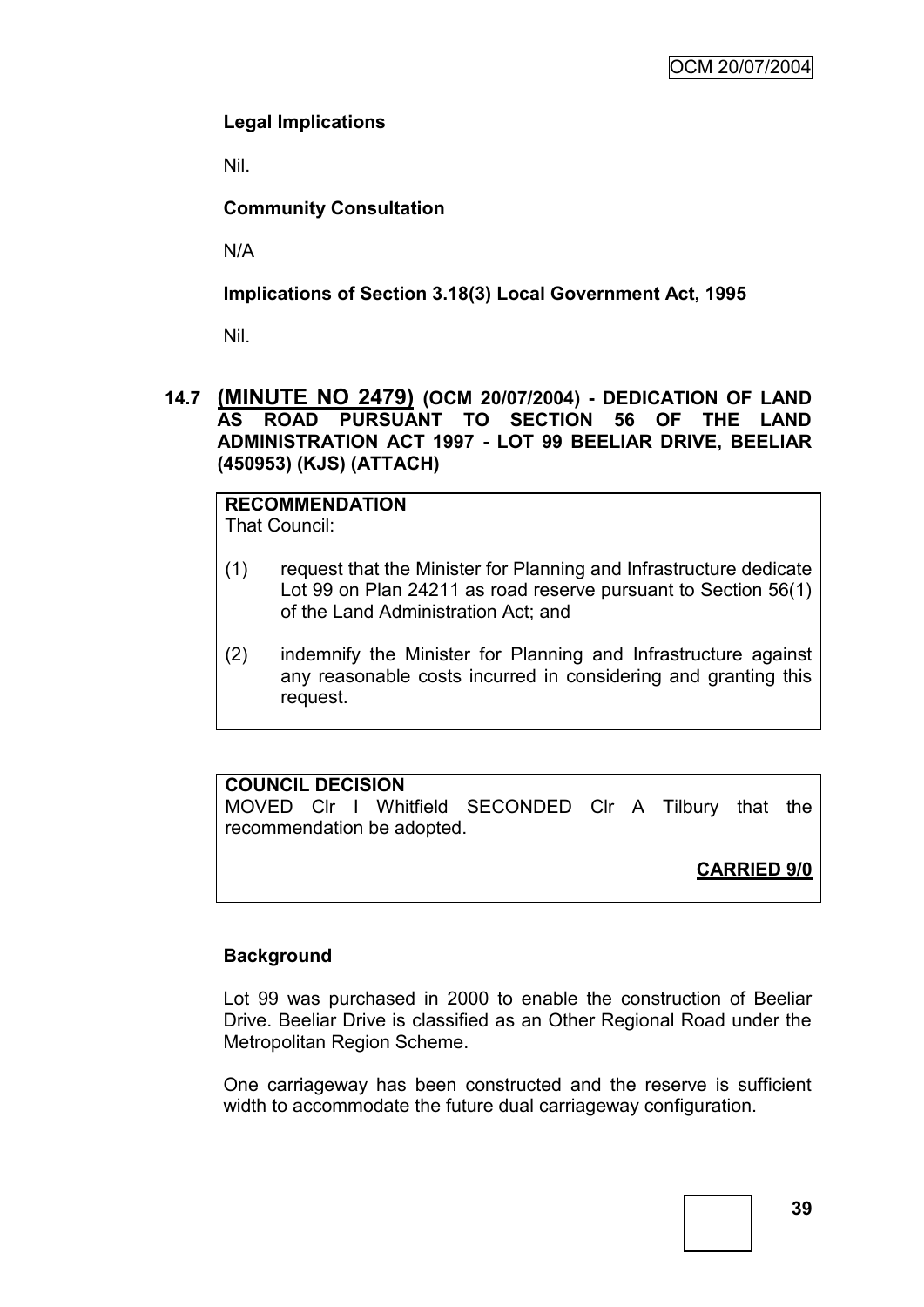# **Submission**

N/A

### **Report**

Lot 99 was acquired together with other parcels of land to enable Beeliar Drive to connect Spearwood Avenue and Watson Road. The other parcels acquired have now been vested as road reserve or are in the process of being vested as part of subdivision.

### **Strategic Plan/Policy Implications**

The Corporate Strategic Plan Key Result Areas which apply to this item are:-

- 2. Planning Your City
	- *"To ensure that the development will enhance the levels of amenity currently enjoyed by the community."*

### **Budget/Financial Implications**

N/A

### **Legal Implications**

Nil.

**Community Consultation**

N/A

**Implications of Section 3.18(3) Local Government Act, 1995**

Nil.

### **14.8 (MINUTE NO 2480) (OCM 20/07/2004) - CHANGE OF USE - RESPITE ACCOMMODATION - LOT 138; 2 LOCKETT STREET, COOLBELLUP - OWNER: K & F FRANKLIN - APPLICANT: PRESTIGE HEALTH SUPPORT SERVICES (1100429) (MD) (ATTACH)**

#### **RECOMMENDATION** That Council:

(1) grant approval to the Residential Building – Respite Accommodation on Lot 138 (No. 2) Lockett Street, Coolbellup, subject to the following conditions: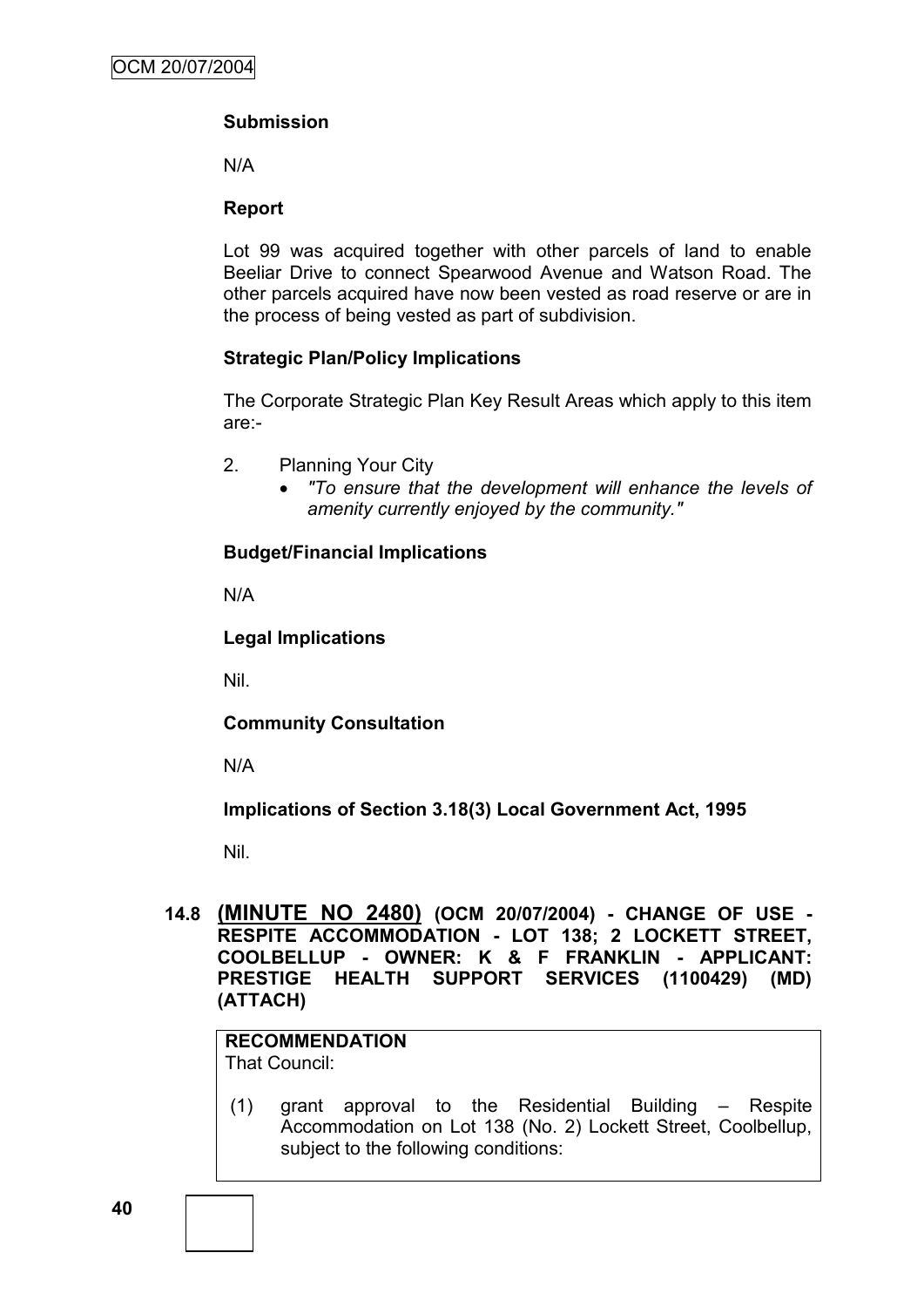### STANDARD CONDITIONS

- 1. Development may be carried out only in accordance with the terms of the application as approved herein and any approved plan.
- 2. Nothing in the approval or these conditions shall excuse compliance with all relevant written laws in the commencement and carrying out of the development.
- 3. All stormwater being contained and disposed of on-site to the satisfaction of the Council.
- 4. No activities causing noise and/or inconvenience to neighbours being carried out after 7.00pm or before 7.00am, Monday to Saturday, and not at all on Sunday or Public Holidays.

### SPECIAL CONDITIONS

- 5. The proposed use is restricted to the care of a maximum number of six (6) persons (including primary carers and clients) unless otherwise approved in writing by the Council.
- 6. The type of care service provided on site shall be restricted to that defined in the applicant's letter dated 15 June 2004 as received by Council on the 16 June 2004.
- 7. No vehicles are permitted to park on the road and verge adjacent to the subject property. All parking associated with the use shall be contained on-site at all times.
- 8. No signage is permitted to be erected on the property.
- 9. All medication associated with the respite accommodation shall be kept in a locked cabinet or locked room to the satisfaction of the Council.
- 10. A minimum of two (2) car parking bays for visitors being constructed and marked on-site to the satisfaction of the Council in the location marked "in red" on the approved plan. The existing fence and limestone blocks on the left hand (eastern) side of the driveway must be removed to facilitate access to the parking bays.

# FOOTNOTES

1. The development is to comply with the requirements of the Building Code of Australia.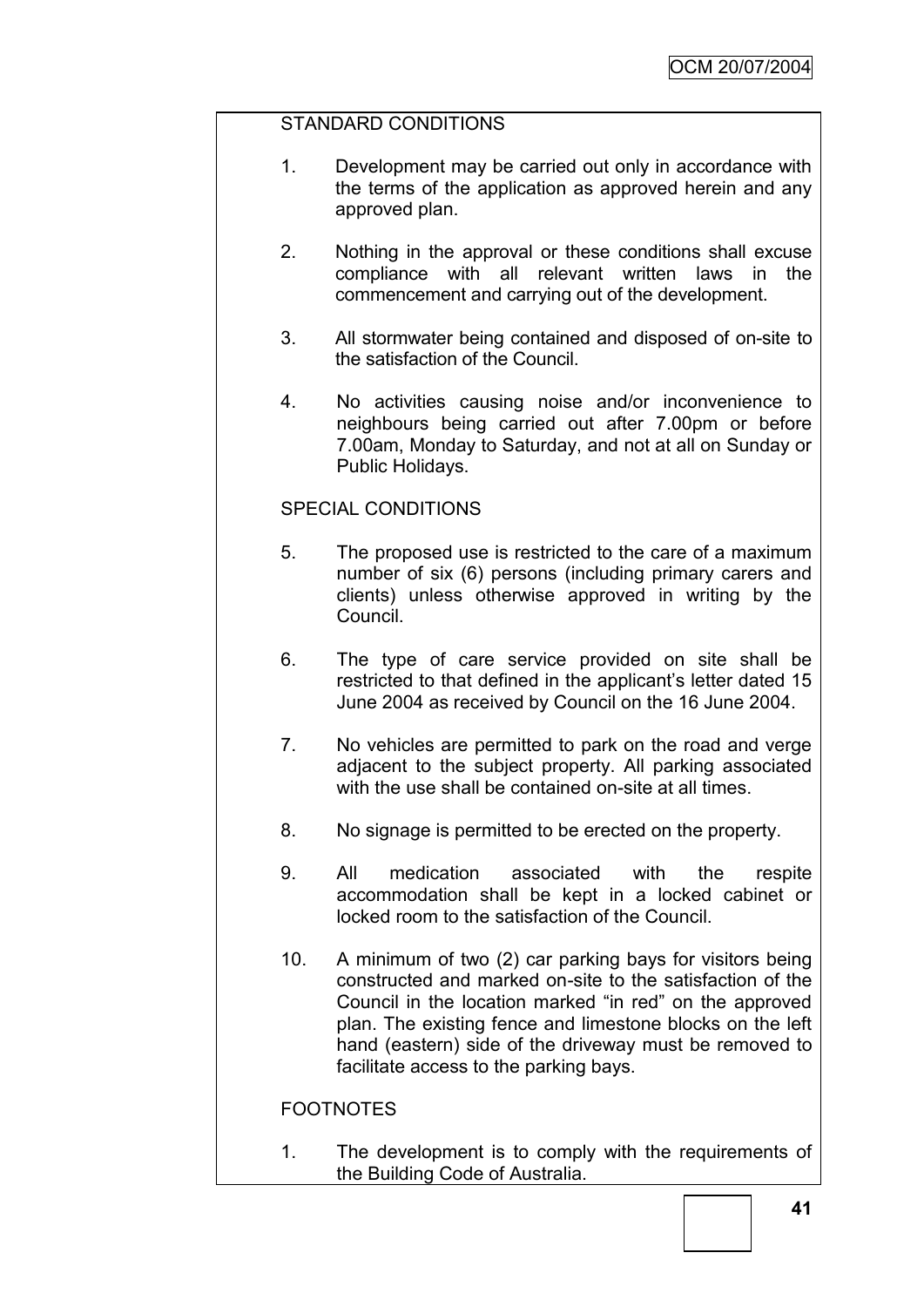- 2. Access and facilities for disabled persons is to be provided in accordance with the requirements of the Building Code of Australia.
- 3. Until the City has issued a Certificate of Classification under Regulation 20 of the Building Regulations 1989, there shall be no approval to use the building for the purposes of the development herein conditionally approved and the land shall not be used for any such purpose.
- (2) issue a Schedule 9 Notice of Determination on Application for Planning Approval to the applicant; and
- (3) advise the complainant of Council"s decision.

### **COUNCIL DECISION**

MOVED Clr I Whitfield SECONDED Clr A Tilbury that the recommendation be adopted.

**CARRIED 9/0**

# **Background**

| <b>ZONING:</b>    | MRS:                           | Urban                  |  |
|-------------------|--------------------------------|------------------------|--|
|                   | TPS3:                          | <b>Residential R20</b> |  |
| <b>LAND USE:</b>  | Residential                    |                        |  |
| LOT SIZE:         | 847 $m2$                       |                        |  |
| AREA of House:    | $330m2$ approx.                |                        |  |
| <b>USE CLASS:</b> | Residential Building ("D" Use) |                        |  |

### **Submission**

The application proposes the following:-

- The provision of respite care and accommodation for frail aged, younger disabled and dementia sufferers;
- Respite accommodation means short term, intermittent breaks for either or both the care recipient and their primary carers;
- Accommodation for a total of six (6) people (guests, which can include guests and their primary carer);

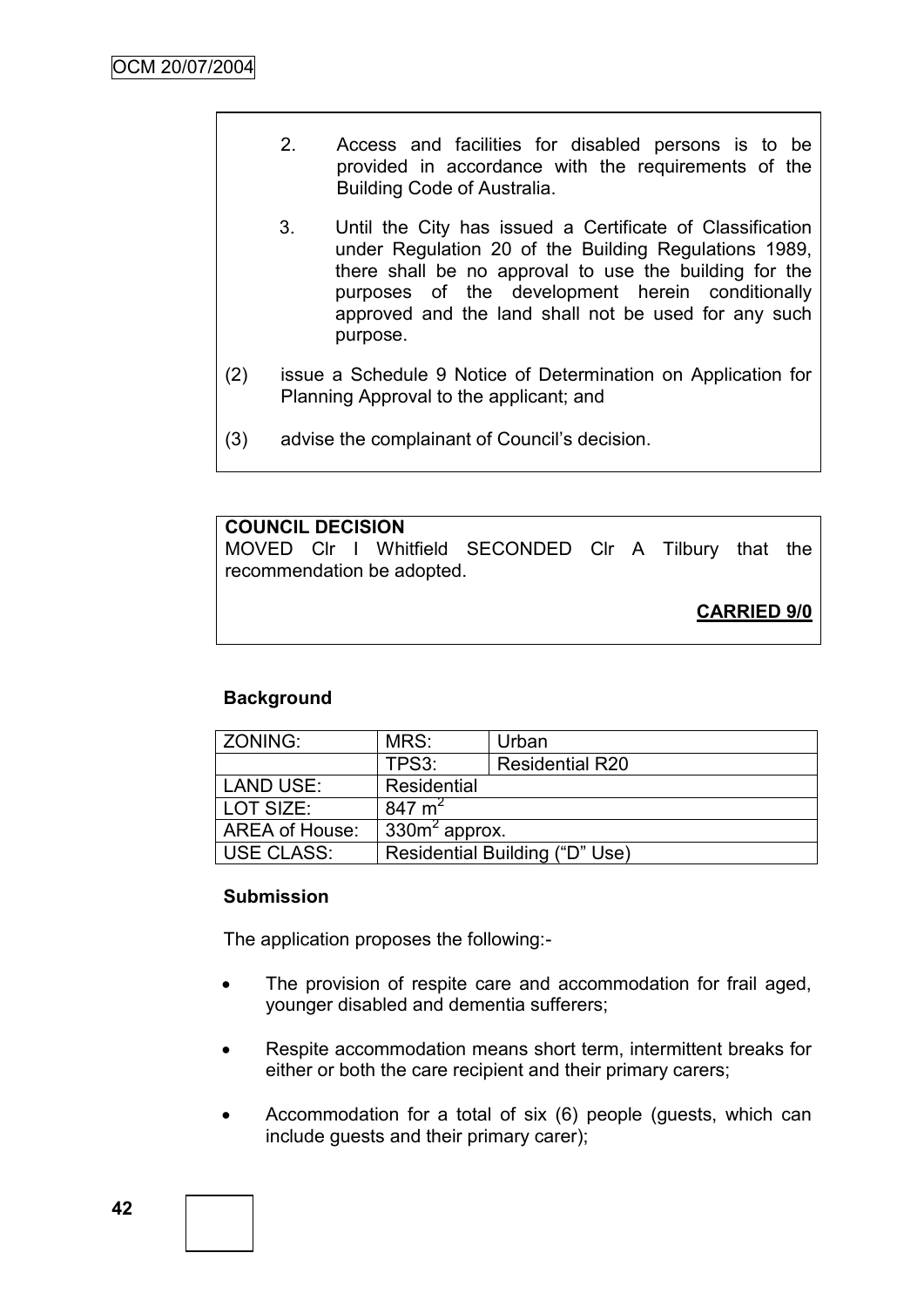- The guests will be provided with a home environment, including home style cooking, which provides an alternative option to existing traditional "institution" type accommodation available;
- All parking associated with the use shall be contained on-site.

# **Report**

One letter of "Objection" was received from a nearby resident in relation to the application and as such the application has been referred to Council for determination, as no delegation to the City exists to determine the application where an objection has been received.

# Community Consultation

The following issues were raised in the one letter of "Objection" received from a nearby resident: -

- 1. The respite accommodation will increase traffic problems already experienced on the street.
- 2. Parking associated with the respite accommodation on the verge adjacent to the property will decrease visibility on the street with the potential to increase accidents.
- 3. Concern that the nature of the clients using the respite accommodation would include drug rehabilitation patients, which may attract criminal activity.
- 4. The respite accommodation being linked to the health care industry may signal to criminals that drugs are held on the premises.

The above issues raised in the submission are addressed below: -

- 1. It is considered that the proposal will not generate significant traffic, given that the proposal will only accommodate a maximum of 6 guests at a time.
- 2. All parking associated with the use shall be contained on the property and parking on the verge adjacent to the property is not permitted.
- 3. The applicant has specified in the application that the respite accommodation will provide for frail aged, younger disabled and dementia sufferers only.
- 4. Almost every patient using the respite accommodation will bring a "Webster Pack", which contains specific medications prescribed by a doctor/pharmacist for the treatment of any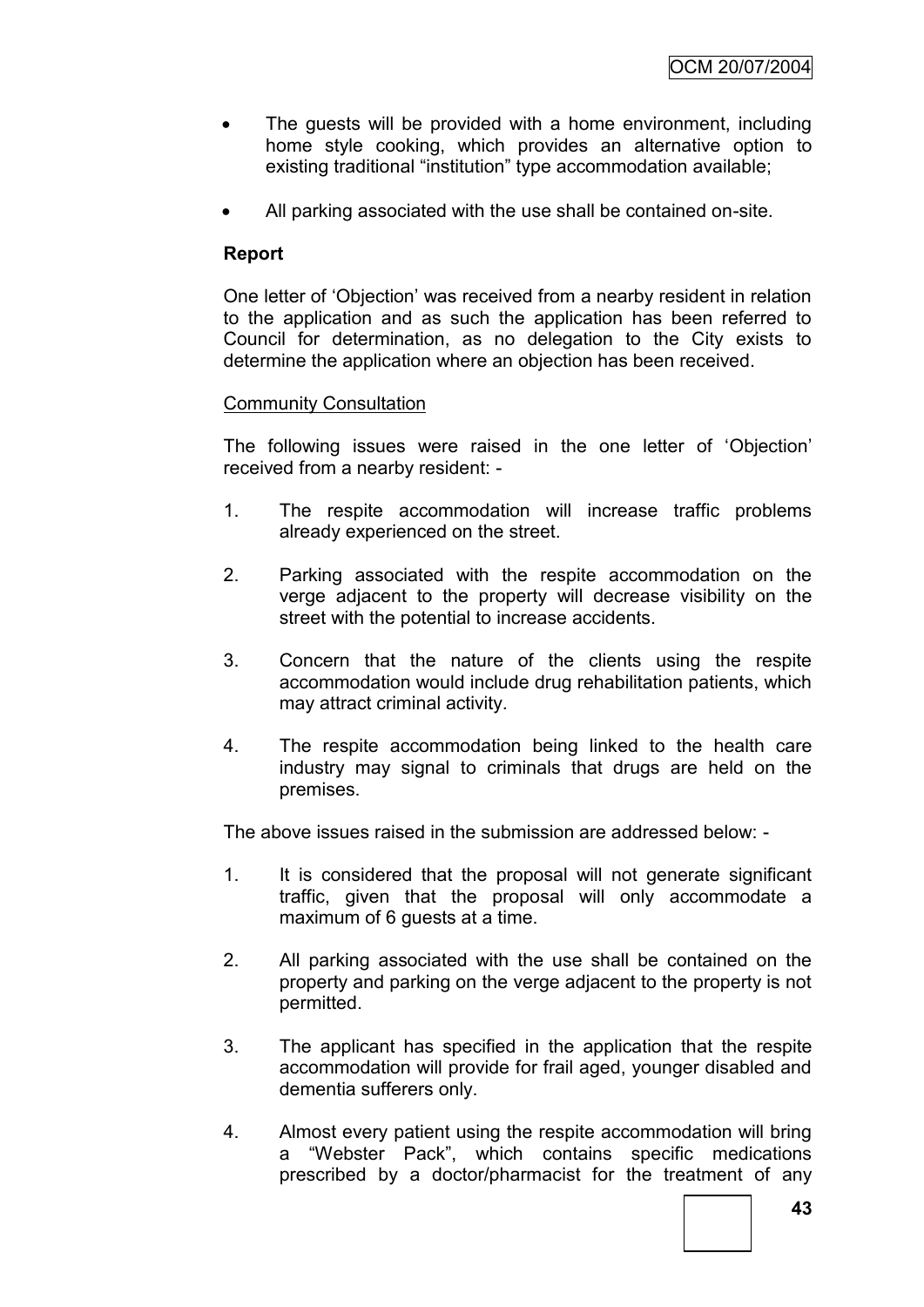condition(s) of the patient. The medications are essential to the health of the patient. The patient"s doctor will deliver most "Webster Packs" to the premises. A locked drug cabinet will also be kept on-site. The Respite Accommodation staff will not administer any clinical services (Wound-care, injections, IV Therapy). These services will be provided by existing HACC providers (eg. Silver Chain etc). The situation involving patients who require specific medication in "Webster Packs" is the same as at a nursing home or other similar use.

The City of Cockburn has recently completed a comprehensive community consultation as part of the development of a Senior"s Plan.

The final draft report has recently been finalised by the consultant and one of the key issues identified was the inadequate number of Respite facilities within the City of Cockburn district. There are currently only 3 beds available within the district for Respite, and so this is inadequate for the number of people with disabilities and seniors who live within the City of Cockburn. The consultation has therefore identified a community need for more Respite facilities within the District.

#### **Conclusion**

The application has merit in that it provides an essential service to the community. It is considered that all the concerns raised in the one letter of objection have been adequately addressed. Further, it is considered that the use will not have detrimental impact on the amenity of the area. Therefore, it is recommended that the application be approved.

### **Strategic Plan/Policy Implications**

The Corporate Strategic Plan Key Result Areas which apply to this item are:-

- 2. Planning Your City
	- *"To ensure that the planning of the City is based on an approach which has the potential to achieve high levels of convenience for its citizens."*
	- *"To ensure that the development will enhance the levels of amenity currently enjoyed by the community."*
	- *"To foster a sense of community within the district generally and neighbourhoods in particular."*

### 4. Facilitating the needs of Your Community

 *"To facilitate and provide an optimum range of community services."*

# **Budget/Financial Implications**

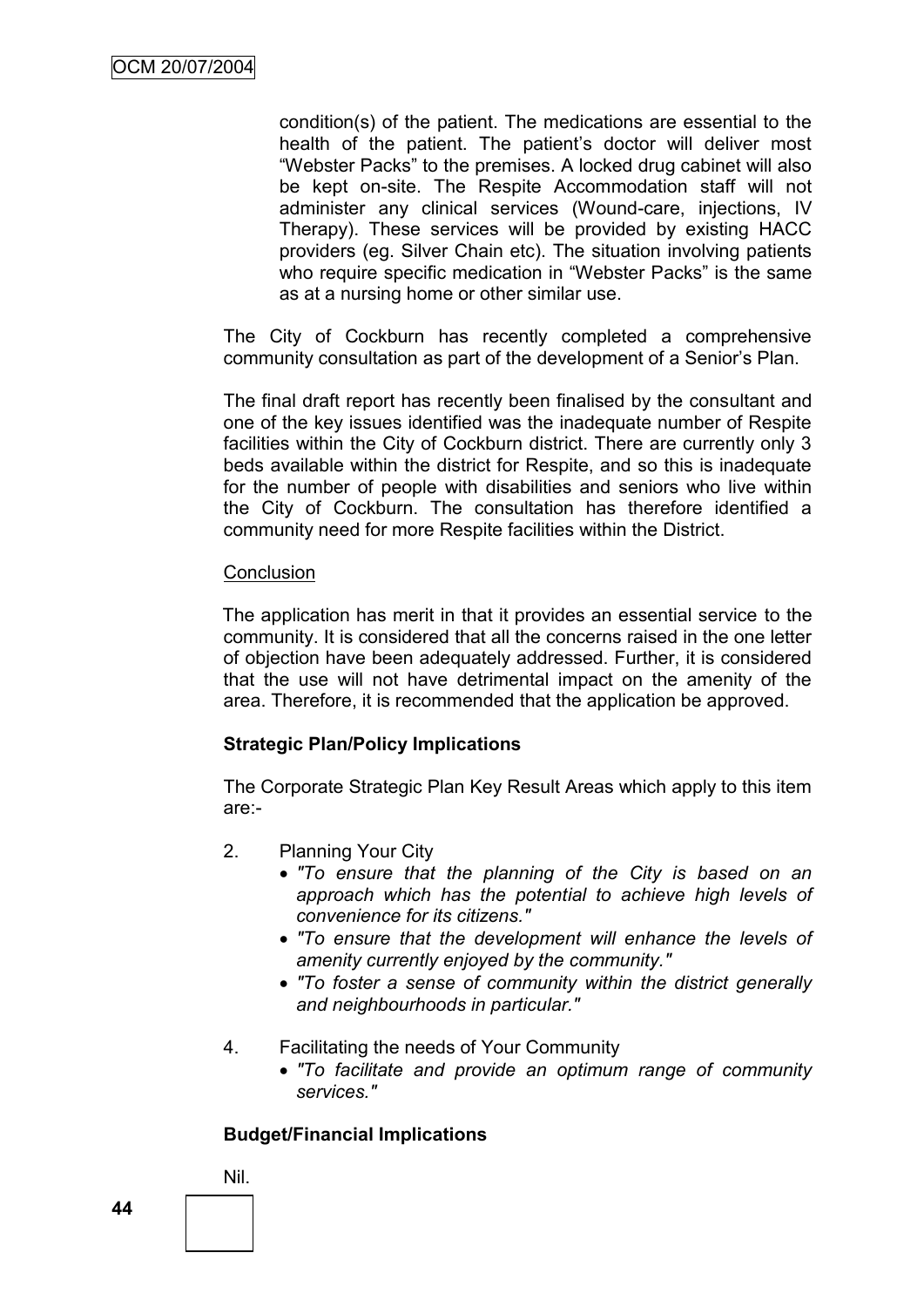# **Legal Implications**

Nil.

# **Community Consultation**

- (1) Community Consultation undertaken in accordance with Clause 9.4 of the City's Town Planning Scheme No.3, including the following:-
	- referral of application to directly affected landowners; and
	- sign on site.
- (2) One letter of "Objection" was received.

# **Implications of Section 3.18(3) Local Government Act, 1995**

Nil.

# **14.9 (MINUTE NO 2481) (OCM 20/07/2004) - OVERSIZE OUTBUILDING (299 SQM) - LOT 31 TAPPER ROAD, BANJUP - OWNER/APPLICANT: L R SKROZA (6000564) (MD) (ATTACH)**

#### **RECOMMENDATION** That Council:

(1) grant approval to an oversized Outbuilding, relocation of the Building Envelope and Home Business (Kangaroo Shooting) on Lot 31 Tapper Road, Banjup subject to the following conditions:

STANDARD CONDITIONS

- 1. Development may be carried out only in accordance with the terms of the application as approved herein and any approved plan.
- 2. Nothing in the approval or these conditions shall excuse compliance with all relevant written laws in the commencement and carrying out of the development.
- 3. No activities causing noise and/or inconvenience to neighbours being carried out after 7.00pm or before 7.00am, Monday to Saturday, and not at all on Sunday or Public Holidays.
- 4. The premises shall be kept in a neat and tidy condition at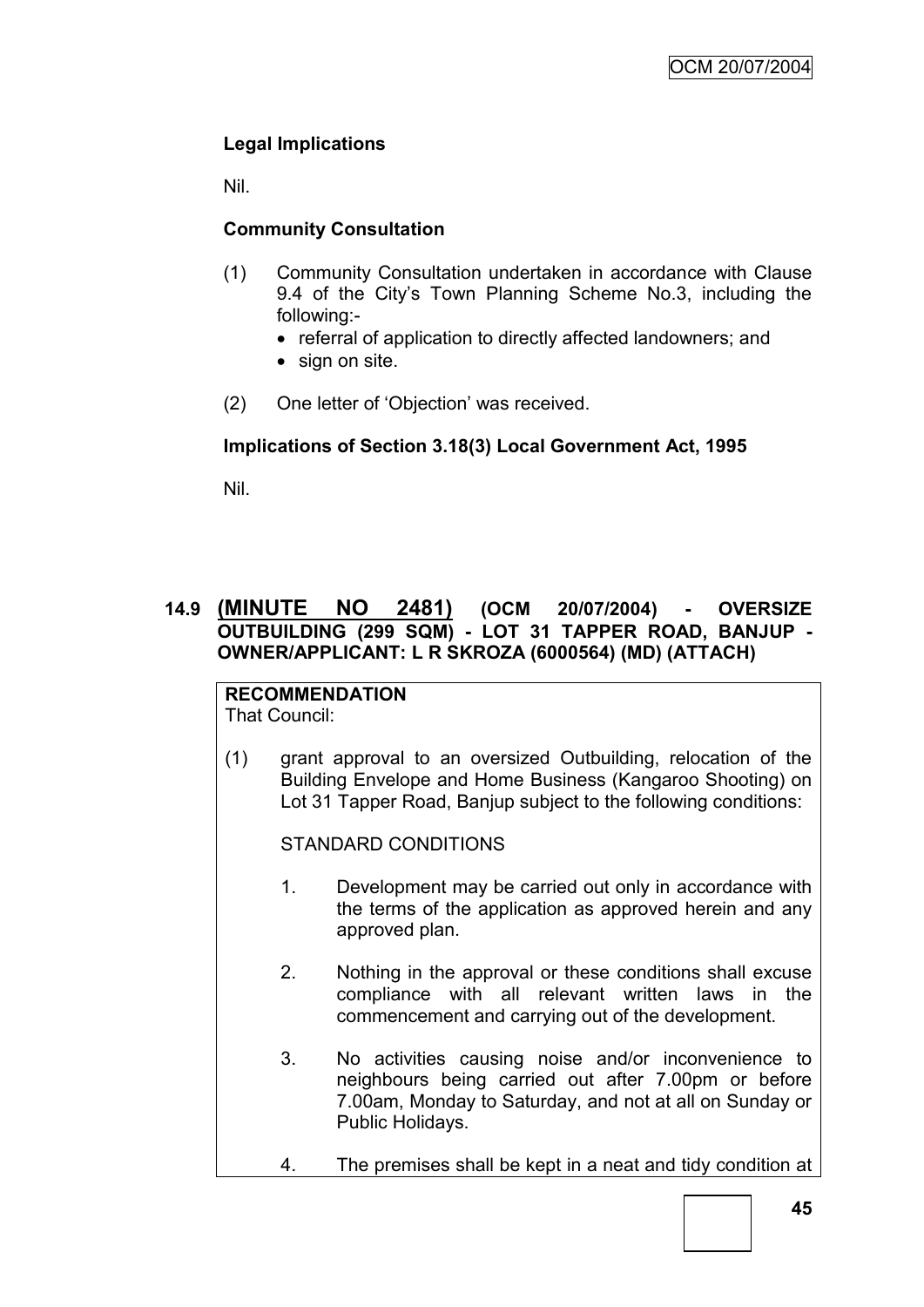all times by the owner/occupier to the satisfaction of Council.

- 5. All stormwater being contained and disposed of on-site to the satisfaction of the Council.
- 6. The shed shall be used for:-
	- storage of car collection
	- storage of tractor and slasher and other rural purposes
	- storage of two 12 metre Freezer trailers (clean)
	- storage of Prime Mover
	- Home Office for Kangaroo Shooting Business only associated with the property, and not for human habitation.
- 7. All buildings and structures must be located within the Building Envelope on the approved plan.
- 8. No removal of vegetation is permitted, except in the following circumstances:-
	- (a) To build a house and any associated outbuildings or other approved structures;
	- (b) To construct a driveway;
	- (c) To remove vegetation that is dead, diseased or dangerous; or
	- (d) To construct a three metre wide fire break around the perimeter of the property.

# SPECIAL CONDITIONS

- 9. No kangaroo carcasses or remains associated with the business shall be stored or kept on-site at any given time.
- 10. The proposed structure must be screened from view from any public street and surrounding development by existing and/or proposed vegetation as approved by the Council. Vegetation screening of the outbuilding must be in place within 60 days after practical completion of the building work.
- 11. The proposed development shall be clad or coloured to complement the surroundings, and/or adjoining developments, in which it is located, and walls shall use non-reflective materials (not zincalume) and natural green or earthy tones (not cream).
- 12. Panel repairs, painting, mechanical servicing, wash-down or degreasing of the commercial vehicle(s), in part or whole, shall not occur on-site.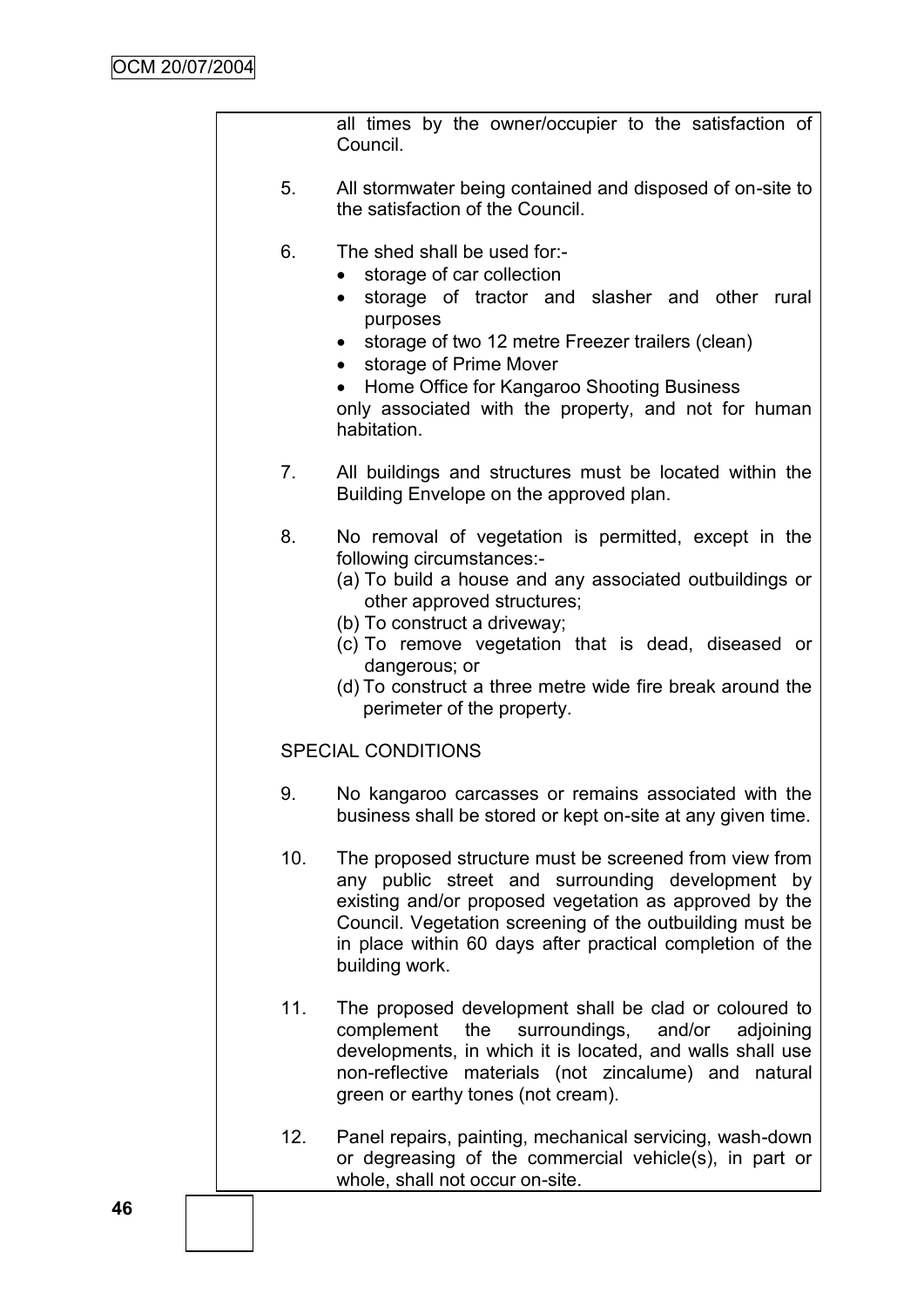- 13. The applicant is to maintain at his own cost, a 4.2 m wide sealed crossover extending from the lot boundary to the Myall Place road carriageway, to the satisfaction of the Council.
- 14. The prime mover, car collection, tractor, freezer trailers and any other machinery shall be stored within the outbuilding at all times (when not in use) and provided with a concrete hardstand to prevent any chemicals or liquid from the vehicles/machinery entering the ground to the satisfaction of the Council.
- 15. The use is not to adversely affect the amenity of the neighbourhood including (but without limiting the generality of the foregoing) due to the emission of light, noise, vibration, dust, grit, oil liquid wastes or waste products, or otherwise.
- 16. Within 12 months of the date of this approval an application for a building licence must be submitted to Council and a dwelling must be constructed.

# FOOTNOTES

- 1. The development is to comply with the requirements of the Building Code of Australia.
- 2. A separate application will need to be made to the City"s Health Services to seek to occupy a caravan that is attached to the outbuilding.
- 3. The Department of Environment (DoE) has advised the proponent that the property is located in the Jandakot Groundwater Area where there are issues of groundwater quality and availability. The proponent is advised to seek advice from the DoE"s Kwinana office concerning groundwater usage. A licence will be required before groundwater abstraction can commence and will contain a number of conditions, which are binding to the proponent.
- (2) issue a Schedule 9 Notice of Determination on Application for Planning Approval to the applicant accordingly.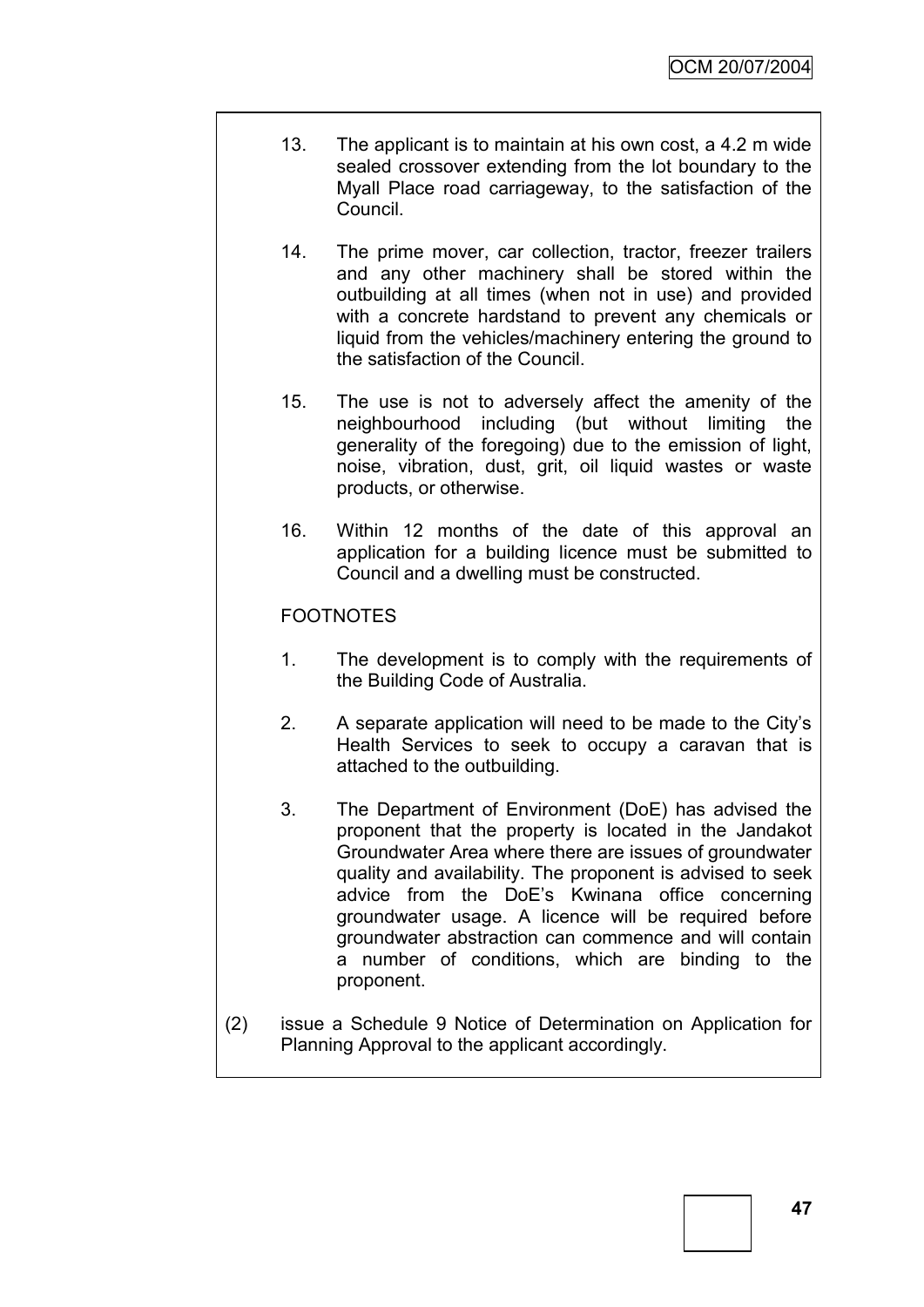### **COUNCIL DECISION**

MOVED Clr I Whitfield SECONDED Clr A Tilbury that the recommendation be adopted.

# **CARRIED 9/0**

#### **Background**

| ZONING:             | MRS:               | Rural - Water Protection                     |
|---------------------|--------------------|----------------------------------------------|
|                     | TPS3:              | Resource                                     |
| <b>LAND USE:</b>    | Vacant             |                                              |
| LOT SIZE:           | 2.0036 ha          |                                              |
| AREA OF             | 299 m <sup>2</sup> |                                              |
| <b>OUTBUILDING:</b> |                    |                                              |
| <b>USE CLASS:</b>   |                    | Home Business – Statement of Planning Policy |

#### **Submission**

The application seeks approval for a 299 $m<sup>2</sup>$  outbuilding with a wall height of 6m. The proponent has provided the following reasons for requiring an oversized outbuilding:

- Storage of car collection (up to 5 cars);
- Storage of tractor and slasher:
- Storage of 2 12 metre freezer trailers;
- Storage of a prime mover; and
- Home office for Kangaroo Shooting Business.

The prime mover and freezer trailers listed above are to be used in a kangaroo shooting business operated by the applicant. The business will not involve the storage of any kangaroo carcasses on-site. The only business activities that will be carried out on-site will be the storage of vehicles and equipment and a home office.

The application is for the outbuilding to be constructed out of cream face brick and zincalume. The applicant has indicated that these materials will match the design and materials of the future residence.

The application also seeks to relocate the existing building envelope 10m closer to the northern common boundary. The landowner has previously cleared vegetation within the proposed building envelope location.

The applicant has also requested to live in a caravan attached to the outbuilding for a period of 6-12 months while a residence is being constructed on the property.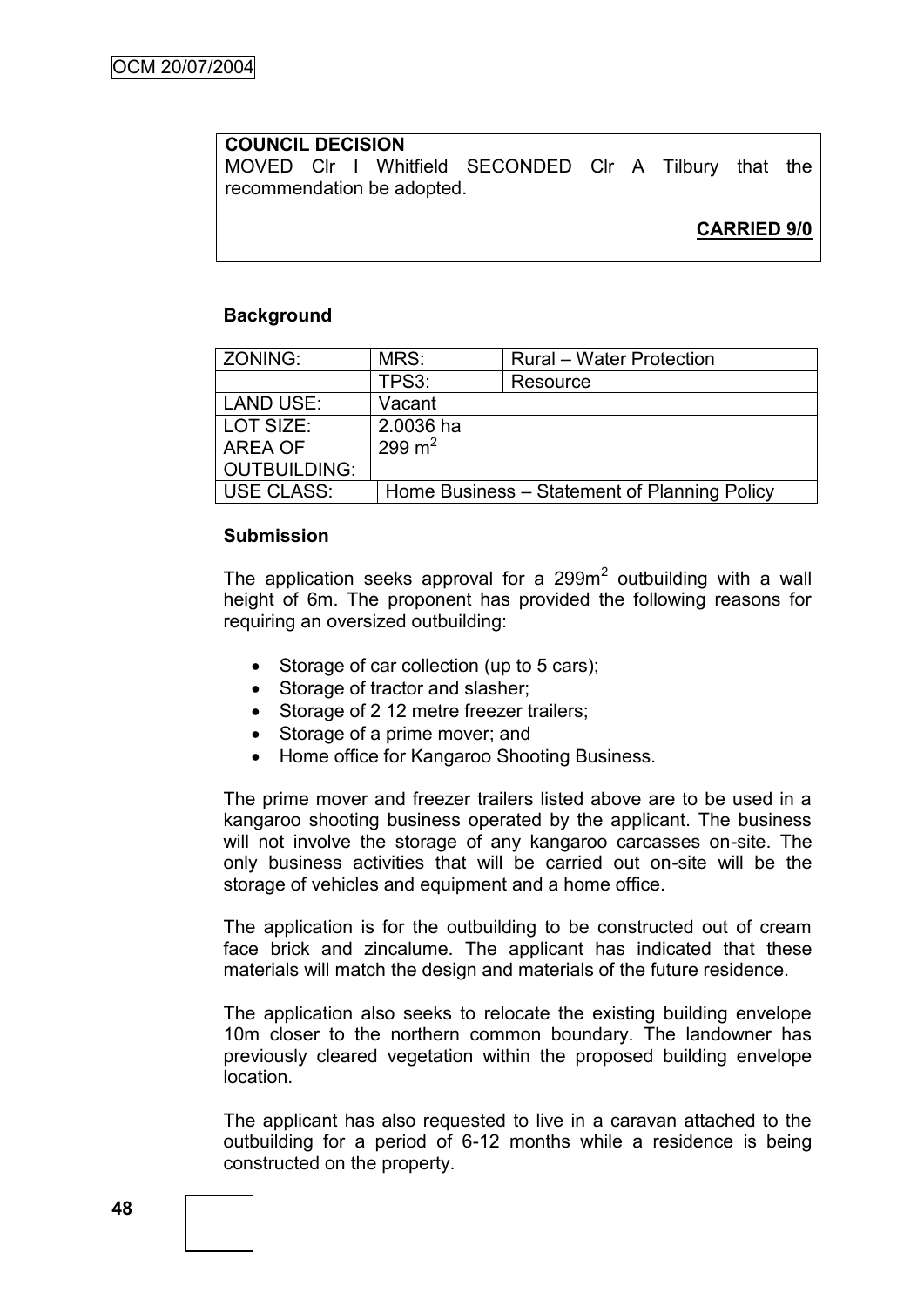### **Report**

The owner has indicated that it is the intention to live in a caravan attached to the outbuilding while a residence is being built on the property. The owner will have to apply separately to Council"s Health Services to live in the caravan.

#### Kangaroo Shooting Business

A Kangaroo Shooting Business is a Home Business under Statement of Planning Policy No. 6. It is considered that the business is consistent with the objectives of the Resource Zone and SPP6 for the following reasons:-

- The business will only involve the storage of 1 prime mover and 2 freezer trailers and other equipment such as firearms on-site;
- The business will not involve the storage of kangaroo carcasses on-site;
- A portion of the shed  $(100m^2)$  will be used for the home office associated with the business.

The parking of one commercial vehicle (truck) within the Resource Zone is permitted "as of right" in accordance with Clause 5.10.8 (a) of the City's Scheme. The home office part of the use will not have an impact on the subject land or adjoining land and as such it is considered that the proposed business is consistent with the objectives of the Resource Zone.

### Oversized Outbuilding

### APD 18 Outbuildings Policy (APD 18)

The total floor area of the outbuilding is 299  $m^2$ , which exceeds the maximum allowed under the policy by 99  $m^2$ . As such the application has been referred to Council for determination. The ridge height is 6m, however Council"s policy currently does not set a maximum ridge height for outbuildings. The proposed 6m ridge height however is consistent with the changes proposed to the outbuildings policy.

It is considered that the proposed outbuilding will not have a significant impact on the amenity of the area for the following reasons, subject to the shed being constructed in natural or earthy tones, rather than cream brick and the roof of non-reflective material rather than zincalume as proposed by the applicant:-

 The outbuilding is setback 10 metres from the nearest common boundary, 20 metres from the street (at the end of a cul-de-sac)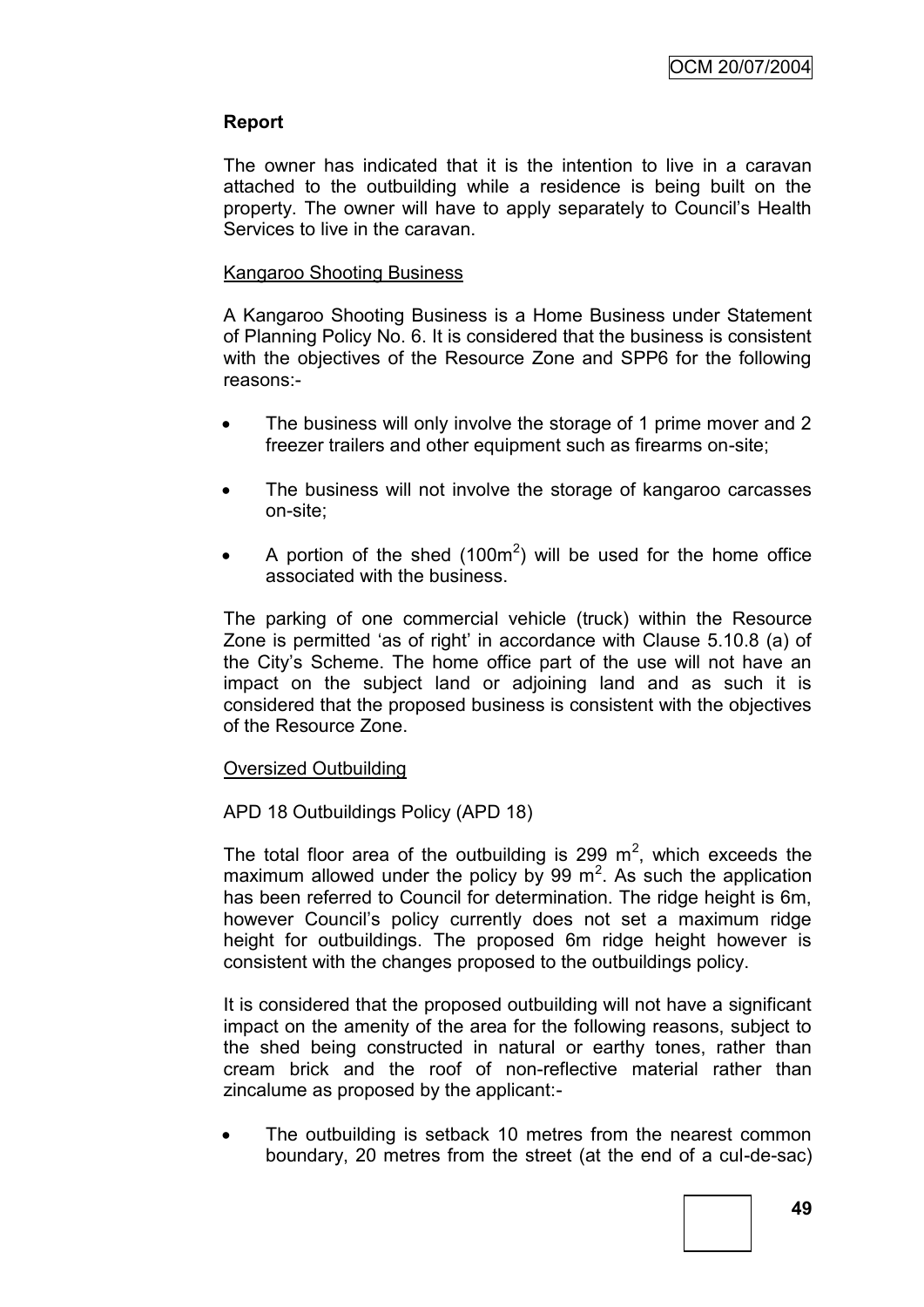and approximately 120 metres from the residential area to the west;

- The outbuilding complies with Council's Outbuildings policy with respect to maximum wall height;
- The outbuilding will be adequately screened from the residential area of Atwell to the west and nearest resource zoned property to the north by existing dense vegetation located on the property;
- The outbuilding will house a car collection, prime mover and trailers and tractor, which will reduce the visual impact compared to if the truck/cars/equipment were kept in a shed;
- Approximately 100sqm of the outbuilding has been lowered to a maximum ridge height of 4.25m to reduce the bulk impact of the outbuilding.

The applicant has given a legitimate reason for seeking a variation to the maximum floor area requirement of the policy. As such, it is considered that the policy can be varied in this instance.

#### Department of Environment (DoE)

The application has been referred to the DoE for comment as the land falls within the Jandakot Groundwater Protection Policy area.

The DoE have recommended that no development occur within a 50m buffer to Resource Enhancement Wetlands to the north and south of the subject property.

Refer to plan with the Agenda attachments.

It is considered that the DoE"s recommendation is not practical for the following reasons: -

- Development has already occurred within the Resource Enhancement Wetlands on lots to the north and south.
- An approved building envelope is already located within the 50m buffer to the north and the proposed relocation of the building envelope would only move the building envelope a further 10m to the northern boundary.
- The proposed building envelope location has already been cleared by the landowner and in this case is the most appropriate location for the building envelope.
- The buffer would restrict development on the widest and most usable part of the block and would restrict development to an area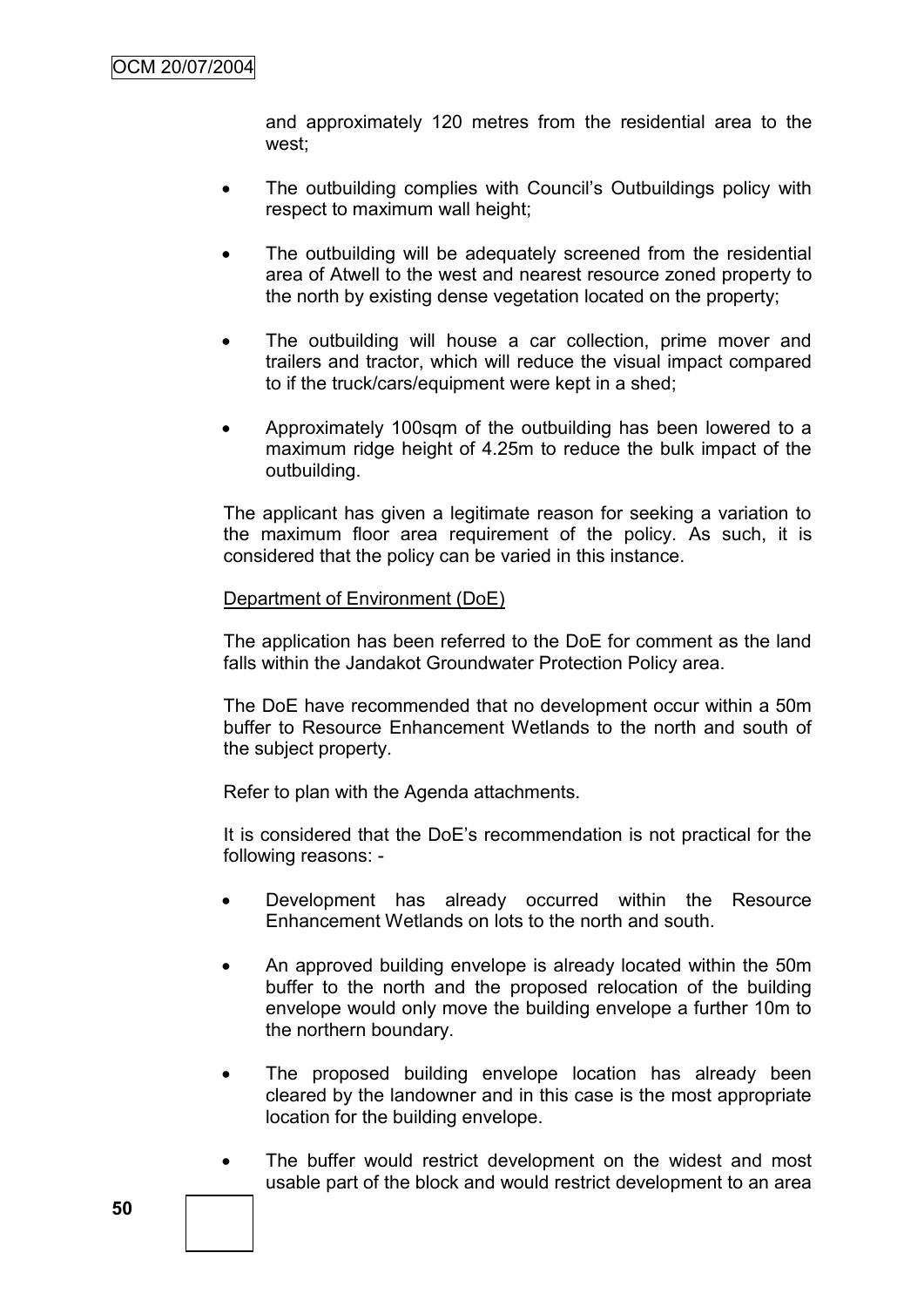closer to existing residential development to the south-west of the lot.

It is considered that the DoE"s recommendation is not practical and should be dismissed in this instance.

### **Conclusion**

The construction of this building is cream coloured bricks and a zincalume roof is not acceptable given the large size of the structure.

However, for the reasons detailed above, it is recommended that Council approve the application subject to the conditions contained in the recommendation.

# **Strategic Plan/Policy Implications**

The Corporate Strategic Plan Key Result Areas which apply to this item are:-

- 2. Planning Your City
	- *"To ensure that the planning of the City is based on an approach which has the potential to achieve high levels of convenience for its citizens."*
	- *"To ensure that the development will enhance the levels of amenity currently enjoyed by the community."*
- 3. Conserving and Improving Your Environment
	- *"To conserve the quality, extent and uniqueness of the natural environment that exists within the district."*
	- *"To conserve the character and historic value of the human and built environment."*
	- *"To ensure that the development of the district is undertaken in such a way that the balance between the natural and human environment is maintained."*

The Planning Policies which apply to this item are:-

APD18 Outbuildings

# **Budget/Financial Implications**

N/A

# **Legal Implications**

Nil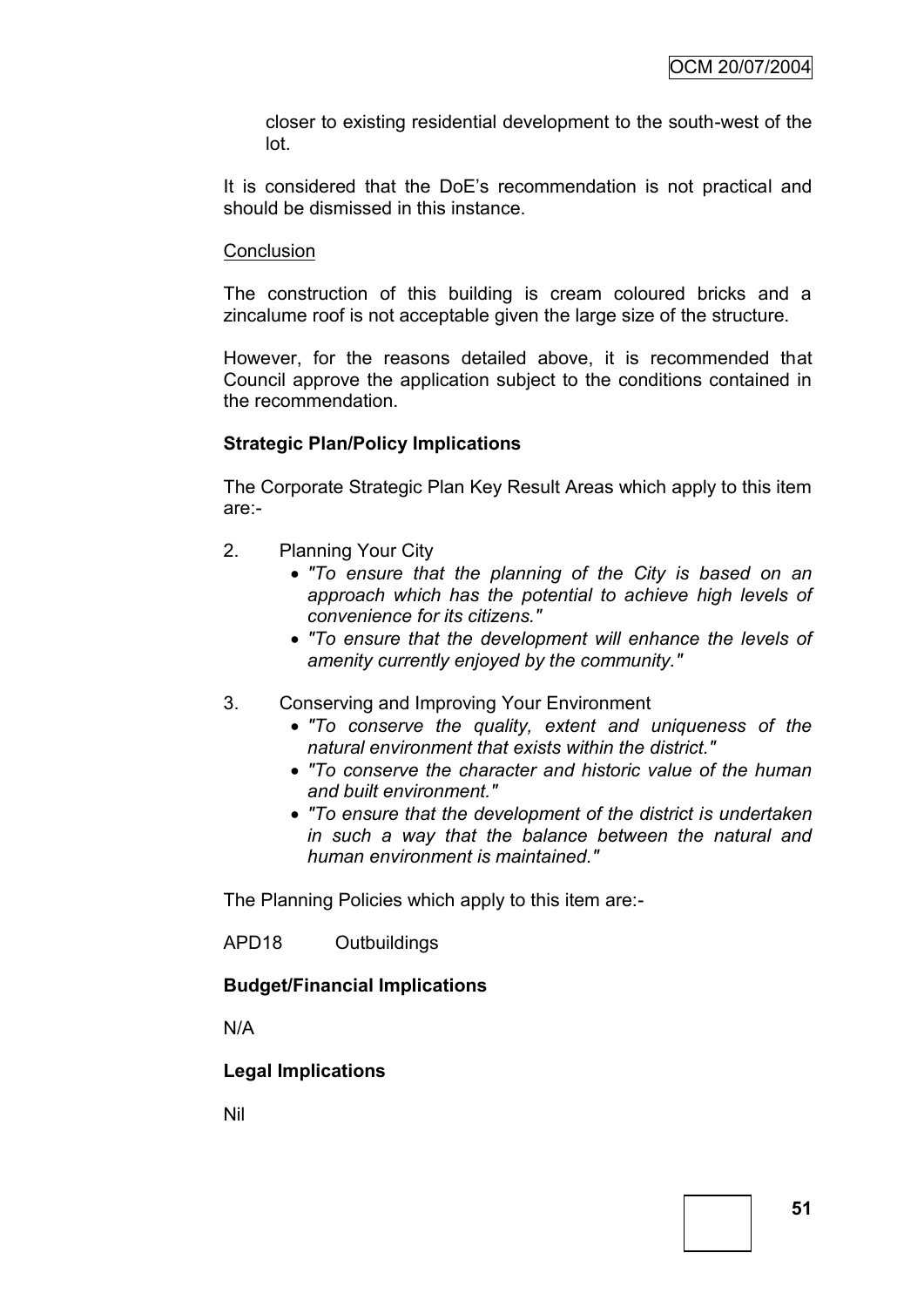### **Community Consultation**

The application was referred to the Water and Rivers Commission for comment.

#### **Implications of Section 3.18(3) Local Government Act, 1995**

Nil.

### **DECLARATION OF INTEREST**

Clr Reeve-Fowkes declared a Proximity Interest in Agenda Item 14.10. The nature being that his property adjoins the road reserve on Cockburn Road.

Clr Allen declared a Proximity Interest in Agenda Item 14.10. The nature being due to the proximity of his property to the proposal (Beeliar Regional Park).

The Chief Executive Officer advised that written permission had been granted by the Department of Local Government under delegated authority from the Minister, for Clr Allen to fully participate in the discussion and decision making process relating to this matter.

AT THIS POINT THE TIME BEING 7.42PM, CLR REEVE-FOWKES LEFT THE MEETING.

### **14.10 (MINUTE NO 2482) (OCM 20/07/2004) - PORT COOGEE MARINA - RELATED ISSUES (3209006) (SMH) (ATTACH)**

# **RECOMMENDATION**

That Council:

- (1) receive the report;
- (2) adopt the following position in respect to the future of:-

### **1. Ocean Road, Spearwood**

Ocean Road be upgraded to urban standard, as a two lane undivided road and be extended to connect Hamilton Road to Rockingham Road, Spearwood.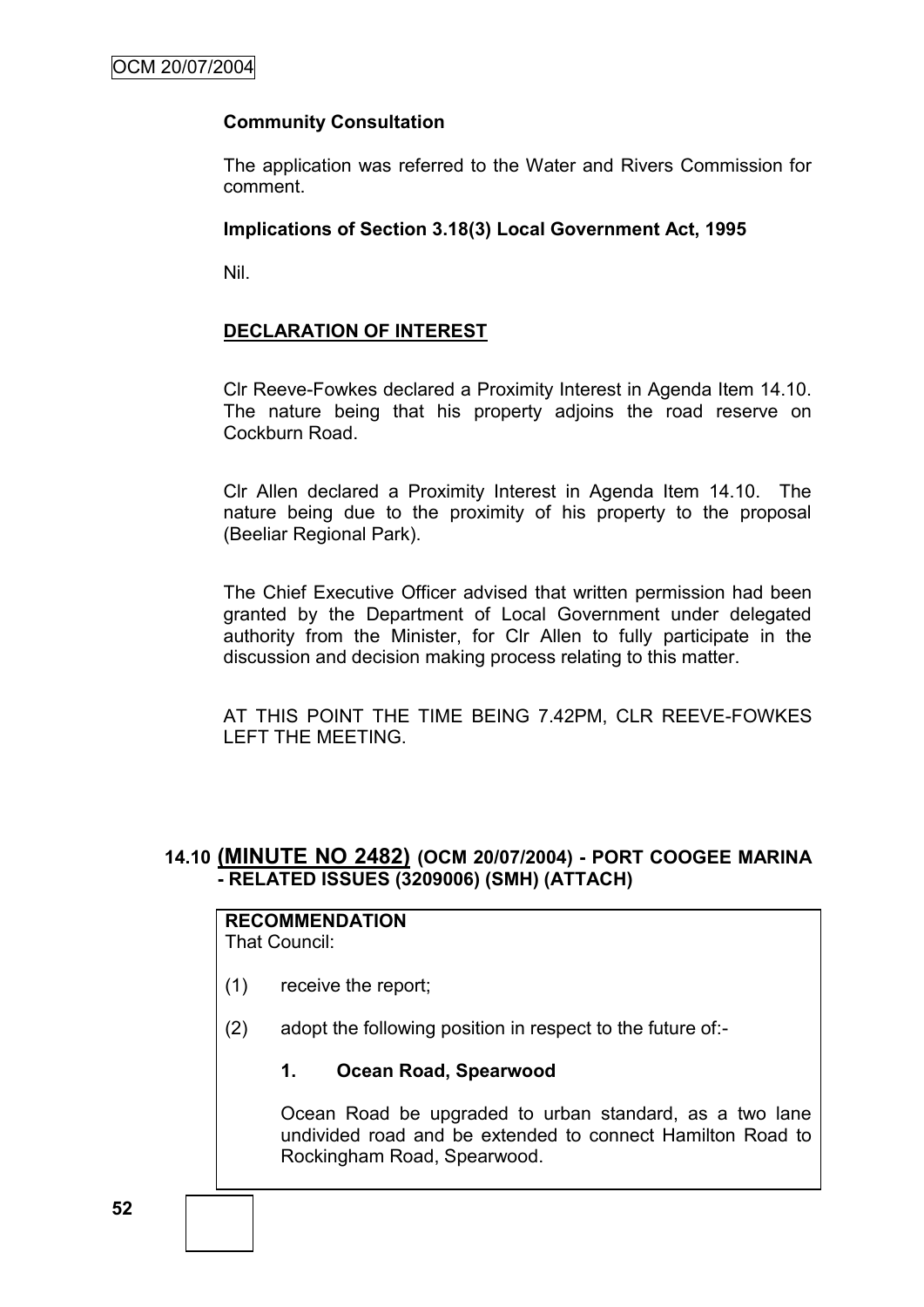The extension of Ocean Road be planned as part of the Structure Plan to be prepared for the land in the northern sector of the Packham Development Area which surrounds Watsons.

The western end of Ocean Road be designed and developed as a "gateway to the coast" as part of its redevelopment associated with the re-alignment of Cockburn Road (Fremantle to Rockingham Highway) to the east of the Port Coogee Marina development.

The Port Coogee Marina developer be required as a condition of subdivision to contribute towards the upgrade of Ocean Road between Hamilton Road and the Cockburn Road deviation.

# **2. Spearwood Avenue, Spearwood**

Spearwood Avenue be extended west of Hamilton Road to the realigned Cockburn Road (Fremantle to Rockingham Highway) in accordance with the provisions of the Metropolitan Region Scheme, Scheme Map.

Subject to more detailed traffic analysis and environmental assessment, Spearwood Avenue be designed and developed as a "gateway to the coast" and constructed as a divided four lane dual carriageway,.

The Port Coogee Marina developer be required as a condition of subdivision to contribute towards the construction of Spearwood Avenue between Hamilton Road and the Cockburn Road deviation.

# **3. McTaggart Cove and Robb Road, Hamilton Hill**

McTaggart Cove be retained as a two lane undivided road with the existing level crossing on the railway line being retained, or upgraded in accordance with any Structure Plan adopted for the replanning and redevelopment of North Coogee.

Robb Road being upgraded to urban standard as a two lane undivided road within its existing reserve to serve as the northern access road to the Port Coogee Marina development.

The upgrading of Robb Road is to include the protection of the road from sand drift and provide for the shared use path that extends along the coast.

The Port Coogee Marina developer be required as a condition of subdivision to contribute towards the upgrading of Robb Road and the shared use path south of McTaggart Cove and be required to undertake the necessary works to prevent sand drift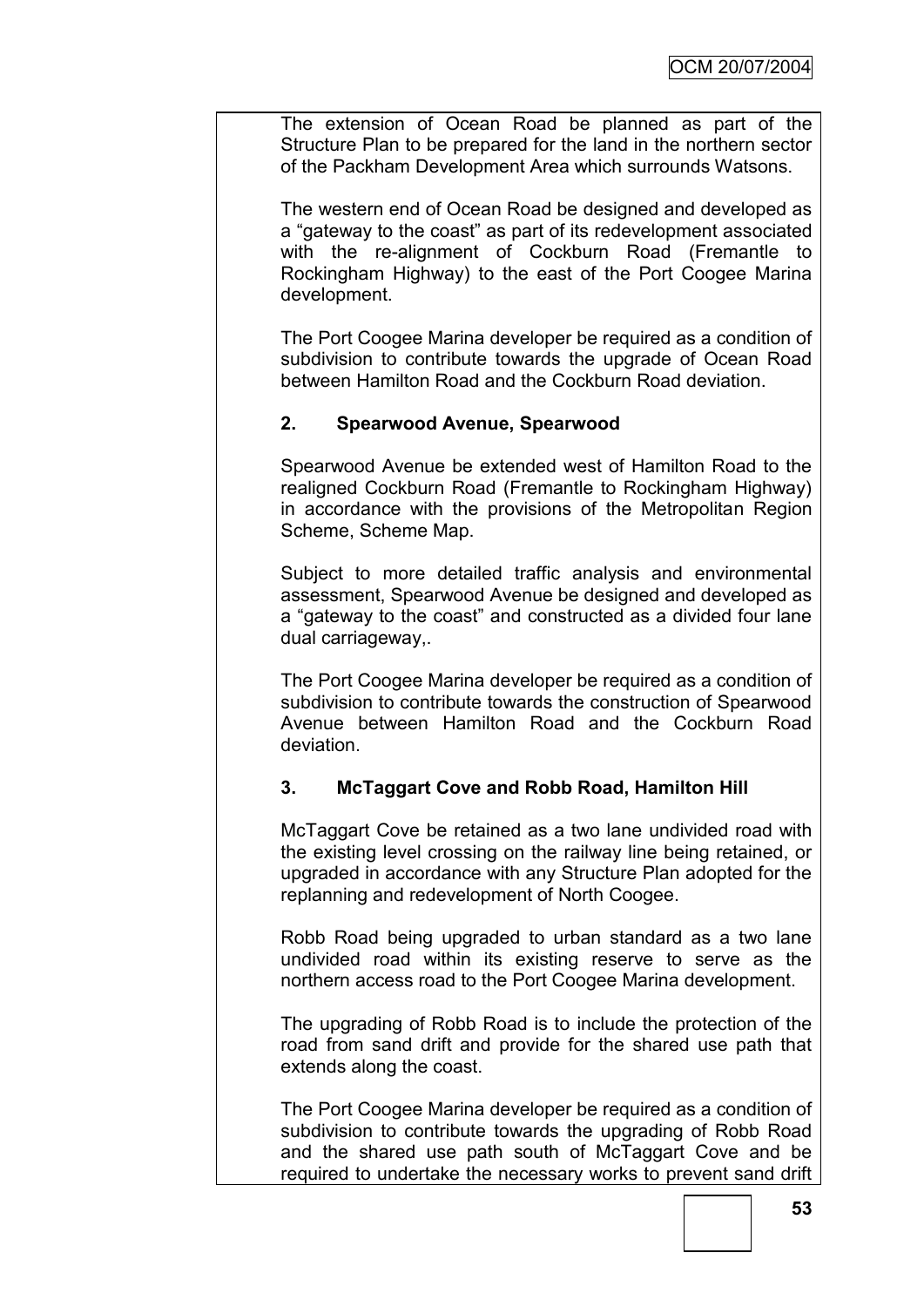into the road reserve.

### **4. Fremantle to Rockingham Highway**

The Fremantle to Rockingham Highway between Rockingham Road in the north and Rockingham Road in the south be retained in the Metropolitan Region Scheme as a Primary Distributor Road (Red Road).

The highway be ultimately constructed as a divided, dual carriageway (4 lane) with at grade intersections.

The highway follow the existing Cockburn Road alignment north of the Port Coogee Marina, then deviate east of the marina in accordance with the Metropolitan Region Scheme Amendment No. 1010/33, south to follow the proposed new alignment west of the existing Cockburn Road reserve, the western side of Lake Coogee in accordance with the Metropolitan Region Scheme and proposed Metropolitan Region Scheme Amendment 1071/33.

### **5. Beeliar Drive, Munster**

Subject to the recommendation of the Environmental Protection Authority, Beeliar Drive be constructed in accordance with the provisions of the Metropolitan Region Scheme, Scheme Map, between Stock Road and Cockburn Road,

Beeliar Drive be constructed as a divided dual carriageway (4 lanes) unless a traffic analysis determines otherwise.

# **6. Beeliar Regional Park, Spearwood**

Beeliar Regional Park remains in the control and management of the Department for Conservation and Land Management.

# **7. South Fremantle Power Station, Spearwood**

The future of the South Fremantle Power Station be determined as part of the proposed revised Master Plan for North Coogee.

### **8. Fremantle to Midland Railway Line**

Support the introduction of a passenger rail service along the existing rail service to serve Fremantle, Perth and Midland.

The Fremantle, Perth and Midland line operate as a loop and within the City of Cockburn include stations at the intersection with the Perth to Mandurah line as a rail to rail interchange. Yangebup, Spearwood, Port Coogee and the South Beach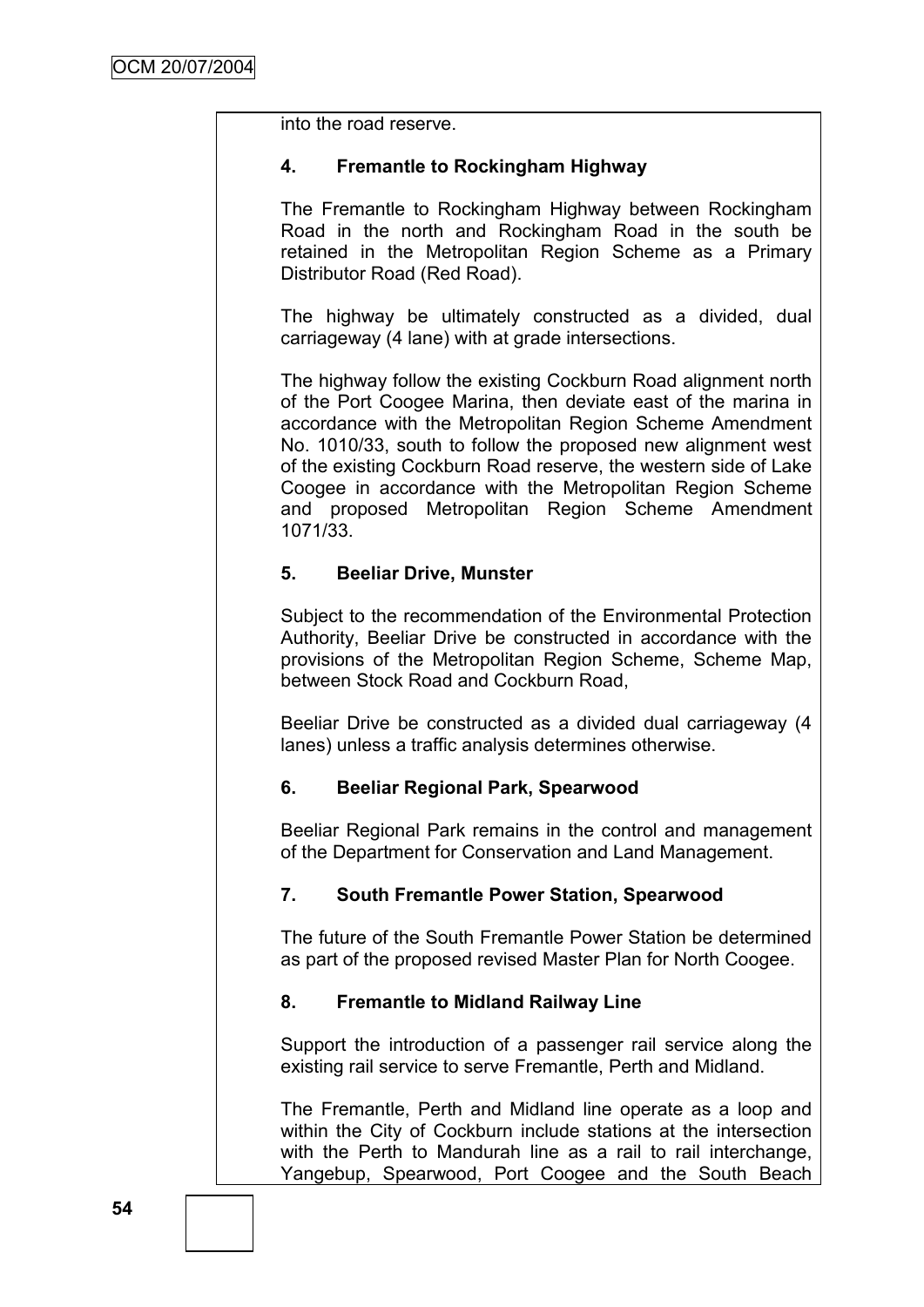Urban Village.

The station provided as part of the Port Coogee Marina Structure Plan be reconfirmed.

(3) advise the Department for Planning and Infrastructure and the developer of the Port Coogee Marina of the Council"s decision accordingly

### **COUNCIL DECISION**

MOVED Deputy Mayor R Graham SECONDED Clr A Tilbury that Council:

- (1) defer consideration of this item to the August Ordinary Council Meeting;
- (2) convene a Concept Forum for Elected Members to be briefed on the item; and
- (3) pursuant to section 5.69 of the Local Government Act 1995, apply to the Minister for Local Government and Regional Development, to allow Clr Reeve-Fowkes to participate in the consideration by Council of all matters relating to land affected by proposed road works to that part of the Fremantle to Rockingham Highway (Cockburn Road), in which he would be required to declare a proximity interest in the future.

**CARRIED 8/0**

### **Explanation**

The agenda item recommends that Council adopt 8 positions regarding matters 'implicated by the decision to support the development' of the Port Coogee Marina. Council considers that Elected Members require a forum to ask questions of the Director, Planning & Development Services, who is the author of the agenda report and who, at present, is on annual leave. Clr Reeve-Fowkes has requested Council make an exemption application to the Minister.

### **Background**

Council at its meeting held on 16 March 2004, adopted the Port Coogee Marina Local Structure Plan, and Town Planning Scheme No. 3 Amendment (No. 3) with modifications. At the meeting the Council also resolved to require reports be prepared on the following matters implicated by the decision to support the development of the marina, namely:-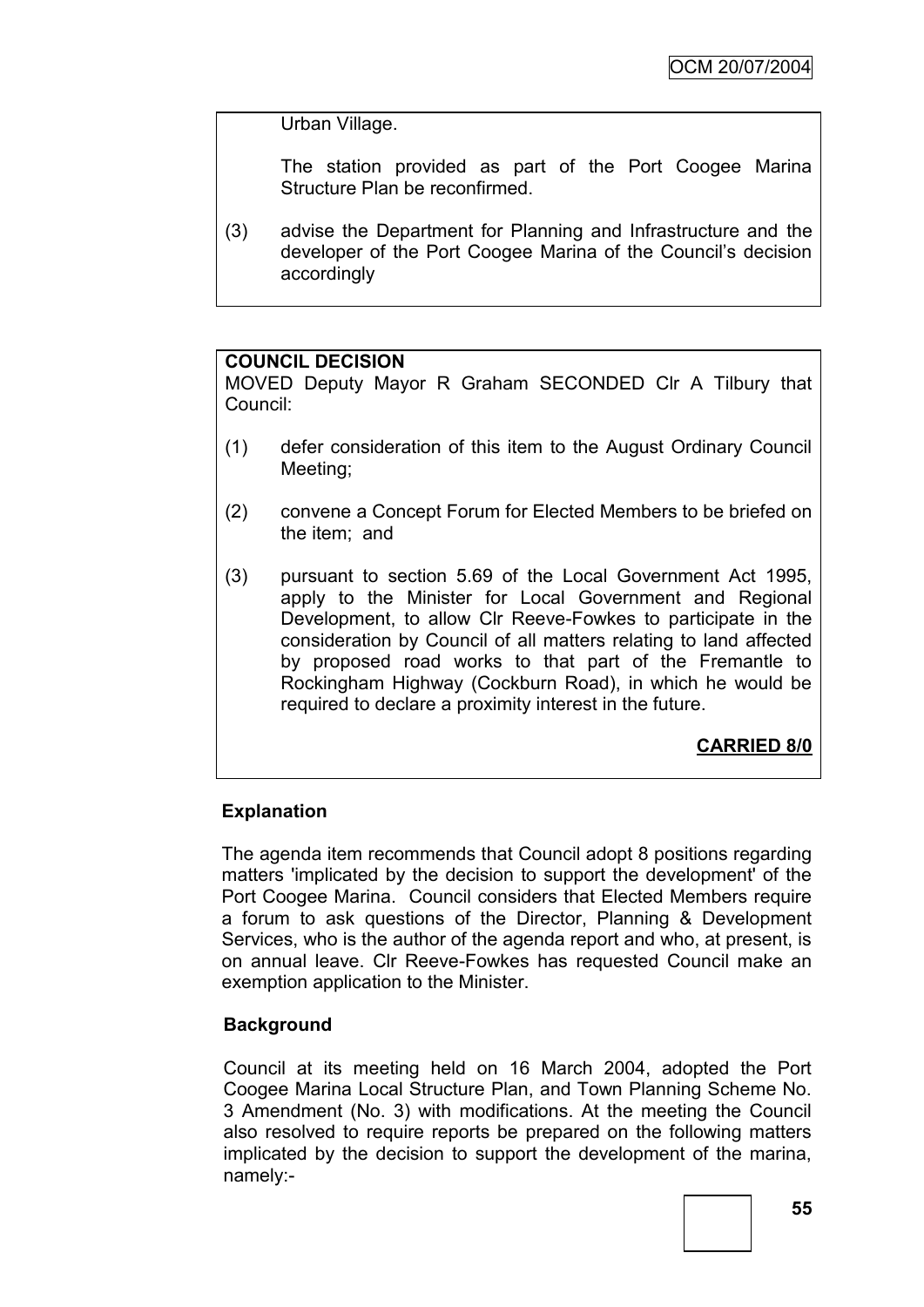- Ocean Road, Spearwood
- Spearwood Avenue, Spearwood
- McTaggart Cove and Robb Road, Hamilton Hill
- Fremantle to Rockingham Highway (Cockburn Road)
- Beeliar Drive, Munster
- Beeliar Regional Park, Spearwood
- South Fremantle Power Station, Spearwood
- Fremantle to Midland Railway line.

#### **Submission**

N/A

#### **Report**

Each of the above matters will be briefly discussed in order to understand the relationship of the issue to the Port Coogee Marina proposal and the basis to the recommendation.

It is pointed out that a discussion paper was prepared by the Director Planning and Development and this was discussed with the executive officers of the City and from this consensus outcomes were derived which form the basis of the recommendations to Council

### **1. Ocean Road, Spearwood**

Ocean Road is the only road which currently provides direct access to the Port Coogee Marina from the east.

Ocean Road is located within a 20 metre reserve and is a two lane undivided carriageway built to rural standard.

Ocean Road connects Cockburn Road to Hamilton Road and is just over 1 kilometre long, and east of Cross Road, has 21 dwellings directly fronting onto it.

Ocean Road crosses over a high ridge which provides spectacular views across the coast to Cockburn Sound. When Cockburn Road is realigned, in accordance with the proposed Port Coogee Local Structure Plan, the junction of Ocean Road with Cockburn Road will be substantially modified to provide for a channelised 'T' intersection at Cockburn Road and Ocean Road.

Ocean Road will be an important road to serve the future marina and because of this should be retained, particularly given the fact that the extension of Spearwood Avenue, west of Hamilton Road, could be many years away.

It is concluded that Ocean Road be:-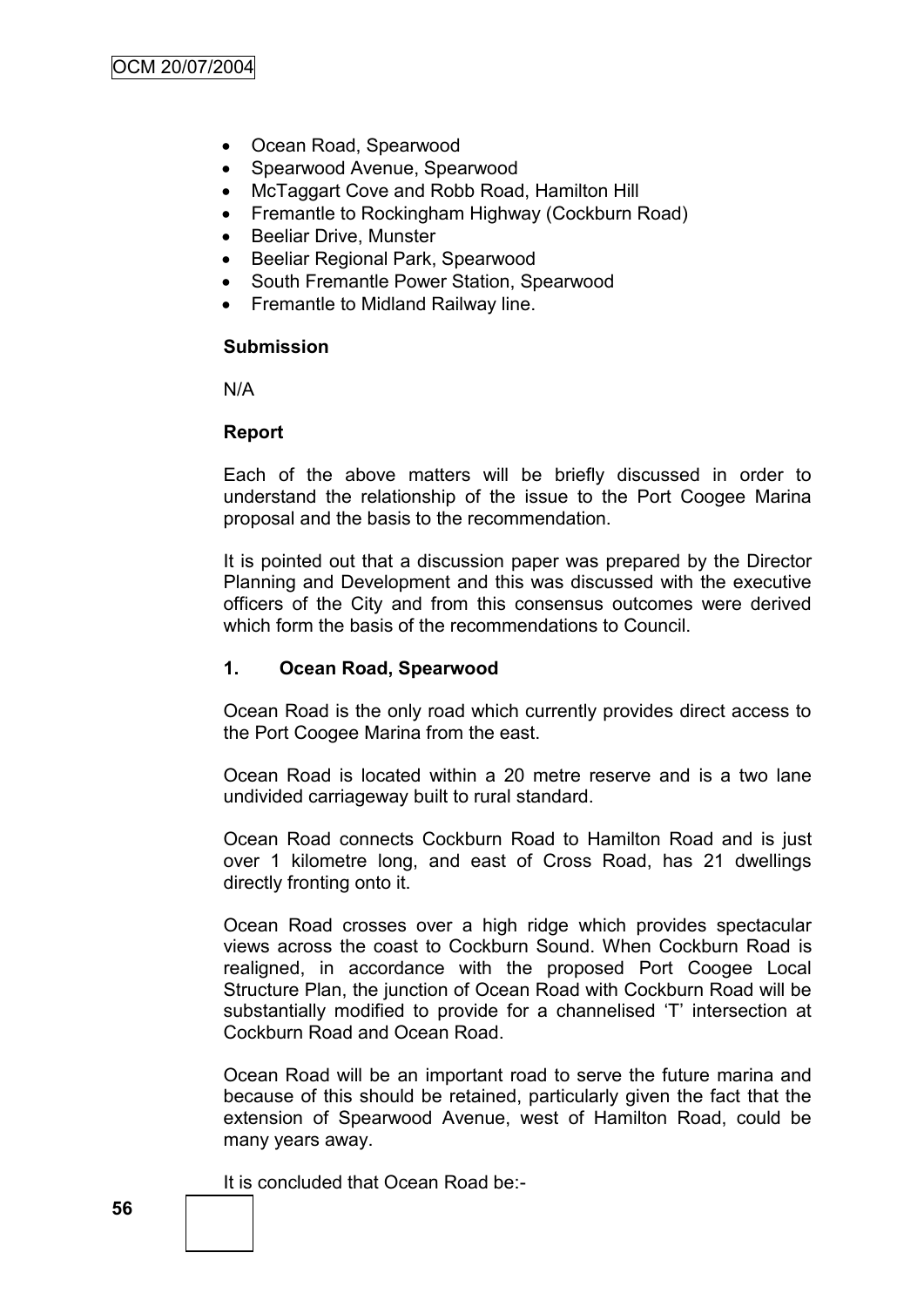- upgraded to urban standard, as a two lane undivided road and be extended to connect Hamilton Road to Rockingham Road, Spearwood.
- planned as part of the Structure Plan to be prepared for the land in the northern sector of the Packham Development Area which surrounds Watsons.
- designed and developed as a "gateway to the coast" as part of its redevelopment associated with the re-alignment of Cockburn Road (Fremantle to Rockingham Highway) to the east of the Port Coogee Marina development.

The Port Coogee Marina developer be required as a condition of subdivision to contribute towards the upgrade of Ocean Road between Hamilton Road and the Cockburn Road deviation.

### **2. Spearwood Avenue, Spearwood**

Spearwood Avenue is shown on both the MRS and the local scheme as an Other Regional Road ("Blue Road") between Beeliar Drive and Cockburn Road, serving the suburbs of Spearwood, Bibra Lake (Industrial), Yangebup and Beeliar.

Currently Spearwood Avenue has been constructed as a major road between Hamilton Road and Miguel Road, and the new rail bridge has been built to connect Barrington Street to Beeliar Drive. This is an important district road, that is planned to connect to the coast adjacent to the Port Coogee Marina.

Although shown as an Other Regional Road in the MRS, the road traverses the Beeliar Parks and Recreation Reserve west of Hamilton Road to connect into the realigned Cockburn Road Primary Regional Road ("Red Road") which follows the coastal ridge. This is referred to as the Fremantle to Rockingham Highway.

The future of the Fremantle to Rockingham Highway is uncertain because of the State Government"s decision to delete the Fremantle Eastern Bypass from the MRS. Given this, it is unlikely that the Fremantle to Rockingham Highway will eventuate in its current location or to highway standard. It is proposed as part of the Port Coogee Marina, that Cockburn Road be diverted around the eastern side of the Port Coogee Marina up to the ridgeline.

Cockburn Road is therefore likely to be developed as a four lane divided road with at grade intersections and provide a north-south coastal route between Fremantle, Henderson, Wattleup and other destinations to the south of the district.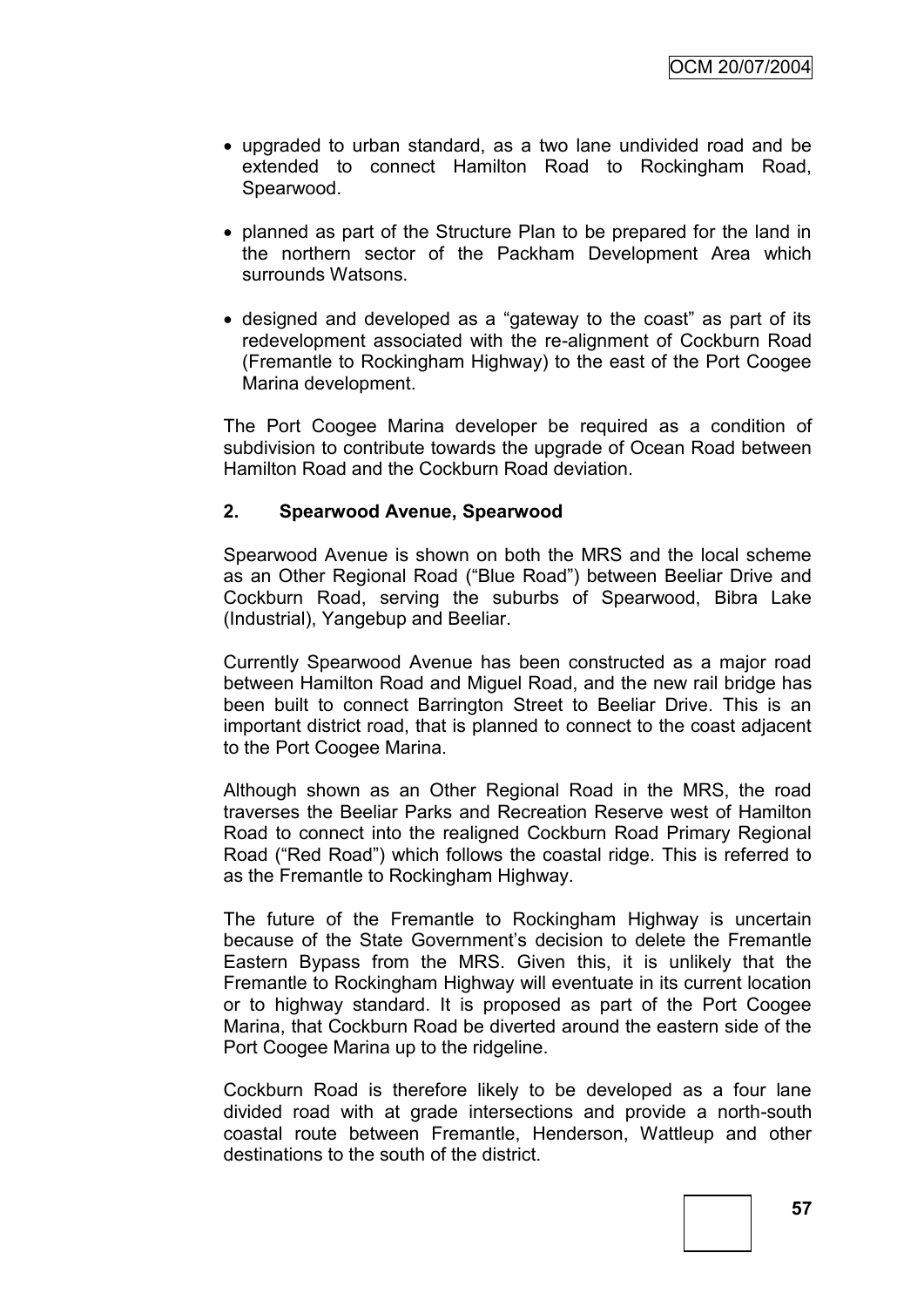None of the Port Coogee Marina plans show Spearwood Avenue connecting into Cockburn Road.

It is concluded that Spearwood Avenue be:-

- extended west of Hamilton Road to the realigned Cockburn Road (Fremantle to Rockingham Highway) in accordance with the provisions of the Metropolitan Region Scheme, Scheme Map.
- designed and developed as a "gateway to the coast" and constructed as a divided four lane dual carriageway, subject to more detailed traffic analysis and environmental assessment, Spearwood Avenue.

The Port Coogee Marina developer be required as a condition of subdivision to contribute towards the construction of Spearwood Avenue between Hamilton Road and the Cockburn Road deviation.

#### **3. McTaggart Cove and Robb Road, Hamilton Hill**

McTaggart Cove is a short road which provides access from the existing Cockburn Road to Robb Road and the beachside car parking and grassed picnic area north of the South Fremantle Power Station.

McTaggart Cove also provides access to the entrance to the Power Station.

Robb Road is about 1.7 kms long and extends from Rollinson Road in the north and Cockburn Road in the south. It is a low traffic road which runs parallel to Cockburn Road and provides access to C Y O"Connor Beach.

North of McTaggart Cove, Robb Road is well defined, is relatively new and forms part of the beachfront redevelopment undertaken as part of the development of the Robb Jetty Industrial Estate by Landcorp.

South of McTaggart Cove, Robb Road is not well defined, as it is subject to sand drift and is in a substandard condition. The road is separated from the coast by the South Fremantle Power Station and is marginally separated from Cockburn Road by the Fremantle to Rockingham railway line.

The plan for the Port Coogee Marina shows the central subdivisional road for the project linking into Robb Road, as the northern exit and entry point to the development.

Except for two entry points into the project area from the east and south off Cockburn Road, the northern connection to Robb Road is the only other road link into the development. The Robb Road connection is important for access and circulation.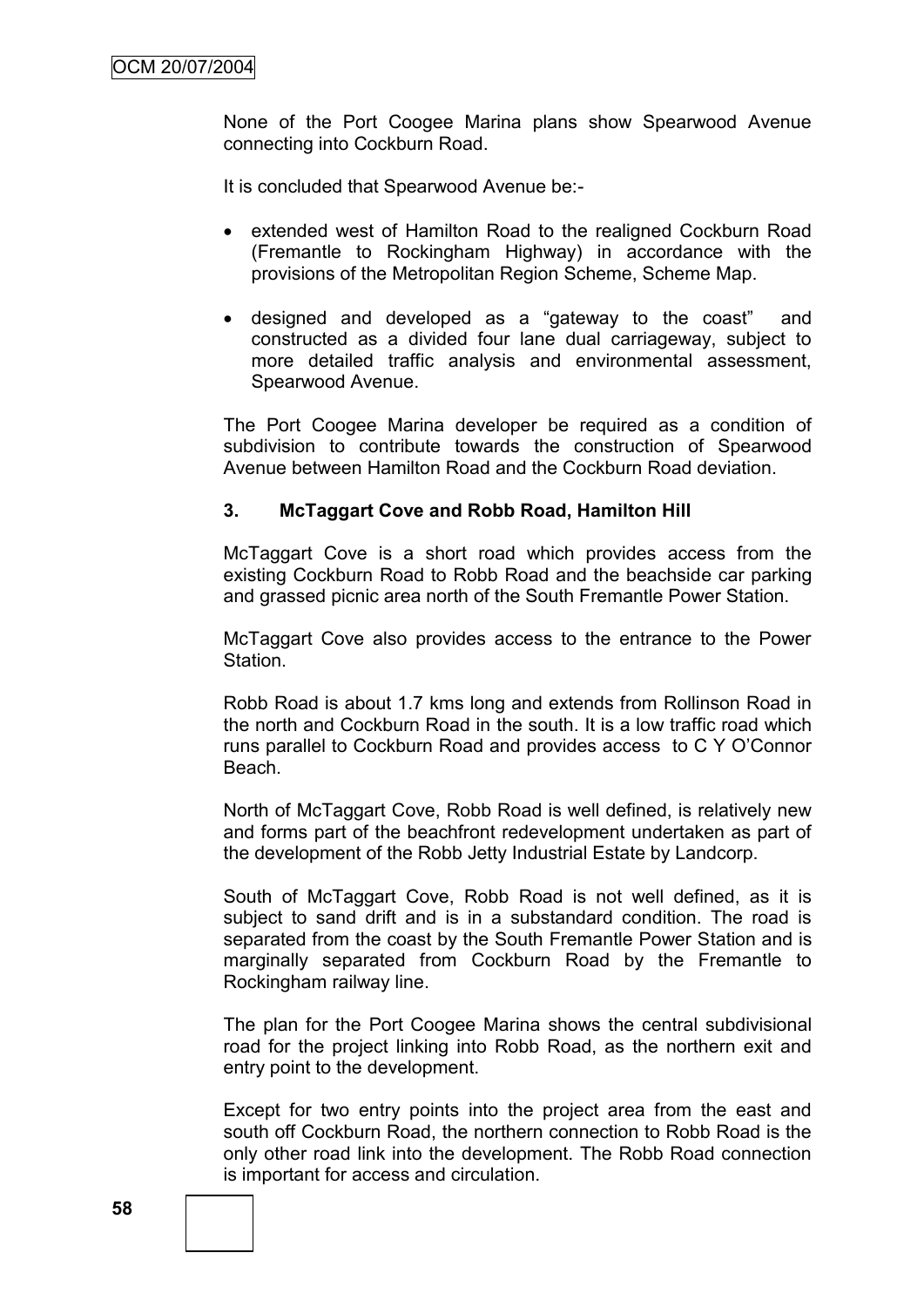However, given the existing condition of Robb Road, its relationship to the Power Station and the potential problem with sand drift over the road on its useability, its suitability as an access road into Port Coogee without substantial upgrading is questionable.

It is concluded that McTaggart Cove be:-

 retained as a two lane undivided road with the existing level crossing on the railway line being retained, or upgraded in accordance with any Structure Plan adopted for the replanning and redevelopment of North Coogee.

Robb Road be:-

- upgraded to urban standard as a two lane undivided road within its existing reserve to serve as the northern access road into the Port Coogee Marina development.
- protected from sand drift and provide for the coastal shared use path.

The Port Coogee Marina developer be required as a condition of subdivision to contribute towards the upgrading of Robb Road and the shared use path south of McTaggart Cove and be required to undertake the necessary works to prevent potential sand drift into the road reserve.

### **4. Fremantle to Rockingham Highway (Cockburn Road)**

The Fremantle to Rockingham Highway has formed part of the MRS for many years as a Primary Regional Road ("Red Road").

The purpose of the highway is to provide a fast traffic route between Rockingham and Kwinana in the south to Fremantle, the Port and the northern suburbs. However, since the recent decision by the State Government to delete the Fremantle Eastern Bypass from the MRS, the future of the Fremantle to Rockingham Highway is in doubt.

Moreover, the route of the existing Fremantle to Rockingham Highway reservation which follows the ridgeline, is torturous and would be very costly to construct. Given this, together with the deletion of the Fremantle Eastern Bypass it is highly unlikely that the highway will proceed on its current alignment or be built to highway standard.

In addition, the highway would finish at Rockingham Road in the north, near the Newmarket Hotel and follow the coast south, around the Port Coogee Marina and then along the western side of Lake Coogee to Stock Road.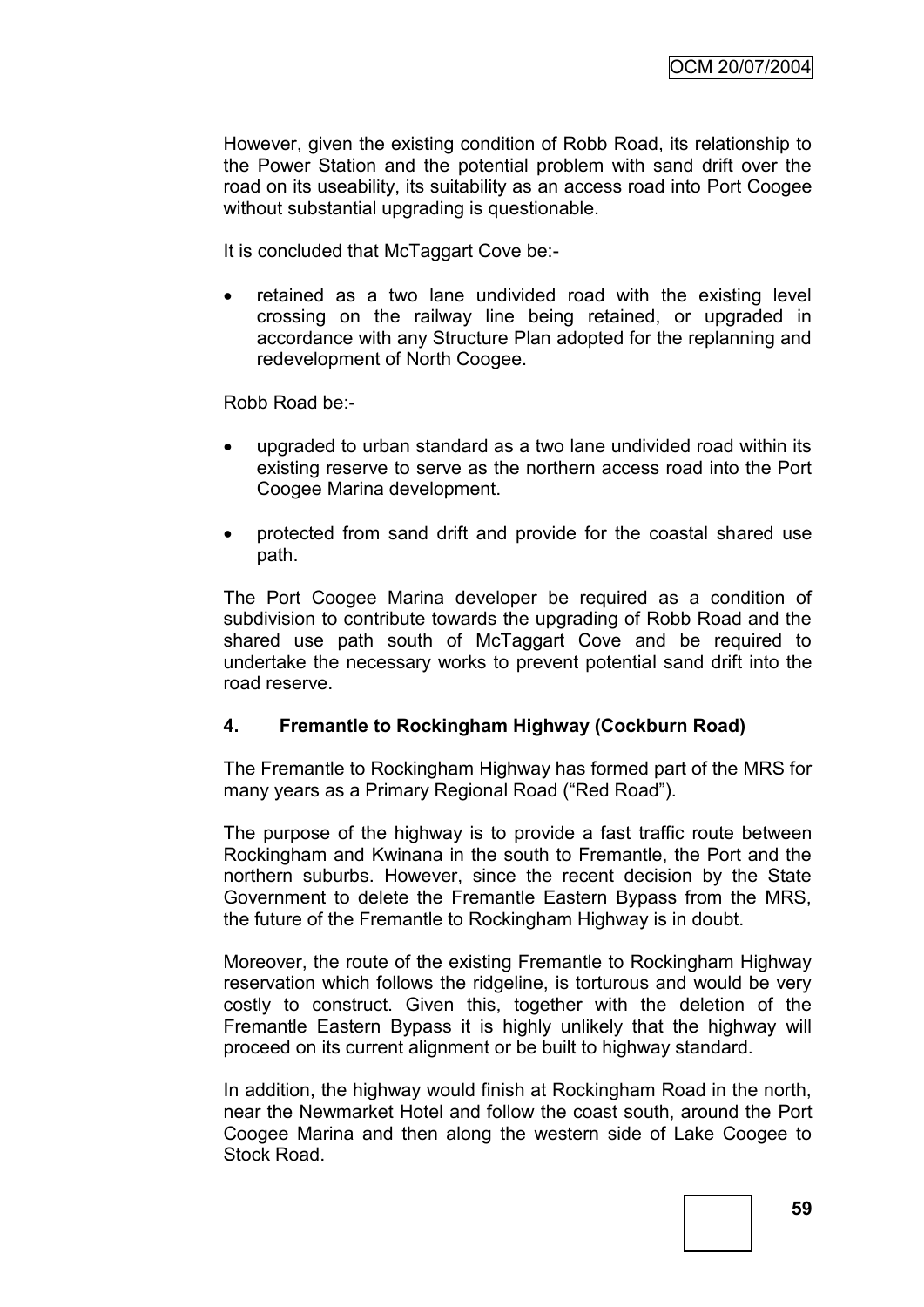This connection continues to make Cockburn Road (as an alternative to the Fremantle to Rockingham Highway) a very important regional road as it leads directly into Russell Road which connects to the Kwinana Freeway, via the Hope Valley Wattleup Redevelopment Area.

Therefore the role of Cockburn Road will remain an important district road.

It is concluded that the Fremantle to Rockingham Highway between Rockingham Road in the north and Rockingham Road in the south be:-

- retained in the Metropolitan Region Scheme as a Primary Distributor Road (Red Road).
- ultimately constructed as a divided, dual carriageway (4 lane) with at grade intersections.
- constructed to follow the existing Cockburn Road alignment north of the Port Coogee Marina, then deviate east of the marina in accordance with the Metropolitan Region Scheme Amendment No. 1010/33 (Port Coogee Amendment), south to follow the proposed new alignment west of the existing Cockburn Road reserve, the western side of Lake Coogee in accordance with the Metropolitan Region Scheme and proposed Metropolitan Region Scheme Amendment 1071/33. (Deletion of the Fremantle to Rockingham Highway south of Russell Road, from the Beeliar Regional Park).

### **5. Beeliar Drive, Munster**

Beeliar Drive is probably the most important east-west road in the district. It connects the Armadale Regional Centre and the south-east urban corridor generally, to the Thomsons Lake Regional Centre and the coast.

Beeliar Drive is an "Other Regional Road (Blue Road) under the MRS.

Should Roe 8 not be constructed west of the Kwinana Freeway, the only regional east-west roads serving the district are:-

- South Street (City of Melville)
- Beeliar Drive
- Russell Road
- Rowley Road (Town of Kwinana) (Yet to be built to serve the Outer Harbour)

Beeliar Drive has been constructed between the Kwinana Freeway and Yangebup Road (near Watson Road). It is likely that the road will be eventually constructed to Stock Road. However, west of Stock to Cockburn Road the proposed Beeliar Drive reserve follows Yangebup Road to Mayor Road where it continues directly to the coast across the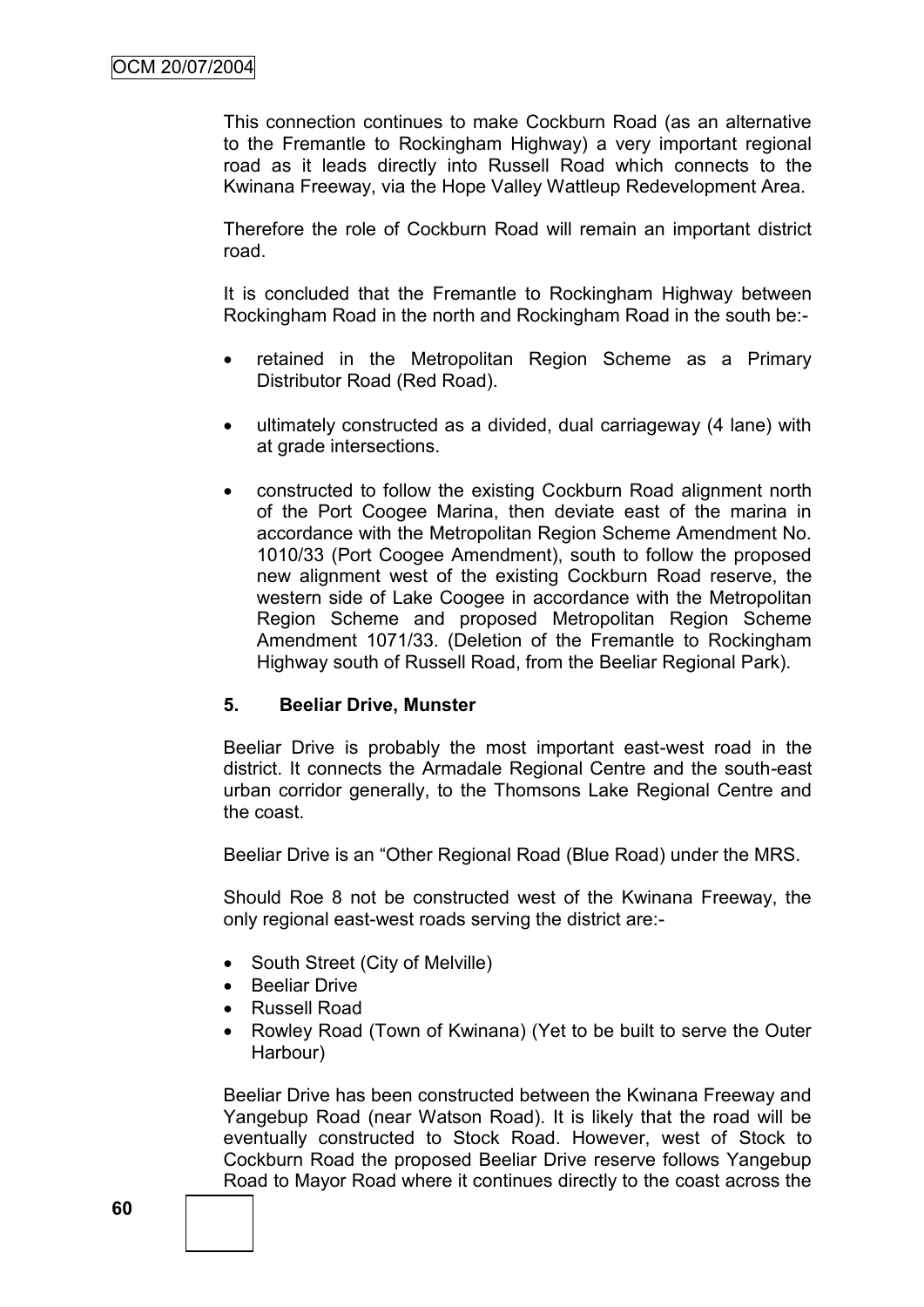northern end of Lake Coogee. The crossing of Lake Coogee could have significant environmental implications.

Beeliar Drive is the only regional road which can bring traffic from the east (Kwinana Freeway/ Armadale Road) directly to the coast and the Port Coogee Marina. It is a very important road.

It is concluded that subject to the recommendation of the Environmental Protection Authority, Beeliar Drive be:-

- constructed in accordance with the provisions of the Metropolitan Region Scheme, Scheme Map between Stock Road and Cockburn Road,
- built as a divided dual carriageway (4 lanes) unless a traffic analysis determines otherwise.

### **6. Beeliar Regional Park, Spearwood**

Immediately east of the Port Coogee Marina development is the Beeliar Regional Park which incorporates the Rotary Lookout. The park is reserved under the MRS as a Parks and Recreation Reserve and has an area of 50.4 hectares.

The reason why the regional park is affected by the Port Coogee Marina development is because of an EPA requirement that contaminated ground water collected on the coast be irrigated in the park on the eastern side of the ridge.

Currently the parkland exists in a natural state managed by CALM. There is no cost to the City. However, under the EPA requirement it is expected that the park will revert to the care and control of the City.

If it costs \$10,000/ha to maintain, based on preliminary development plans prepared by the Port Coogee developer, it could cost \$500,000 per annum to maintain, which currently represents a 2½% rate increase.

At this stage there has been no commitment to taking on this responsibility, however, it is envisaged that any plan would not include any high maintenance areas, such as grass, but be limited to irrigated trees, natural bushland and walking and cycling trails. A landscape plan has yet to be prepared.

The current situation is that the area is:-

- maintained at no cost to the City
- owned by the Western Australian Planning Commission
- managed as part of the Beeliar Regional Park by CALM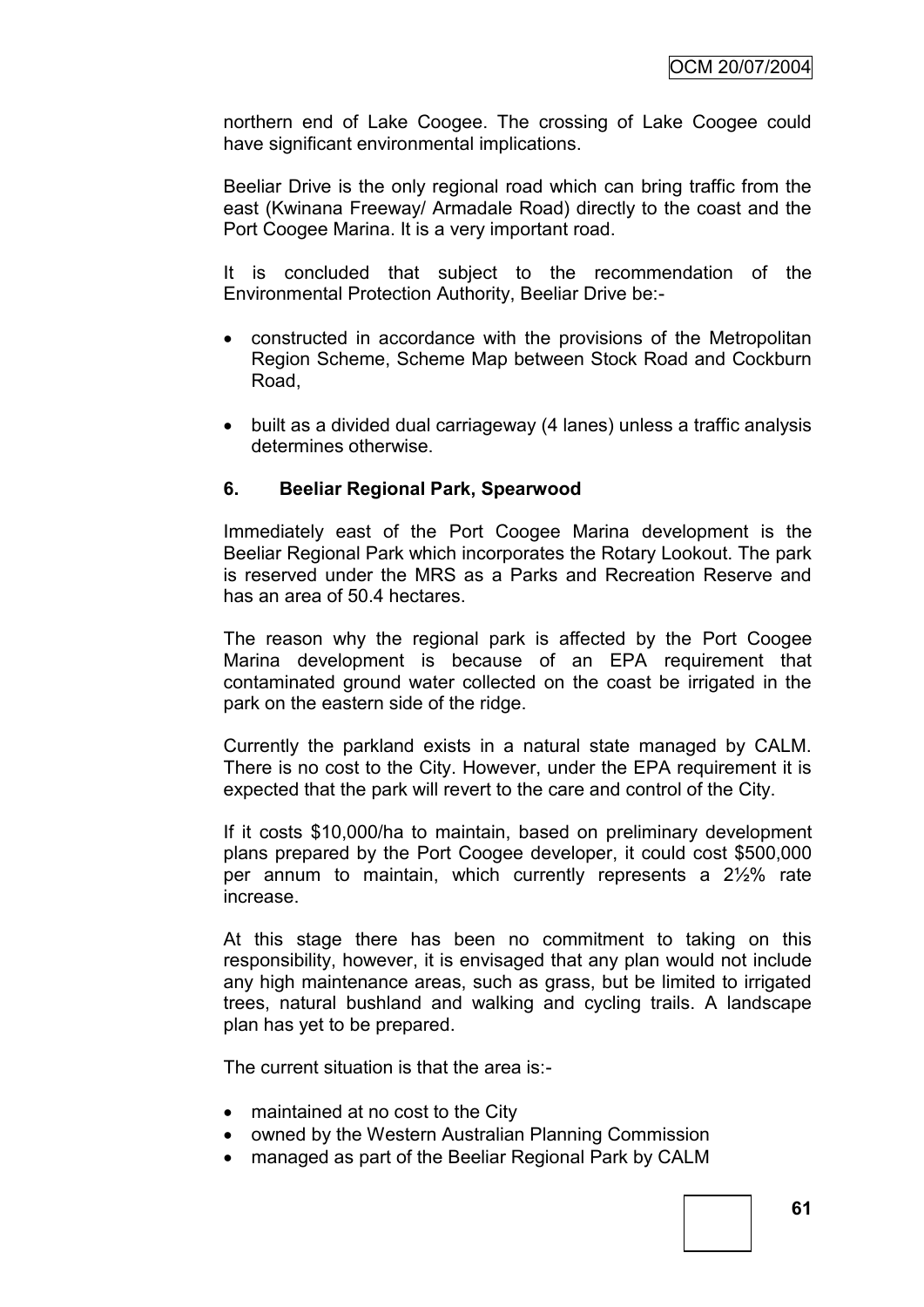- to be used for the disposal of contaminated ground water for the Port Coogee development
- to be used for irrigating contaminated water as an EPA condition of approval for the development
- part of the Port Coogee Development Agreement which is between the developer and the State Government. The City is not a party to this arrangement.
- Unlikely to be receiving contaminated water in 8 to 10 years time as the plume will have travelled through the ground to the coast within this time, based on the environmental report.

Given these facts, it is not clear why the City should have to potentially spend a significant sum of ratepayer funds to maintain a reserve that directly arises from the approval of the development by the State.

In the circumstances it is concluded that Beeliar Regional Park remains in the control and management of the Department for Conservation and Land Management.

### **7. South Fremantle Power Station, Spearwood**

The South Fremantle Power Station is located on the doorstep of the Port Coogee Marina.

Currently the building is derelict, subject to vandalism and is an "eyesore" on the coast.

For many years the State Government has been looking for a re-use of this large building, but despite this it has been placed on the Interim Heritage Register as an example of industrial architecture of the 1950"s.

To date there has been no formal submissions received for the re-use of the power station and therefore its future is uncertain. The problems that may be associated with the ability to "viably" re-use the power station could be its:-

- large footprint of 1 ha, with a volume 4 times this area
- design and construction method
- location, on the coast within a Parks and Recreation Reserve (MRS)
- potential for concrete erosion and failure
- potential for the site containing hazardous and contaminated materials (clean up costs)
- small local and regional market for potential re-use
- close proximity to the existing unsightly switchyard
- limited accessibility to the regional and district road system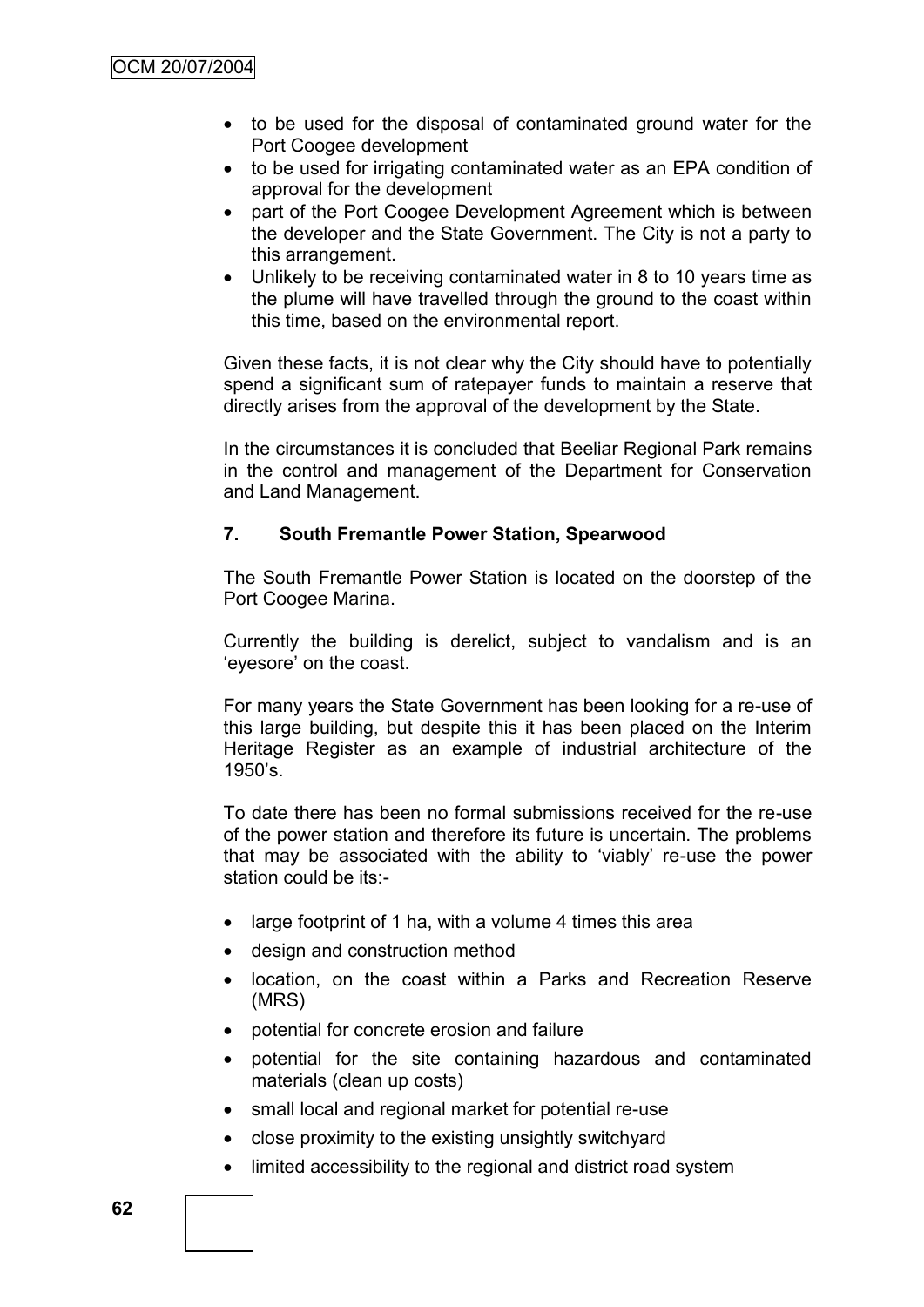- confined location between the coast and the railway reserve, making expansion and land cross subsidies difficult
- associated with the review of the North Coogee Master Plan, which makes the future land use for the site and the surrounding areas uncertain.

Given this situation, the possibility of the power station being redeveloped in the short to medium term is very low.

It is understood that Western Power will be advertising the property for public tender in the near future, subject to LandCorp not being interested in taking first option to purchase.

The involvement of a state agency, like LandCorp, is considered fundamental to the possible redevelopment of the power station, in the longer term.

It is concluded that the future of the South Fremantle Power Station be determined as part of the proposed revised Master Plan for North Coogee.

### **8. Fremantle to Midland Railway Line**

The Fremantle to Midland Railway line passes by the northern boundary of the Port Coogee Marina development.

The Local Structure Plan for Port Coogee adopted by the Council provides for a rail station adjoining the housing estate. Similarly, the South Beach Village project also makes provision for a station within its development area. These have been provided on the assumption that at some time in the future a passenger service will extend from Fremantle south to South Beach and Port Coogee.

The line that will be used is the freight line which serves Midland, Kewdale, Canning Vale, Kwinana and Rockingham. The State Government, in its 6 point plan for the freight network south of the river, proposes that the line between Fremantle and Kewdale be used to transport sea containers (CTU) between the port and inland terminals. Over the next 10 years it is predicted that 30% of all CTU"s will be conveyed by rail, which could represent between 300,000 to 350,000 CTU"s per year.

Based on current advice, it is difficult to combine freight and passenger traffic on a common line, because of operational incompatibilities. Given this, it may not be possible to achieve a passenger rail to the south of Fremantle.

The Council supports the State Government's 6 point transport plan which includes the increase in rail freight traffic.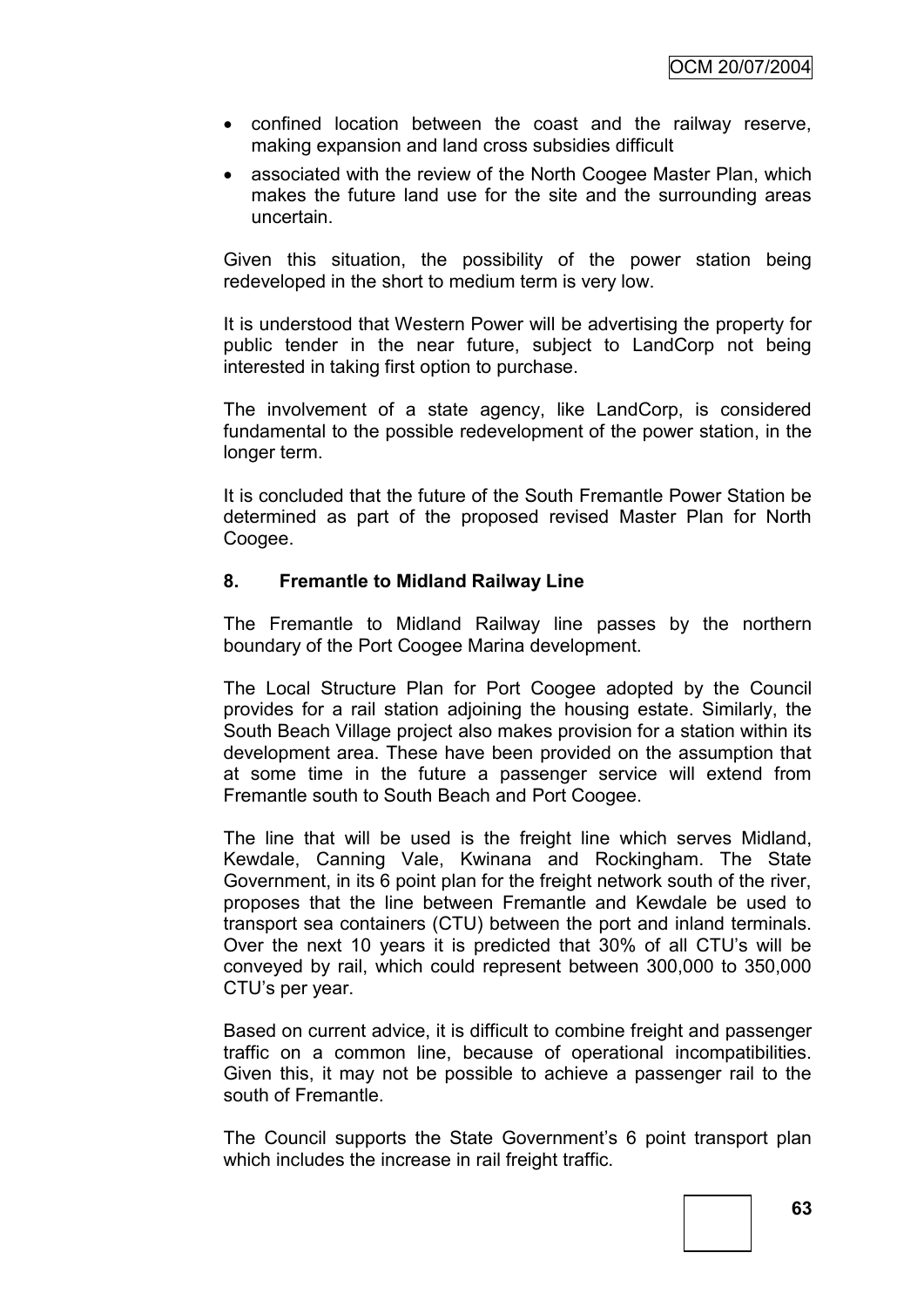The passenger line, if it eventuates, could simply come south to:-

- South Beach and South Beach Village and terminate
- Port Coogee Marina and the power station and terminate
- Thomsons Lake Regional Centre via the disused railway reserve through Bibra Lake, as an alternative connection to Perth via Fremantle
- Thomsons Lake Regional Centre via the existing railway line via Yangebup, as an alternative connection to Perth via Fremantle.

There is little doubt that a potential rail service between Port Coogee and Fremantle and by this connection, to Perth, could be valuable for tourists and recreational users. It is unlikely that it would be an alternative commuter service for those of the upper socio-economic groups that are expected to reside at South Beach and Port Coogee.

Studies undertaken in the past have indicated that there is a very low need to provide a passenger rail connection between the Perth-Mandurah line and Fremantle. The desire is to travel to the Perth CBD.

Given this it is unlikely that any passenger rail service will be achieved between Fremantle and destinations to the south in the short to medium term. Subject to the need for extensive investigation, it may be a long term possibility.

Without knowing what the future may hold at this stage, it is considered worthwhile making provision for a railway station stop to serve Port Coogee as part of the current plan.

It is therefore concluded that the:-

- the introduction of a passenger rail service along the existing rail service to serve Fremantle, Perth and Midland be supported.
- Fremantle, Perth and Midland line operate as a loop and within the City of Cockburn include stations at the intersection with the Perth to Mandurah line as a rail to rail interchange, Yangebup, Spearwood, Port Coogee and South Beach Urban Village.
- station provided as part of the Port Coogee Marina Structure Plan be reconfirmed.

### **Strategic Plan/Policy Implications**

The Corporate Strategic Plan Key Result Areas which apply to this item are:-

- 1. Managing Your City
	- *"To deliver services and to manage resources in a way that is cost effective without compromising quality."*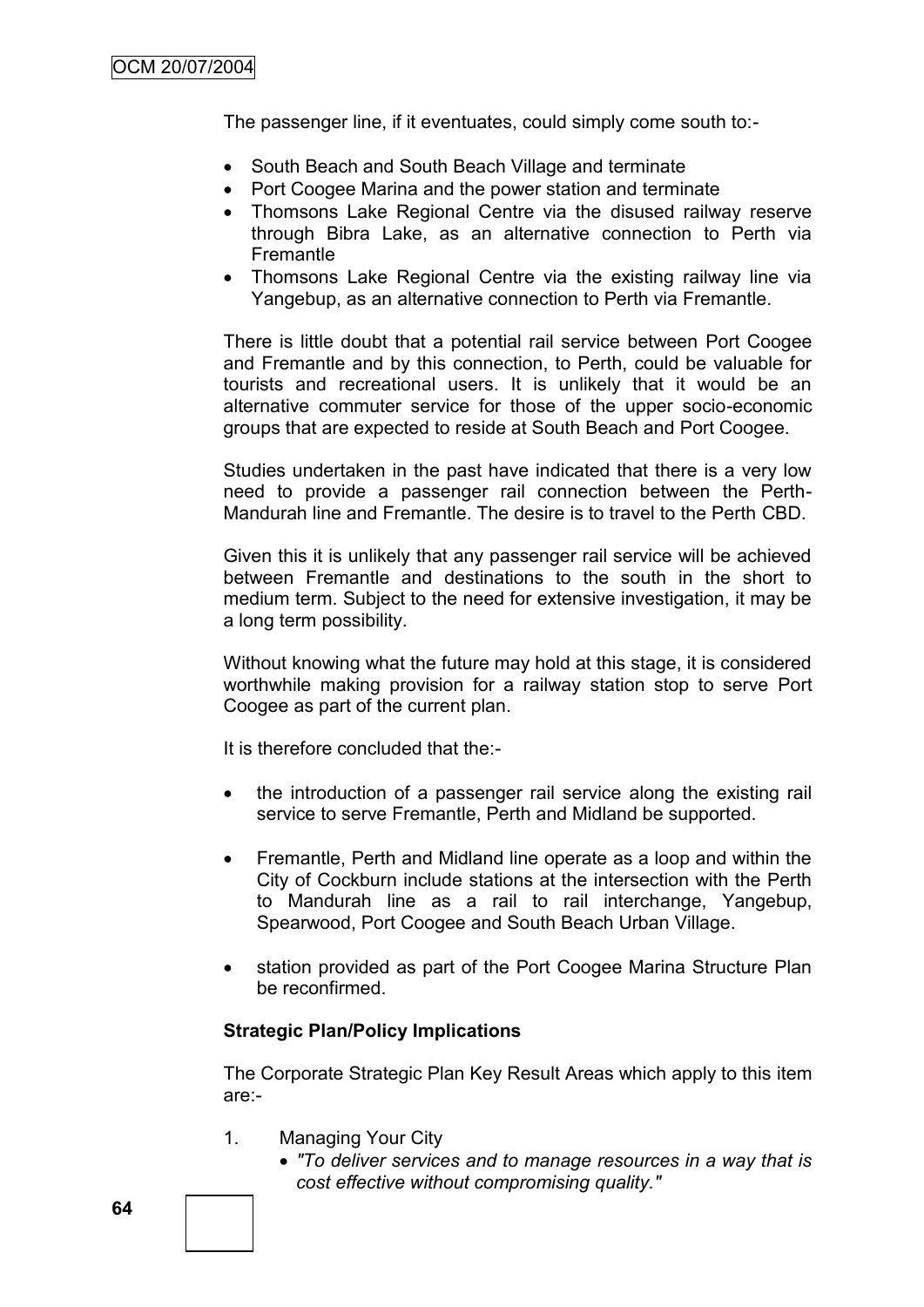- 2. Planning Your City
	- *"To ensure that the planning of the City is based on an approach which has the potential to achieve high levels of convenience for its citizens."*
	- *"To ensure that the development will enhance the levels of amenity currently enjoyed by the community."*
- 3. Conserving and Improving Your Environment
	- *"To ensure that the development of the district is undertaken in such a way that the balance between the natural and human environment is maintained."*
- 4. Facilitating the needs of Your Community
	- *"To facilitate and provide an optimum range of community services."*
- 5. Maintaining Your Community Facilities
	- *"To construct and maintain roads, which are the responsibility of the Council, in accordance with recognised standards, and convenient and safe for use by vehicles, cyclists and pedestrians."*
	- *"To construct and maintain parks which are owned or vested in the Council, in accordance with recognised standards and convenient and safe for public use."*

# **Budget/Financial Implications**

Monies will need to be identified for consideration in future budgets to fund the works necessary to:-

- Upgrade Ocean Road between Hamilton Road, Spearwood, and the Cockburn Road Deviation (2005/06 Budget).
- Upgrade McTaggart Cove and Robb Road, Spearwood, (2006/07 Budget)
- Construct Beeliar Drive, between Stock Road and Cockburn Road, Munster (2008/09 Budget).
- Construct Spearwood Avenue, between Hamilton Road and Cockburn Road Deviation, Hamilton Hill (2011/12 Budget).

It would be expected as a condition of subdivision that the developer of the Port Coogee Marina would contribute towards the:-

- Upgrade of Ocean Road, Spearwood.
- Construction of Spearwood Avenue, Spearwood.
- Upgrade of Robb Road, Spearwood.

The cost of building the Fremantle to Rockingham Highway, the care and maintenance of the Beeliar Regional Park east of the Port Coogee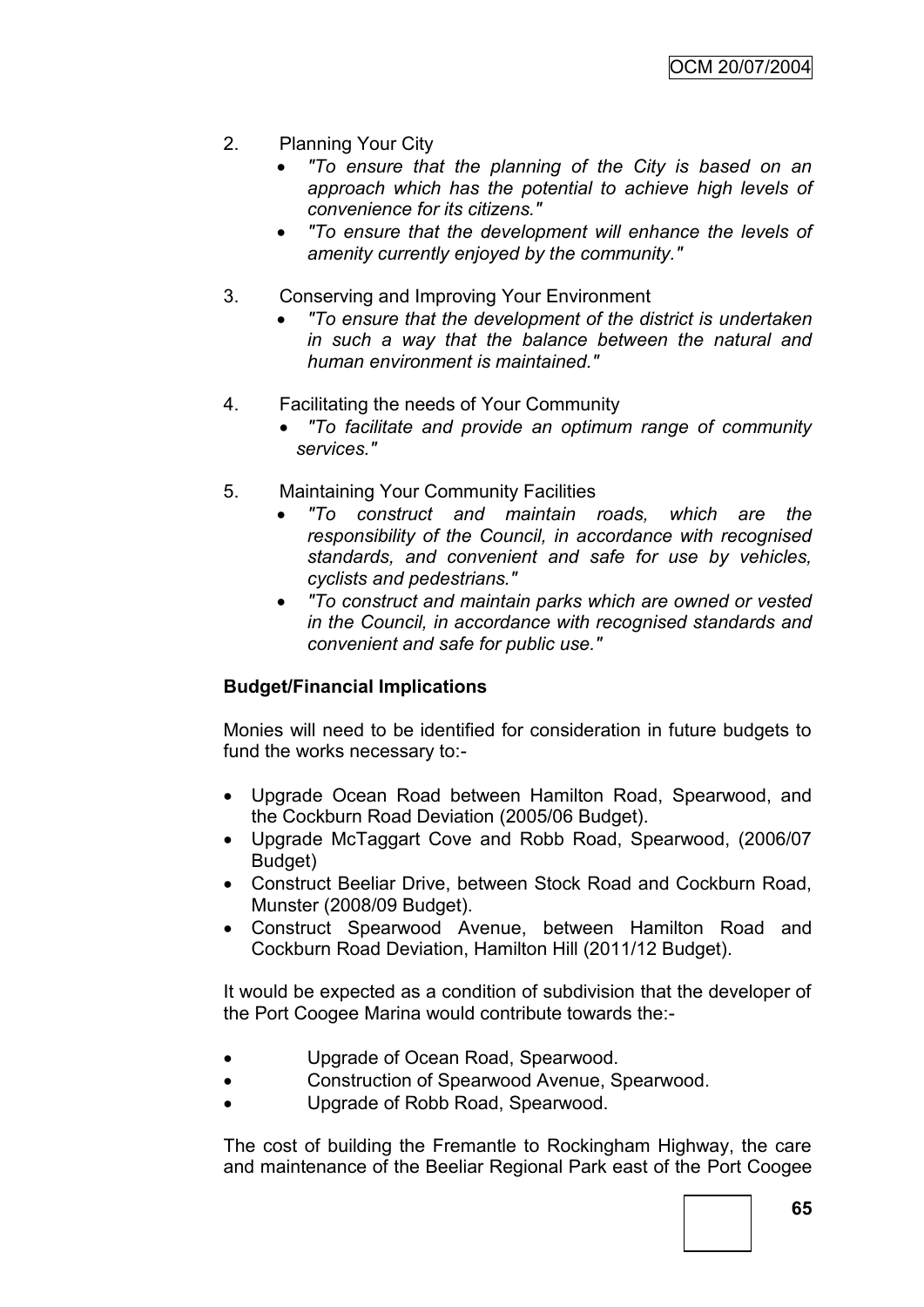Marina, the redevelopment of the South Fremantle Power Station and the future development of a passenger service on the Fremantle to Midland line should be a state responsibility.

#### **Legal Implications**

Nil.

#### **Community Consultation**

N/A. However, some of the matters raised in the report will require community consultation as part of the approval and/or development process.

#### **Implications of Section 3.18(3) Local Government Act, 1995**

Nil.

AT THIS POINT THE TIME BEING 7.46PM, CLR REEVE-FOWKES RETURNED TO THE MEETING.

### **14.11 (MINUTE NO 2483) (OCM 20/07/2004) - NEW SERVICE DRIVEWAY TO SPEARWOOD SHOPPING CENTRE - (WALL AND RAMP) - 6 BARRINGTON STREET, SPEARWOOD - OWNER/APPLICANT: CARCIONE NOMINEES PTY LTD (3316863) (MD) (ATTACH)**

#### **RECOMMENDATION** That Council:

- (1) refuse the proposed New Service Driveway on No. 6 Barrington Street, Spearwood, for the following reasons:-
	- 1. The height of the proposed acoustic wall of 4.0m to 4.8m is excessive and will have a significant impact on the streetscape and amenity of the adjoining residential property.
	- 2. The applicant has not provided sufficient justification for the alternative access arrangement and ramp to service the site.
	- 3. The existing access location off Rockingham Road to service the shopping centre has been the primary access since its commencement and is adequate to service the development.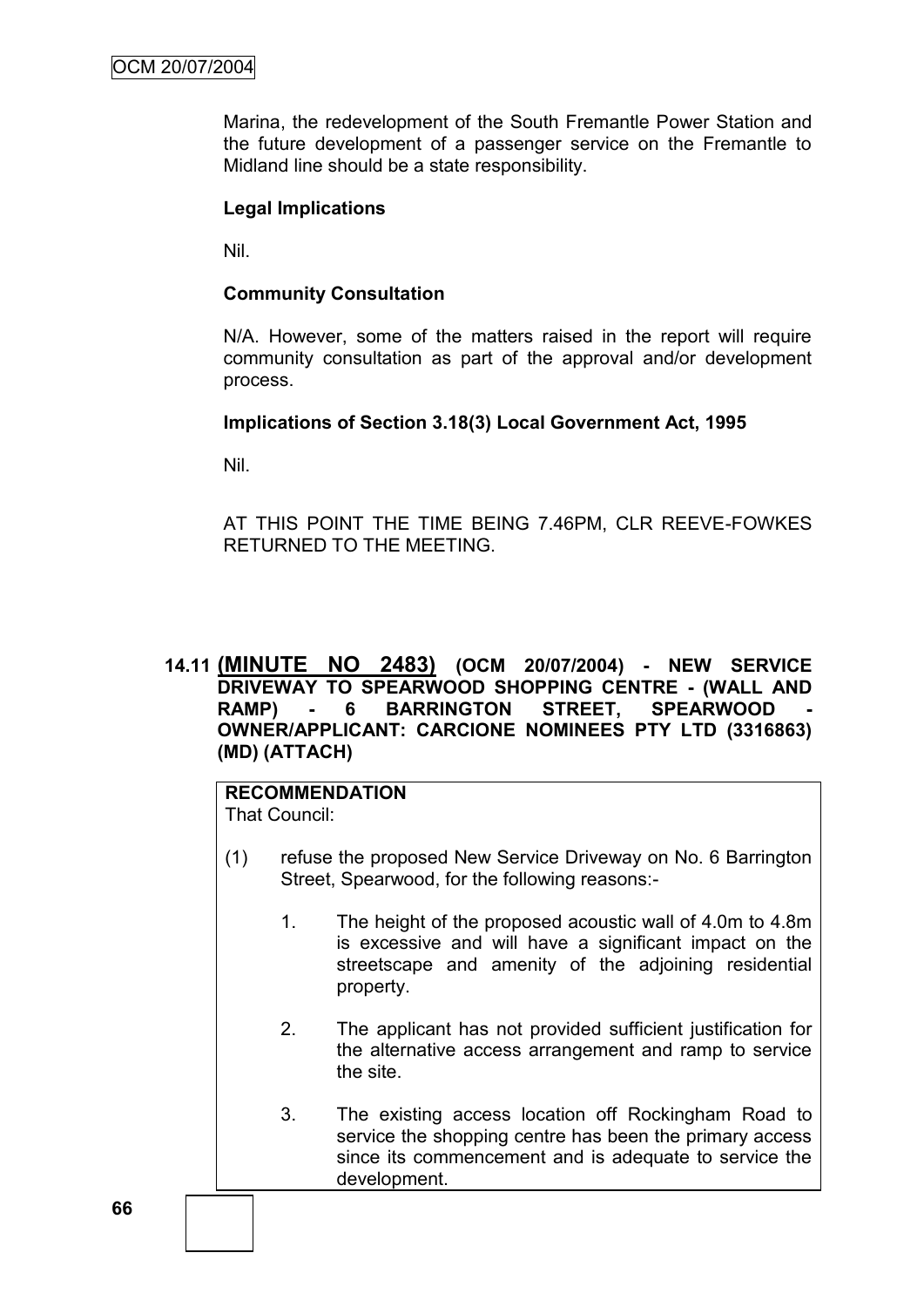(2) issue a Schedule 9 Refusal to the applicant.

### **COUNCIL DECISION**

MOVED Clr K Allen SECONDED Clr S Limbert that the recommendation be adopted.

**CARRIED 9/0**

### **Background**

| ZONING:          | MRS:               | Urban                               |
|------------------|--------------------|-------------------------------------|
|                  | TPS3:              | <b>Local Centre</b>                 |
| <b>LAND USE:</b> |                    | Vacant (former Indoor Pool Complex) |
| LOT SIZE:        | $2757 \text{ m}^2$ |                                     |
| USE CLASS:       | Shop 'P'           |                                     |

#### **Submission**

The proposal is to construct a service access ramp and acoustic wall from Barrington Road to the Spearwood Shopping Centre for trucks. Details of the proposal are as follows: -

- Construct a 4m wide access ramp which will have a maximum height of 2.5m above natural ground level and will be 40.2m in length.
- Construct a 4m to 4.8m high acoustic wall to reduce noise impacts on the adjoining residential property.
- The ramp is proposed to provide access for one heavy service vehicle and four medium service vehicles in addition to some light service vehicles between the hours of 7am to 7pm, Monday to Saturday.

In the above regard a comprehensive acoustic report was prepared by ND Engineering. A summary of the recommendations is as follows:-

- 1. The construction of a 4m to 4.8m high acoustic wall to reduce noise impacts on the adjoining residential property.
- 2. A speed limit of 5 km/h along service driveway.
- 3. Service vehicles are not permitted on the shopping centre site: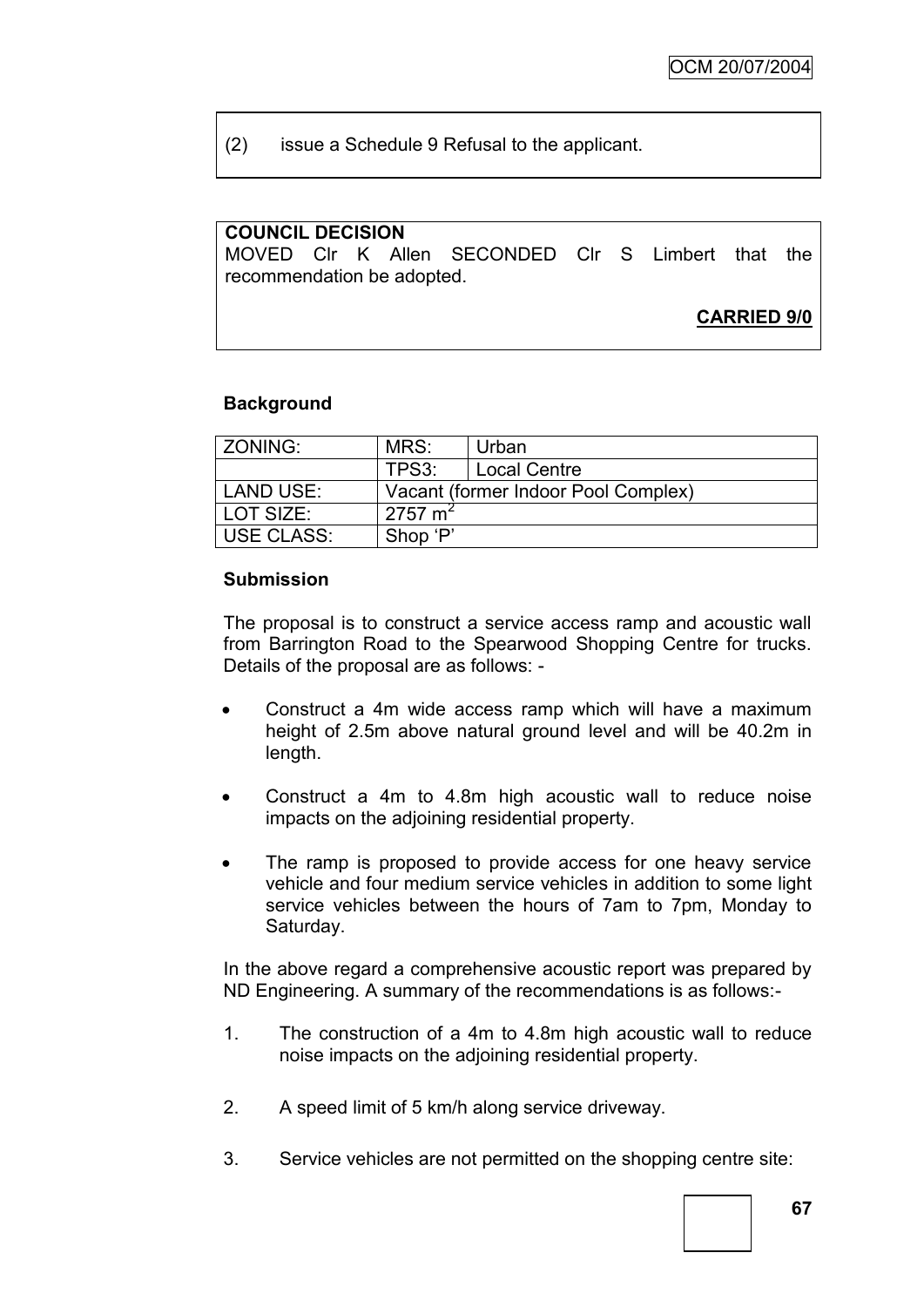- (a) prior to 7.00am nor after 7.00pm; and
- (b) On Sundays and/or public holidays.
- 4. The Cleanaway bin vehicle is not permitted to use the service driveway and shall continue to use existing service access points.
- 5. Undertake a further acoustic assessment to determine whether acoustic treatment is required on the service driveway side of the wall along the portion of the acoustic wall adjoining the backyard of the adjoining lot (approximately 20m in length).

The elevation and site plans are with the agenda attachments.

#### **Report**

#### Community Consultation

The application was referred to the adjoining affected landowner for comment. The adjoining landowner advised of no objection to the overall proposal provided the acoustic wall is a minimum height of 2.7m and a maximum height of 3.0m.

The City"s Health Services believe that unless all recommendations made in the acoustic report are implemented, including construction of an acoustic wall to a height of 4.8m, the noise levels generated by the use of the ramp will exceed the legal levels specified under the *Environmental Protection (Noise) Regulations 1997*.

It is acknowledged that the proposed ramp will facilitate an alternative service vehicle access/egress to the existing shopping centre, however the application is not supported for the following reasons:-

- The adjoining landowner has objected to the height of the proposed acoustic wall, which is required to be constructed in order to comply with the *Environmental Protection (Noise) Regulations 1997*;
- It is considered that the required height of the acoustic wall will have a significant impact on the amenity of the streetscape and adioining residential property;
- The applicant has not provided sufficient justification for the new access location and ramp;
- The existing access location off Rockingham Road to service the shopping centre has been the primary access since the commencement of use and seems to be adequate to service the development.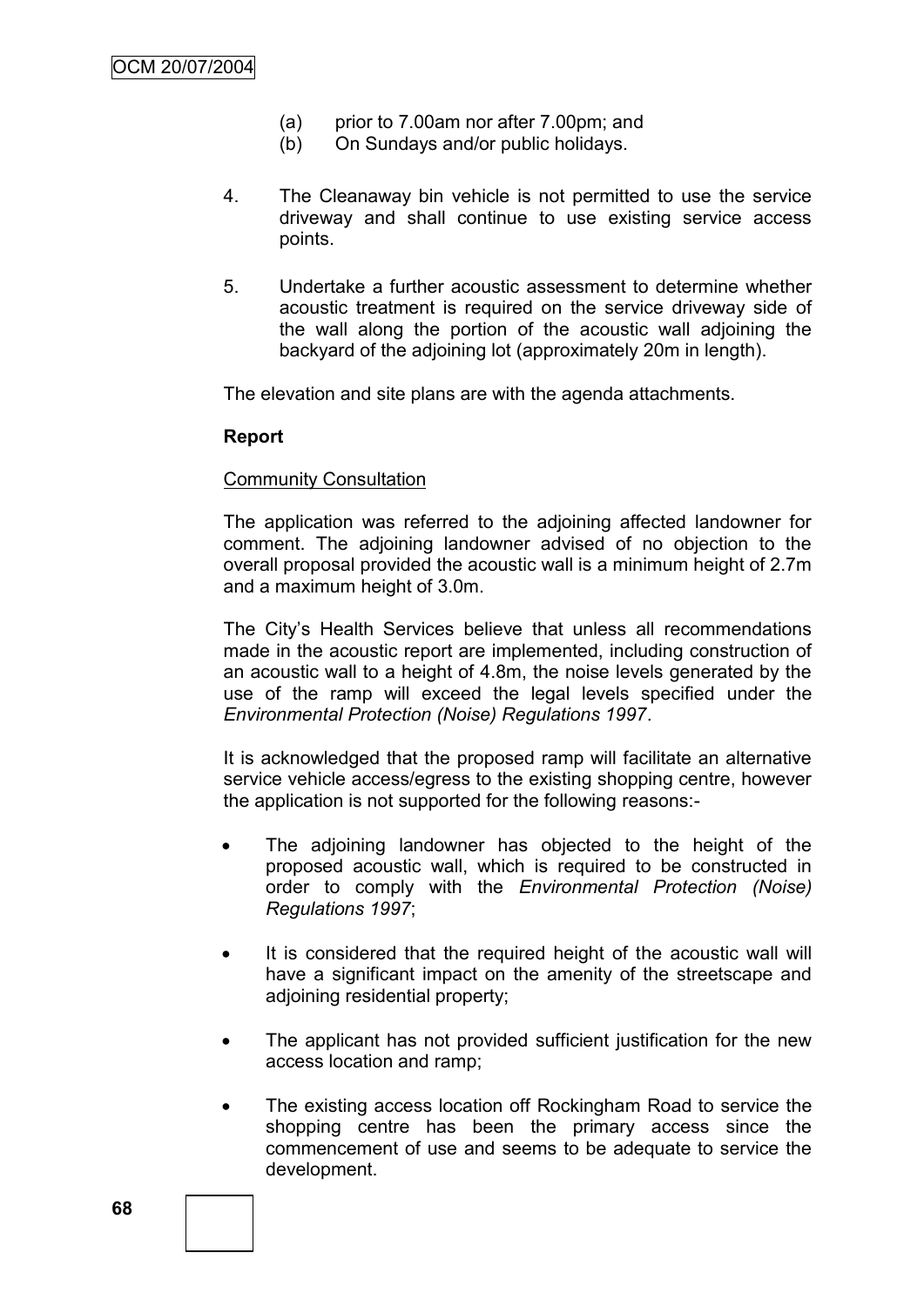# **Strategic Plan/Policy Implications**

The Corporate Strategic Plan Key Result Areas which apply to this item are:-

- 2. Planning Your City
	- *"To ensure that the planning of the City is based on an approach which has the potential to achieve high levels of convenience for its citizens."*
	- *"To ensure that the development will enhance the levels of amenity currently enjoyed by the community."*
	- *"To foster a sense of community within the district generally and neighbourhoods in particular."*

# **Budget/Financial Implications**

Nil.

# **Legal Implications**

Nil.

# **Community Consultation**

The application was referred to the adjoining landowner for comment. One letter of no objection (subject to conditions) was received.

# **Implications of Section 3.18(3) Local Government Act, 1995**

Nil.

# **DECLARATION OF INTEREST**

Clr Goncalves declared a Conflict of Interest in Agenda Item 14.12. The nature being that she has a relationship with the proprietor's son.

AT THIS POINT THE TIME BEING 7.48PM, CLR GONCALVES LEFT THE MEETING.

**14.12 (MINUTE NO 2484) (OCM 20/07/2004) - ADOPTION OF REVISED STRUCTURE PLAN FOR PORTION OF DEVELOPMENT AREA NO. 4 - (CELL 10), TINDAL AVENUE AND BEELIAR DRIVE, YANGEBUP - OWNER: VARIOUS (9620) (VM) (ATTACH)**

**RECOMMENDATION** That Council: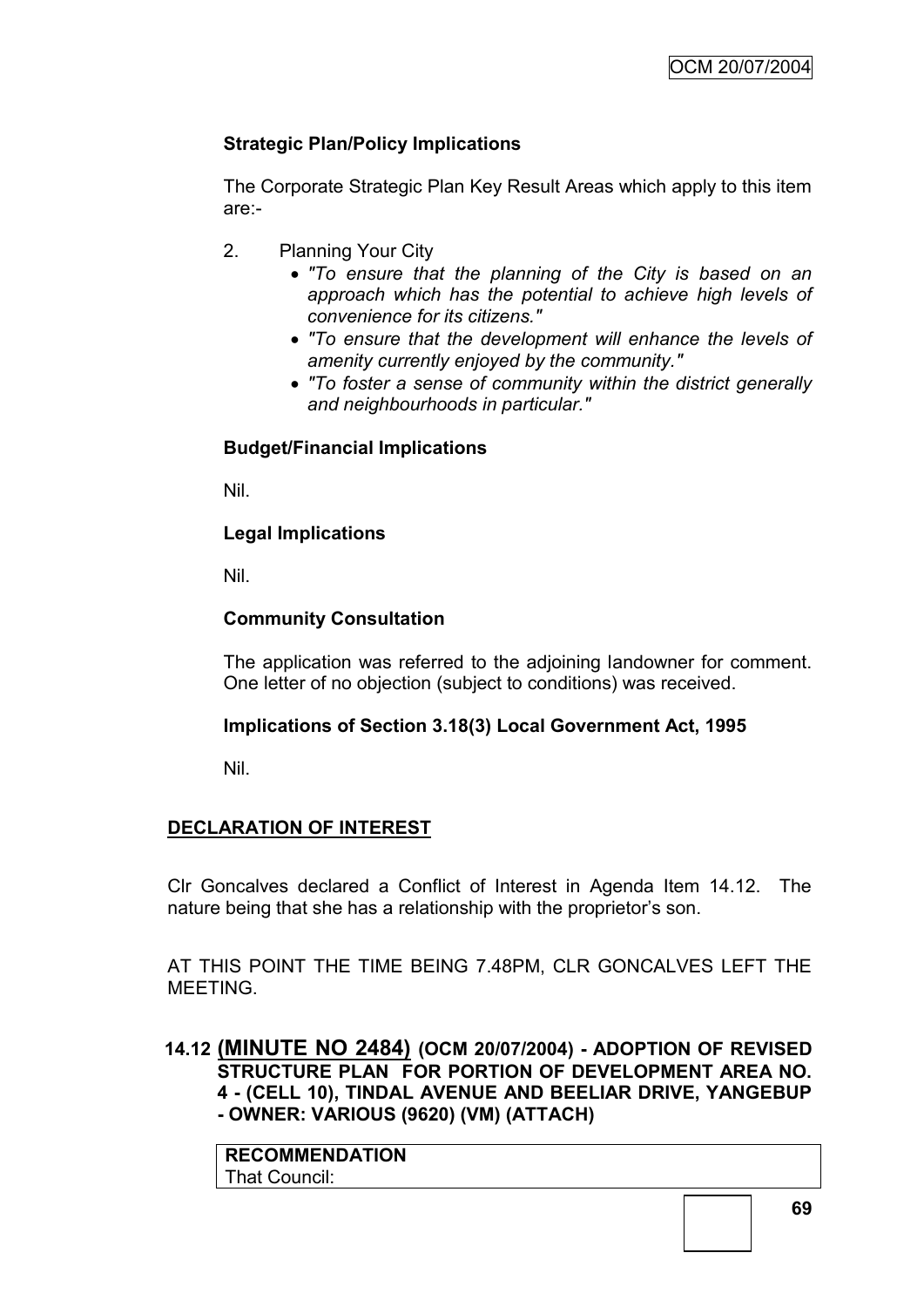- (1) adopt the proposed modifications to the Cell 10 Structure Plan pursuant to clause 6.2.9 of the City of Cockburn Town Planning Scheme No. 3, as shown on the plan included in the Agenda attachments;
- (2) receive the report associated with the revised Structure Plan for portion of Development Area 4, Yangebup;
- (3) refer the modified Cell 10 Structure Plan to the Western Australian Planning Commission for endorsement; and
- (4) advise BSD/Evans and Gianoli Land Development Consultants and Urban Focus of Council"s decision.

#### **COUNCIL DECISION**

MOVED Clr M Reeve-Fowkes SECONDED Clr S Limbert that the recommendation be adopted.

**CARRIED 8/0**

### **Background**

| ZONING:          | MRS: Urban                                     |                        |  |
|------------------|------------------------------------------------|------------------------|--|
|                  |                                                | TPS3: Development Zone |  |
| <b>LAND USE:</b> | Development Area No. 4 - Yangebup (DA4)        |                        |  |
|                  | Development Contribution Area No. 5 - Yangebup |                        |  |
|                  | East (DCA5)                                    |                        |  |

In 2000 Council prepared and processed a structure plan for Cells 9 & 10 Yangebup which included the subject land. The structure plan was a composite of proposals prepared by Urban Focus and BSD Consultants for various landowner groups.

On 30 October 2001 the WAPC advised that the Structure Plans generally conform to the Commission"s applicable Development Control Policy Principles and Liveable Neighbourhood"s principles. The Structure Plan for Cell 10 was endorsed as a guide for the subdivision of the land subject to the following modifications being undertaken:

*"a) the portions of the Structure Plans for Cells 9 and 10 with lots backing onto Spearwood Avenue being redesigned by depicting a*  road interface with the Spearwood Avenue road reserve. The *redesign of the interface between Beeliar Drive and McLaren Ave is to appropriately accommodate the Environmental Protection*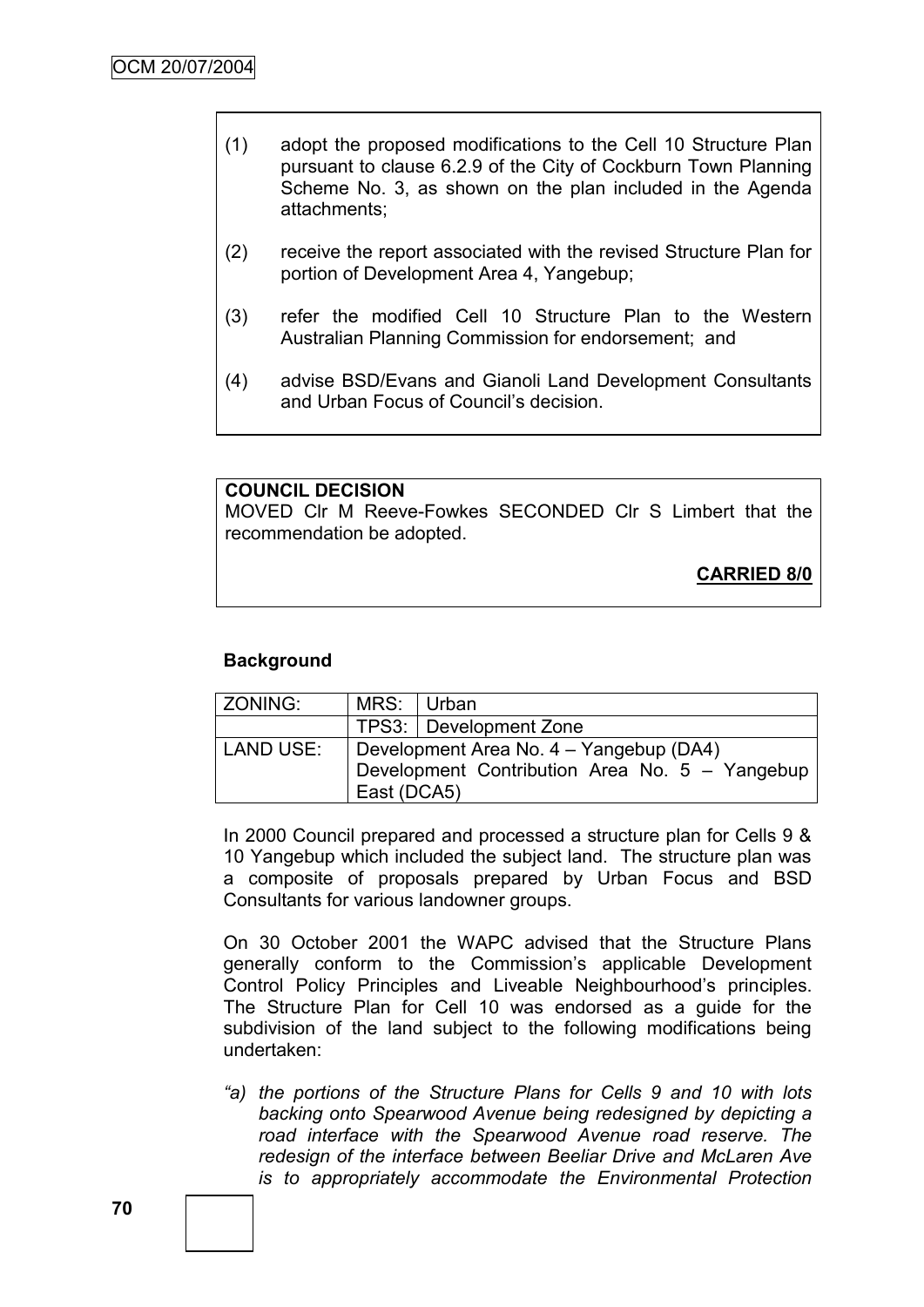*Authority high pressure gas pipeline buffer requirements which could be achieved through the linking of the culs-de-sac heads with a road reserve and the widening of the Spearwood Ave road reserve immediately to the north of McLaren Ave;*

- *f) the portions of the Cell 10 Structure Plan abutting Lot 2 being redesigned to provide for future potential road connections to and across Lot 2 and to the "possible Future Bus Link" from the portion of the Structure Plan located to the west of Lot 2.*
- *g) the portion of the Cell 10 Structure Plan located south of Mclaren Drive and to the east of Lot 2 being redesign* (sic) *so that the proposed southern public open space areas are located more central to the residential area;"*

Applications for approval to subdivide portions of Cell 10 were lodged with the Commission (WAPC Ref 114493). In order for Council to provide a recommendation to the Commission on the subdivision and guide development in the area, it was appropriate for Council to modify the Structure Plan in accordance with the Commission"s above recommendations.

### **Submission**

A copy of the Cell 10 Structure Plan and the Commission"s approval are included in the Agenda attachments. The area contained within the dashed black border on the plan is the subject of the modified Structure Plan proposal and the focus of this report.

### **Report**

The Commission, in endorsing the Cell 10 Structure Plan, required a series of design changes to be made to the plan. In line with these required changes the Structure Plan has been modified to ensure subsequent subdivisions conform with an approved Structure Plan.

An aerial photograph of the subject site, with 1 metre contours, was examined to assist in the review of possible options. A copy of the aerial photograph is illustrated on the Agenda attachments. The photograph highlights the existence of steep cuttings into the hillsides that have been left after quarrying activities in Lot 2. These cuttings will make future east west roads through Lot 2 difficult to establish if the land was to be developed.

The proposed modifications to the structure plan are as follows:

 The redesign to accommodate the EPA gas pipeline buffer requirements by linking of the cul-de-sac heads with a road reserve and the required widening of Spearwood Avenue.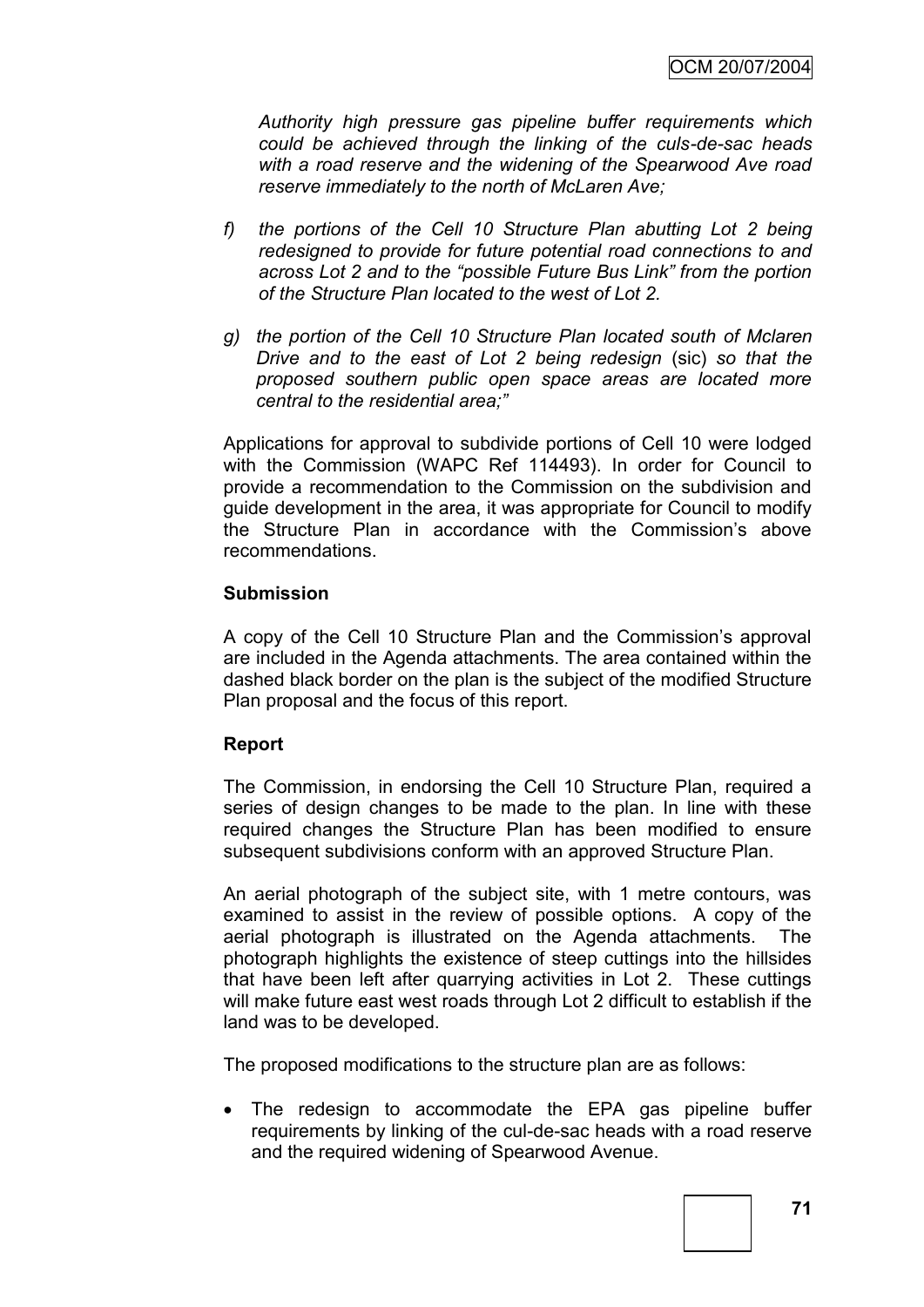The Structure Plan has been modified to ensure the 32 metre gas pipeline easement is accommodated on the plans, not permitting residential development within the easement. Additional roads were included on the plan to accommodate the 32 metre buffer and Spearwood Avenue widening requirements. There is a further 300 metre buffer from the pipeline that requires Section 70A Notification to be imposed on all lots within this buffer.

Future Potential Road Connections

The plan indicates a possible future east west road route on the southern boundary of Cell 10 across Lot 2 that could accommodate a future bus link.

No other new road links are proposed. As discussed earlier the steep topography associated with the old quarry predisposes against the establishment of road linkages west from Cell 10 into lot 2.

Relocation of part of the POS.

The size of the POS reserve located on the southern boundary of the structure plan has been reduced and a new area of POS has been established in a central location abutting Tindal Avenue. The new POS reserve has an area of approximately 3,840m<sup>2</sup>.

To ensure passive surveillance and to best utilise the amenity offered by the POS a parcel of land with an area of approximately 1,860m2, which adjoins the POS, has been allocated as Residential R40.

A Schedule of POS Provisions for the lots subject to the modifications was provided by the Project Managers (Evans & Gianoli), which ensures the provision of 10% of POS for the area.

The above changes have been discussed with representatives of the owners of the land directly affected by the proposed amendment; who have indicated their support for the changes. Given the minor nature of the modifications and given that they are in line with the Commission"s required modifications, it is considered to be unnecessary to advertise the proposed amendment again.

It was also considered inappropriate to send the Structure Plan modifications to the servicing authorities, given that it is similar to the previously adopted plan which was referred to the authorities at that time.

It is not anticipated that the proposed minor amendments will require any significant additional infrastructure to that previously identified for Cell 10.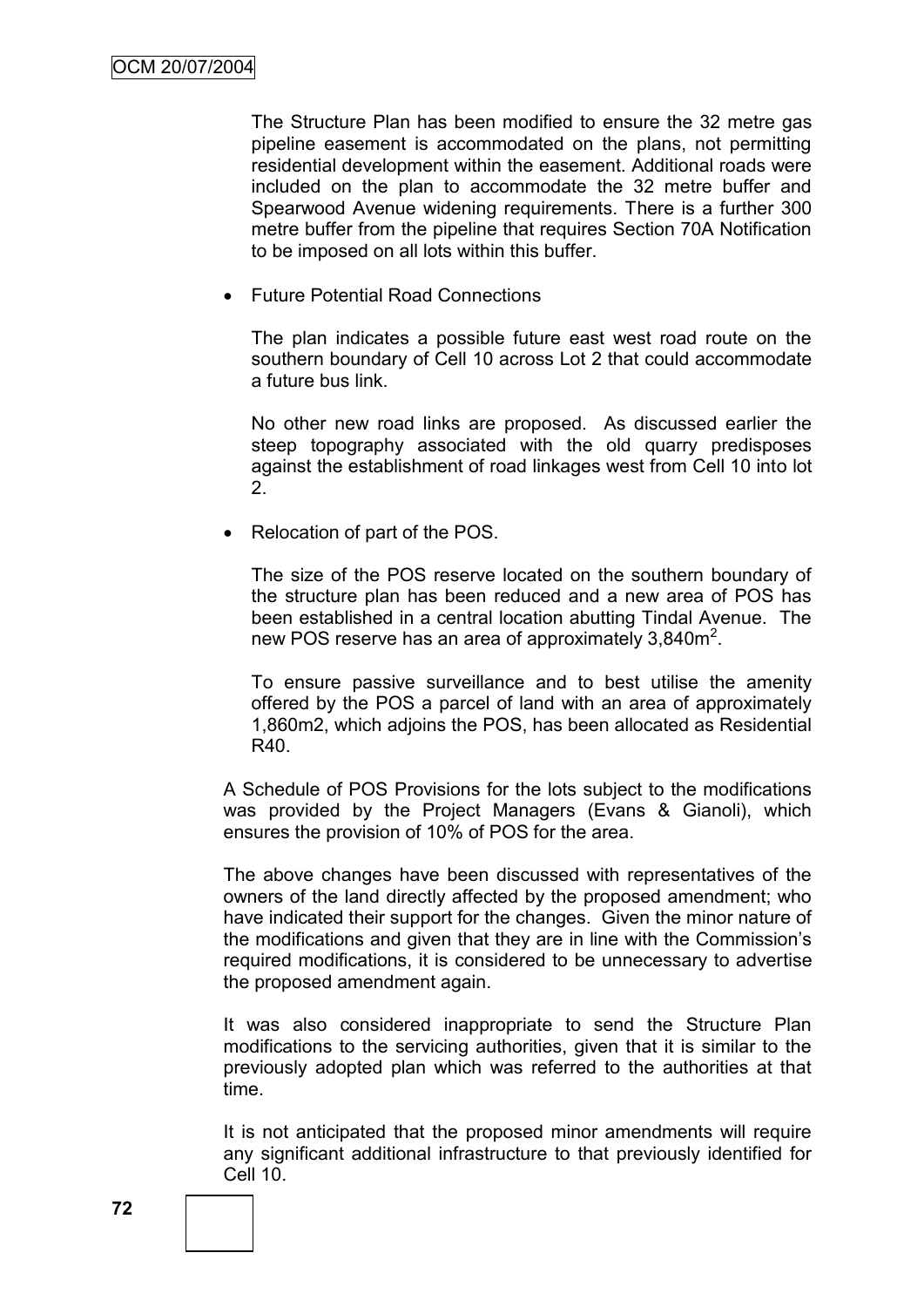It is not intended that the structure plan specify road reserve or pavement widths. This will be determined as part of the subdivision application and the requirements of Council Policy APD30 – Access Streets Road Reserve and Pavement Standards will be applied.

BSD/Evans & Gianoli provided an amendment to subdivision application (WAPC Ref 114493) which has been incorporated into the amendment Structure Plan.

It is recommended that Council adopts this revised plan as the basis for future subdivision and development of the relevant portion of DA4, and refers it to the Western Australian Planning Commission for final endorsement, as the required modifications for Cell 10 from the Commission"s letter dated 30 October 2001, have been undertaken.

### **Strategic Plan/Policy Implications**

The Corporate Strategic Plan Key Result Areas which apply to this item are:-

- 2. Planning Your City
	- *"To ensure that the planning of the City is based on an approach which has the potential to achieve high levels of convenience for its citizens."*
	- *"To ensure that the development will enhance the levels of amenity currently enjoyed by the community."*
	- *"To foster a sense of community within the district generally and neighbourhoods in particular."*
- 3. Conserving and Improving Your Environment
	- *"To conserve the quality, extent and uniqueness of the natural environment that exists within the district."*

The Planning Policies which apply to this item are:-

SPD4 "Liveable Neighbourhoods" APD4 Public Open Space

### **Budget/Financial Implications**

Nil.

### **Legal Implications**

Nil.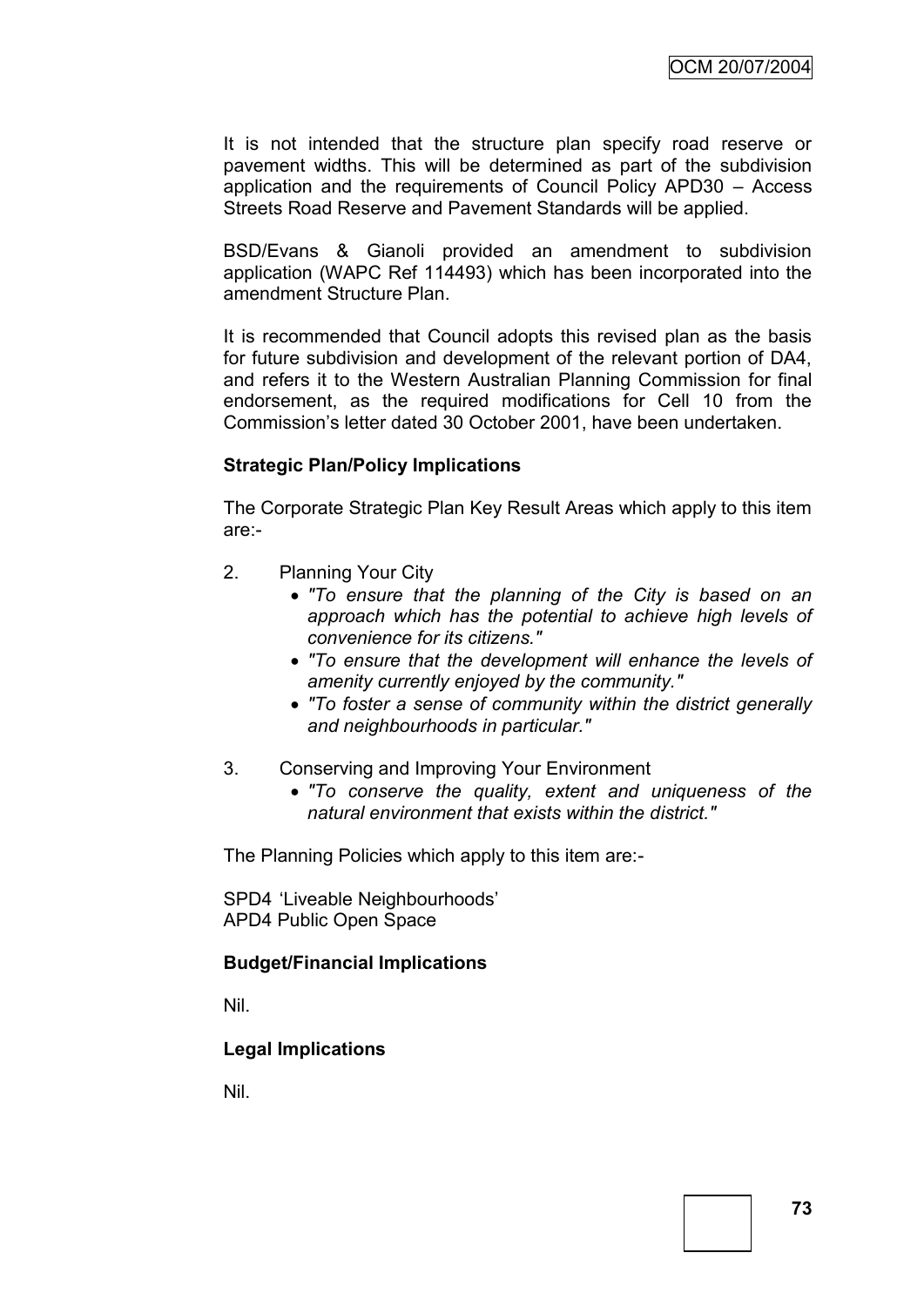# **Community Consultation**

Council is not required to re-advertise modifications, that are considered to be minor. In addition they have been agreed by the landowner"s Project Manager, Evans & Gianoli Land Development Consultants and Urban Focus in this case.

### **Implications of Section 3.18(3) Local Government Act, 1995**

Nil.

AT THIS POINT THE TIME BEING 7.49PM, CLR GONCALVES RETURNED TO THE MEETING.

## **14.13 (MINUTE NO 2485) (OCM 20/07/2004) - COCKBURN CENTRAL (THOMSONS LAKE) REGIONAL CENTRE AMENDMENT TO TOWN PLANNING SCHEME NO. 3 (92001) (MR) (ATTACH)**

# **RECOMMENDATION**

That Council:

(1) adopt the following Amendment No 1

TOWN PLANNING AND DEVELOPMENT ACT 1928 (AS AMENDED) RESOLUTION DECIDING TO AMEND CITY OF COCKBURN TOWN PLANNING SCHEME NO 3.

AMENDMENT NO 1

Resolved that Council, in pursuance of section 7 of the Town Planning and Development Act 1928 (as amended) amend the above Town Planning Scheme as follows:-

- 1. Amending the Scheme Map by:
	- a) the land bounded by Beeliar Drive, Poletti Road, North Lake Road, Kentucky Court and Kwinana Freeway being zoned "Regional Centre (DA23)" with the area of land affected by the Other Regional Road Reservation in the MRS being excluded.
	- b) Lot 800, Lot 801, Lot 806, Lot 807 and portion of Lot 203 Beeliar Drive being rezoned from Regional Reserve – Railways and Local Reserve - Public Purpose DOT to "Regional Centre (DA24)".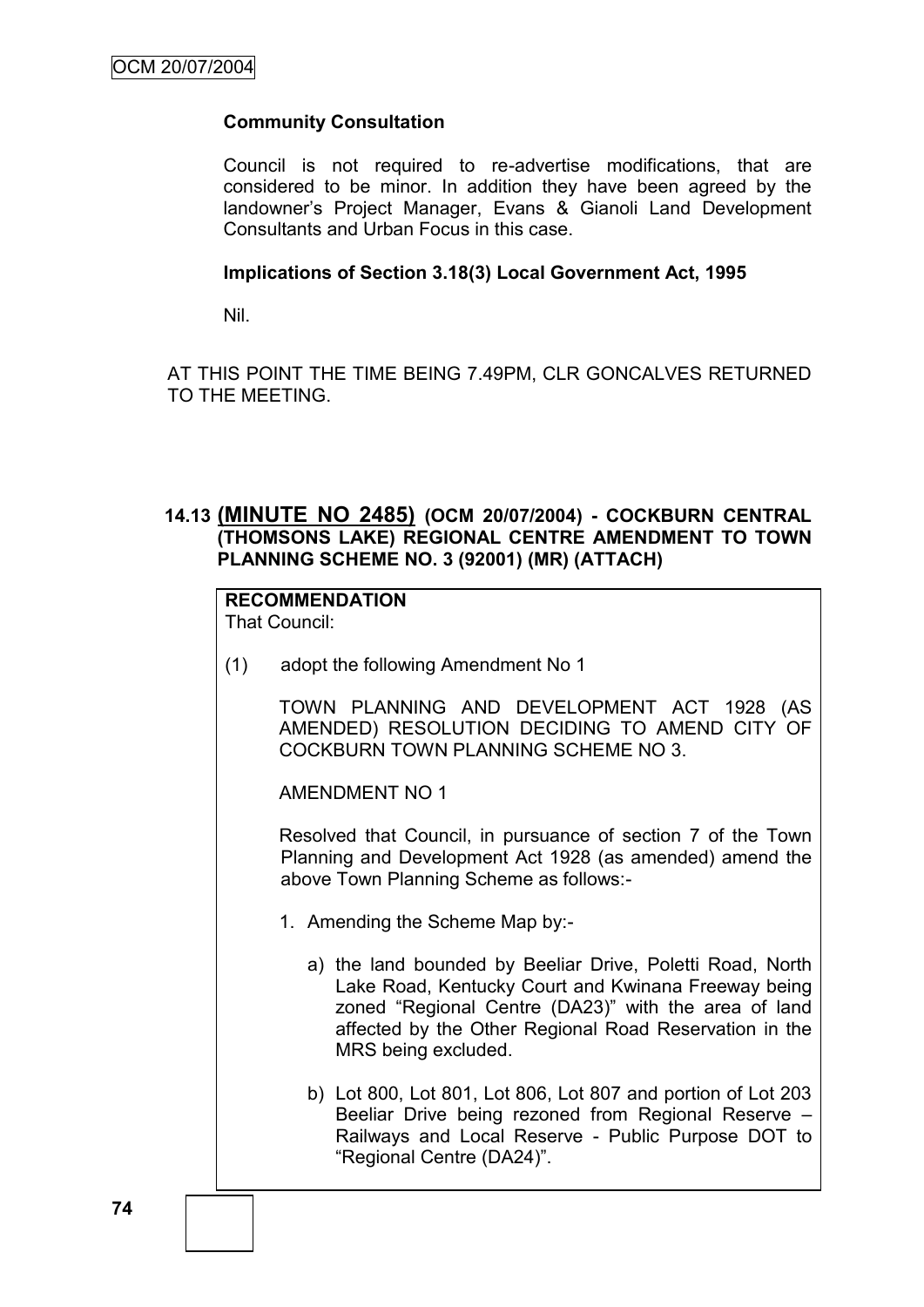|                                                                                                                      | c) renaming "Thomsons Lake Regional<br>Centre"<br>to<br>"Cockburn Central Regional Centre". |                                                                                                                                                                                                                                                                                                                               |  |  |  |  |  |
|----------------------------------------------------------------------------------------------------------------------|---------------------------------------------------------------------------------------------|-------------------------------------------------------------------------------------------------------------------------------------------------------------------------------------------------------------------------------------------------------------------------------------------------------------------------------|--|--|--|--|--|
|                                                                                                                      | 2. Amending the Scheme Text by:-                                                            |                                                                                                                                                                                                                                                                                                                               |  |  |  |  |  |
| a) inserting Development Area ("DA23") Town Centre<br>Precinct, into Schedule 11 - Development Areas as<br>follows:- |                                                                                             |                                                                                                                                                                                                                                                                                                                               |  |  |  |  |  |
| <b>Ref No</b>                                                                                                        | <b>Area</b>                                                                                 | <b>Provisions</b>                                                                                                                                                                                                                                                                                                             |  |  |  |  |  |
| <b>DA23</b>                                                                                                          | <b>COCKBURN</b><br><b>CENTRAL</b>                                                           | 1. Structure Plan adopted to<br>guide<br>subdivision,<br>land<br>and<br>use<br>development.                                                                                                                                                                                                                                   |  |  |  |  |  |
|                                                                                                                      | (TOWN<br><b>CENTRE</b><br>PRECINCT)                                                         | 2. To facilitate the development of a<br>multifunctional<br>Town Centre<br>that<br>includes opportunities for mixed use<br>development<br>of business<br>and<br>residential<br>units,<br>shopping,<br>entertainment, regional sport<br>and<br>cultural facilities supported by a highly<br>interconnected transport system.   |  |  |  |  |  |
|                                                                                                                      |                                                                                             | 3. Land uses classified on the Structure<br>Plan apply in accordance with clause<br>6.2.6.3 and clause 4.3.                                                                                                                                                                                                                   |  |  |  |  |  |
|                                                                                                                      |                                                                                             | 4. The local government may adopt<br>Detailed Area Plans and Design<br>for any development<br><b>Guidelines</b><br>precincts as defined on the Structure<br>All development in such<br>Plan.<br>precincts shall be in accordance with<br>the adopted guidelines in addition to<br>any other requirements of<br>the<br>Scheme. |  |  |  |  |  |
|                                                                                                                      |                                                                                             | 5. The Structure Plan is to provide for a<br>pedestrian<br>connection<br>primary<br>the<br>Cockburn<br>between<br>proposed<br>Central Railway Station and the Town<br>Centre Precinct in addition to the<br>Gateways Precinct.                                                                                                |  |  |  |  |  |
|                                                                                                                      |                                                                                             | 6. A public access corridor for future<br>Public Transport being provided on<br>the west side of the Kwinana Freeway<br>to link the future Cockburn Central<br>Railway Station with the Gateways<br>Precinct.                                                                                                                 |  |  |  |  |  |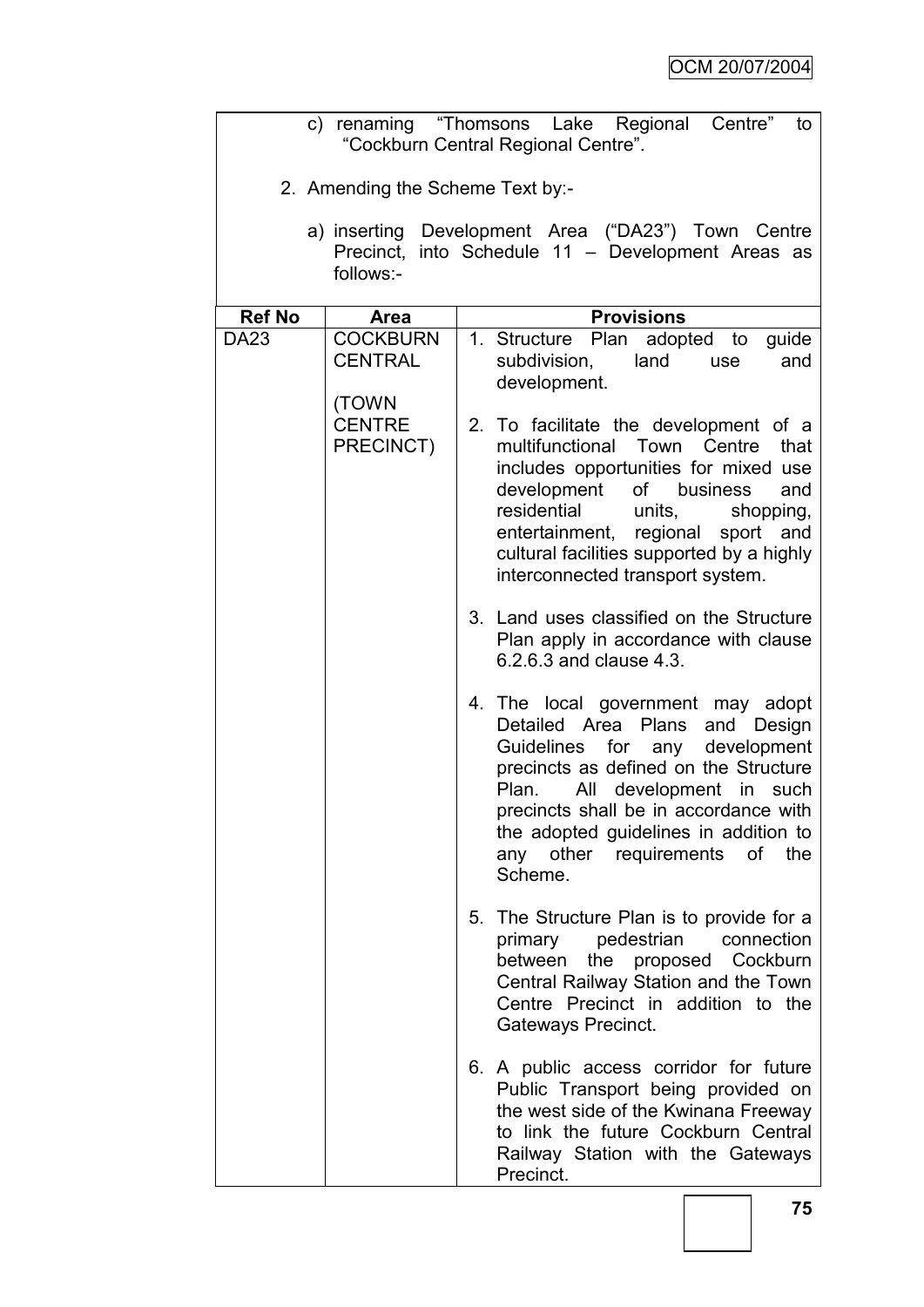|               |                                                | 7. Car parking shall be located on-street<br>and on-site behind building sites in<br>car parking stations.<br>8. Landscaping and other development<br>requirements may be varied by the<br>government<br>Local<br>based<br>on<br>compliance of proposed development<br>with adopted Detailed Area Plans and<br>Design Guidelines. |
|---------------|------------------------------------------------|-----------------------------------------------------------------------------------------------------------------------------------------------------------------------------------------------------------------------------------------------------------------------------------------------------------------------------------|
| b)            |                                                | inserting Development Area ("DA24") Gateways Precinct,                                                                                                                                                                                                                                                                            |
|               |                                                | into Schedule 11 - Development Areas as follows:-                                                                                                                                                                                                                                                                                 |
| <b>Ref No</b> | Area                                           | <b>Provisions</b>                                                                                                                                                                                                                                                                                                                 |
| <b>DA24</b>   | <b>COCKBURN</b><br><b>CENTRAL</b><br>(GATEWAYS | 1. Structure Plan adopted to<br>guide<br>subdivision,<br>land<br>and<br>use<br>development.                                                                                                                                                                                                                                       |
|               | PRECINCT)                                      | 2. To facilitate the development of a<br>includes<br>Precinct that<br>regional<br>shopping,<br>showroom,<br>office,<br>entertainment,<br>and<br>community<br>facilities<br>highly<br>supported<br>by<br>a<br>interconnected transport system.                                                                                     |
|               |                                                | 3. Land uses classified on the Structure<br>Plan apply in accordance with clause<br>6.2.6.3 and clause 4.3.                                                                                                                                                                                                                       |
|               |                                                | 4. The local government may adopt<br>Detailed Area Plans and Design<br>for any development<br>Guidelines<br>precincts as defined on the Structure<br>All development in such<br>Plan.<br>precincts shall be in accordance with<br>the adopted guidelines in addition to<br>any other requirements of the<br>Scheme.               |
|               |                                                | 5. The Structure Plan is to provide for a<br>primary pedestrian connection<br>between the proposed Cockburn<br>Central Railway Station and the Town<br>Centre Precinct in addition to the<br>Gateways Precinct.                                                                                                                   |
|               |                                                | 6. A public access corridor for future<br>Public Transport being provided on                                                                                                                                                                                                                                                      |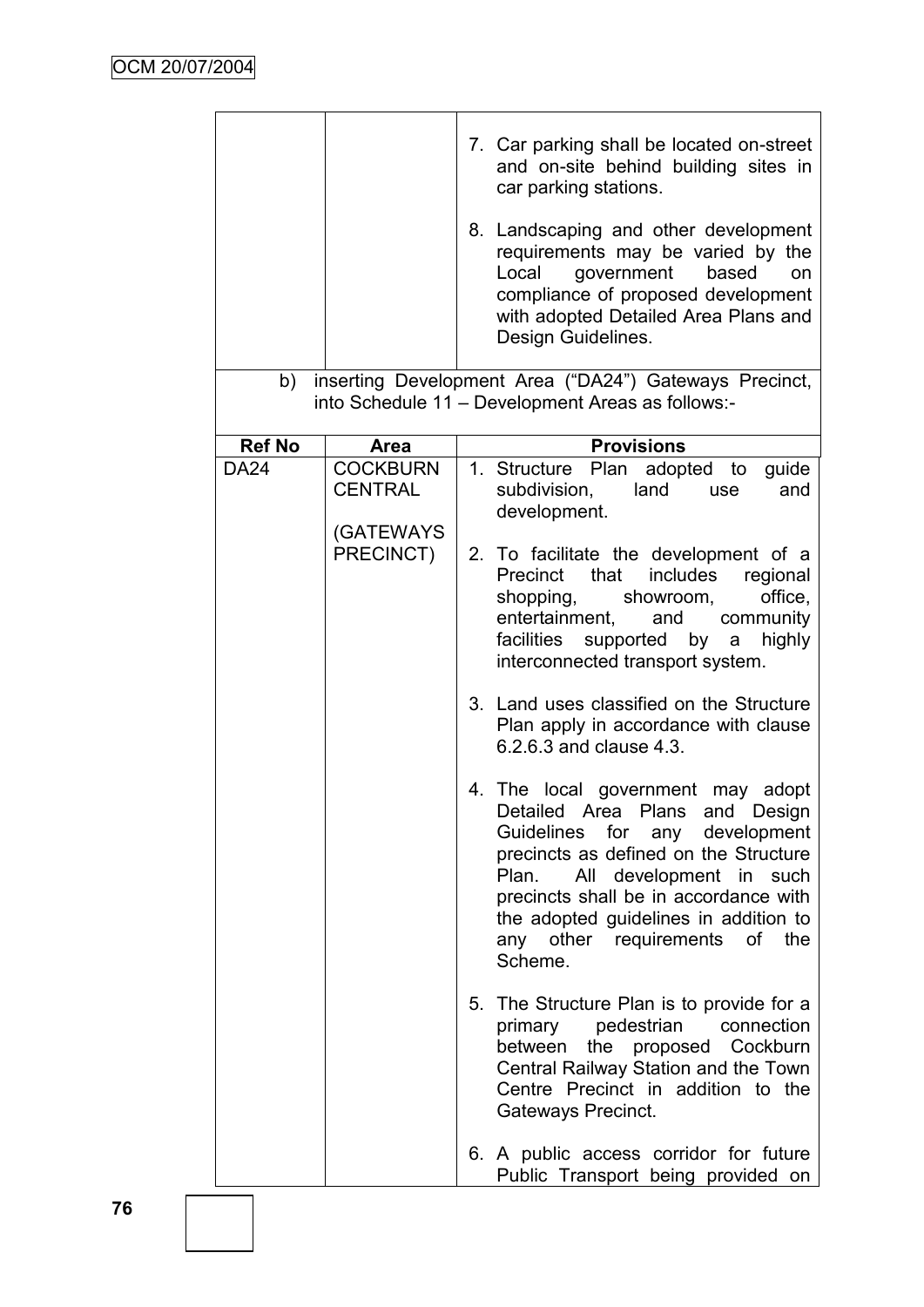|     |                                                                                                                                                                                                                                                                                                                                                                                                                                      |  | the west side of the Kwinana Freeway<br>to link the future Cockburn Central<br>Railway Station with the Gateways<br>Precinct. |  |  |  |
|-----|--------------------------------------------------------------------------------------------------------------------------------------------------------------------------------------------------------------------------------------------------------------------------------------------------------------------------------------------------------------------------------------------------------------------------------------|--|-------------------------------------------------------------------------------------------------------------------------------|--|--|--|
|     | Dated this Tuesday, 20 July 2004                                                                                                                                                                                                                                                                                                                                                                                                     |  |                                                                                                                               |  |  |  |
|     |                                                                                                                                                                                                                                                                                                                                                                                                                                      |  | <b>Chief Executive Officer</b>                                                                                                |  |  |  |
| (2) | sign the scheme amendment documents and advise the WAPC<br>of Council's decision;                                                                                                                                                                                                                                                                                                                                                    |  |                                                                                                                               |  |  |  |
| (3) | following the receipt of formal advice from the Environmental<br>Protection Authority that the Scheme Amendment should not be<br>assessed under Section 48A of the Environmental Protection<br>Act, advertise the amendment under Town Planning Regulation<br>25 without reference to the Western Australian Planning<br>Commission;                                                                                                 |  |                                                                                                                               |  |  |  |
| (4) | notwithstanding (3) above, the Director of Planning and<br>Development may refer a Scheme or Scheme Amendment to<br>the Council for its consideration following formal advice from the<br>Protection<br>Authority<br>that<br>the<br>Environmental<br>Scheme<br>Amendment should not be assessed under Section 48A of the<br>Environmental Protection Act, as to whether the Council should<br>proceed or not with the Amendment; and |  |                                                                                                                               |  |  |  |
| (5) | should formal advice be received from the Environmental<br>Protection Authority that the Scheme Amendment should be<br>assessed or is incapable of being environmentally acceptable<br>under section 48(A) of the Environmental Protection Act, the<br>Amendment be referred to Council for its determination as to<br>whether to proceed with the Amendment.                                                                        |  |                                                                                                                               |  |  |  |

# **COUNCIL DECISION**

MOVED Clr I Whitfield SECONDED Clr L Goncalves that the recommendation be adopted.

**CARRIED 9/0**

# **Background**

The Thomsons Lake Regional Centre Master Plan of 1997 was commissioned by the Ministry for Planning (now Ministry for Planning and Infrastructure), City of Cockburn, LandCorp, Department of Transport, Main Roads WA and a private sector stakeholder. The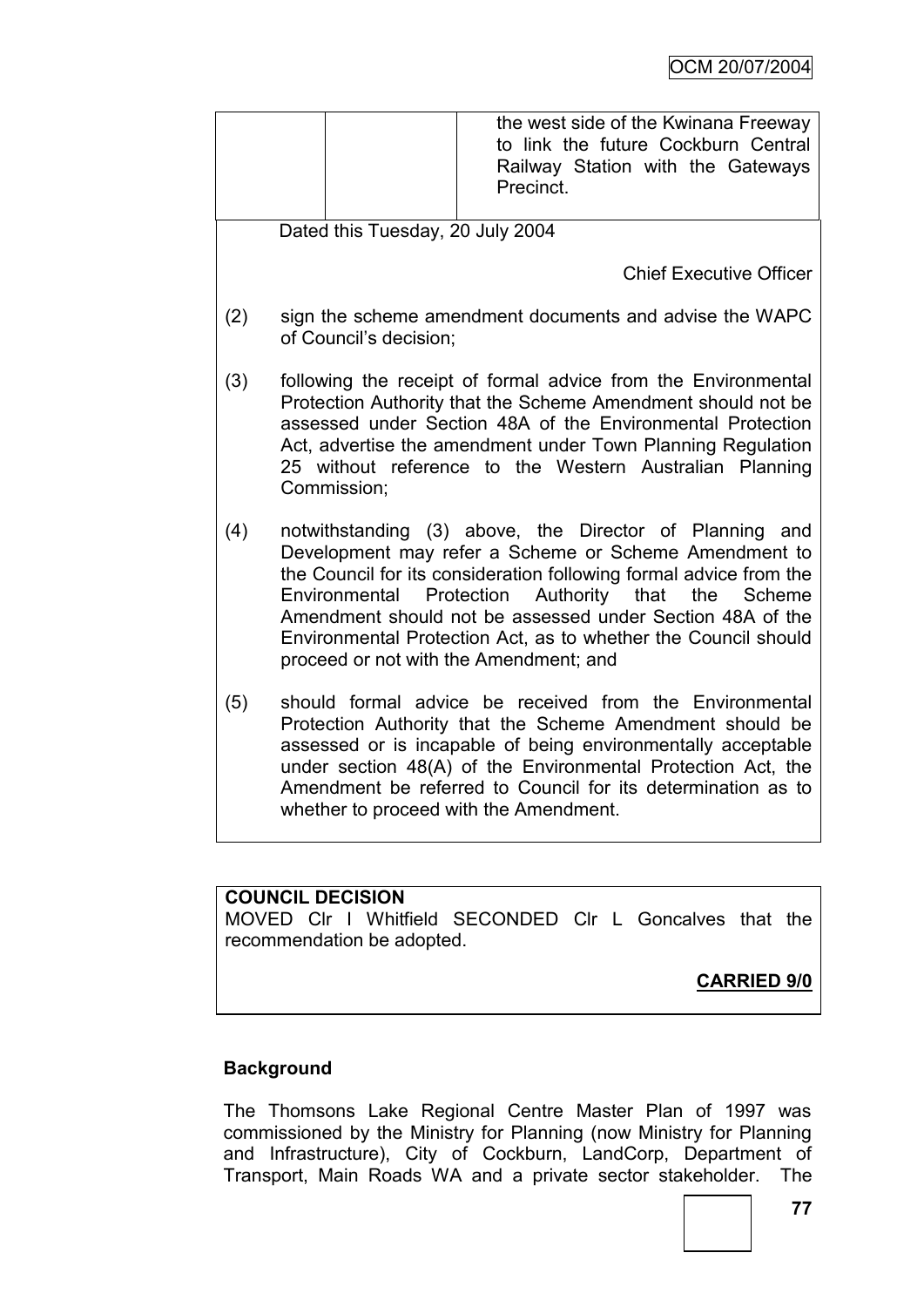Master Plan proposed a new town centre and other development at the intersection of Beeliar Drive and the Kwinana Freeway.

The Master Plan addressed the entire Regional Centre including the Town Centre, recreation area and the Gateways Shopping Centre as well as surrounding residential, industrial and mixed business area which extends both sides of the Kwinana Freeway.

The Master Plan proposes the following for the Town Centre:

- A mix of retail, commercial, cultural, residential and sporting uses.
- The railway station to be a major focal point.
- Park and ride facilities abutting the railway station.
- A regional sporting stadium and a major indoor sporting stadium.
- A football oval and stadium on the eastern side of the Freeway with access to the Town Centre via North Lake Road.

A more detailed Thomsons Lake Town Centre Structure Plan has since been prepared by LandCorp to guide the future of the Town Centre.

Council at its meeting held on 20 November 2001, resolved to receive the Cockburn Central (Thomsons Lake) Draft Regional Centre Structure Plan prepared by BSD Consultants and to advertise the plan for public comment. The advertising period coincided with the advertising of MRS Amendments 1038/33 (Thomsons Lake Regional Centre) and 1032/33 (South West Metropolitan Transit Route) in February 2002.

Council at its Ordinary Meeting on 19 March 2002 resolved to support the draft Cockburn Central (Thomsons Lake) Regional Centre Structure Plan and recommended to the Department for Planning and Infrastructure that the draft Structure Plan be adopted as the basis for more detailed planning.

On 13 December 2002 the Thomsons Lake Regional Centre MRS Amendment No 1038/33 was gazetted.

Recently the Western Australian Planning Commission granted approval to the development of the Cockburn Central Railway Station and earthworks within the future Town Centre.

#### **Submission**

N/A

#### **Report**

An amendment to Town Planning Scheme No 3 is required as the Town Centre land is currently unzoned. This is the result of the MRS being amended to rezone the reserve to Urban. Section 35A of the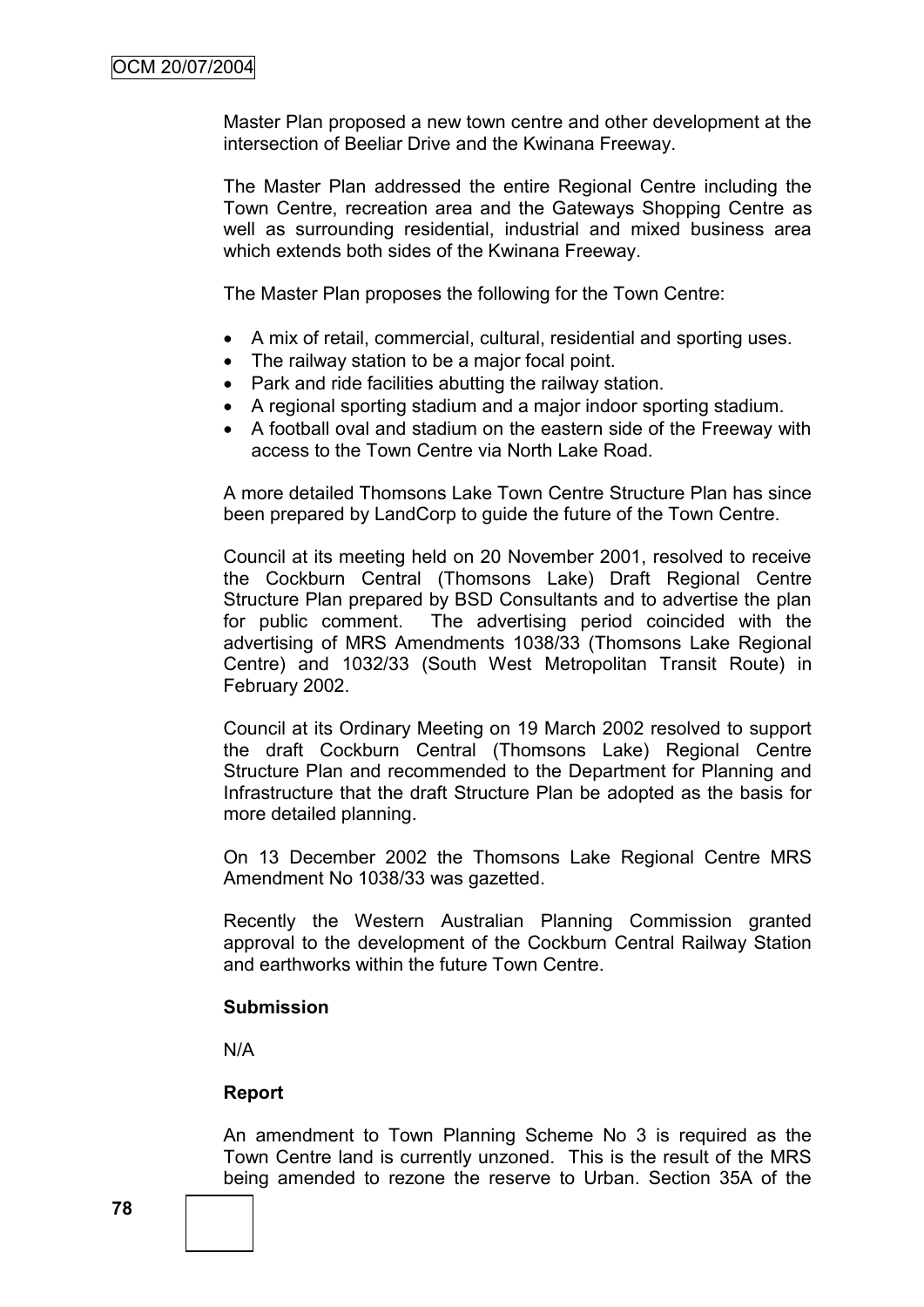Metropolitan Region Town Planning Scheme Act provides that local government councils shall, no later than 3 months after the effective date of an MRS amendment, resolve to prepare a town planning scheme or amend an existing scheme so that the land is in accordance with the Metropolitan Region Scheme. This time period has expired and consequently the Council could receive instructions from the Minister to initiate an amendment to TPS3 at any time.

The Regional Centre Zone is the most appropriate zoning to apply to all of the land within the future Town Centre as it is the same zoning that currently applies to the Gateways Shopping Centre. The objective of the Regional Centre Zone in TPS3 is described below:-

#### *"(b) Regional Centre Zone*

*To provide for a full range of shopping, office, administrative, social, recreation, entertainment and community services, consistent with the region-serving role of the centre and including residential uses."*

The rezoning proposal includes the land between the Gateways Shopping Centre site and the Kwinana Freeway where this land is reserved in the MRS for railway purposes and for public transport access. This railway-reserved land is no longer required since the Government have chosen to construct the railway in the centre median of the Kwinana Freeway. MRS Amendment No 1032/33 (South West Metropolitan Transit Route) proposes to delete sections of the railway reservation within the district. The public purpose reservation is also broken by the railway reservation. The public transport link can still be facilitated if the land is rezoned from Public Purpose to Regional Centre.

The scheme amendment also proposes to add two new Development Areas referred to as DA23 and DA24 to be inserted into Schedule 11 of the Scheme Text. The new provisions will apply to the future Town Centre Precinct and the Gateways Shopping Centre where:-

- DA23 applies to the Town Centre Precinct; and
- DA24 applies to the Gateways Shopping Centre.

The proposed provisions require:-

- A structure plan to guide subdivision, land use and development which is applied in the same way to all other Development Areas within the district to ensure the orderly and proper planning and development of the area.
- General objectives for each Development Area reflective of the location being either within the Town Centre Precinct or Gateways Shopping Precinct.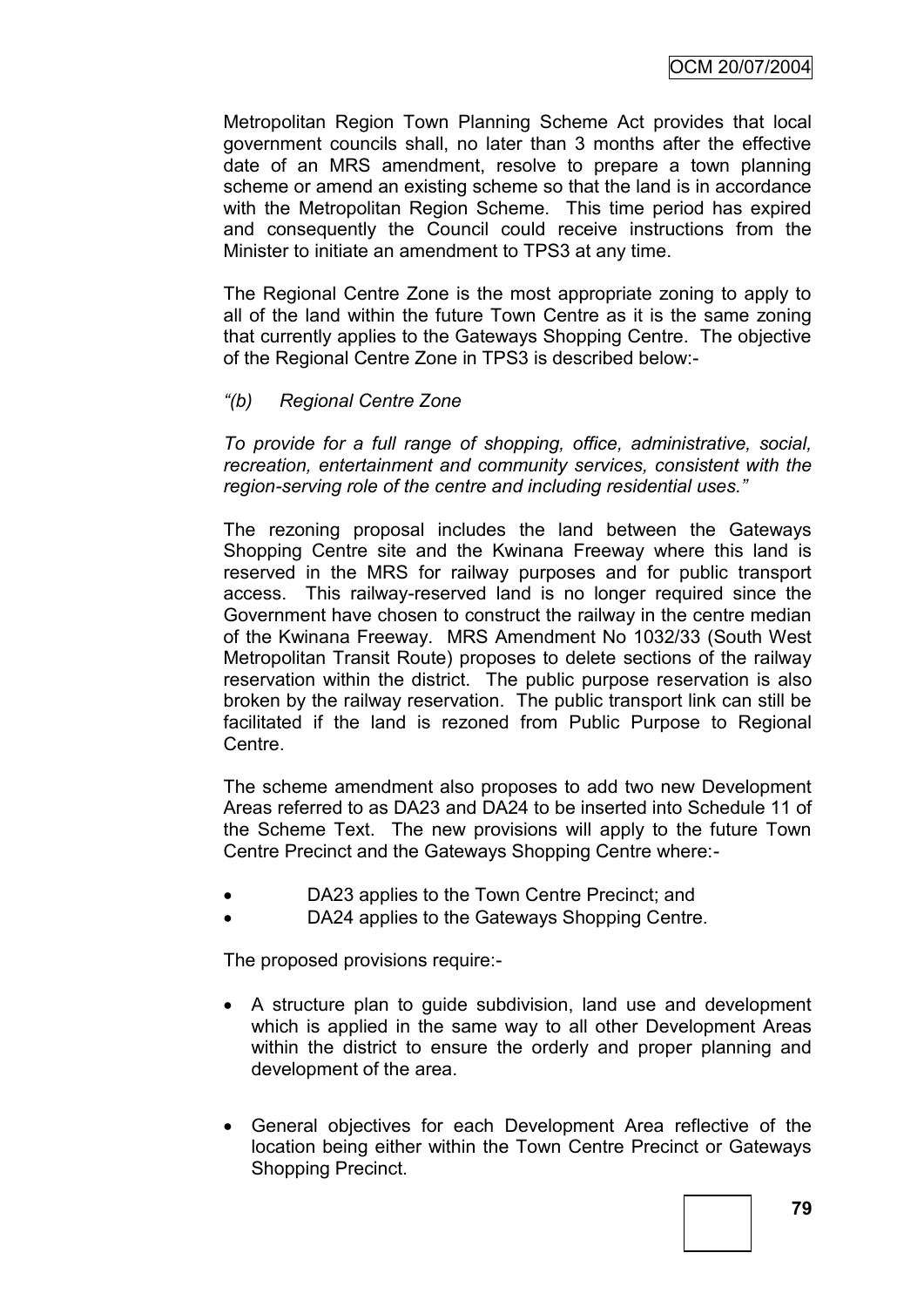- Land uses classified on the Structure Plan are proposed to apply in accordance with clause 6.2.6.3 and clause 4.3 of TPS3 through classification of land by reference to zones or reserves.
- The Structure Plan is to provide for a strong pedestrian connection between the proposed Cockburn Central Railway Station and the Town Centre Precinct in addition to the Gateways Precinct.
- Development in the Gateways Precinct is to be in accordance with a Centres Plan adopted by the local government and endorsed by the Western Australian Planning Commission. The current Master Plan adopted by Council at its Ordinary Meeting on 15 June 2004 should be adjusted into a format suitable to be considered as a Centre Plan in accordance with Statement of Planning Policy No. 9 – Metropolitan Centres Policy Statement for the Perth Metropolitan Region.
- Council may adopt Detailed Area Plans and Design Guidelines for any development precincts as defined on the Structure Plan. All development in such precincts shall be in accordance with the adopted guidelines in addition to any other requirements of the Scheme. Design Guidelines would identify for example landmark sites, articulating building entrances, pedestrian weather protection through awnings, verandah, colonnades etc.
- A public access corridor for future Public Transport is required along the Kwinana Freeway to link the future Cockburn Central Railway Station with the Gateways Precinct.
- Car parking shall be located on-street and on-site behind building sites in car parking stations so that it doesn't detract from the desired streetscape.
- Landscaping and other development requirements may need to be varied by Council based on compliance of proposed development with adopted Detailed Area Plans and Design Guidelines.

### **Strategic Plan/Policy Implications**

The Corporate Strategic Plan Key Result Areas which apply to this item are:-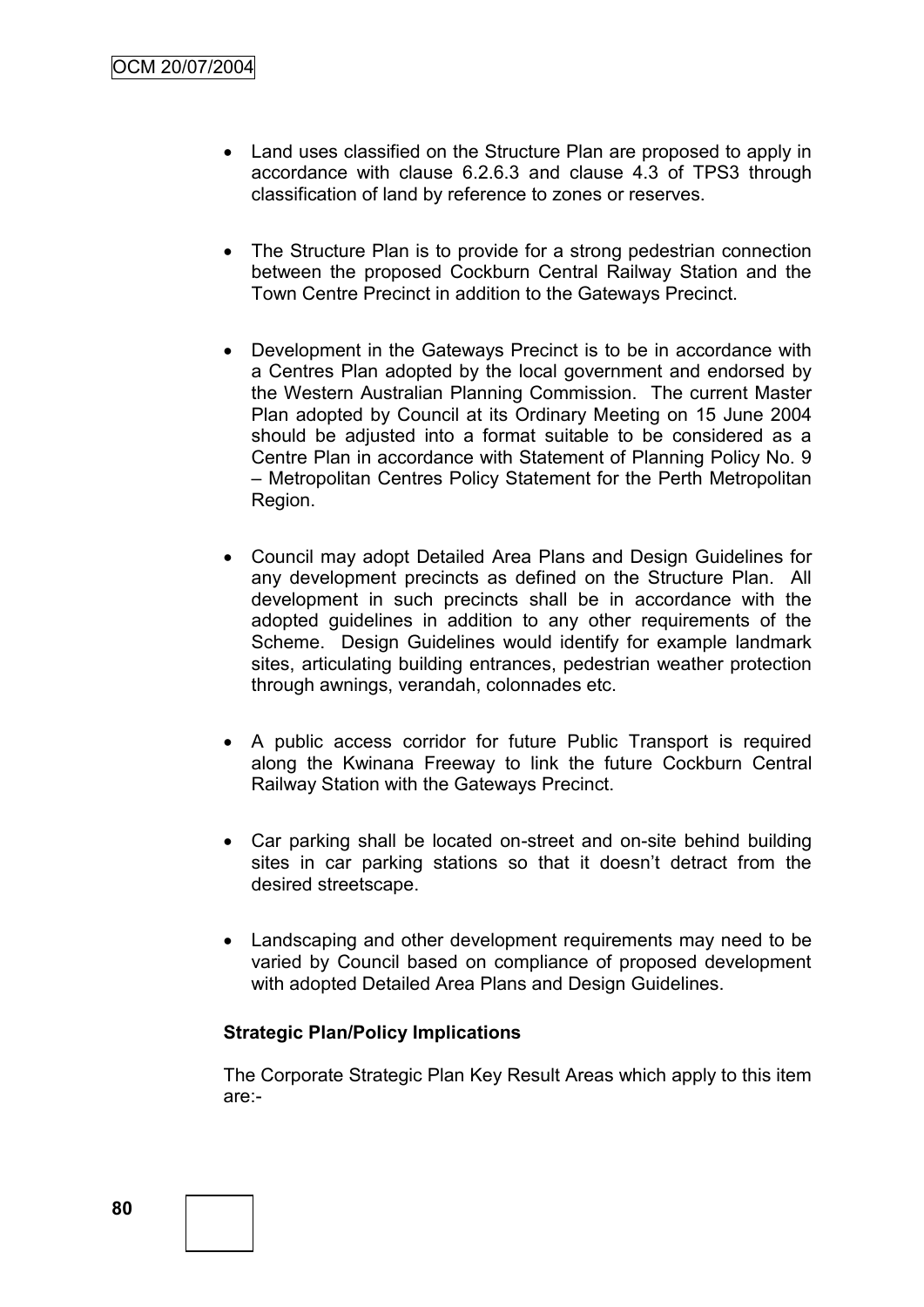- 2. Planning Your City
	- *"To ensure that the planning of the City is based on an approach which has the potential to achieve high levels of convenience for its citizens."*
	- *"To ensure that the development will enhance the levels of amenity currently enjoyed by the community."*
	- *"To foster a sense of community within the district generally and neighbourhoods in particular."*
- 3. Conserving and Improving Your Environment
	- *"To conserve the quality, extent and uniqueness of the natural environment that exists within the district."*
	- *"To conserve the character and historic value of the human and built environment."*
	- *"To ensure that the development of the district is undertaken in such a way that the balance between the natural and human environment is maintained."*
- 4. Facilitating the needs of Your Community
	- *"To facilitate and provide an optimum range of community services."*
	- *"To determine by best practice, the most appropriate range of sporting facilities and natural recreation areas to be provided within the district to meet the needs of all age groups within the community."*
- 5. Maintaining Your Community Facilities
	- *"To construct and maintain roads, which are the responsibility of the Council, in accordance with recognised standards, and are convenient and safe for use by vehicles, cyclists and pedestrians."*
	- *"To construct and maintain parks which are owned or vested in the Council, in accordance with recognised standards and are convenient and safe for public use."*

No Policy Implications

### **Budget/Financial Implications**

Costs associated with the scheme amendment will be absorbed by the documents being prepared in-house. Advertising costs are expected to accommodated within the 2004-05 Budget.

### **Legal Implications**

Town Planning and Development Act Town Planning Regulations Town Planning Scheme No 3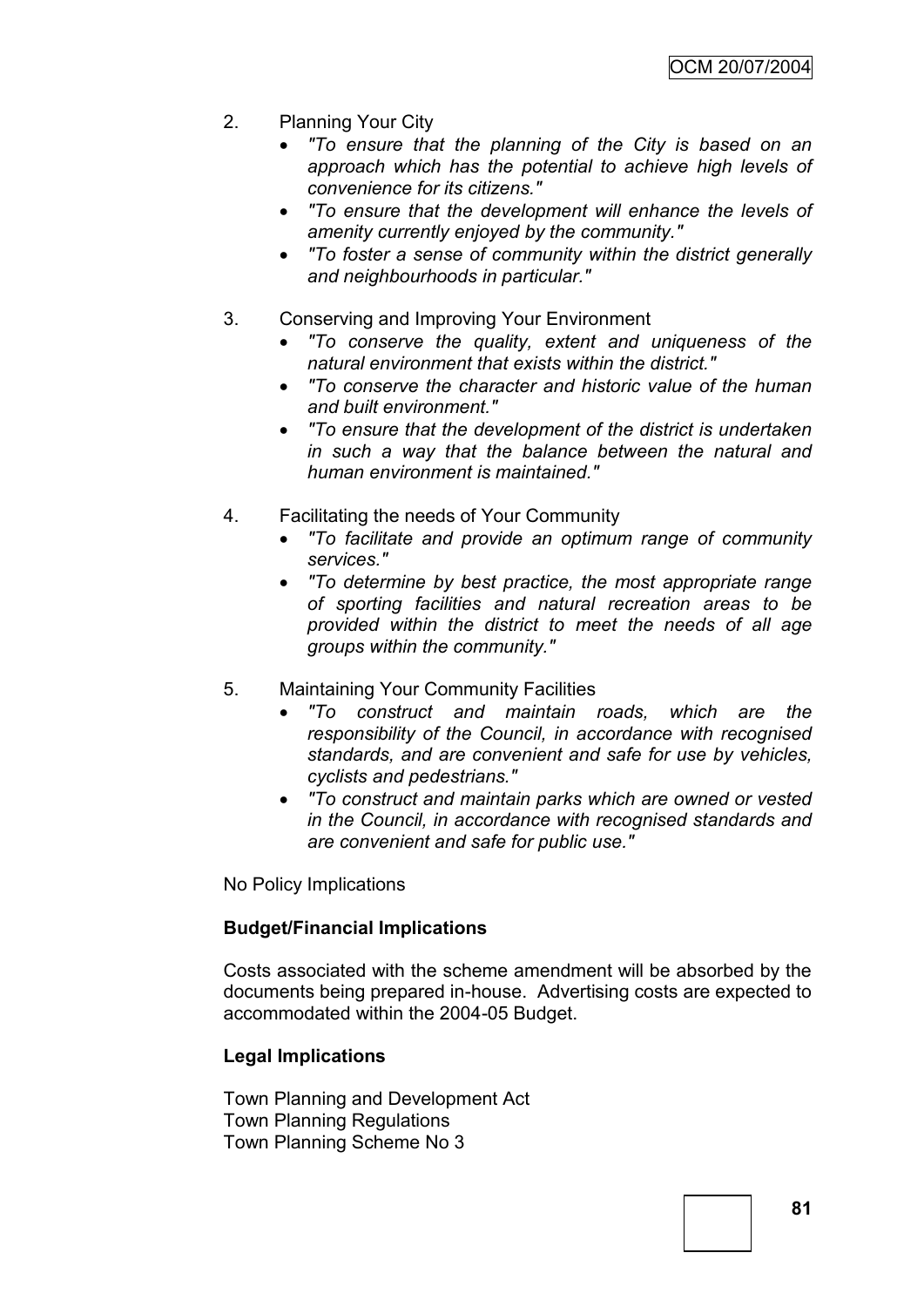## **Community Consultation**

Community consultation will be required in accordance with legislation for a period of 42 days if Council initiates the scheme amendment. Signage would be erected informing of the proposed scheme amendment being available for inspection at the City"s Administration Building.

### **Implications of Section 3.18(3) Local Government Act, 1995**

Nil.

# **14.14 (MINUTE NO 2486) (OCM 20/07/2004) - FINAL ADOPTION - AMENDMENT NO. 15 - RECODING FROM RESIDENTIAL R20 TO R25 - LOTS 6 & 165 (117 & 121) FORREST ROAD, (SAWLE ROAD), HAMILTON HILL - OWNER: MICHELINA MANCINONE APPLICANT: KOLTASZ SMITH (93015) (VM) (ATTACH)**

# **RECOMMENDATION**

That Council:

- (1) adopt the recommendations made in the Schedule of Submissions attached to the Agenda;
- (2) adopt the amendment without modifications and in anticipation of the Hon. Minister"s advice that final approval will be granted, the documents be signed, sealed and forwarded to the Western Australian Planning Commission; and
- (3) advise the applicant and those who made submissions of Council"s decision accordingly.

### **COUNCIL DECISION**

MOVED Clr I Whitfield SECONDED Clr L Goncalves that the recommendation be adopted.

**CARRIED 9/0**

### **Background**

The background to this matter is outlined in item 14.8 OCM 17/02/03 Minute 2307.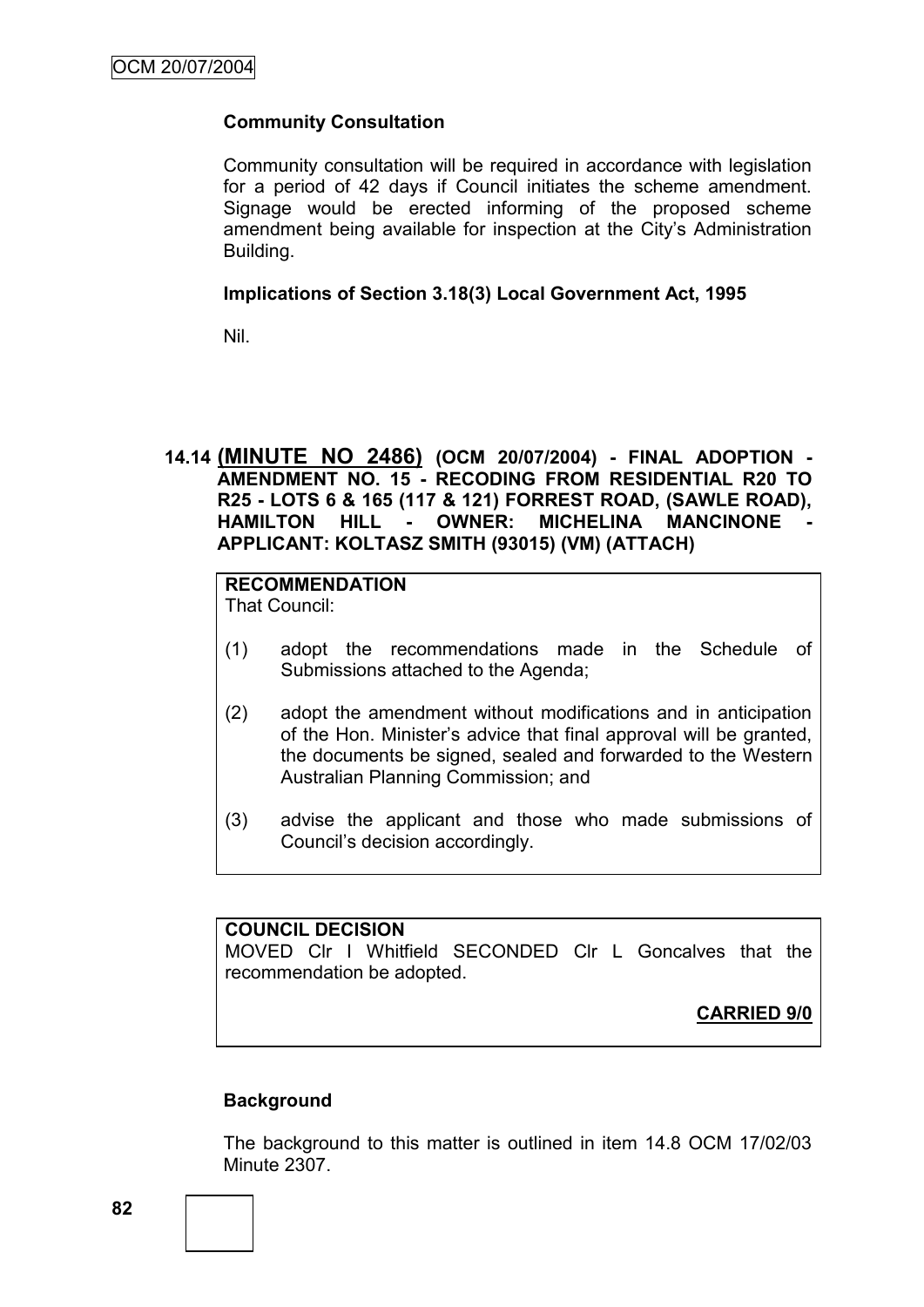### **Submission**

The Scheme Amendment was referred on 8 April 2004 to the Environmental Protection Authority ("EPA") in accordance with Section 7A(1) of the Act.

The EPA advised that under Section 48A of the *Environmental Protection Act* the overall environmental impact of the amendment would not be severe enough to warrant assessment under Part IV of the *Environmental Protection Act*, the preparation of an Environmental Review and the subsequent setting of formal conditions by the Minister for the Environment and Heritage. The amendment was subsequently advertised seeking public comment in accordance with the Regulations for not less than 42 days.

A copy of the proposed amendment map is included in the Agenda attachments.

#### **Report**

The 42 day public consultation period for Amendment No. 15 concluded on 30 June 2004. At the close of the advertising period one submission was received.

The owner of No. 38 (Lot 63) Sawle Road, Hamilton Hill, objected to the rezoning on the basis of potential increase in the volumes and speed of traffic on Sawle Road. The owner requested that speed humps should be incorporated on Sawle Road to reduce vehicles speeds.

It is considered that the volumes of traffic generated by the proposed development being zoned R25, together with the connectivity of Sawle Road will not adversely affect the residential amenity of the area. Sawle Road is a localised road with three different access points to Forrest Road, therefore the overall traffic movements of Sawle Road will not substantially be increased.

The issue of proposing speed humps on Sawle Road is not appropriate as the traffic flow from east-west will slow down approaching the intersection of Hyam Street and the traffic flow from west-east will be restricted to 50 km/h in accordance with traffic speed Main Roads standards.

It is considered that the minor increase in density (lot yield increase from 20 to 23) and the benefits of extending Sawle Road promoting permeability and connectivity between residential areas can be supported as it is a better outcome than having no road connection and a potential 20 unit development in accordance with the Residential R20 Code.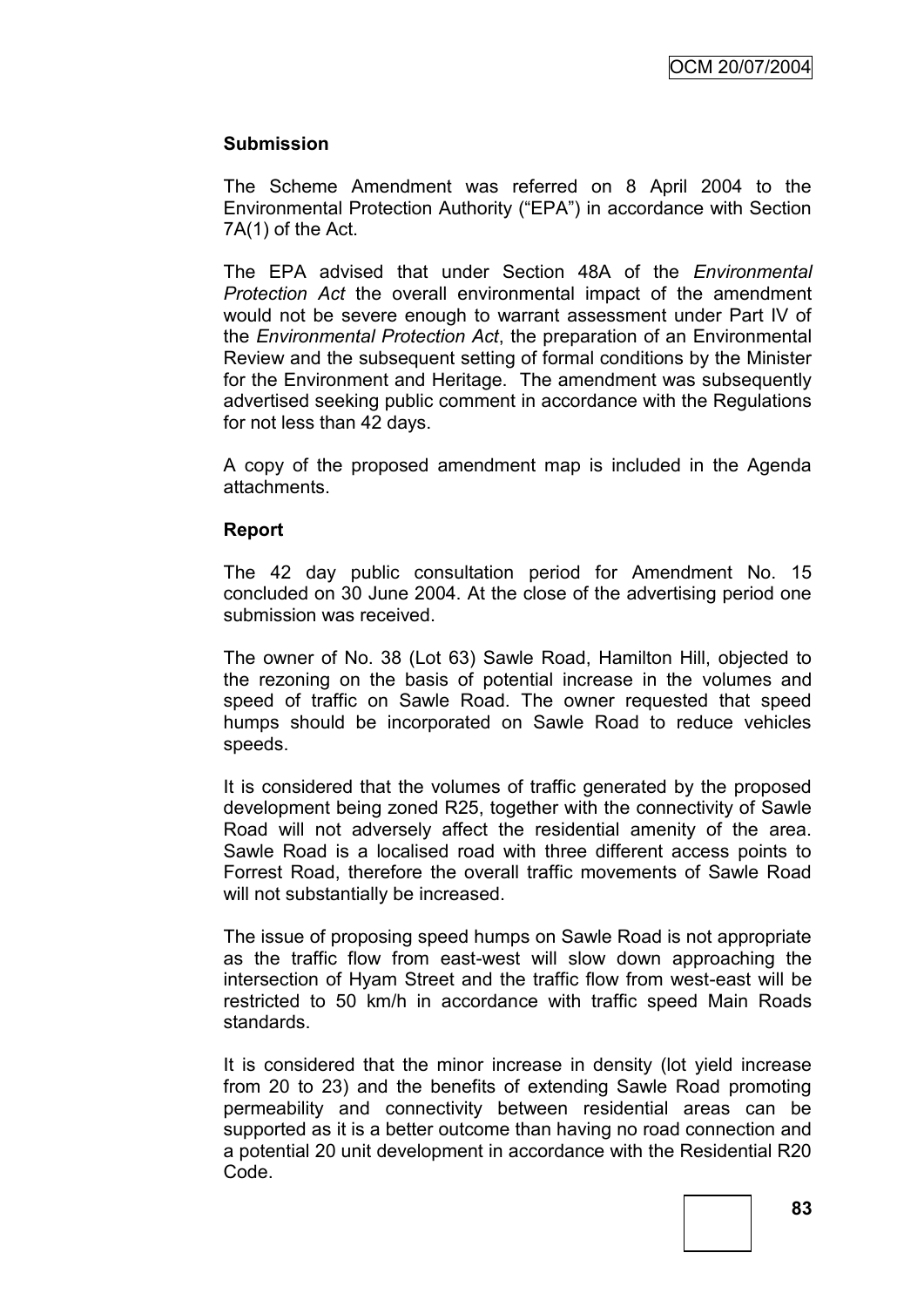The objection should therefore be dismissed as the potential increase in traffic volumes on Sawle Road is considered acceptable.

It is recommended that the Council proceed to adopt the scheme amendment.

## **Strategic Plan/Policy Implications**

The Corporate Strategic Plan Key Result Areas which apply to this item are:-

- 2. Planning Your City
	- *"To ensure that the planning of the City is based on an approach which has the potential to achieve high levels of convenience for its citizens."*
	- *"To ensure that the development will enhance the levels of amenity currently enjoyed by the community."*
	- *"To foster a sense of community within the district generally and neighbourhoods in particular."*

# **Budget/Financial Implications**

Nil.

# **Legal Implications**

Nil.

# **Community Consultation**

Community consultation is required pursuant to the Town Planning Regulations

### **Implications of Section 3.18(3) Local Government Act, 1995**

Nil.

# **14.15 (MINUTE NO 2487) (OCM 20/07/2004) - PROPOSED PAYMENT OF MAILBOX COST - 73 BEENYUP ROAD, ATWELL (6000547) (MR)**

# **RECOMMENDATION**

That Council pay \$200 to Ms Charmaine Forbes of 73 Beenyup Road, Atwell for the replacement cost of a mail box.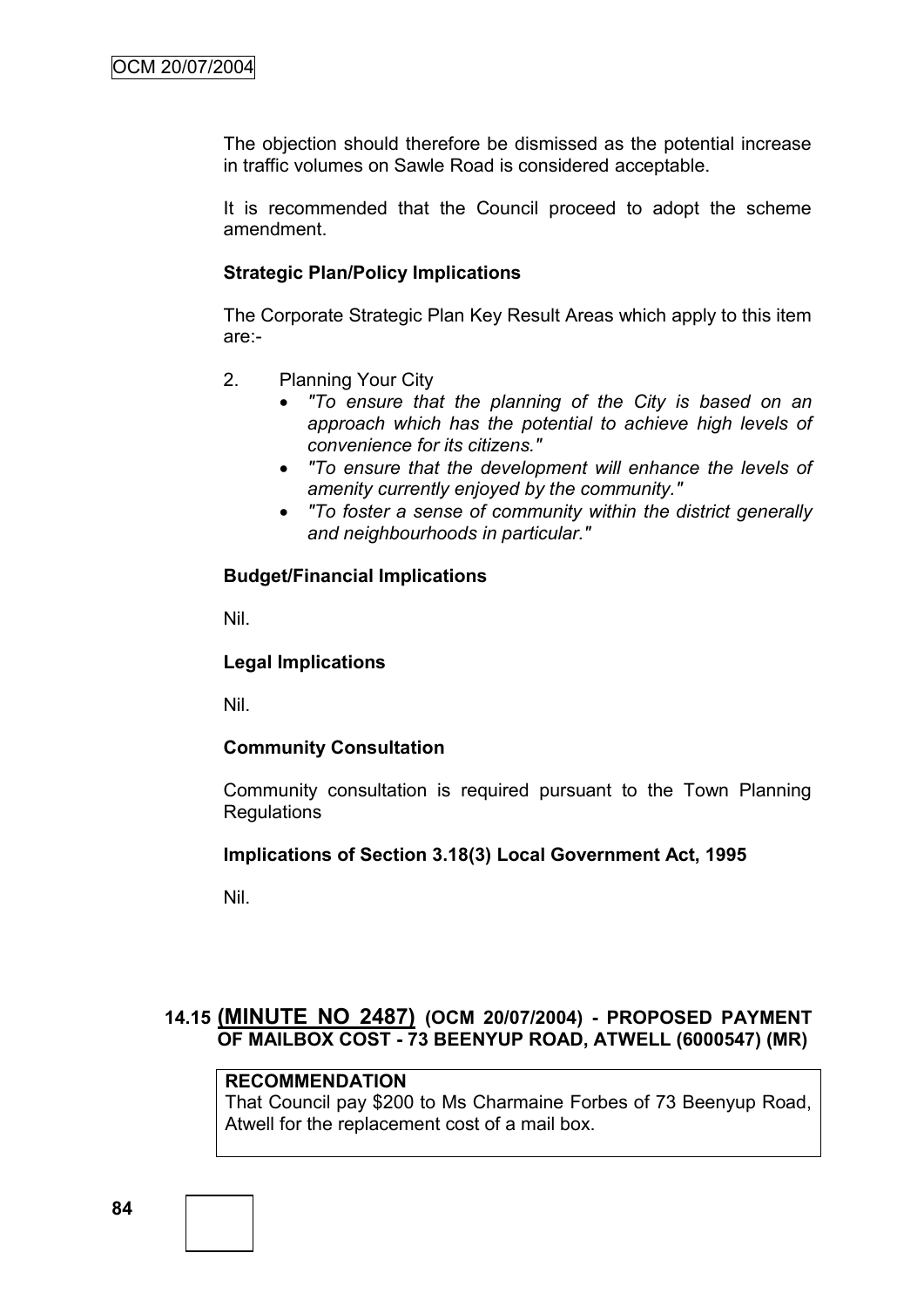# **COUNCIL DECISION** MOVED Clr I Whitfield SECONDED Clr L Goncalves that the recommendation be adopted.

**CARRIED 9/0**

# **Background**

The subject land is located within the Atwell Waters estate developed by Peet & Company and is to the south of Atwell and east of Harvest Lakes. The subdivision was completed by the developer a year ago. Due to environmental constraints associated with the protection of mature 100 year old paper bark trees within the Beenyup Road reserve, cottage lots with rear loaded access were accepted. No 73 Beenyup Road is one of these cottage lots.

### **Submission**

The following customer request message was received on 11 June 2004 from Charmaine Forbes of 73 Beenyup Road Atwell as follows:-

*"During the week I received a letter from Australia Post advising me that the footpath on Beenyup Road Atwell is not wide enough for them to be able to deliver mail safely to the houses that face out onto Beenyup Road and that I would have to move my letterbox to the rear of my property. I have rung Australia Post this morning to query what the problem is and they have advised that their delivery drivers are not able to safely negotiate the narrow footpath between the limestone wall on our properties and the stormwater drain and that when they rang Cockburn City Council they were advised that you were unable to make the footpath wider as you had an obligation to protect the dozen or so paperbark trees in the stormwater drains down the length of Beenyup Road.*

*I have spent close to \$200 on a letterbox and due to vandalism where my letterbox was being pulled out of the ground and thrown into the drain I had to secure it to the limestone wall with 80kg of concrete and it cannot be moved. As the problem lies with Council property and the narrow footpath I am requesting that I be compensated for the new letterbox I have to purchase to put at the rear of my property. This is going to be a problem for all residents of Beenyup Road as when we received the titles to our land it stated our address was Beenyup Road and that letterboxes were to be placed facing Beenyup Road.*

*This is an urgent matter as Australia Post can no longer continue to deliver mail to my house I need to purchase a letterbox this weekend. As at least 15 other of your ratepayers are now caught up in this*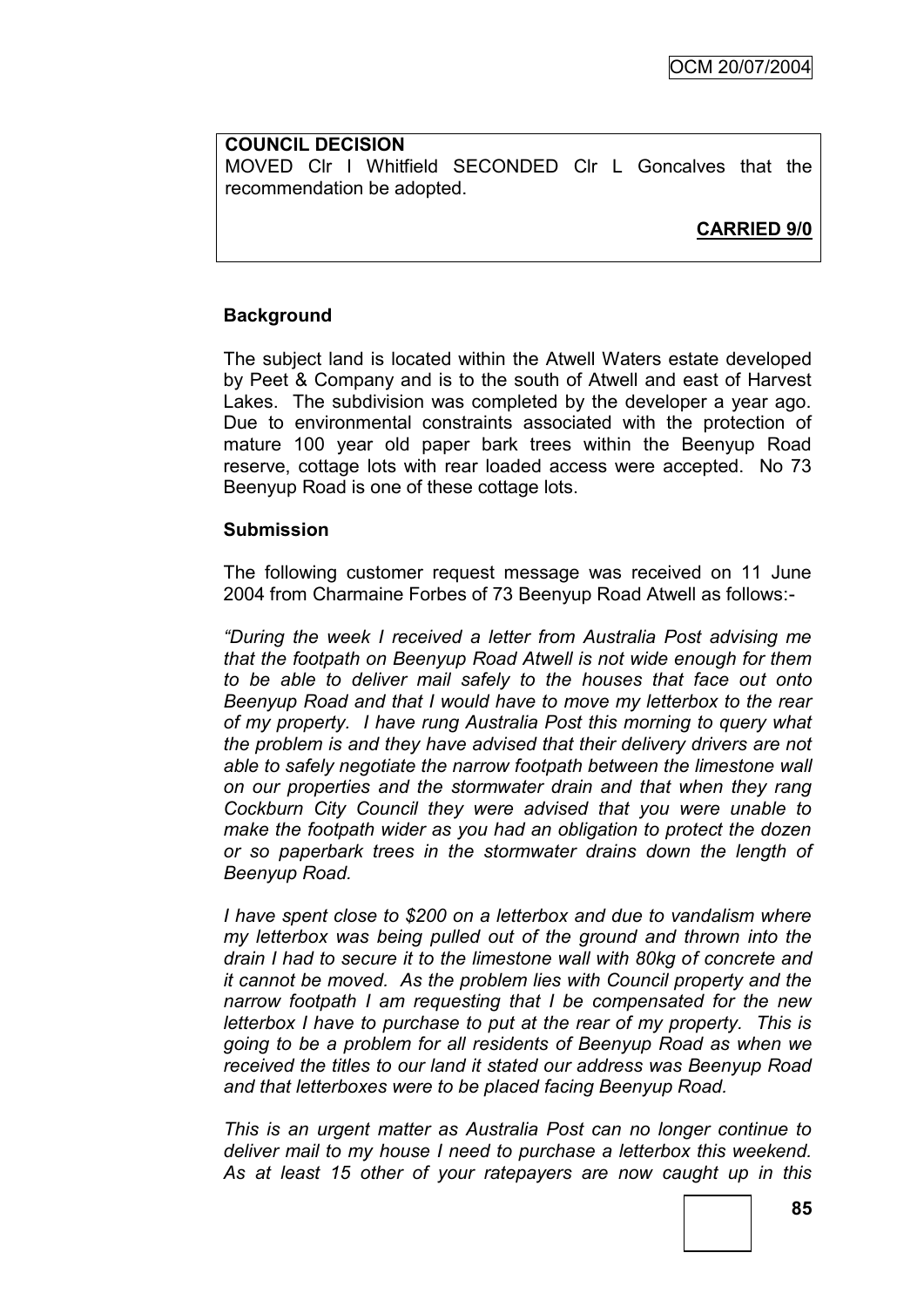*situation I am hoping that you can contact me today on … to provide a solution to the problem."*

#### **Report**

Australia Post brought to the City"s attention that mail could not be delivered to houses on Beenyup Road due to the narrow width of the footpath. Australia Post motorcyclists cannot use the footpath as it is awkwardly located between retaining walls to lots and the open stormwater drain. Beenyup Road is 20.0m in width and has a pavement of 6.0m, open drain containing paperbark trees on both sides of the road, parallel parking bays, and 1.0m wide footpaths. Australia Post were advised by the City that it agreed with the relocation of letter boxes to the rear laneways while retaining the current addresses of each lot.

This situation is unique to Beenyup Road and has never before arisen in any other subdivisions within the district. The access problem is because the footpath is 1.0m not 1.2m in width which is slightly less than the standard requirement. The detailed construction drawings vetted by the City depicted roads, parking bays, drainage, retaining walls and footpaths. There were several factors of relevance in the design that resulted in difficulties achieving desire outcomes due to the physical constraints of the 20m wide road reserve.

There are 37 cottage lots affected by the change in location of letterboxes. Of these several lots have either been built on or are in the process of house construction. While Council"s acceptance could result in other similar requests being submitted this is unlikely as it has been a month since Australia Post notified residents of the problem and instructions to relocate their mailboxes. No other requests for compensation have been received from residents along Beenyup Road.

The request for compensation of the Council is limited to \$200 and is reasonable as the mailbox cannot be simply lifted out of the ground and relocated. It is considered appropriate to pay Ms Charmaine Forbes the \$200 as requested. Widening the footpath is also not feasible or practical. Australia Post has given instructions on the new arrangements to owners in terms of mail collection.

### **Strategic Plan/Policy Implications**

The Corporate Strategic Plan Key Result Areas which apply to this item are:-

- 2. Planning Your City
	- *"To ensure that the planning of the City is based on an approach which has the potential to achieve high levels of convenience for its citizens."*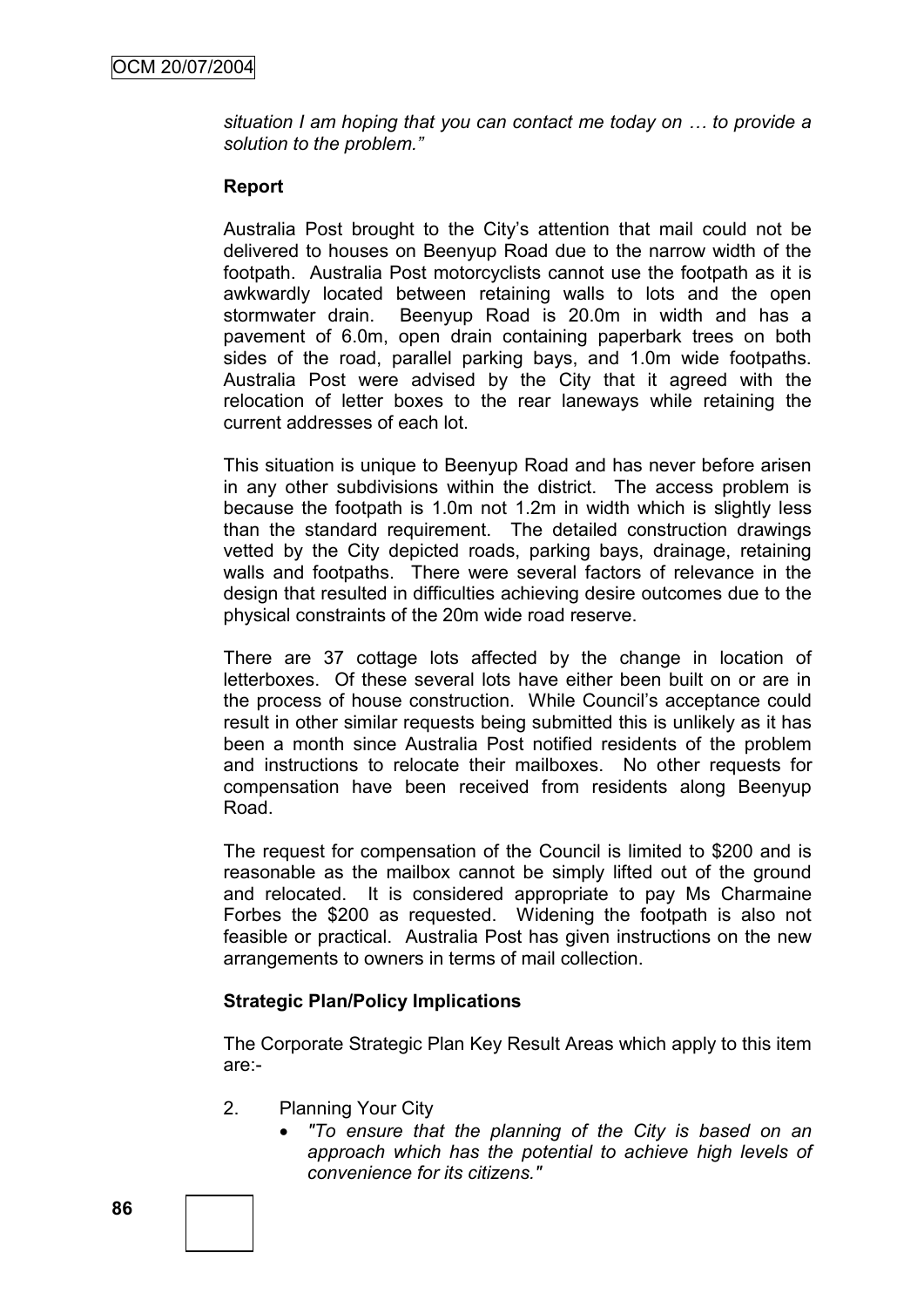## **Budget/Financial Implications**

\$200 can be funded from Account No 500-6304 Sundry Minor Expenses.

### **Legal Implications**

Nil.

## **Community Consultation**

Nil

**Implications of Section 3.18(3) Local Government Act, 1995**

Nil

# **14.16 (MINUTE NO 2488) (OCM 20/07/2004) - EXTENSION AND UPGRADE OF EXISTING LUNCH BAR (DELI) - 810 NORTH LAKE ROAD JANDAKOT - OWNER: J & P HAWKINS - APPLICANT: SCRIBE DESIGN GROUP (5513350) (MD) (ATTACH)**

# **RECOMMENDATION**

That Council:

- (1) refuse an application for an extension/upgrade to an existing Lunch Bar (deli) on Lot 50 (No. 810) North Lake Road, Jandakot for the following reasons: -
	- 1. the development fails to comply with the car parking requirements specified under Table 3 of the City"s Town Planning Scheme No.3 (Scheme) in that the development provides 13 less bays than required by the Scheme.
	- 2. the configuration of car parking (existing and proposed) on-site is not satisfactory for the following reasons:-
		- (a) parking and access at the front of the property may be restricted in the future as the front of the property is zoned for 'Other Regional Roads' under the Metropolitan Region Scheme. If this land were ever required for North Lake Road then potentially 9 bays would be removed from the site, further limiting car parking on-site.
		- (b) The proposed car parking at the rear of the property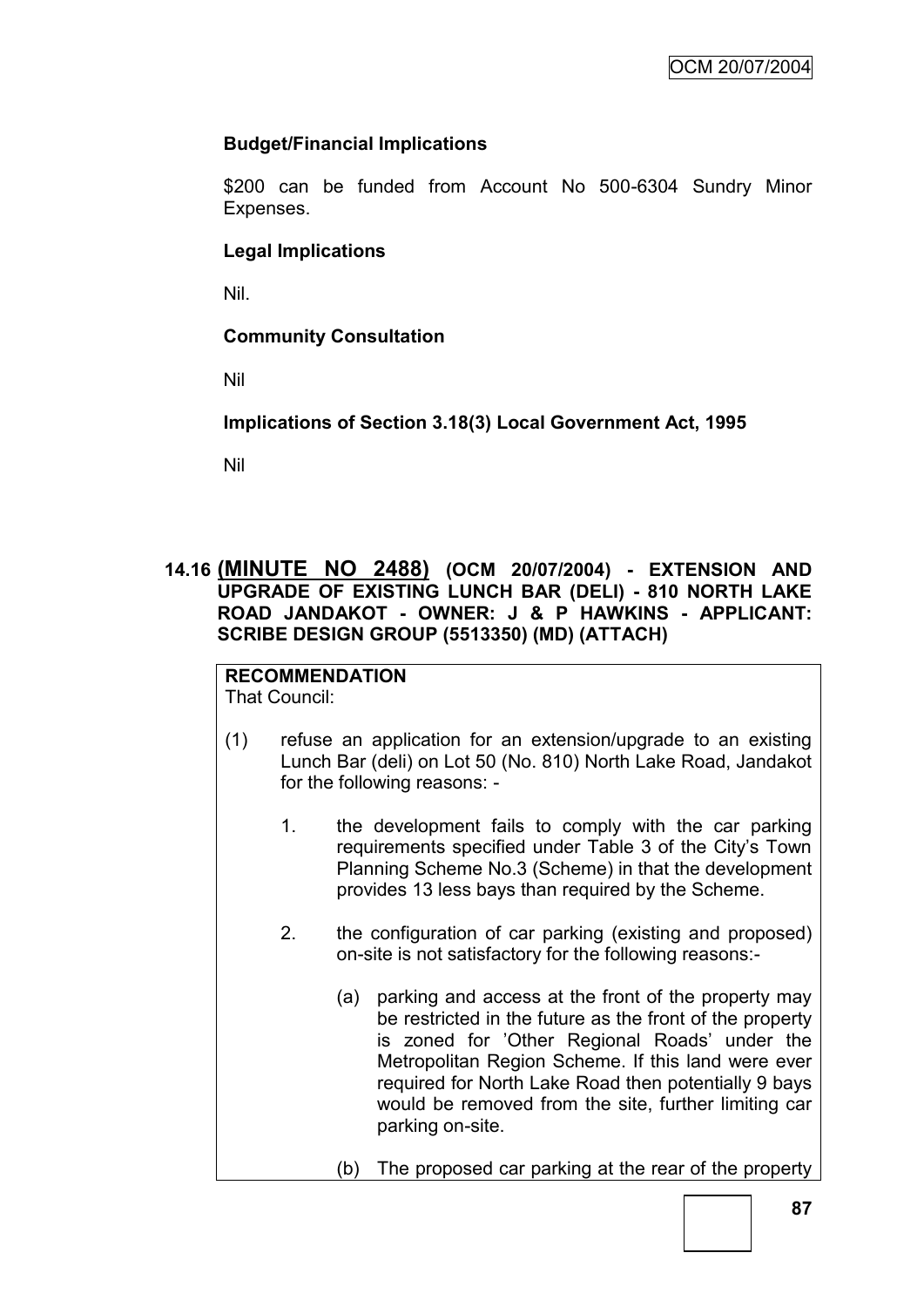|     |     | will not be in view from the public street.                                                                                                                                                                                                                                                                |
|-----|-----|------------------------------------------------------------------------------------------------------------------------------------------------------------------------------------------------------------------------------------------------------------------------------------------------------------|
|     | (C) | The proposed parking at the rear will not functionally<br>relate to the development and cause customers to<br>walk down the access leg to access the shop front.                                                                                                                                           |
|     |     | (d) The hardstand at the rear of the property, where the<br>new bays are proposed, is located over the on-site<br>septic system(s), as indicated on the site plan,<br>therefore the pavement may need to be removed to<br>access the septic system(s), further restricting car<br>parking options on-site. |
|     | (e) | Parking of the 13 food vans substantially reduces<br>the amount of parking available for customers.                                                                                                                                                                                                        |
| (2) |     | advise the applicant of Council's decision.                                                                                                                                                                                                                                                                |

#### **COUNCIL DECISION**

MOVED Clr I Whitfield SECONDED Clr L Goncalves that the recommendation be adopted.

**CARRIED 9/0**

### **Background**

| <b>ZONING:</b>    | MRS:                                          | Urban Deferred        |  |
|-------------------|-----------------------------------------------|-----------------------|--|
|                   | TPS3:                                         | <b>Mixed Business</b> |  |
| <b>LAND USE:</b>  | Lunch Bar                                     |                       |  |
| LOT SIZE:         | 1922 m <sup>2</sup>                           |                       |  |
| AREA:             | Area of proposed extension: 105m <sup>2</sup> |                       |  |
| <b>USE CLASS:</b> | Lunch Bar ("A" Use)                           |                       |  |

Jandakot Takeaway Foods has been operated by the applicant since 1998. The premises originally operated as a lunch bar with one food vehicle commencing operation in 2000, which increased to three food vehicles in 2001 and thirteen food vehicles at present. The deli employs fifteen staff.

### **Submission**

The application proposes an extension to the existing deli (shop 2). The application includes an additional lunchroom and toilets for staff (approx. 27  $m^2$ ) and additional shop space (approx. 82 $m^2$ ).

Refer to the plans attached to the agenda.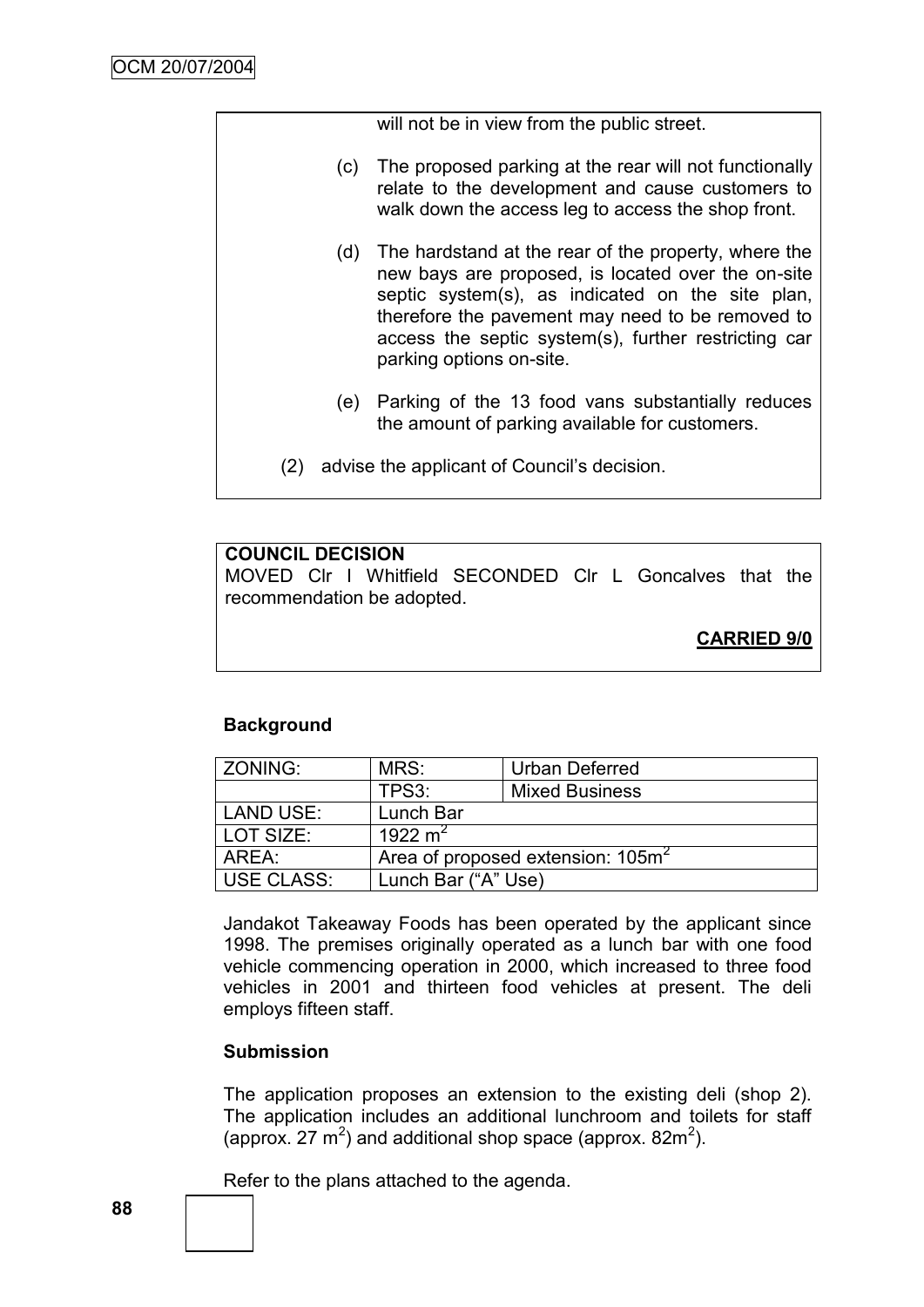The applicant has provided the following information in support of the application: -

- The 2 businesses operating from the site are Jandakot Liquor Store and Jandakot Takeaway Foods.
- In the majority of cases, the nature of both businesses attract clientele that only require short-term car parking.
- There are currently 14 car parking bays servicing both businesses. The application proposes an additional 13 bays to service the development, effectively doubling the number of bays on-site.
- The proposed additional retail floor space equates to an increase of only 15%.

### **Report**

The City"s Town Planning Scheme No.3 (the "Scheme") requires a minimum of 41 car parking bays to be provided to the development site. In total, the application proposes 12 car parking bays in addition to the existing 16 bays, which equates to a total of 28 bays. This is 13 less bays then required under the Scheme.

Further, the configuration of car parking (existing and proposed) on-site is not satisfactory for the following reasons:-

- Parking and access at the front of the property may be restricted in the future as the front of the property is zoned for "Other Regional Roads" under the Metropolitan Region Scheme. If this land were ever required for North Lake Road then potentially 9 bays would be removed from the site, further limiting car parking on-site.
- The proposed car parking at the rear of the property will not be in view from the public street.
- The proposed parking at the rear will not functionally relate to the development, ie. customers would need to walk down the access leg to access the shop front.
- The hardstand at the rear of the property, where the new bays are proposed, is located over the on-site septic system(s), as indicated on the site plan. Subject to a recommendation from the Department of Health, the pavement may need to be removed to access the septic system(s), further restricting car parking options on-site.

The City"s Health Service has concerns regarding wastewater disposal for this premises and the adjoining Jandakot Liquor Store. Two on-site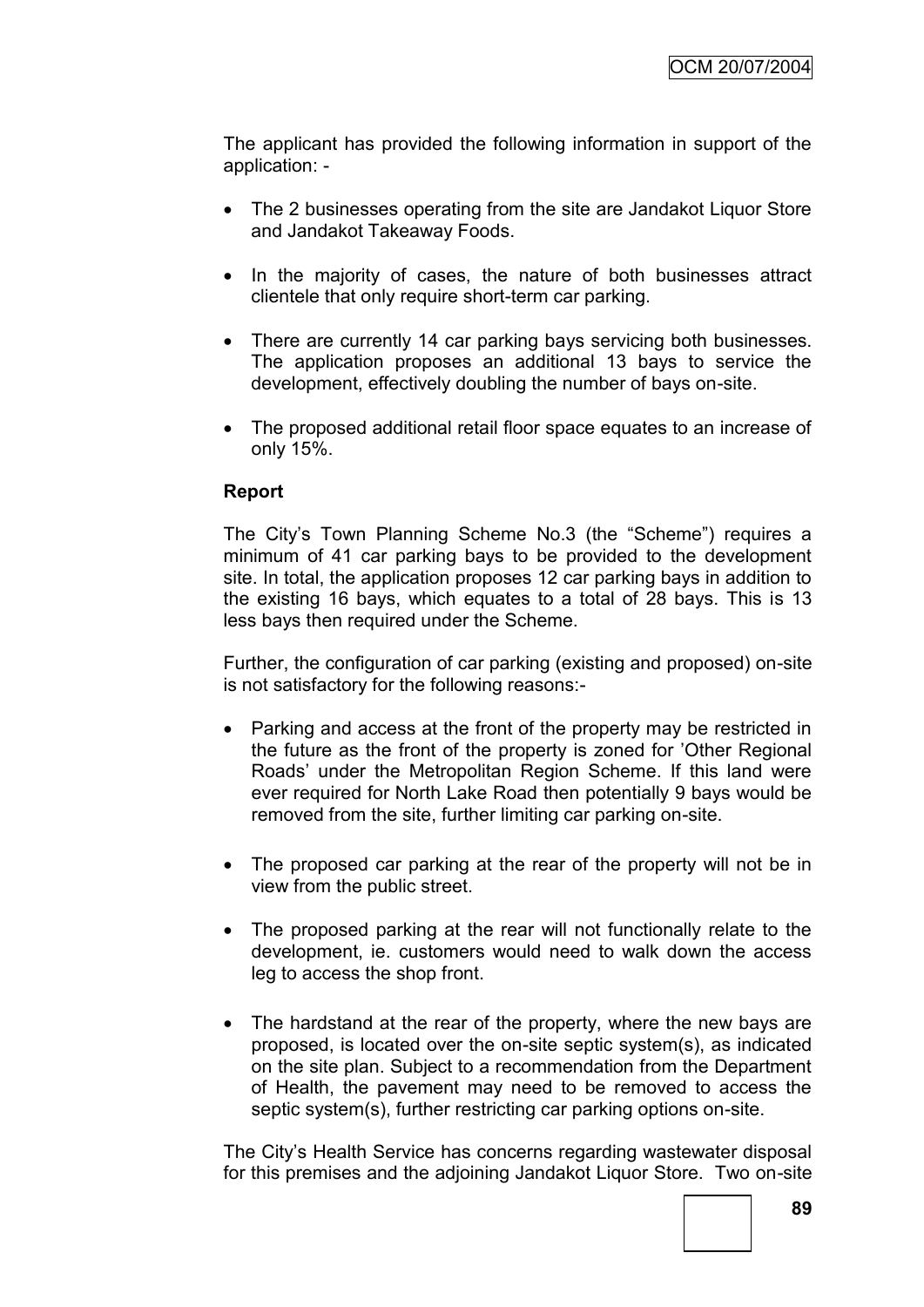effluent disposal systems are connected to the premises, but no approval documents exist permitting the installation of either system. Information as to the specifications and location of these systems has been requested. The property owner has stated that he understands that the systems are located underneath a concrete hardstand area that is used as a parking area for the food vehicles.

If correct, this raises immediate concerns about the adequacy of these systems, due to the likely installation of the leach drains at an incorrect height in reference to the highest known water table for the property and being located underneath a trafficable area.

The issue relating to the septic tanks will be dealt with separately. It is of concern that the hardstand area at the rear of the development may need to be removed to access the on-site septic system(s), and this will reduce the availability of car parking bays at that time.

#### **Conclusion**

Given the limited car parking provided on-site, and the issues identified in the report that may further limit car parking options, it is recommended that the application be refused.

### **Strategic Plan/Policy Implications**

The Corporate Strategic Plan Key Result Areas which apply to this item are:-

- 1. Managing Your City
	- *"To deliver services and to manage resources in a way that is cost competitive without compromising quality."*
	- *"To conduct Council business in open public forums and to manage Council affairs by employing publicly accountable practices."*
- 2. Planning Your City
	- *"To ensure that the planning of the City is based on an approach which has the potential to achieve high levels of convenience for its citizens."*
	- *"To ensure that the development will enhance the levels of amenity currently enjoyed by the community."*

### **Budget/Financial Implications**

Nil.

### **Legal Implications**

Nil.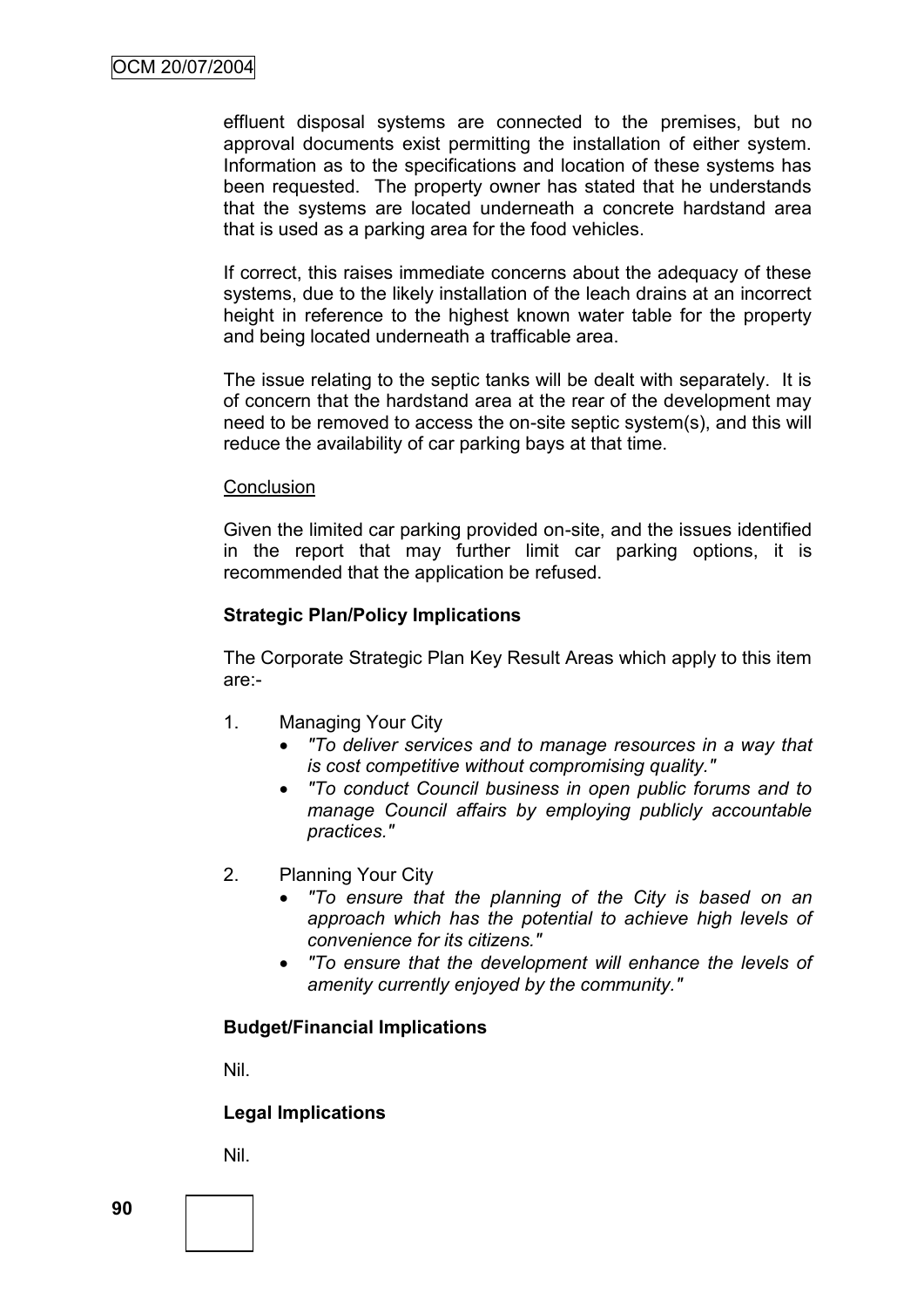# **Community Consultation**

The application was referred to the Department for Planning and Infrastructure – Integrated Transport Planning Branch. A letter of "No Objection" was received.

#### **Implications of Section 3.18(3) Local Government Act, 1995**

Nil.

### **14.17 (MINUTE NO 2489) (OCM 20/07/2004) - RECONSIDERATION OF RECOMMENDED CONDITIONS - PROPOSED INDUSTRIAL SUBDIVISION (REVISED PLAN) - LOT 502 SUDLOW RD, PHOENIX RD AND NORTH LAKE RD, BIBRA LAKE - OWNER: LANDCORP - APPLICANT: WA LAND AUTHORITY (LANDCORP) C/- MASTERPLAN CONSULTANTS (113648) (MR)**

#### **RECOMMENDATION** That Council:

- (1) amend its advice to the Western Australian Planning Commission (WAPC), regarding the industrial subdivision of Lot 502 Sudlow Road ,Phoenix Road, and North Lake Road, Bibra Lake by supporting the application subject to the same conditions from Minute No. 2448 OCM15/06/04 with the exception of the following modified conditions:-
	- 1. Delete Condition 15 Acid Sulphate Soil Assessment and Management Plan
	- 2. Delete Condition 16 Identification and Protection of Vegetation for incorporation into revised condition 26 and condition 30.
	- 3. Revise Condition 18 Vesting and Maintenance of POS as follows:-
		- *"18. The South Lake Reserve extension (22ha) being shown on the Diagram or Plan of Survey as a "Reserve for Conservation" and transferred to the Crown, and include in the Parks and Recreation Reserve under the Metropolitan Region Scheme (Beeliar Regional Park), to the satisfaction of the Western Australian Planning Commission."*
	- 4. Delete Condition 19 Vesting and Maintenance of POS.
	- 5. Reaffirm Condition 23 Sign on-site (no change).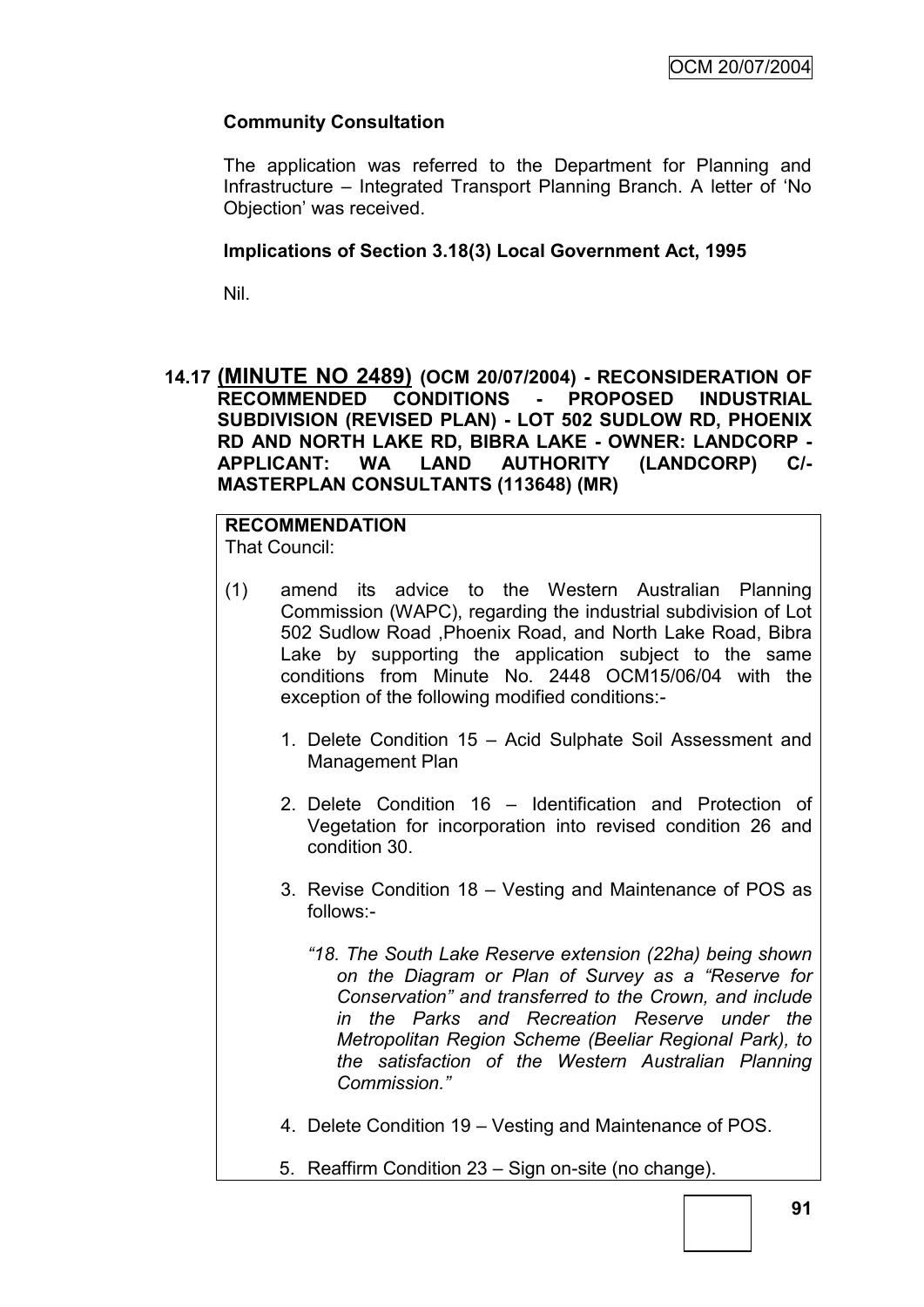- 6. Revise Special Condition 26 Management Plans as follows:-
	- *26."The preparation and implementation of a Management Plan for the open space to address matters relating to the interface to the development, weed control, fire management, fencing (including interim fencing during construction) and re-generation of the denuded area (to include relocation of vegetation, seed collection and planting), to the satisfaction of the Western Australian Planning Commission. As part of the plan the proponent is to:-*
		- *Cooperate with CALM to ensure that as many large balgas and zamias as possible are salvaged from the industrial subdivision and translocated to the revegetation area of South Lake.*
		- *Allow CALM and its subcontractors to collect seed and mulch from the industrial subdivision for use in revegetation projects.*
		- *Take action through the project to prevent sand drift and weed intrusion into the Beeliar Regional Park. If such intrusions occur, the proponent must, at their own expense, remove the sand or weeds to CALM"s satisfaction."*
- 7. Add Special Condition 27 Management Plans
	- *27."The proponent preparing and implementing the following management plans prepared to the satisfaction of the local government, Department of Conservation and Land Management (CALM) and the Western Australian Planning Commission (WAPC);*
		- *Landscape Protection Management Plan;*
		- *Soil and Groundwater Contamination Management Plan;*
		- *Drainage Management Plan (using Water Sensitive Urban Design Principles) and*
		- *Construction Management Plan."*
- 8. Amend Special Condition 29 Aboriginal Sites as follows:-
	- *"29. The "Scar Trees" identified as being of aboriginal heritage significance on the 5925sqm lot being relocated to the conservation area subject to agreement with affected Aboriginal Elders."*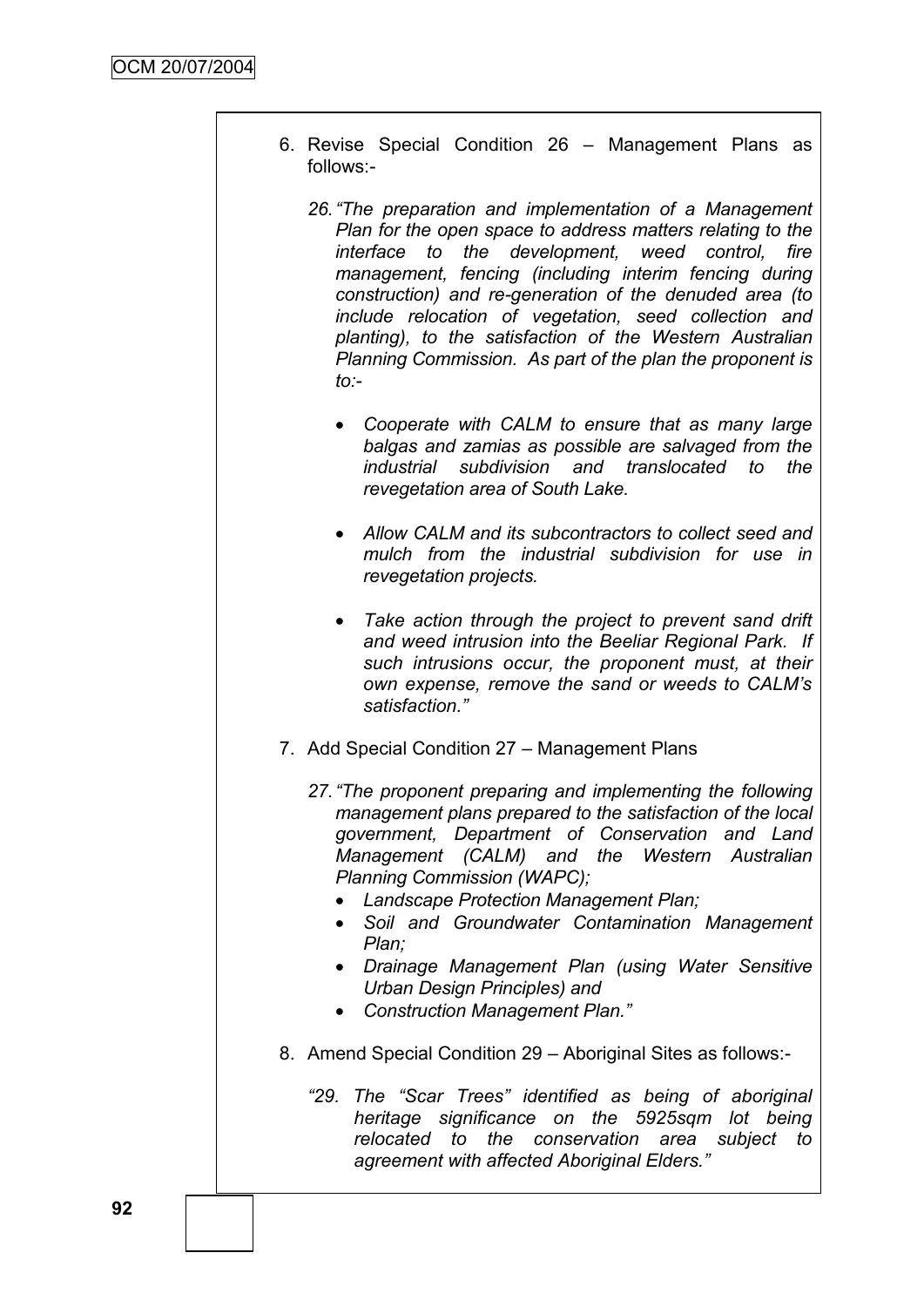- 9. Delete Special Condition 30 Fencing of Bushland and add this requirement in Special Condition 26 above.
- 10.Delete Special Condition 33 Vesting of Open Space as the condition has been addressed by Condition 18.
- 11.Delete Condition 34 and replace with a footnote as follows:-

*"It is recommended that the proponent prepare a development plan and estate guidelines for development type, building design and materials, landscaping, fencing, drainage, refuse and storage yards in consultation with the Local Government."*

12. Amend Condition 36 – Retention of Vegetation in Road Reserves as follows:-

*"Measures being undertaken to ensure the identification, protection, retention and/or relocation of vegetation, including revegetation within the reserve of proposed roads, where possible, and the protection and retention of vegetation in existing road reserves, unless the Council determines otherwise, to the satisfaction of the Western Australian Planning Commission."*

13. Amend Condition 37 – Site Contamination Management Plan and Removal of Solid Waste as follows:-

*"The preparation of a Site Contamination Remediation Management Plan ("SCRMP") addressing:-*

- *(1) the cessation and decommissioning of effluent ponds and landfill site;*
- *(2) measures being undertaken in consultation with the local government for either the removal of the solid waste from past landfill operations or alternative treatment processes that may support its retention in whole or in part with controls on land use and development; and*

*Accepting that the final SCRMP will guide decisions being made in relation to the above requirements, in consultation with the Department of Environment, Local Government and being to the satisfaction of the Western Australian Planning Commission.*

(2) advise LandCorp of Council"s decision accordingly.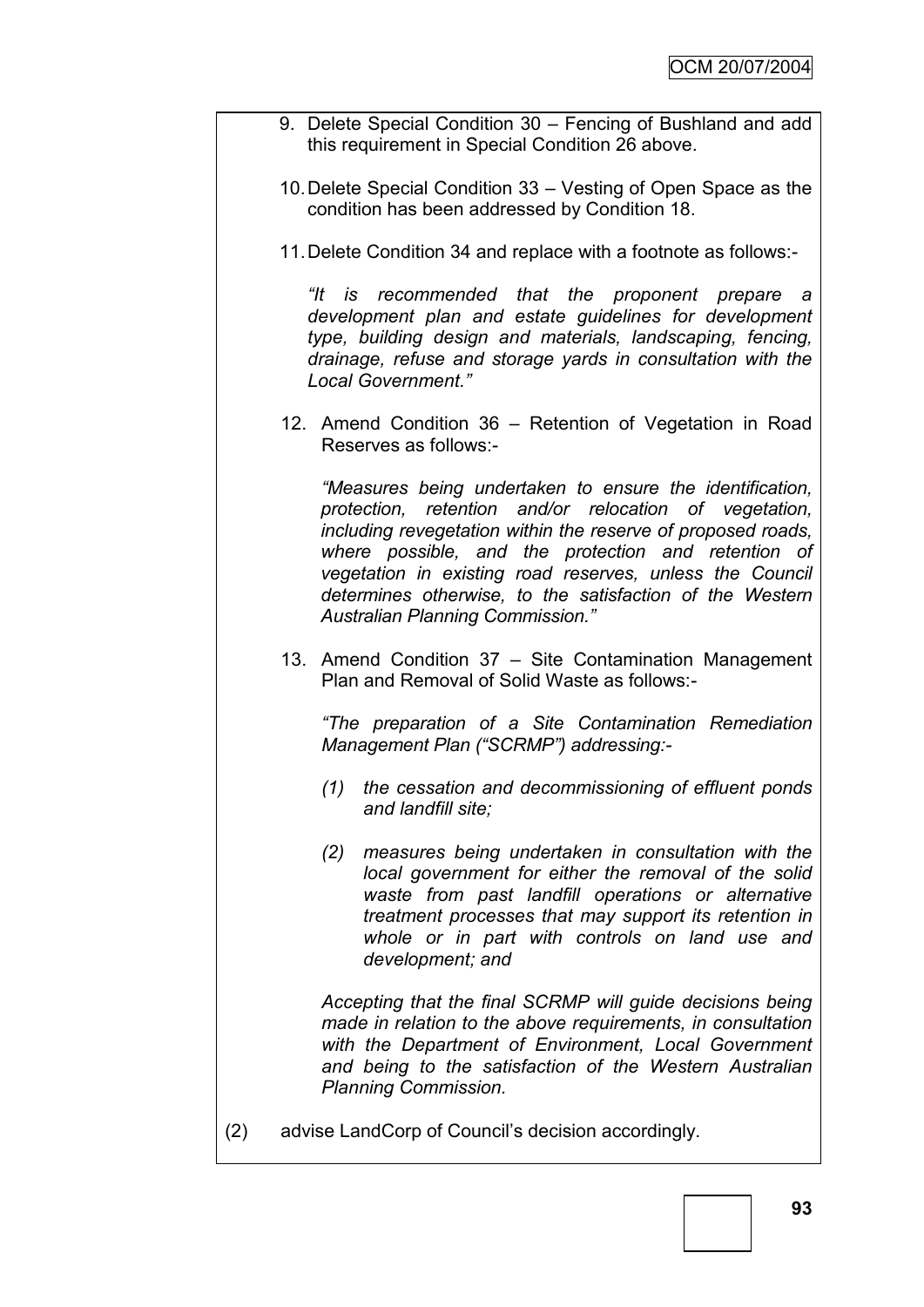# **COUNCIL DECISION**

MOVED Clr A Tilbury SECONDED Clr S Limbert that Council:

- (1) amend its advice to the Western Australian Planning Commission (WAPC), regarding the industrial subdivision of Lot 502 Sudlow Road ,Phoenix Road, and North Lake Road, Bibra Lake by supporting the application subject to the same conditions from Minute No. 2448 OCM15/06/04 with the exception of the following revised conditions including:-
	- 1. Delete Condition 15 Acid Sulphate Soil Assessment and Management Plan
	- 2. Delete Condition 16 Identification and Protection of Vegetation for incorporation into revised condition 26 and condition 30.
	- 3. Revise Condition 18 Vesting and Maintenance of POS as follows:-
		- *"18. The South Lake Reserve extension (22ha) being shown on the Diagram or Plan of Survey as a "Reserve for Conservation" and transferred to the Crown, and include in the Parks and Recreation Reserve under the Metropolitan Region Scheme (Beeliar Regional Park), to the satisfaction of the Western Australian Planning Commission."*
	- 4. Delete Condition 19 Vesting and Maintenance of POS.
	- 5. Reaffirm Condition 23 Sign on-site (no change).
	- 6. Revise Special Condition 26 Management Plans as follows:-
	- *26. "The preparation and implementation of a Management Plan for the open space. As part of the plan, the proponent is to undertake rehabilitation work with a value of \$25,000 of works provided to CALM for the revegetation of the degraded land on the southern and western sides of South Lake, in order to provide an effective buffer between the Regional Park and the industrial subdivision. As part of the plan, the proponent is to*:
		- *Cooperate with CALM to ensure that as many large balgas and zamias as possible are salvaged from the industrial subdivision and translocated to the revegetation area of South Lake.*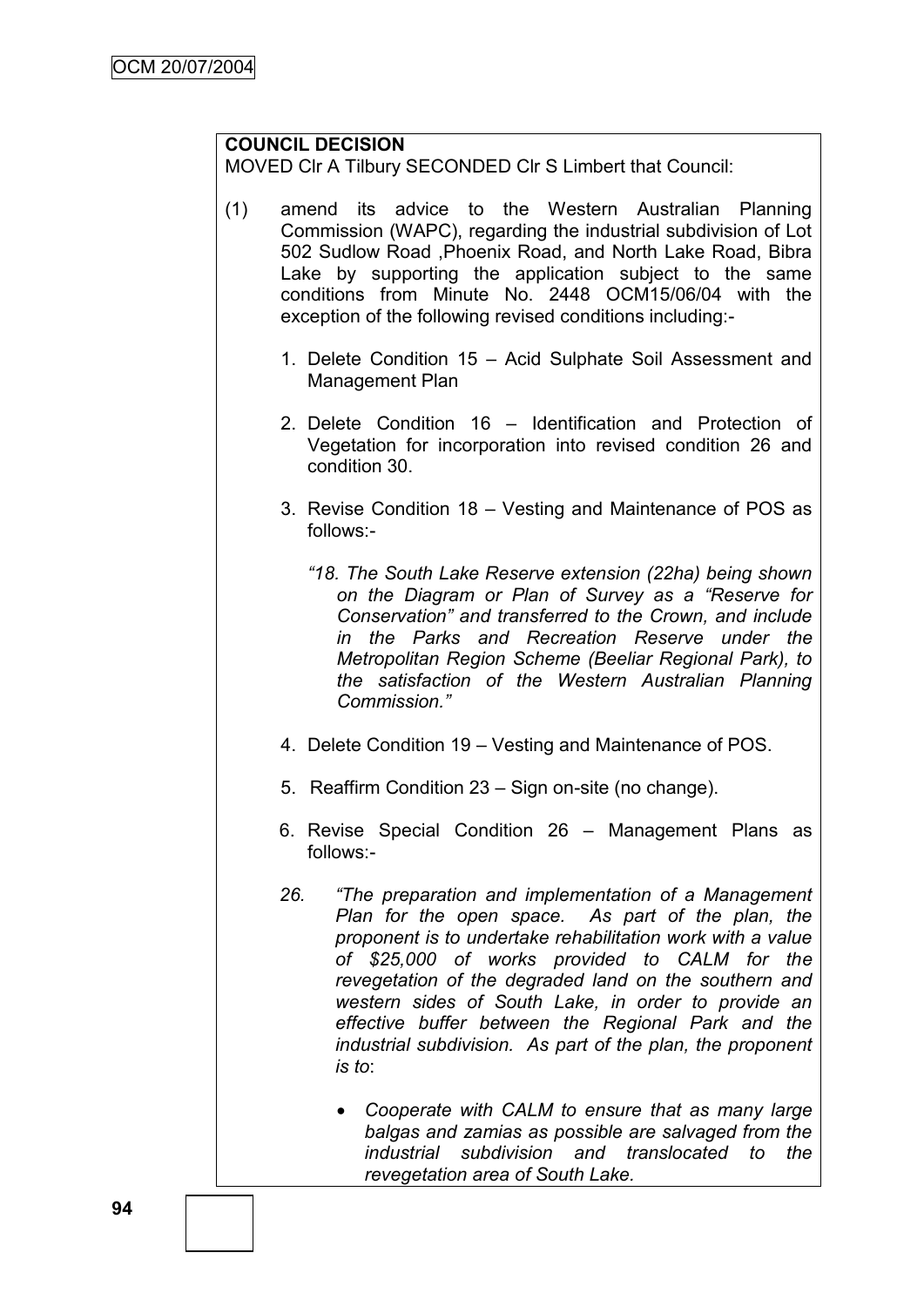- *Allow CALM and its subcontractors to collect seed and mulch from the industrial subdivision for use in revegetation projects.*
- *Take action through the project to prevent sand drift and weed intrusion into the Beeliar Regional Park. If such intrusions occur, the proponent must, at their own expense, remove the sand or weeds to CALM"s satisfaction*.
- *Address matters relating to the interface to the development, weed control, fire management, fencing (including interim fencing during construction) and regeneration of the denuded area (to include relocation of vegetation, seed collection and planting), to the satisfaction of the Western Australian Planning Commission*."
- 7. Add Special Condition 27 Management Plans
	- *27."The proponent preparing and implementing the following management plans prepared to the satisfaction of the local government, Department of Conservation and Land Management (CALM) and the Western Australian Planning Commission (WAPC);*
		- *Landscape Protection Management Plan;*
		- *Soil and Groundwater Contamination Management Plan;*
		- *Drainage Management Plan (using Water Sensitive Urban Design Principles) and*
		- *Construction Management Plan."*
- 8. Amend Special Condition 29 Aboriginal Sites as follows:-
	- *"29. The "Scar Trees" identified as being of aboriginal heritage significance on the 5925sqm lot being relocated to the conservation area subject to agreement with affected Aboriginal Elders."*
- 9. Delete Special Condition 30 Fencing of Bushland and add this requirement in Special Condition 26 above.
- 10.Delete Special Condition 33 Vesting of Open Space as the condition has been addressed by Condition 18.
- 11.Delete Condition 34 and replace with a footnote as follows:-
	- *"It is recommended that the proponent prepare a*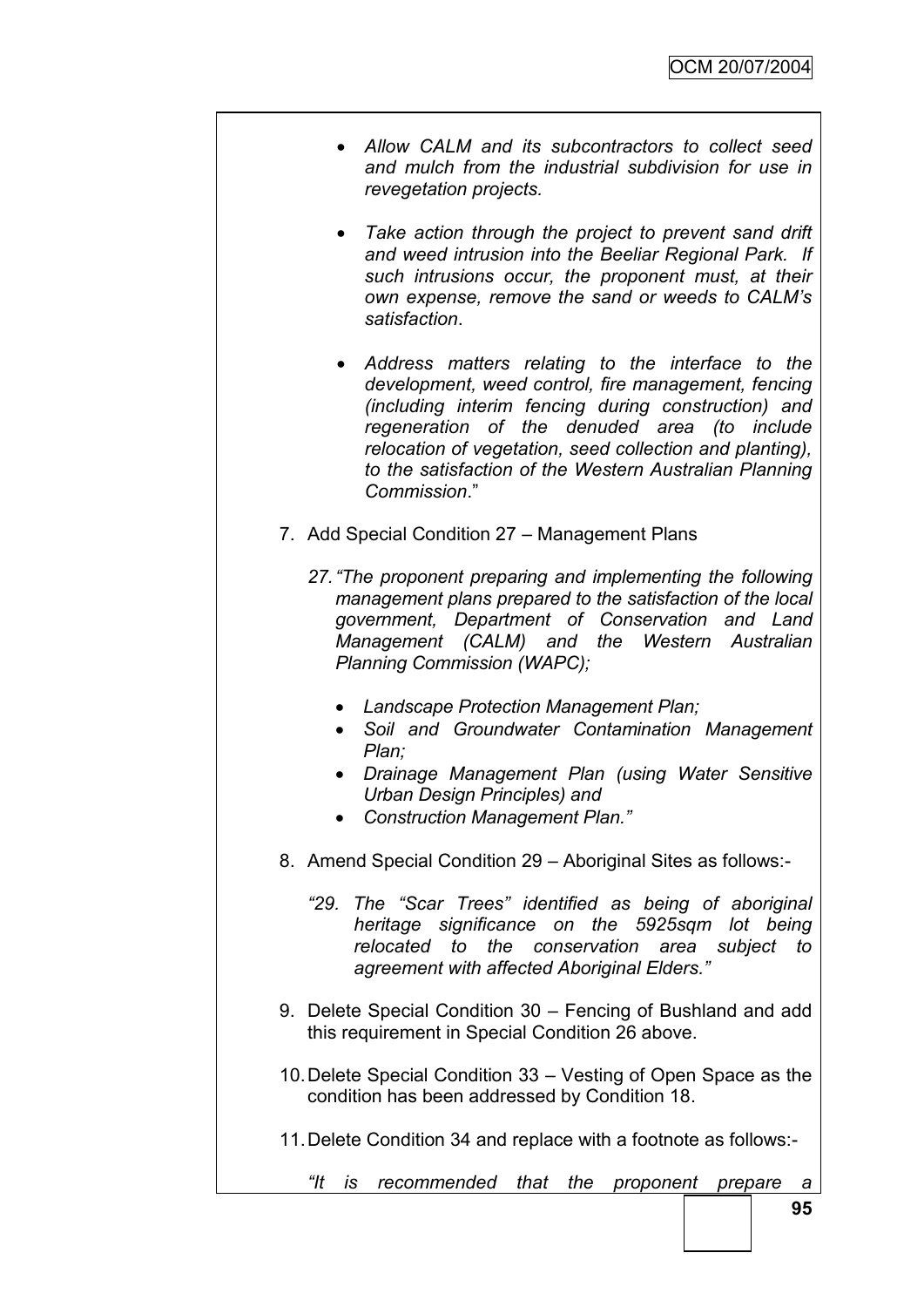*development plan and estate guidelines for development type, building design and materials, landscaping, fencing, drainage, refuse and storage yards in consultation with the Local Government."*

12. Amend Condition 36 – Retention of Vegetation in Road Reserves as follows:-

*"Measures being undertaken to ensure the identification, protection, retention and/or relocation of vegetation, including revegetation within the reserve of proposed roads, where possible, and the protection and retention of vegetation in existing road reserves, unless the Council determines otherwise, to the satisfaction of the Western Australian Planning Commission."*

13. Amend Condition 37 – Site Contamination Management Plan and Removal of Solid Waste as follows:-

*"The preparation of a Site Contamination Remediation Management Plan ("SCRMP") addressing:-*

- *(1) the cessation and decommissioning of effluent ponds and landfill site;*
- *(2) measures being undertaken in consultation with the local government for either the removal of the solid waste from past landfill operations or alternative treatment processes that may support its retention in whole or in part with controls on land use and development; and*

*Accepting that the final SCRMP will guide decisions being made in relation to the above requirements, in consultation with the Department of Environment, Local Government and being to the satisfaction of the Western Australian Planning Commission.*

(2) advise LandCorp of Council"s decision accordingly.

### **CARRIED 9/0**

### **Explanation**

Following a recently convened meeting with representatives from Landcorp, it was accepted that a sum of \$25,000 will be cntributed towards the rehabilitation of the degraded land within the buffer of South Lake as a show of good faith towards the community and in achieving sustainable environmental outcomes. This financial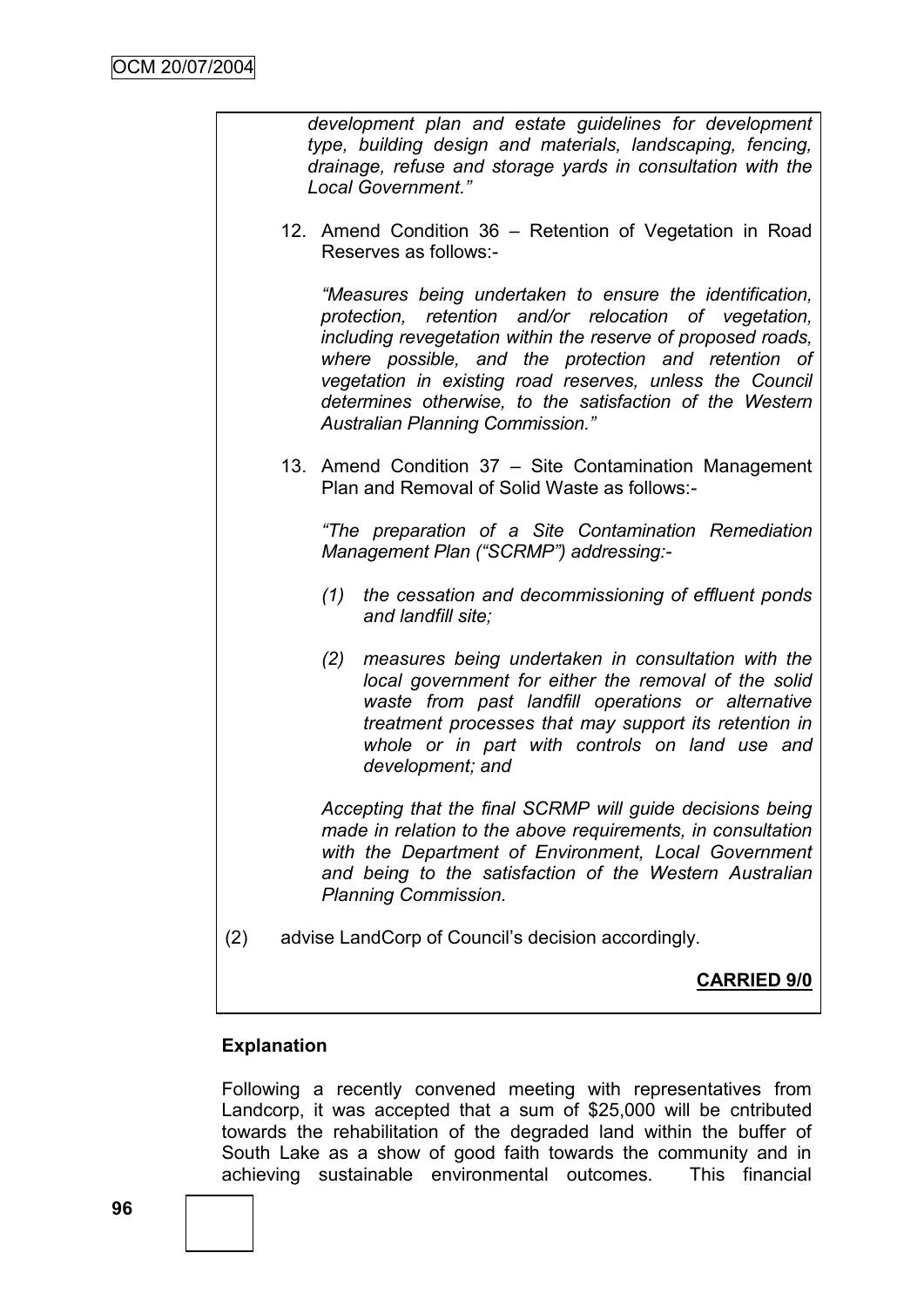contribution will be in addition to the 22ha of open space being contributed towards the conservation of significant upland urban bushland.

### **Background**

The background to this site is explained in Item 14.19 (Minute No 2448) OCM18/06/2004.

Council at its Ordinary Meeting on 18 June 2004 resolved to:-

- *(1) advise the Hon. Minister for the Environment of its support to the revised conditions for the proposed subdivision of Lot 502 Sudlow Road, Bibra Lake having due regard to the extensive environmental assessment and consultation with all key stakeholders.*
- (2) *recommend to the Western Australian Planning Commission, that the industrial subdivision of Lot 502 Sudlow Road ,Phoenix Road, and North Lake Road, Bibra Lake be approved subject to the following conditions:- etc..*

Several recommended conditions and footnotes were outlined in Council"s resolution.

#### **Submission**

The applicant has requested Council"s reconsideration of 12 recommended conditions as outlined below:-

*"Condition No. 15 – Acid Sulfate Soil Assessment and Management Plan*

*The land is not depicted in Figure 3 of WAPC Planning Bulletin No. 64 as having a high risk of actual and potential acid sulfate soils and there is no other evidence from the site to suggest there is a significant risk of disturbing acid sulfate soils. Furthermore, the EPA and Department of Environment have not previously identified this as a matter for assessment. Accordingly, it is recommended that this condition be removed.* 

### *Condition No. 16 - Identification and Protection of Vegetation*

*This recommended condition is divided into three parts (a, b & c). The first part refers to protection of vegetation within the 22ha of POS. As discussed at our meeting, this area should be more accurately referred to as Open Space, as it is neither POS to be vested in the Crown under section 20A of the Town Planning and Development Act, nor could it be described as Regional Open Space at this stage (although that it is the intention for this area).*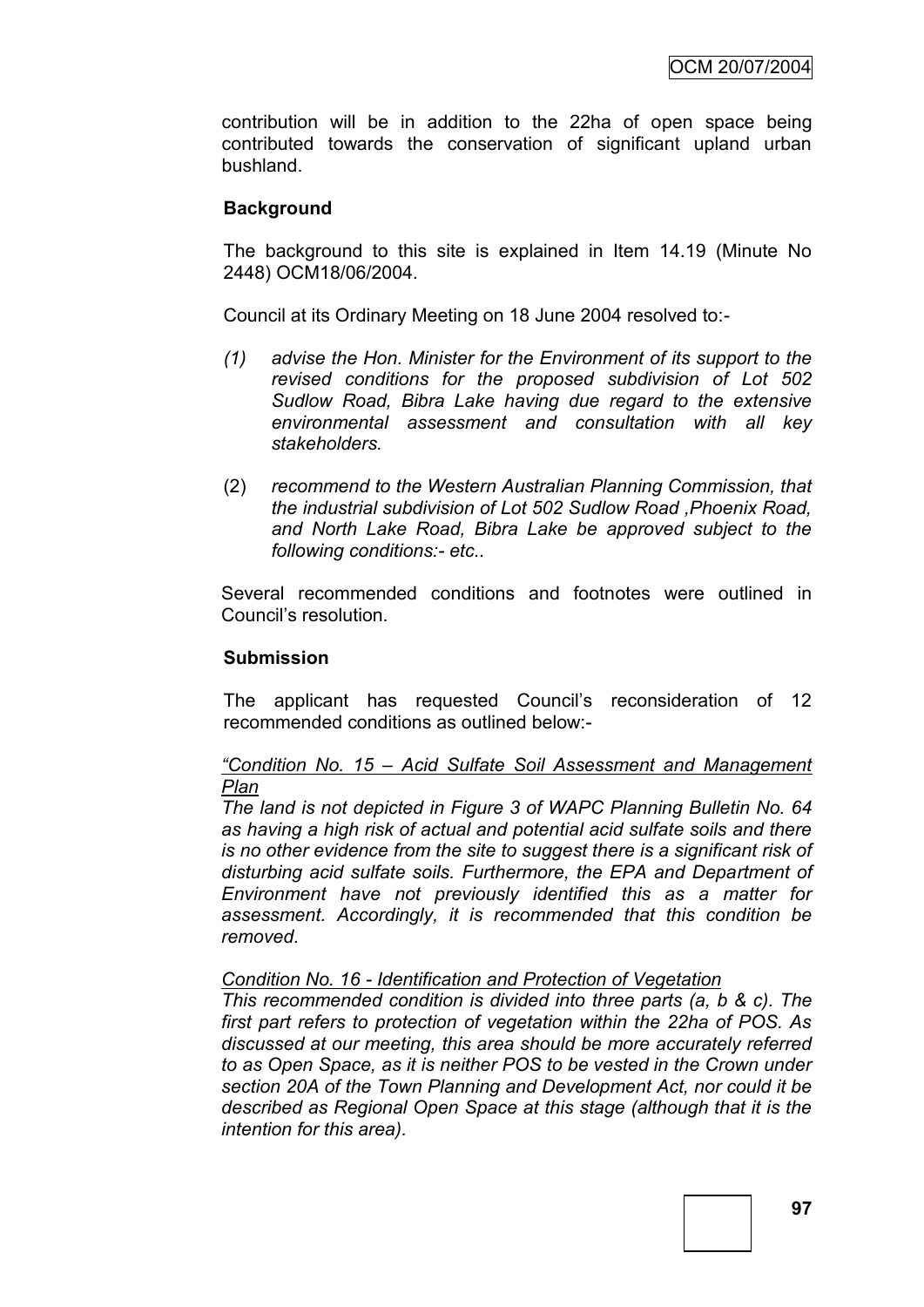*In accordance with the conditions imposed by the Minister for the Environment, this area is to be transferred to CALM and managed as a conservation area as part of the Beeliar Regional Reserve. This area will not be subject to any subdivision or development works, so its protection will be achieved. In any case, LandCorp has made a commitment to prepare an interim management plan for this land to address such matters as weed control, fire management and regeneration of the denuded area. This is to be done in accordance with the requirements of CALM, EPA/DoE and the Council. It is suggested that it may be more appropriate to reflect this commitment in a standalone condition, with CALM as the clearance authority, rather than being included as part of a general condition requiring identification and protection of vegetation.*

*The second part of this recommended condition refers to the identification and protection of vegetation within a 10m wide frontage strip along the perimeter roads in order to achieve a bushland façade.*

*LandCorp is supportive of Council"s objective to achieve a bushland façade and retain as much vegetation as possible. However, given the need to achieve a balance of cut to fill it will not be possible to retain vegetation in all instances along the frontage to North Lake Road. A practical solution to this would be to revegetate the North Lake Road Reserve to complement existing vegetation in the verge where required.* 

*The final part of this condition refers to the identification and protection of vegetation within the internal road reserves, where possible.* 

*As discussed at the meeting, the cut to fill requirements make it extremely difficult, if not impossible, to retain vegetation and the revegetation and relocation of existing vegetation may be a better option to achieve Council"s objective.*

*Accordingly, it is requested that Condition No. 16 be deleted and replaced with new conditions which provide for:*

- *1. The preparation and implementation of a Interim Management Plan for the 22ha of Open Space to address matters relating to the interface to the development, weed control, fire management, fencing and re-generation of the denuded area (to include relocation of vegetation, seed collection and planting), to the satisfaction of the City of Cockburn.*
- *2. Measures being undertaken to ensure the identification, protection and/or relocation of vegetation (including revegetation) within the reserve of existing and proposed roads, where possible, to the satisfaction of the City of Cockburn.*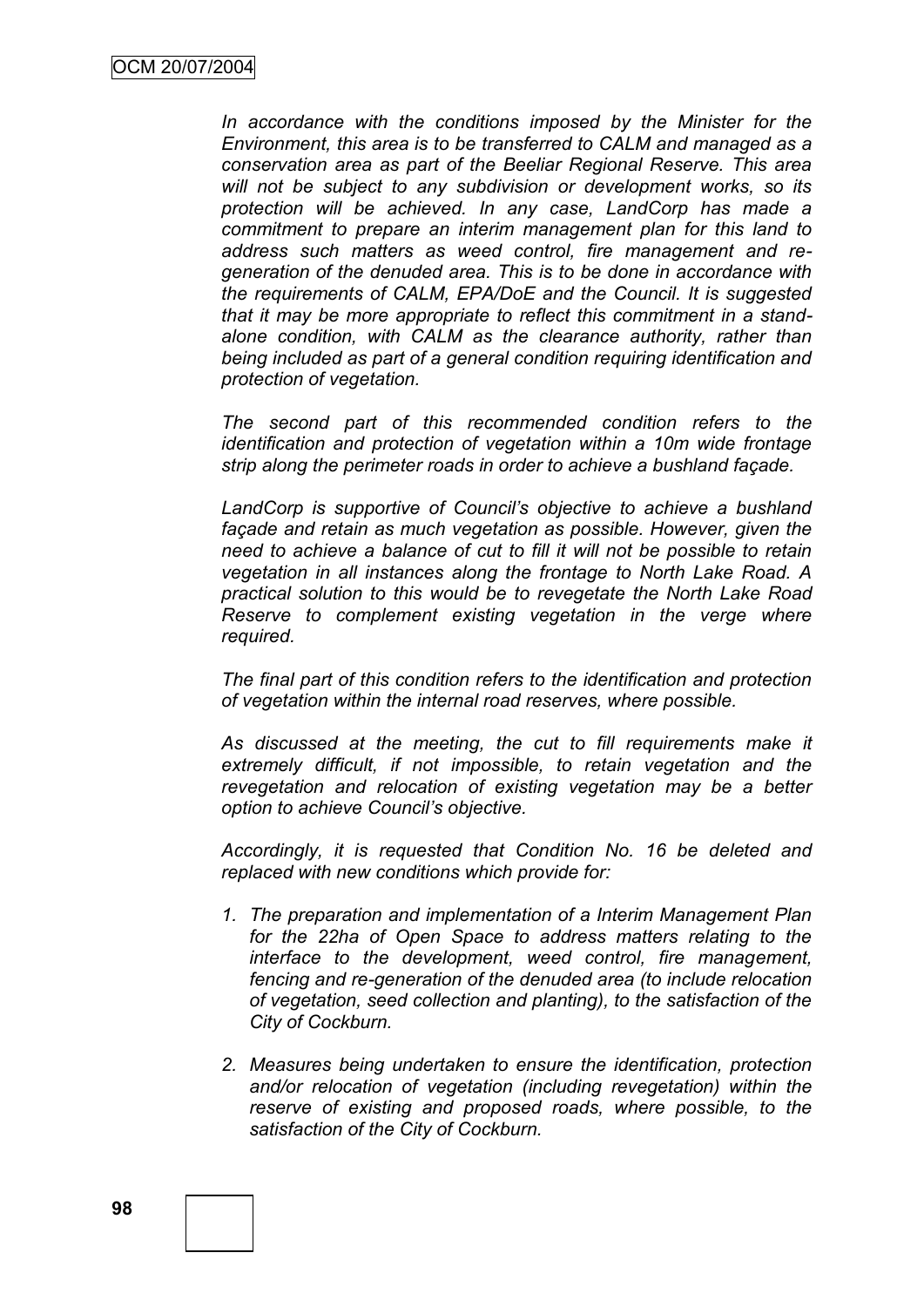### *Condition Nos. 18 & 19 – Vesting and Maintenance of POS*

*The area of POS (5925m2) was originally proposed as a mechanism to protect the "Scar Trees" previously identified as having Aboriginal Heritage significance. More recently, agreement has been reached with the Nyumgah Elders to relocate the trees into the conservation area. Given that the land will no longer hold any significance, with the relocation of the trees, POS in this area is superfluous. Accordingly, it is recommended that these conditions be removed.* 

*A revised plan is attached which removes the POS notation from this lot. No other changes have been made to the plan.*

#### *Condition Nos. 23 & 34 – Sign on-site, Development Plan, Estate Guidelines*

*While Landcorp has no objection in principal to these matters, they are not, generally speaking, conditions of subdivision approval. LandCorp can elect to implement, in association with Council, guidelines for development and other matters. It is recommended that these conditions be removed and replaced with advice (in the form of a footnote) to the applicant.*

## *Condition No. 26 – Management Plans*

*This condition is divided into five parts (a, b, c, d & e). The Management Plans referred to in parts b, c, d & e are underway. However, the requirement to prepare a Rehabilitation and Bush Restoration Plan and implement works to the value of \$600,000 in the first part of this condition is not considered to be a reasonable request for the reasons discussed at our meeting and reiterated below:*

*Prior to the Minister for the Environment"s conditions being imposed, LandCorp proposed to set aside 11ha of the land and rehabilitate degraded areas in Beeliar Regional Park (up to cost of \$600,000). The proposal was subsequently amended as a result of the conditions imposed by the Minister for the Environment, resulting in a doubling of the area to be set aside for conservation to 22ha. This area now represents 25% of the total site area. The retention of the bushland in situ, as opposed to its rehabilitation, was also a strong directive from the community and environmental groups. LandCorp is supportive of the need to conserve this area and appreciates that the additional 11ha of upland vegetation will enhance South Lake and protect the fauna values in Beeliar Regional Park. Accordingly, the commitment to contribute up to \$600,000 to rehabilitate degraded areas around South Lake is now superceded by the "doubling" of the area to be incorporated into Beeliar Regional Park. Accordingly, it is requested that this condition be removed.*

*As discussed under Condition 16, and as an alternative to this condition, LandCorp has committed to the preparation and implementation of an Interim Management Plan for the 22 ha of Open*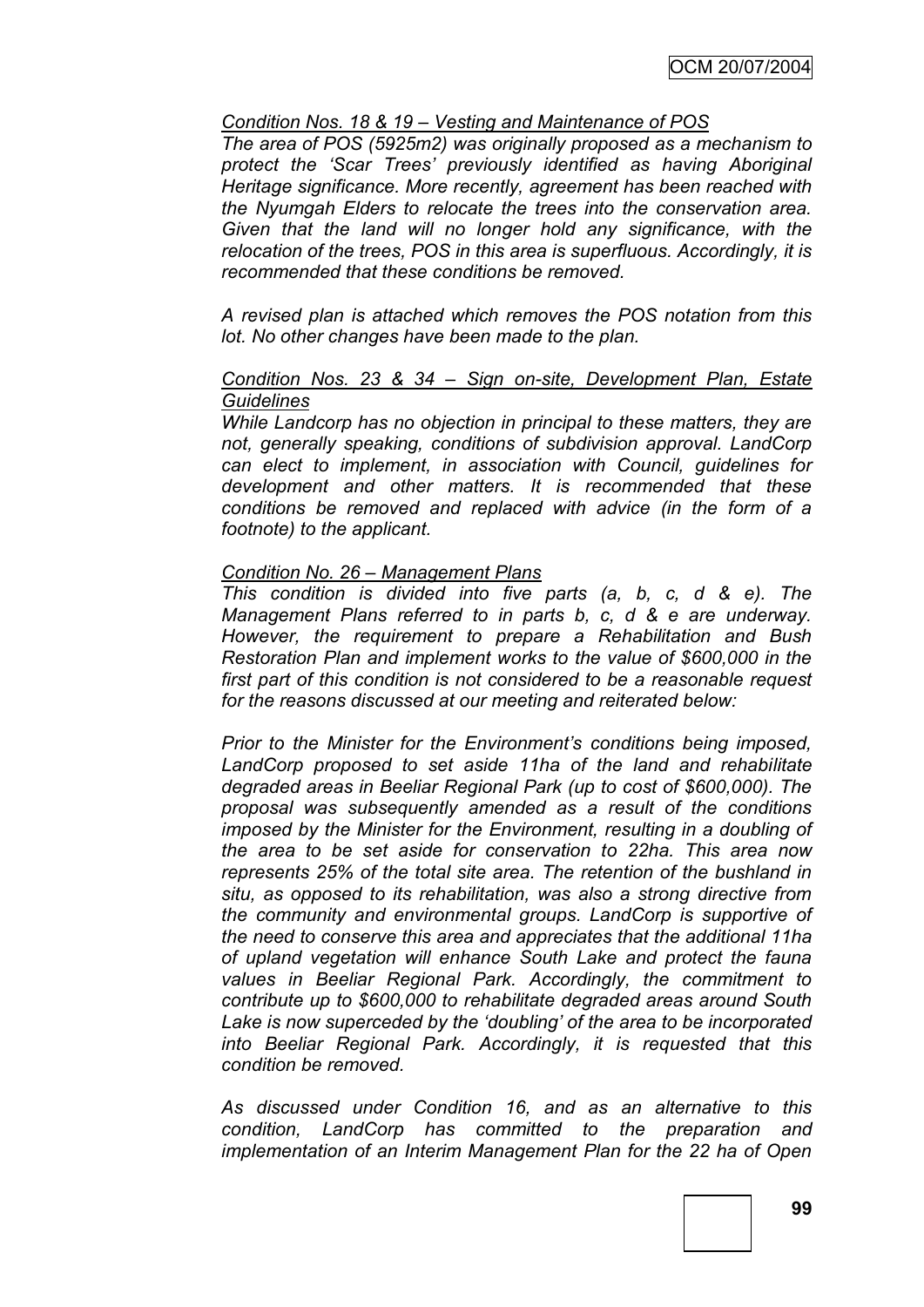*Space which will achieve Council"s objective of providing for future regeneration of fauna habitat in the denuded area.*

#### *Condition No. 29 – Aboriginal Sites*

*LandCorp has, and will continue to, comply with the Aboriginal Heritage Act, and has been liaising with the Department of Indigenous Affairs and the Nyungah Elders in this regard. As discussed at Condition Nos. 18 & 19, agreement has now been reached to relocate the "Scar Trees". Accordingly, it is recommended that this condition be removed.*

#### *Condition No. 30 – Fencing of Bushland*

*This is a matter that can be incorporated into the Interim Management Plan for the 22ha of Open Space as discussed under Condition No. 16. Accordingly, it is recommended that this condition be removed and the fencing requirement be included in a new Condition 16 for the Interim Management Plan.*

#### *Condition No. 33 – Vesting of Open Space*

*Our comments under Condition Nos. 16, 18 & 19 are also relevant to this recommended condition. Although, the land will be set aside by LandCorp, ultimately for management by CALM, the process of vesting the land is outside of the control of LandCorp. It is recommended that this condition be removed and replaced with a condition requiring the*  land to be shown as a "reserve for conservation" on the Diagram or *Plan of Survey and transferred to the Crown. The vesting process can then be initiated by the Department of Land Information.* 

### *Condition No. 36 – Retention of Vegetation in Road Reserves*

*Our comments under Condition No. 16 are also relevant to this recommended condition. It is recommended that this condition be removed and replaced with the condition at point 2 under our comments for Condition 16.*

#### *Condition No. 37 – Site Contamination Management Plan (SCMP) and Removal of Solid Waste etc.*

*To date, a draft SCMP has been prepared. Council"s requirement to remove solid waste and contaminated soil is preemptive of the findings of the SCMP. The final SCMP might recommend alternative treatment approaches and this should not be ruled out at this stage by this condition. LandCorp is currently in the process of carrying out detailed geotechnical investigations in regard to the status of the landfill site, and early investigations have revealed that these areas may be suitable for uses that require large parcels of land without the need for significant structures. It is recommended that this condition be modified to require the preparation of a final SCMP and implementation of the recommendations therein to the satisfaction of the local authority.*

*On behalf of our client, LandCorp, we seek your favourable recommendation on the reconsideration of the abovementioned conditions recommended by Council. We would be happy to discuss*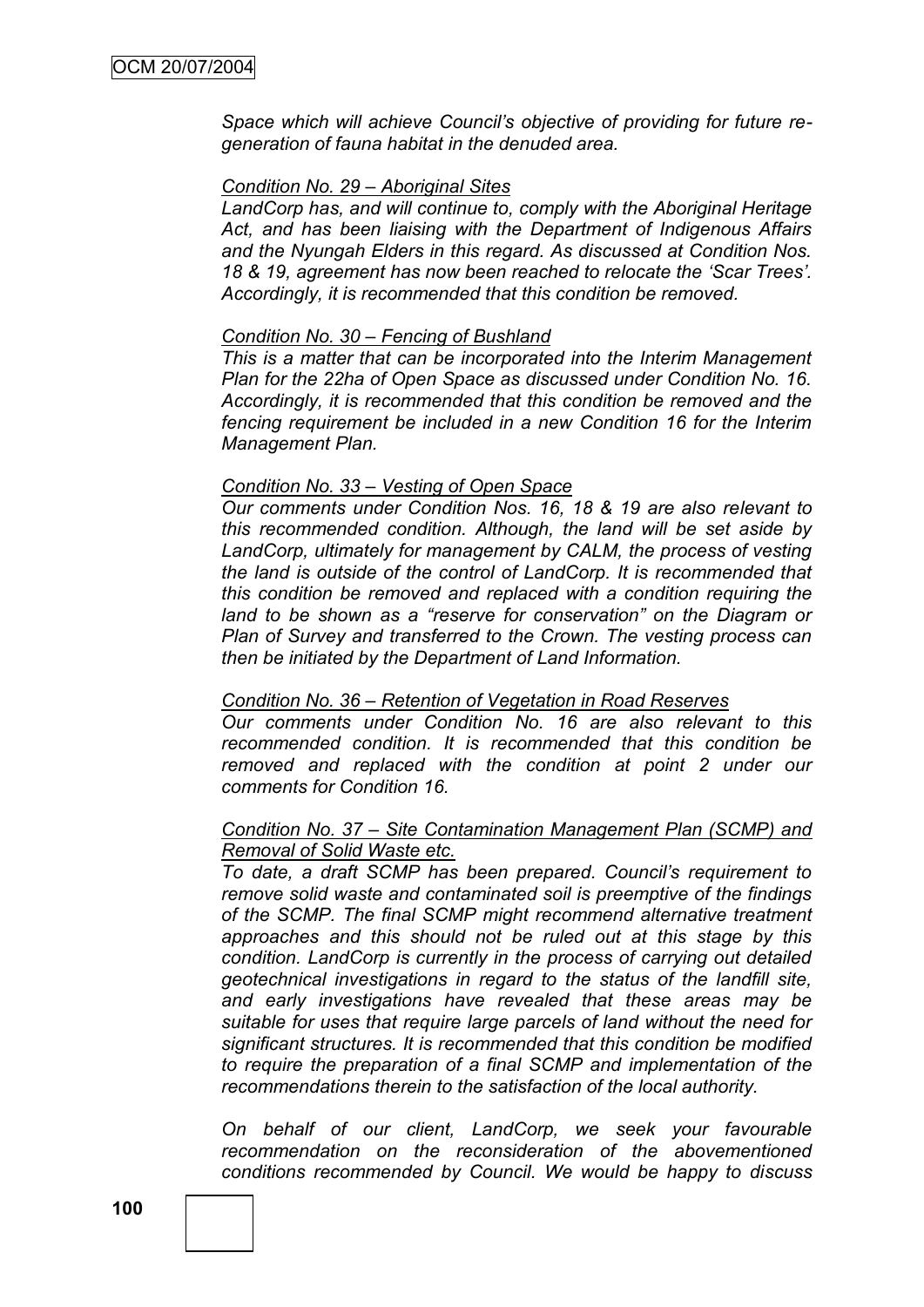*any of these matters further and/or make representations to Council, if necessary.*

*There are also some minor anomalies in the recommended conditions and advice notes, in the form of cross references to other unrelated conditions. These are only minor matters that I understand you have already noted."*

## **Report**

Representatives from LandCorp met with the Director, Planning and Development and Principal Planner regarding their concerns over 12 of the 37 conditions of Council"s recommendations on the subdivision application. A request for Council"s reconsideration of conditions was subsequently received from Masterplan Consultants representing LandCorp.

This request for reconsideration of conditions is discussed below:-

## Condition 15 – Acid Sulphate Soil Assessment and Management Plan

- *"15. Site assessment and possible preparation of an acid sulfate soil management plan is required. Prior to the commencement of any site works:*
	- *a) a site assessment shall be undertaken to determine whether acid sulfate soils are present on the land and, if present, their extent and severity;*
	- *b) if the site is found to contain acid sulfate soils, an acid sulfate soil management plan shall be submitted and approved; and*
	- *c) all site works shall be carried out in accordance with the provisions of the approved management plan to the satisfaction of the Western Australian Planning Commission."*

A small portion of the subject land in the southern area of the lot is within an area identified in WAPC Bulletin No 64 (Nov 2003) as a High Risk of actual acid sulphate soil (AASS) & potential acid sulphate soil (PASS) less than 3m from the surface. As the affected area of land is located within the future open space area adjacent to South Lake on closer examination it is considered that condition 15 was not relevant because earthworks would not disturb the small area affected by AASS. Accordingly condition 15 should be deleted.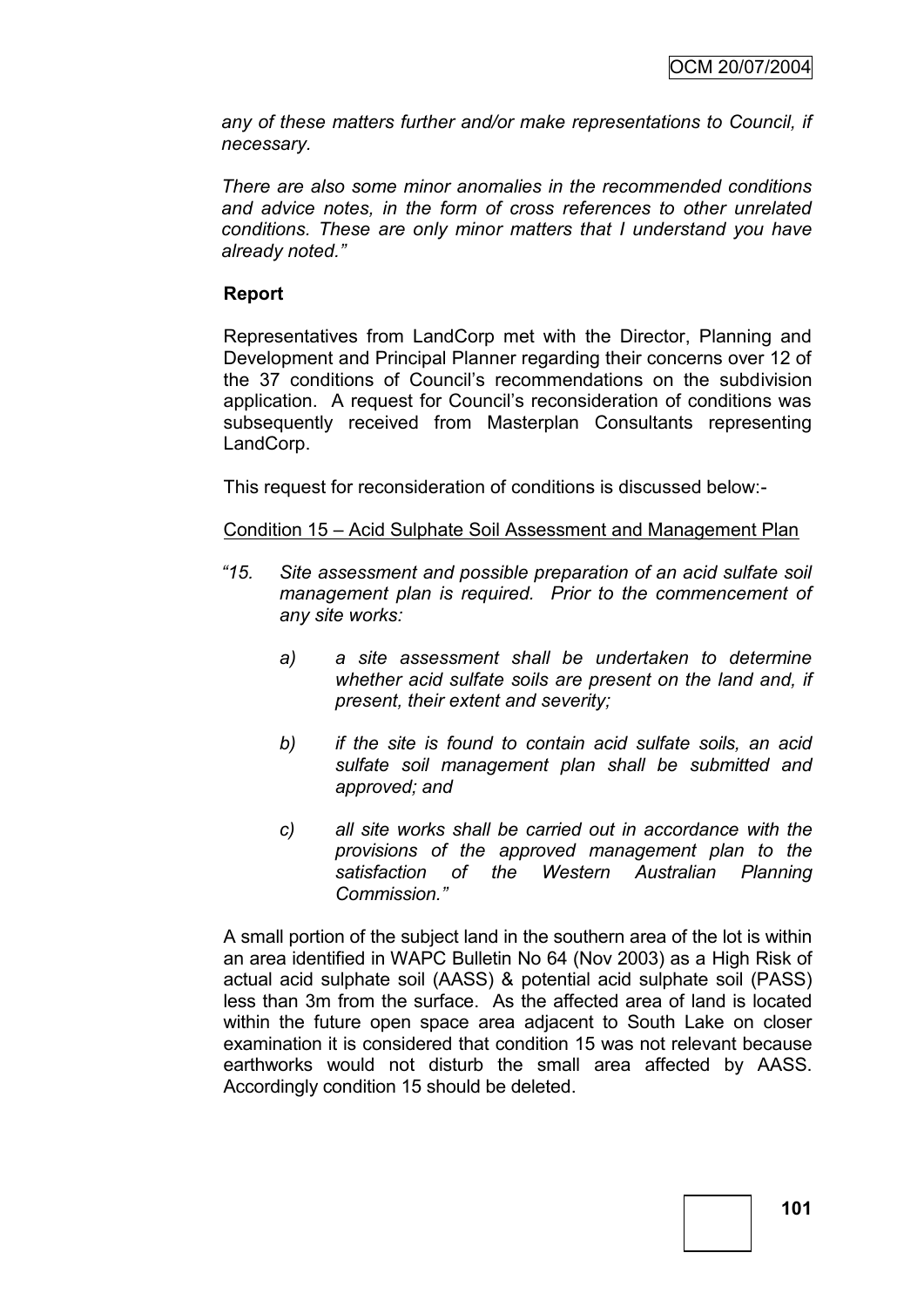#### Condition 16 – Identification and Protection of Vegetation

- *"16. Measures being taken to the satisfaction of the Western Australian Planning Commission to ensure identification and protection of vegetation within the:*
	- *a) 22ha POS area to South Lake;*
	- *b) 10m wide frontage strip to North Lake Road and Phoenix Road and Sudlow Road to provide a native bushland facade.*
	- *c) road reserves (where possible) prior to commencement of site works."*

There are no objections raised to rewording Condition No 26 as follows:-

#### Special Conditions

- *"26. The preparation and implementation of a the following Management Plan for the 22ha of Open Space to address matters relating to the interface to the development, weed control, fire management, fencing (including interim fencing during construction) and re-generation of the denuded area (to include relocation of vegetation, seed collection and planting), to the satisfaction of the Western Australian Planning Commission. As part of the plan the proponent is to:-*
	- *Cooperate with CALM to ensure that as many large balgas and zamias as possible are salvaged from the industrial subdivision and translocated to the revegetation area of South Lake.*
	- *Allow CALM and its subcontractors to collect seed and mulch from the industrial subdivision for use in revegetation projects.*
	- *Take action through the project to prevent sand drift and weed intrusion into the Beeliar Regional Park. If such intrusions occur, the proponent must, at their own expense, remove the sand or weeds to CALM"s satisfaction."*

#### Add a New Special Condition

- *"27. The proponent preparing and implementing the following management plans prepared to the satisfaction of the local government, Conservation and Land Management and the Western Australian Planning Commission:*
	- *Landscape Protection Management Plan;*
	- *Soil and Groundwater Contamination Management Plan;*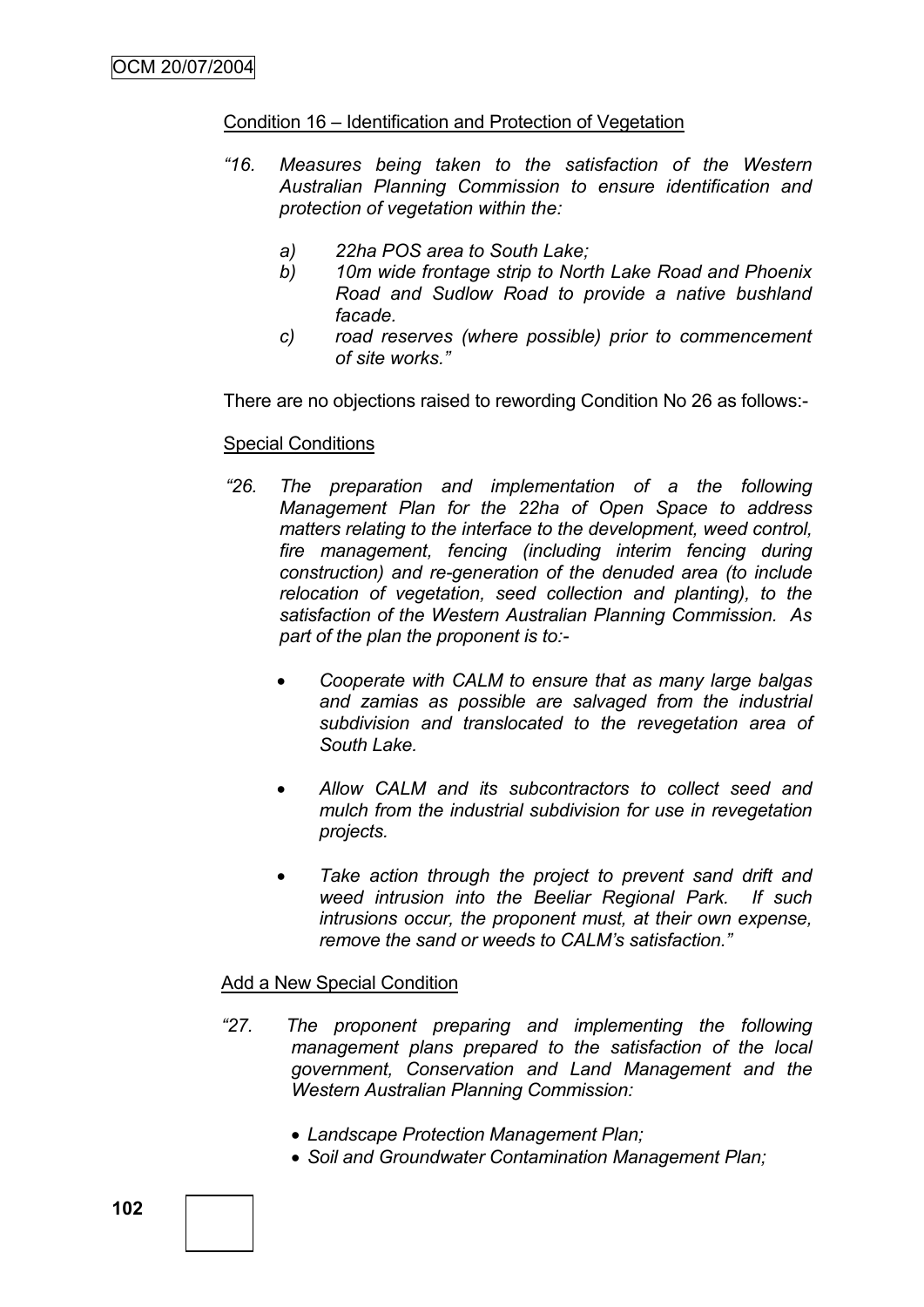- *Drainage Management Plan (using Water Sensitive Urban Design Principles) and*
- *Construction Management Plan."*

### Condition 18 & 19 – Vesting and Maintenance of POS

Delete Conditions 18 & 19 and replace with Condition No 18:-

- *"18. The proposed reserve(s) shown on the plan submitted by the applicant, being shown on the Diagram of Survey as a "Reserve for Recreation" and vested in the Crown under section 20A of the Town Planning and Development Act, such land to be ceded free of cost and without any payment of compensation by the Crown to the satisfaction of the Western Australian Planning Commission.*
- *19. The subdivider shall be responsible for the maintenance of developed public open space for a period of 2 years from the date of completion of public open space development to the satisfaction of the Western Australian Planning Commission."*
- *"18. The South Lake Reserve extension (22ha) being shown on the Diagram or Plan of Survey as a "Reserve for Conservation: and transferred to the crown and include in the Parks and Recreation Reserve under the Metropolitan Region Scheme (Beeliar Regional Park) to the satisfaction of the Western Australian Planning Commission."*

### Condition 23 & 34 – Sign on-site, Development Plan, Estate Guidelines

It is recommended that Signage Condition No 23 remain because of the public interest expressed in the proposed development of the land.

Also change Condition 34 to a Footnote as follows:-

*"It is recommended that the proponent prepare a development plan and estate guidelines for development type, building design and materials, landscaping, fencing, drainage, refuse and storage yards in consultation with the Local Government."*

### Condition 26 –Management Plans

- *"26. The proponent committing to the preparation and implementation of the following management plans, prepared to the satisfaction of the local government, Department of Conservation and Land Management (CALM) and the Western Australian Planning Commission:*
	- *(a) Rehabilitation and Bush Restoration Plan with a value of at least \$600,000 of works provided to CALM as promised in the*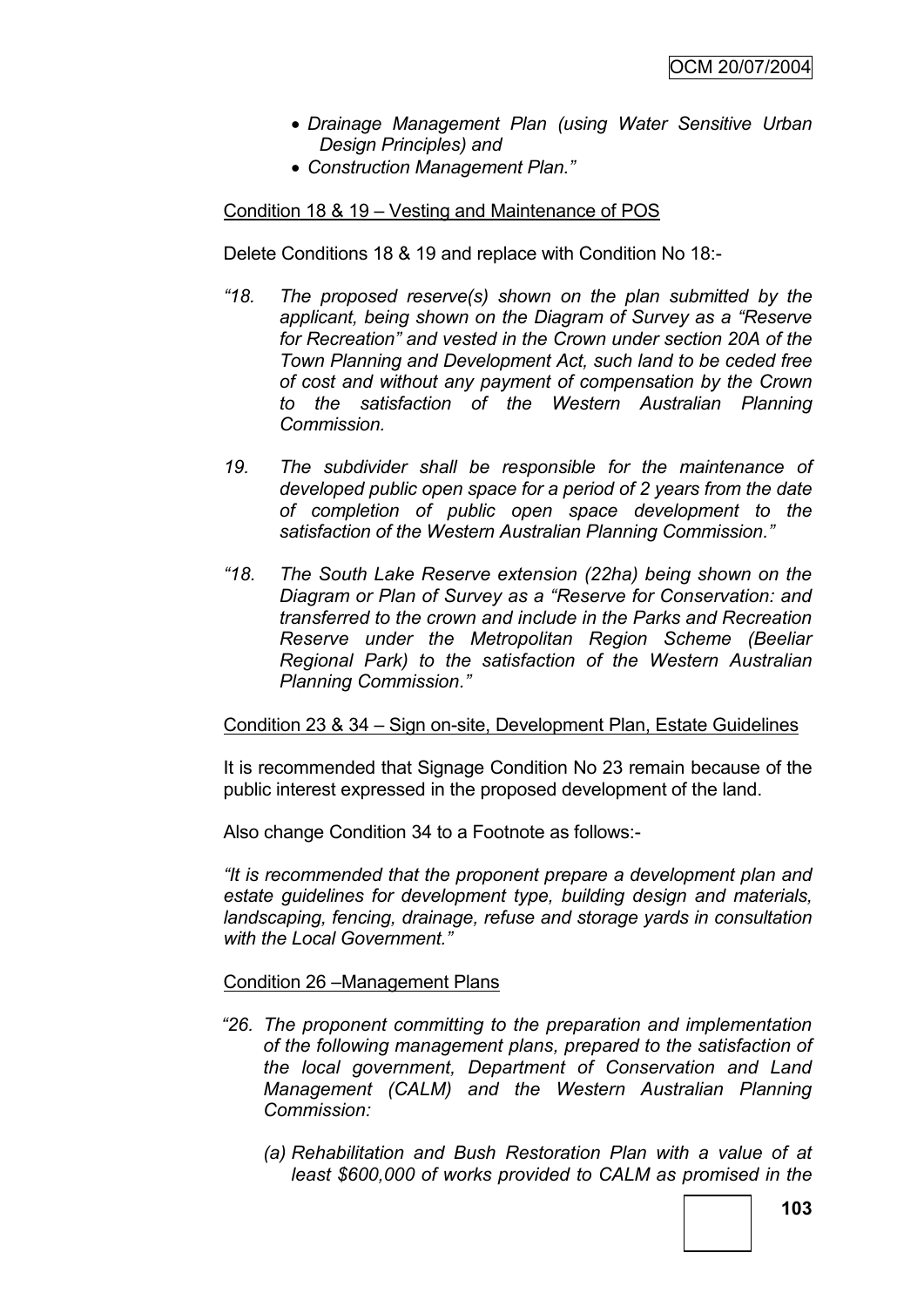*Public Environmental Review for the revegetation of the degraded land on the southern and western sides of South*  Lake, in order to provide an effective buffer between the *Regional Park and the industrial subdivision. As part of the Plan, the proponent is to:*

- *Cooperate with CALM to ensure that as many large balgas and zamias as possible are salvaged from the industrial subdivision and translocated to the revegetation area of South Lake.*
- *Allow CALM and its subcontractors to collect seed and mulch from the industrial subdivision for use in revegetation projects.*
- *Take action throughout the project to prevent sand drift and weed intrusion into the Beeliar Regional Park. If such intrusions occur, the proponent must, at their own expense, remove the sand or weeds to CALM"s satisfaction.*
- *b) Landscape Protection and Management Plan.*
- *c) Soil and Groundwater Contamination Management Plan.*
- *d) Drainage Management Plan (using Water Sensitive Urban Design Principles) and*
- *e) Construction Management Plan."*

The report by MasterPlan dated April 2004 didn"t indicate that \$600,000 was no longer being offered by LandCorp. It was understood that this commitment was still relevant but on further discussion and investigation it is accepted that the offer had been removed. The \$600,000 offer by LandCorp to rehabilitate the buffer area around South Lake has been superseded by the increase of the open space from 11ha to 22ha, which has effectively doubled the area to be conserved. The Ministers draft statement of environmental conditions confirmed that the \$600,000 amount is not included. Retaining existing bushland is preferable to rehabilitation.

Refer to Special Conditions No 26 & 27 for the recommended replacement conditions.

#### Condition 29 – Aboriginal Sites

*"29. The aboriginal sites identified on-site being conserved and protected from damage in accordance with the guidelines of the Department of Indigenous Affairs in consultation with key aboriginal stakeholders and the Section 18 clearance under the Aboriginal Heritage Act."*

This condition can be deleted as these matters are addressed in the recommended replacement Condition No 29 as below.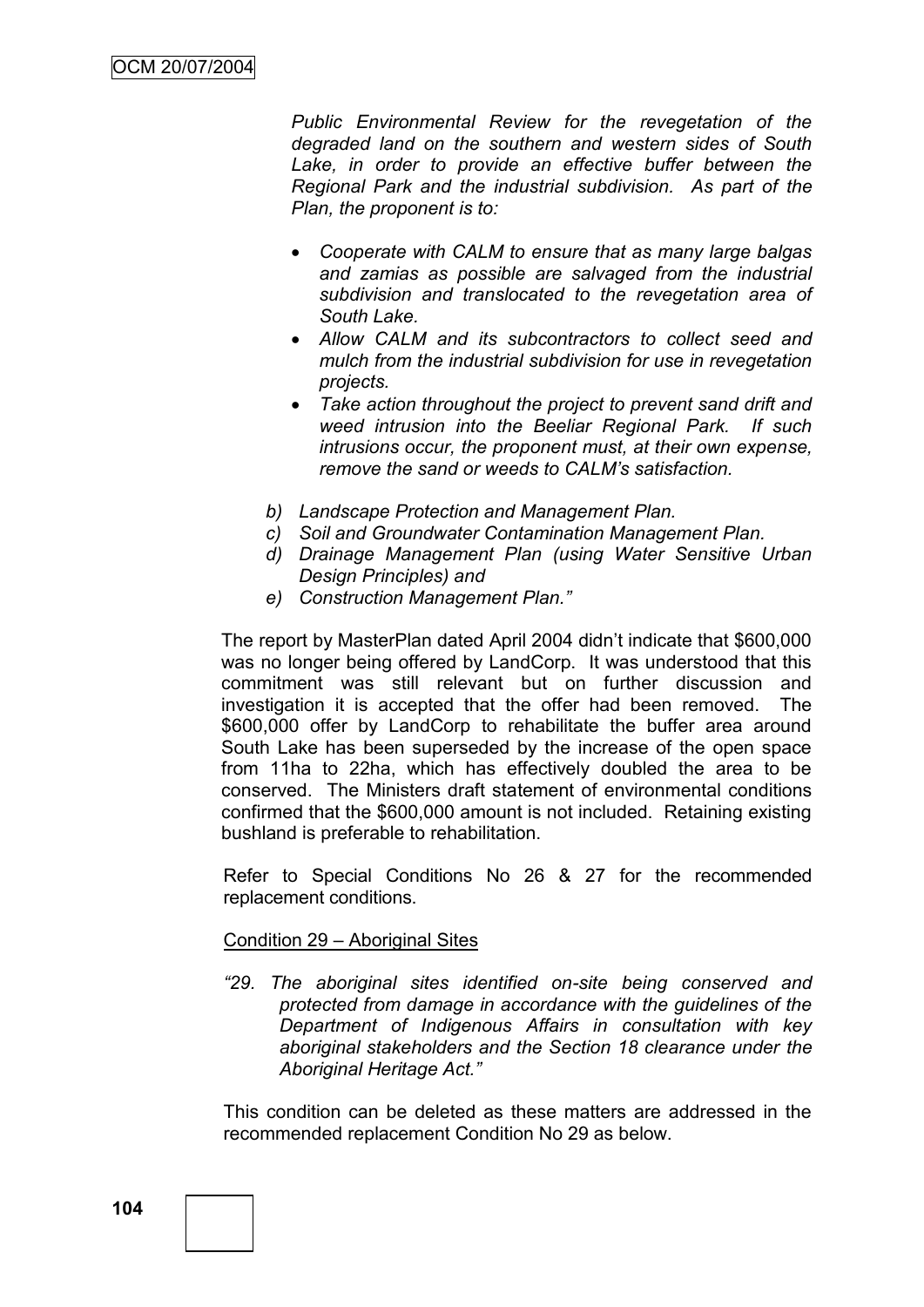*"The "Scar Trees" identified as being of aboriginal heritage significance on the 5925sqm lot being relocated to the conservation area subject to agreement with affected Aboriginal Elders."*

#### Condition 30 – Fencing of Bushland

*"30. Bushland within future Public Open Space areas being clearly marked and/or fenced during subdivision construction to prevent unauthorised damage."*

This condition can be deleted and incorporated in revised Special Condition 26 above.

#### Condition 33 – Vesting of Open Space

*"33. The South Lake Reserve extension being vested in Conservation and Land Management for the conservation of the wetland environment."*

This condition can be deleted as it is included in revised condition 18.

#### Condition 36 – Retention of Vegetation in Road Reserves

*"36. All vegetation within the road verge to North Lake Road, Phoenix Road, Sudlow Road and Miguel Road being retained."*

Amend the condition as follows:-

*"Measures being undertaken to ensure the identification, protection, retention and/or relocation of vegetation, including revegetation within the reserve of proposed roads where possible and the protection and vegetation in existing road reserves, to the satisfaction of the Western Australian Planning Commission."*

#### Condition 37 – Site Contamination Management Plan and Removal of Solid Waste

- *"37. The preparation of a Site Contamination Management Plan addressing the cessation of landfill and waste water ponds on site including:*
	- *a) the decommissioning of effluent ponds & landfill site;*
	- *b) removal of solid waste and contamination soil from past landfill operations. (refer to condition 29)*

Agree the condition could be amended as follows:-

*"The preparation of a Site Contamination and Remediation Management Plan ("SCRMP") addressing:-*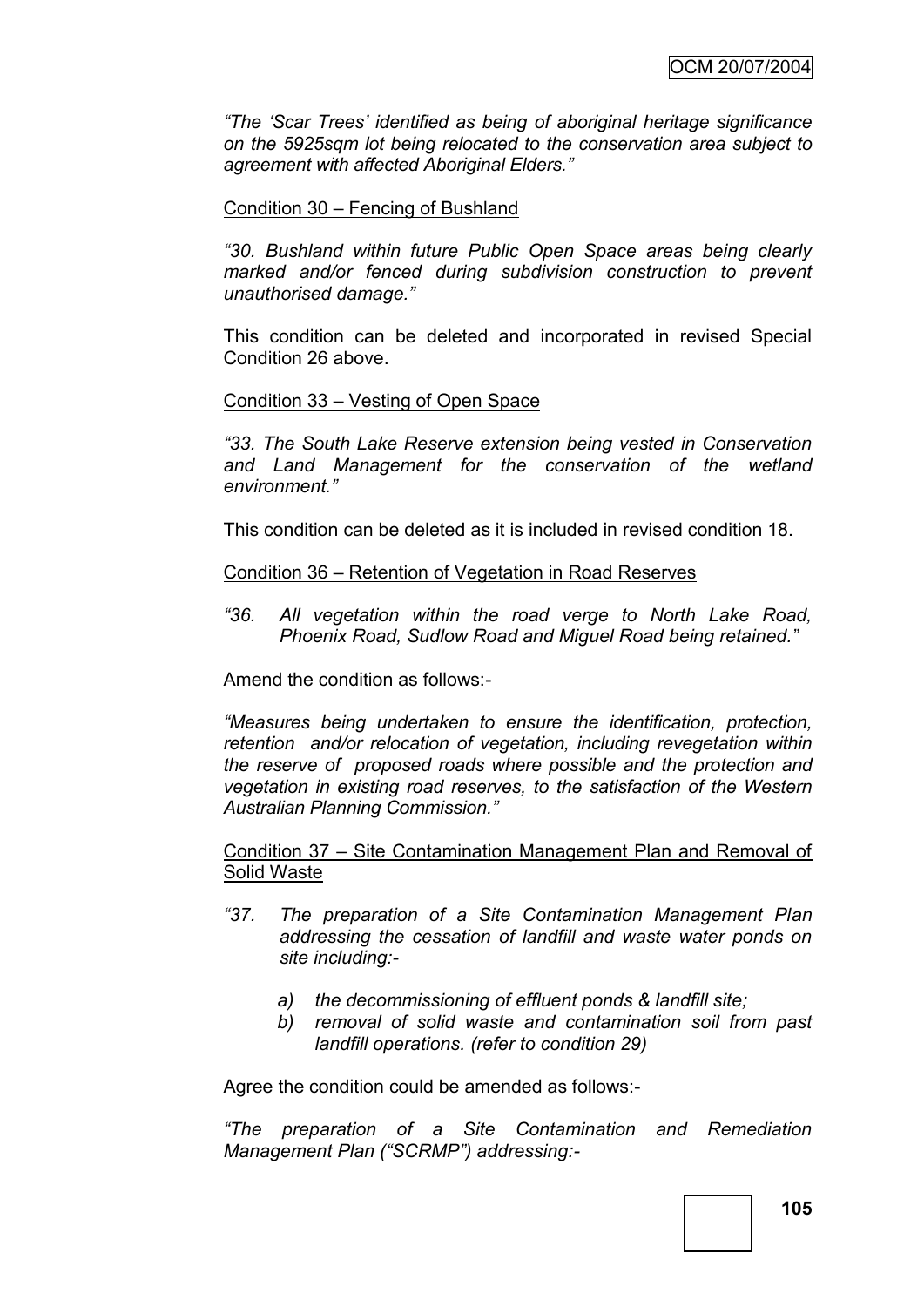- *a) the cessation and decommissioning of effluent ponds and landfill site;*
- *b) measures being undertaken in consultation with the local government for either the removal of the solid waste from past landfill operations or alternative treatment processes that may support its retention in whole or in part with controls on land use and development; and*

Accepting that the final SCRMP will guide decisions being made in relation to the above requirements, in consultation with the Department of Environment, Local Government and being to the satisfaction of the Western Australian Planning Commission."

The revised conditions should be renumbered accordingly.

#### **Strategic Plan/Policy Implications**

The Corporate Strategic Plan Key Result Areas which apply to this item are:-

Planning Your City

- *"To ensure that the planning of the City is based on an approach which has the potential to achieve high levels of convenience for its citizens.*
- *To ensure that the development will enhance the levels of amenity currently enjoyed by the community*
- *To foster a sense of community within the district generally and neighbourhood in particular."*

Conserving and Improving Your Environment

- *"To conserve the quality, extent and uniqueness of the natural environment that exists within the district."*
- *"To ensure that the development of the district is undertaken in such a way that the balance between the natural and human environment is maintained."*

Facilitating the Needs of Your Community.

 *"To determine by best practice, the most appropriate range of sporting facilities and natural recreation areas to be provided within the district to meet the needs of all age groups within the community"*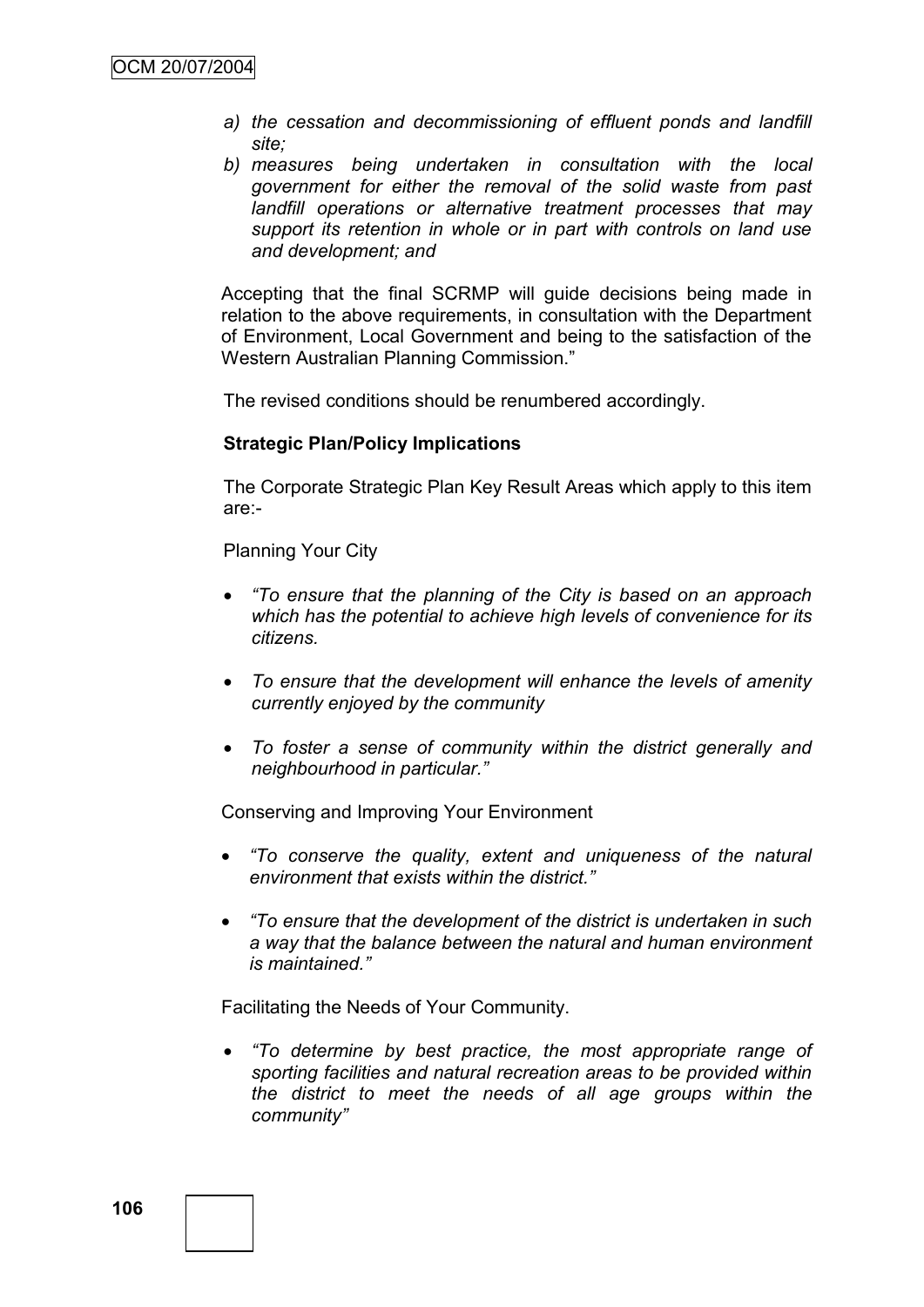Maintaining Your Community Facilities

- *"To construct and maintain roads, which are the responsibility of the Council, in accordance with recognised standards, and are convenient and safe for use by vehicles, cyclists and pedestrians."*
- *To construct and maintain parks which are owned or vested in the Council, in accordance with recognised standards and are convenient and safe for public use."*

## **Budget/Financial Implications**

Nil.

**Implications of Section 3.18(3) Local Government Act, 1995**

Nil.

# **14.18 (MINUTE NO 2490) (OCM 20/07/2004) - FARRINGTON ROAD - POSSIBLE DUPLICATION - TELEPHONE SURVEY (SMH) (450501) (ATTACH)**

#### **RECOMMENDATION** That Council:

- (1) receive the report;
- (2) receive the submission from Advantage Communications and Marketing dated 2 July 2004; and
- (3) appoint Advantage Communication to undertake a telephone survey/community opinion about the possible duplication of Farrington Road Bibra Lake, as described in their submission as brief survey template for the sum of \$2,870 plus GST.

# **COUNCIL DECISION**

MOVED Clr V Oliver SECONDED Clr I Whitfield that the recommendation be adopted.

**CARRIED 9/0**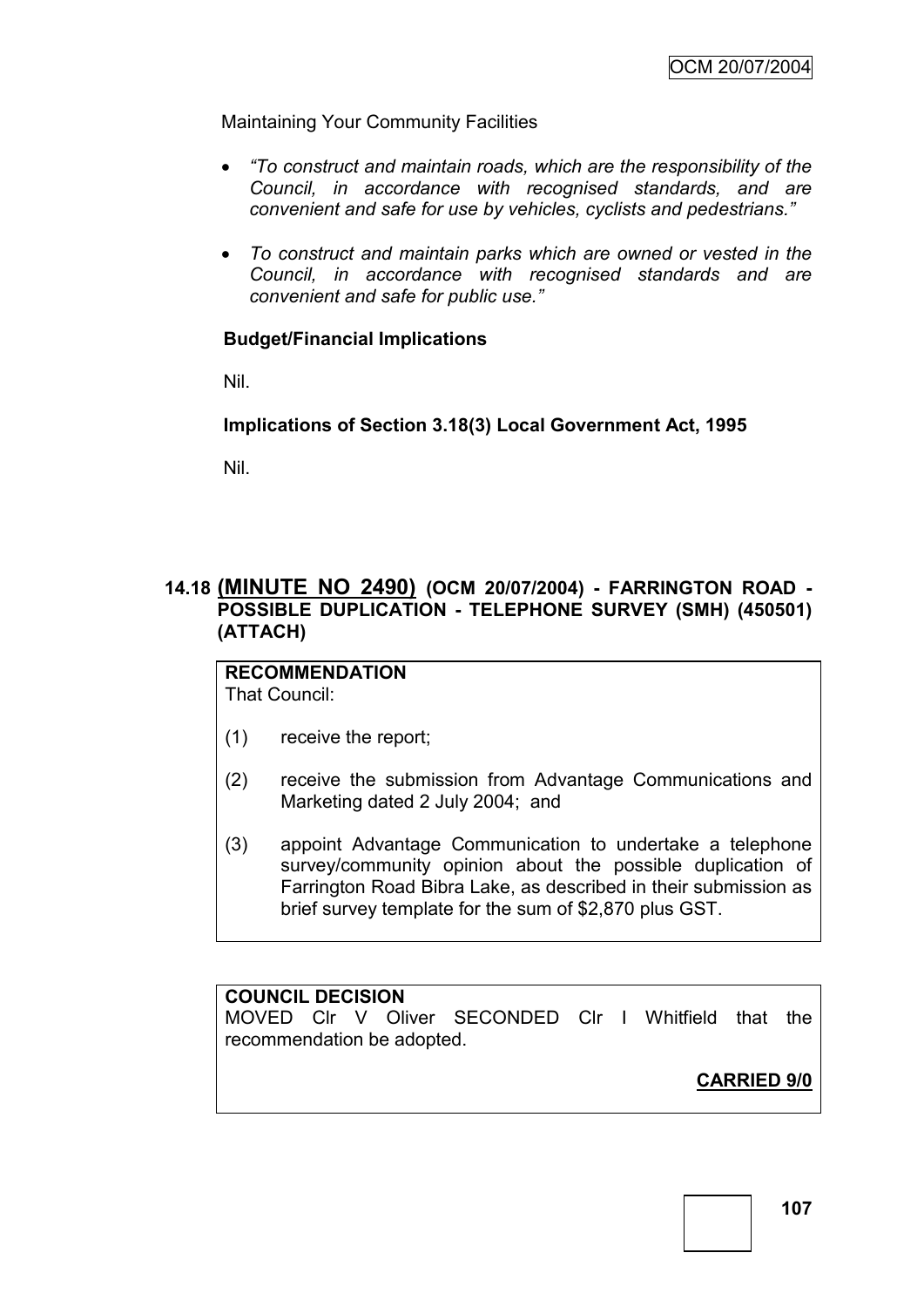## **Background**

Council, at its meeting dated 15 June 2004, resolved amongst other things in relation to the report on the possible duplication of Farrington Road, to engage the services of a marketing company to undertake a community telephone survey about the possibility, prior to the Council considering the matter further.

In accordance with the Council decision, four marketing companies were approached requesting them to provide a proposal for them to undertake a survey for the Council"s consideration.

#### **Submission**

As at 9 July 2004, only one proposal had been received, which is attached to the agenda.

Two companies advised that they would not be lodging a proposal.

#### **Report**

The proposal for Advantage Communications and Marketing is self explanatory. The proposal in summary, is to:

- Sample 400 households.
- Telephone during the hours of 4pm to 8pm.
- Outline the facts and concerns to the respondent.
- Analyse the difference between the Wards.
- Identify two options:
	- o **Option 1** the brief survey Questions would be how strongly the respondent agreed/ disagreed or neither agreed nor disagreed, with the duplication.

Cost \$2,870 plus GST.

 $\circ$  **Option 2** – the extended survey

Questions would be to ask respondent about the significance of the issue; how often they use the road; how long they have lived in the area; do they use Beeliar Regional Park; in addition to their level of agreement/disagreement as set out in Option 1.

Cost \$5,400 plus GST, subject to further instructions as to Council"s requirements for the survey design.

It is recommended that Option 1 be used as the basis of the telephone survey because of the complimentary style of questioning in Cockburn Soundings. The simple survey format also means that no further decisions by Council are required for further consultation beyond the survey. This also represents the best value for money.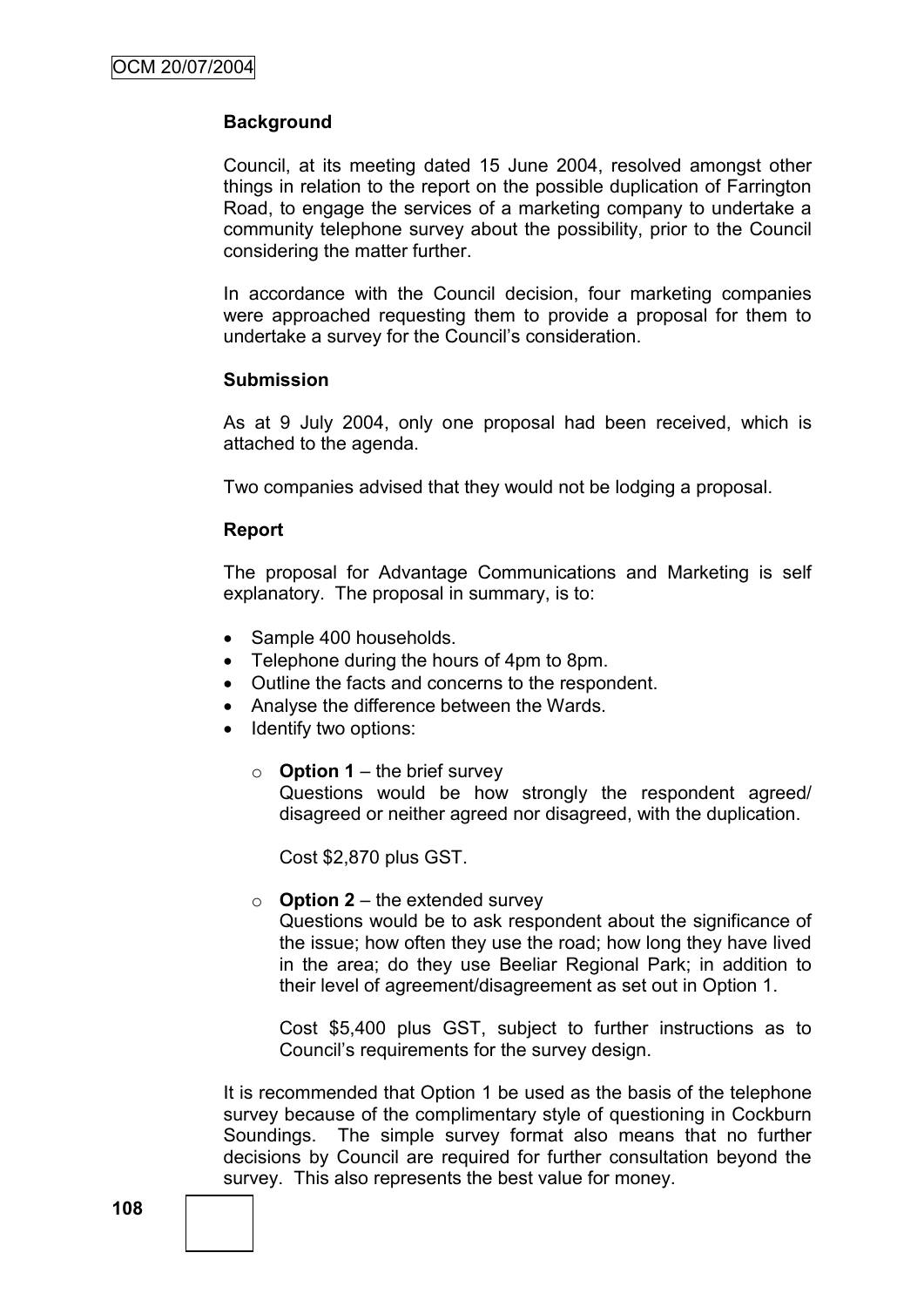It would be desirable for the telephone survey to be conducted at the end of August, but before 3 September 2004. The reason for this is so that the article in Cockburn Soundings relating to the possible duplication of Farrington Road would have been circulated throughout the district between 2 and 6 August and the survey proforma attached to the article, is to be returned by 3 September.

This would mean that by the beginning of September, the Cockburn Soundings Survey, the telephone survey and the response from the stakeholders should have been returned and therefore, a report should be able to be presented to the September meeting of Council.

### **Strategic Plan/Policy Implications**

Managing Your City refers.

### **Budget/Financial Implications**

The cost of the telephone survey (2,870 plus GST), can be drawn from account OP 9761 "Community Consultation".

### **Legal Implications**

N/A

### **Community Consultation**

This is the purpose of the report.

### **Implications of Section 3.18(3) Local Government Act, 1995**

N/A

## **15. FINANCE AND CORPORATE SERVICES DIVISION ISSUES**

### **15.1 (MINUTE NO 2491) (OCM 20/07/2004) - LIST OF CREDITORS PAID (5605) (KL) (ATTACH)**

#### **RECOMMENDATION**

That Council receive the List of Creditors paid for June 2004, as attached to the Agenda.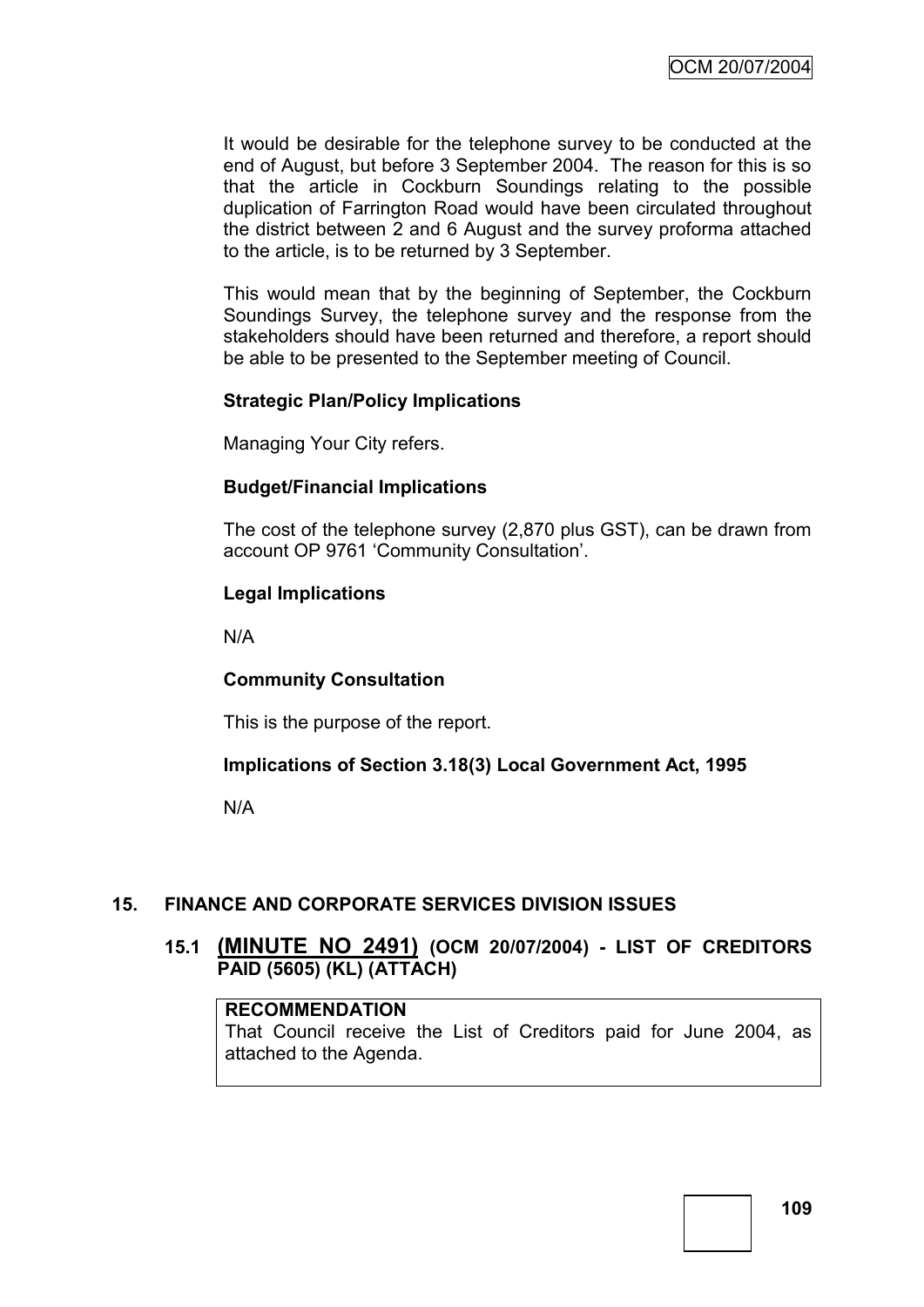## **COUNCIL DECISION**

MOVED Clr V Oliver SECONDED Clr I Whitfield that the recommendation be adopted.

**CARRIED 9/0**

### **Background**

It is a requirement of the Local Government (Financial Management Regulations 1996, that a List of Creditors be compiled each month and provided to Council.

### **Submission**

N/A

**Report**

N/A

### **Strategic Plan/Policy Implications**

N/A

**Budget/Financial Implications**

N/A

**Legal Implications**

N/A

**Community Consultation**

N/A

**Implications of Section 3.18(3) Local Government Act, 1995**

Nil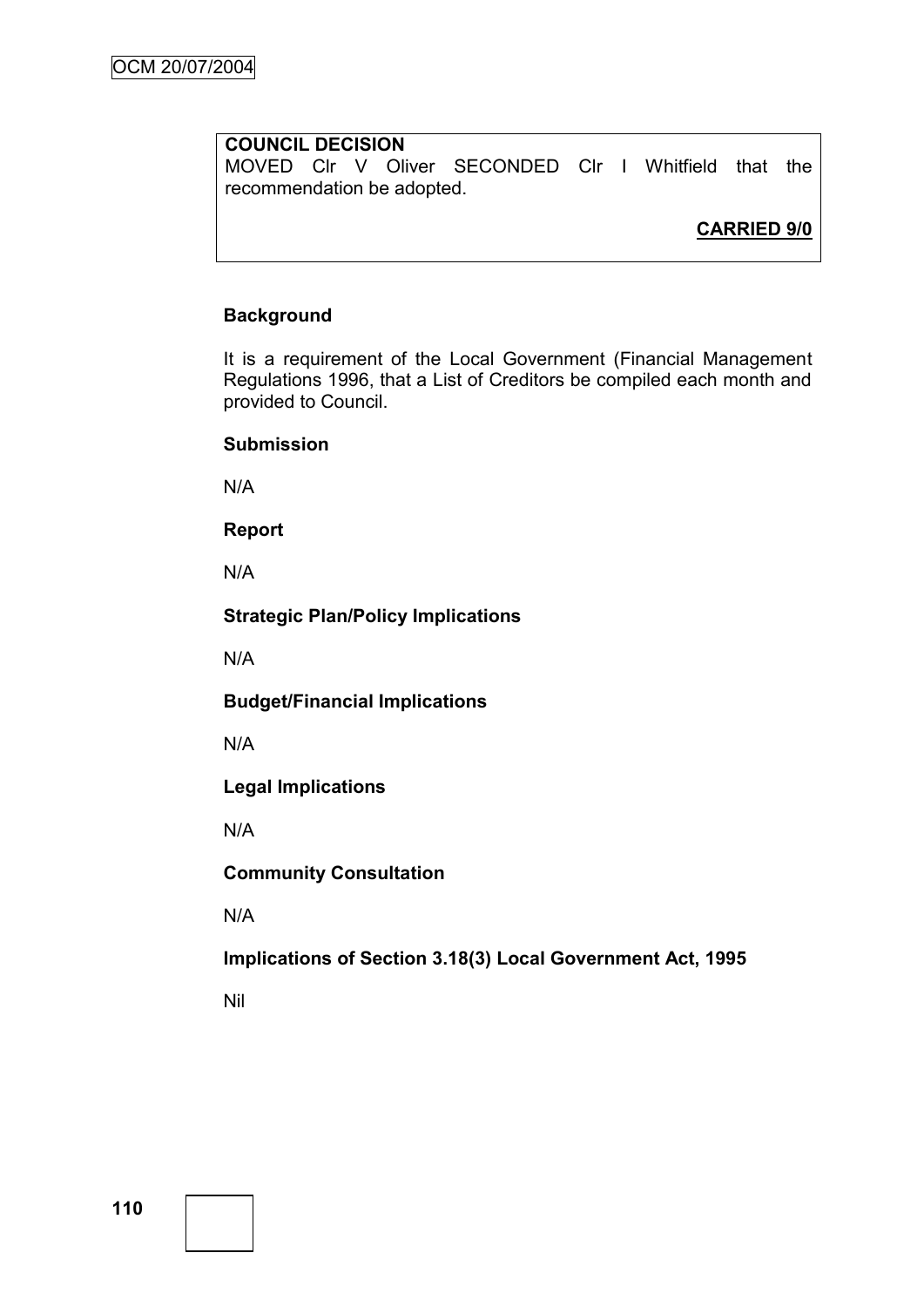## **15.2 (MINUTE NO 2492) (OCM 20/07/2004) - COMPLIANCE WITH SECTION 6 OF THE LOCAL GOVERNMENT (FINANCIAL MANAGEMENT) REGULATIONS 1996 (5003) (ATC)**

#### **RECOMMENDATION**

That Council receive the report on compliance with Section 6 of the Local Government (Financial Management) Regulations 1996.

### **COUNCIL DECISION**

MOVED Clr V Oliver SECONDED Clr I Whitfield that the recommendation be adopted.

**CARRIED 9/0**

#### **Background**

At the Council meeting on 15 June 2004, Deputy Mayor Graham listed the following item as a "Matter for Investigation", that in the interests of best practice management, and as a transparency and accountability mechanism, a report be provided to a future Council meeting confirming compliance with section 6 of the Local Government (Financial Management) Regulations 1996 (WA).

#### **Submission**

N/A

### **Report**

Section 6 of the Local Government (Financial Management) Regulations 1996 reads as follows:

### *Independent performance reviews*

- *6. A local government is to ensure that an employee to whom is delegated responsibility for the day to day accounting or financial management operations of a local government is not also delegated the responsibility for –*
	- *(a) conducting an internal audit; or*
	- *(b) reviewing the discharge of duties by that employee,*

*or for managing, directing or supervising a person who carries out a function referred to in paragraph (a) or (b).*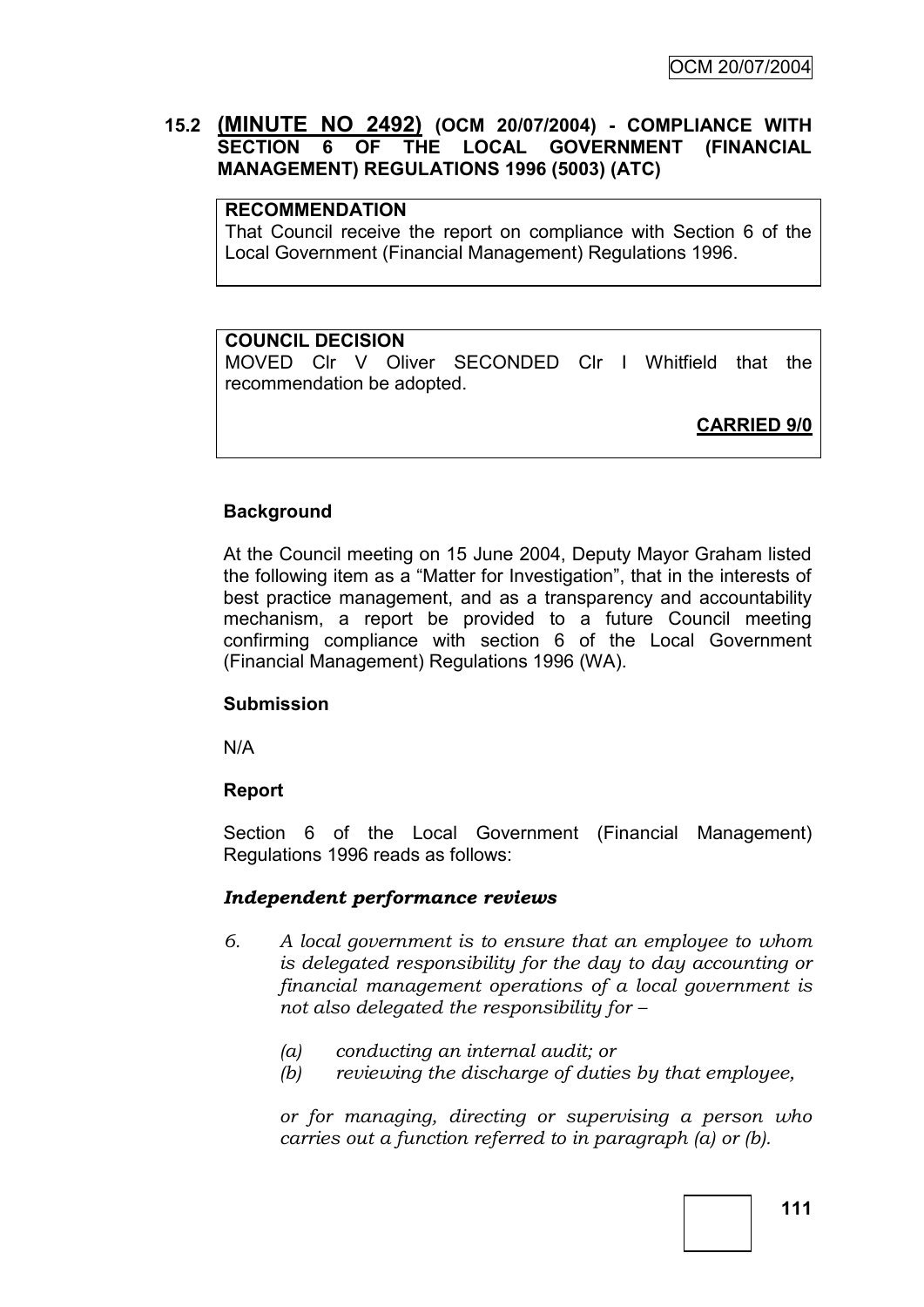The firm of KPMG has been appointed to carry out the internal audit function for the next four years. KPMG were employed for the previous four years as Council"s internal auditors. The Director, Administration and Community Services is the staff member who liaises with the firm, which reports to Council through Council's Audit Committee.

It is therefore confirmed that Council complies with Section 6 of the Local Government (Financial Management) Regulations 1996.

### **Strategic Plan/Policy Implications**

Key Result Area "Managing Your City" refers

#### **Budget/Financial Implications**

N/A

**Legal Implications**

N/A

**Community Consultation**

N/A

**Implications of Section 3.18(3) Local Government Act, 1995**

Nil.

### **15.3 (MINUTE NO 2493) (OCM 20/07/2004) - PRINCIPAL ACTIVITIES PLAN - 1 JULY 2004 TO 30 JUNE 2008 (5406) (ATC) (ATTACH)**

#### **RECOMMENDATION**

That Council adopt the Principal Activities Plan for the period 1 July 2004 to 30 June 2008, as attached to the Agenda.

#### **COUNCIL DECISION**

MOVED Clr V Oliver SECONDED Clr I Whitfield that the recommendation be adopted.

**CARRIED 9/0**

### **Background**

Under the Local Government Act 1995, each year the City is required to prepare a Plan of its principal activities for the next four years. The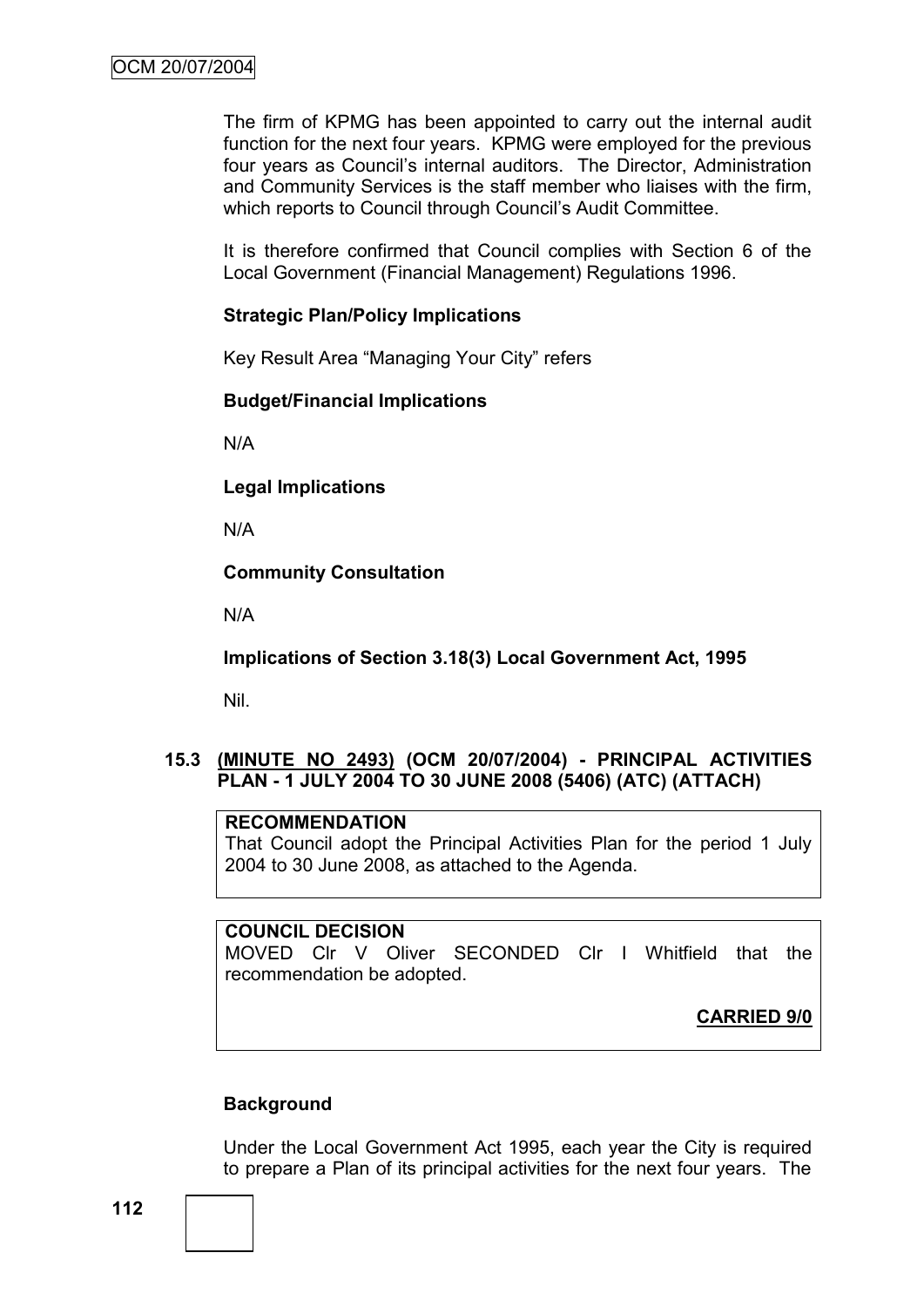Plan must be advertised for public comment for a period of six weeks. When adopted, the Plan is the basis for the annual budget for the City.

### **Submission**

N/A

### **Report**

Under the Local Government Act 1995, each year the City is required to prepare a Plan of its principal activities for the next four years. The Plan was advertised and no comments were received at the end of that period. There have been no changes to the principal activities to be undertaken. The expansion of the gymnasium at the South Lake Leisure Centre has been brought forward from 2005/06 to 2004/05. Funds for the purchase of land and works at the Henderson Landfill site have been added.

### **Strategic Plan/Policy Implications**

The Principal Activities Plan describes its links to the Corporate Strategic Plan.

### **Budget/Financial Implications**

The Principal Activities Plan, when adopted, will form the basis of the budget for 2004/05. Any significant variances from the Principal Activities Plan must be detailed in the Budget document.

### **Legal Implications**

N/A

### **Community Consultation**

The Draft Principal Activities Plan was advertised for public comment in accordance with the Act with no comments being received.

### **Implications of Section 3.18(3) Local Government Act, 1995**

Nil.

### **16. ENGINEERING AND WORKS DIVISION ISSUES**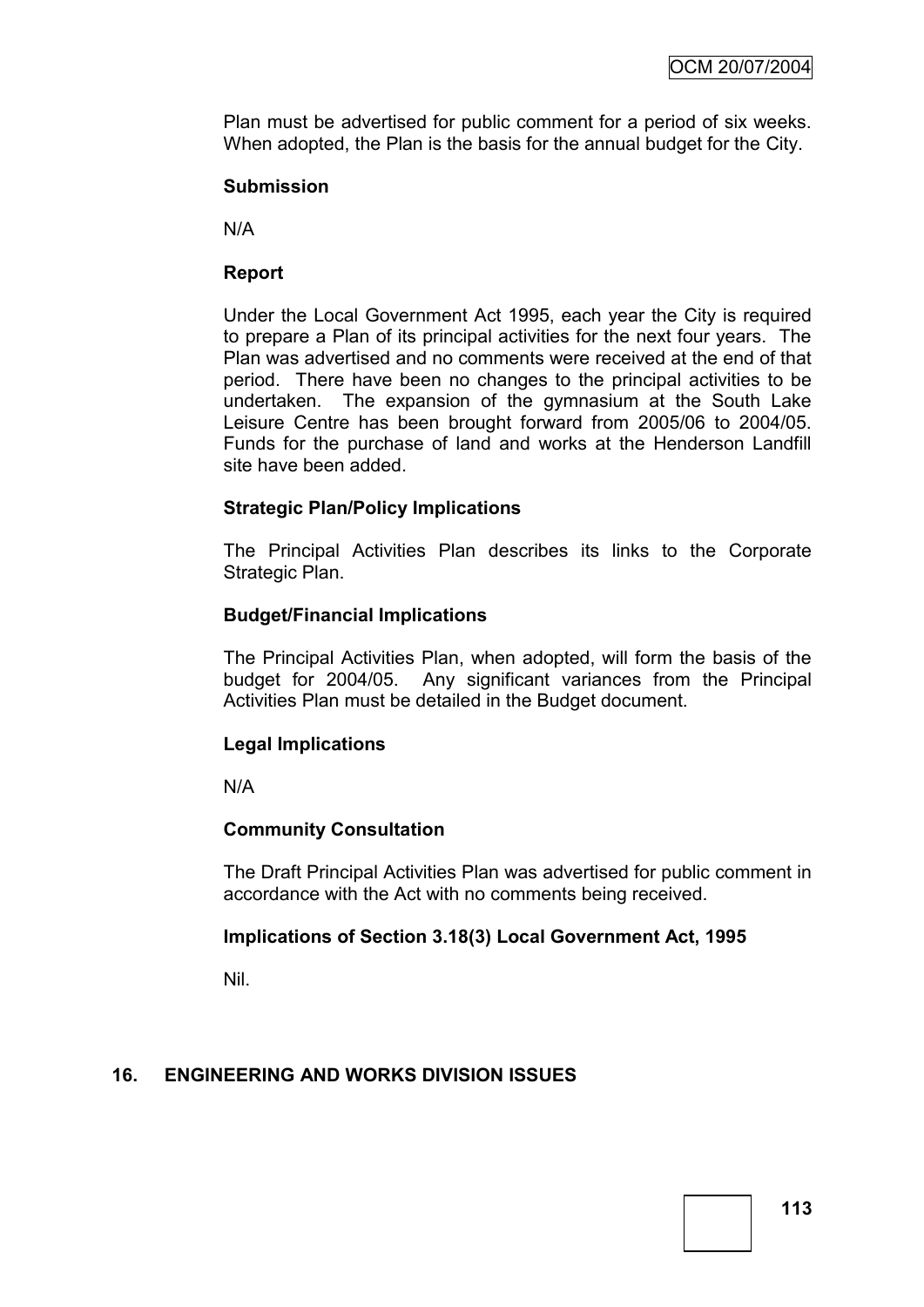### **16.1 (MINUTE NO 2494) (OCM 20/07/2004) - CAMERA SECURITY SYSTEM AT ADMINISTRATION CENTRE CAR PARK (8959) (JR)**

## **RECOMMENDATION**

That Council:

- (1) receive the report on the camera security system at the Administration Centre car park;
- (2) proceed with the installation of the additional security cameras in the eastern car park; and
- (3) engage security staff to patrol the car park at appropriate times during evening Council meetings, with an amount of \$6,000 being included in the 2004/05 Budget.

**TO BE CARRIED BY AN ABSOLUTE MAJORITY OF COUNCIL**

### **COUNCIL DECISION**

MOVED Clr M Reeve-Fowkes SECONDED Clr K Allen that Council:

- (1) receive the report on the camera security system at the Administration Centre car park;
- (2) proceed with the installation of four additional security cameras in the eastern car park;
- (3) engage security staff to patrol the car park at appropriate times during evening Council meetings, with an amount of \$6,000 being included in the 2004/05 Budget;
- (4) install an additional camera in the northern carpark to focus on Elected Members" vehicles with an amount of \$1500 being included in the 2004/05 Municipal Budget; and
- (5) connect the new cameras to the existing surveillance monitoring system and ascertain whether the existing system can be connected to the control room of the City"s Security Patrol Service when it is established.

**CARRIED 9/0**

### **Explanation**

The Security Camera system should be considered as a deterrent to vandalism and theft from the Car parks. The additional cameras will assist in this regard. The capability to connect the existing surveillance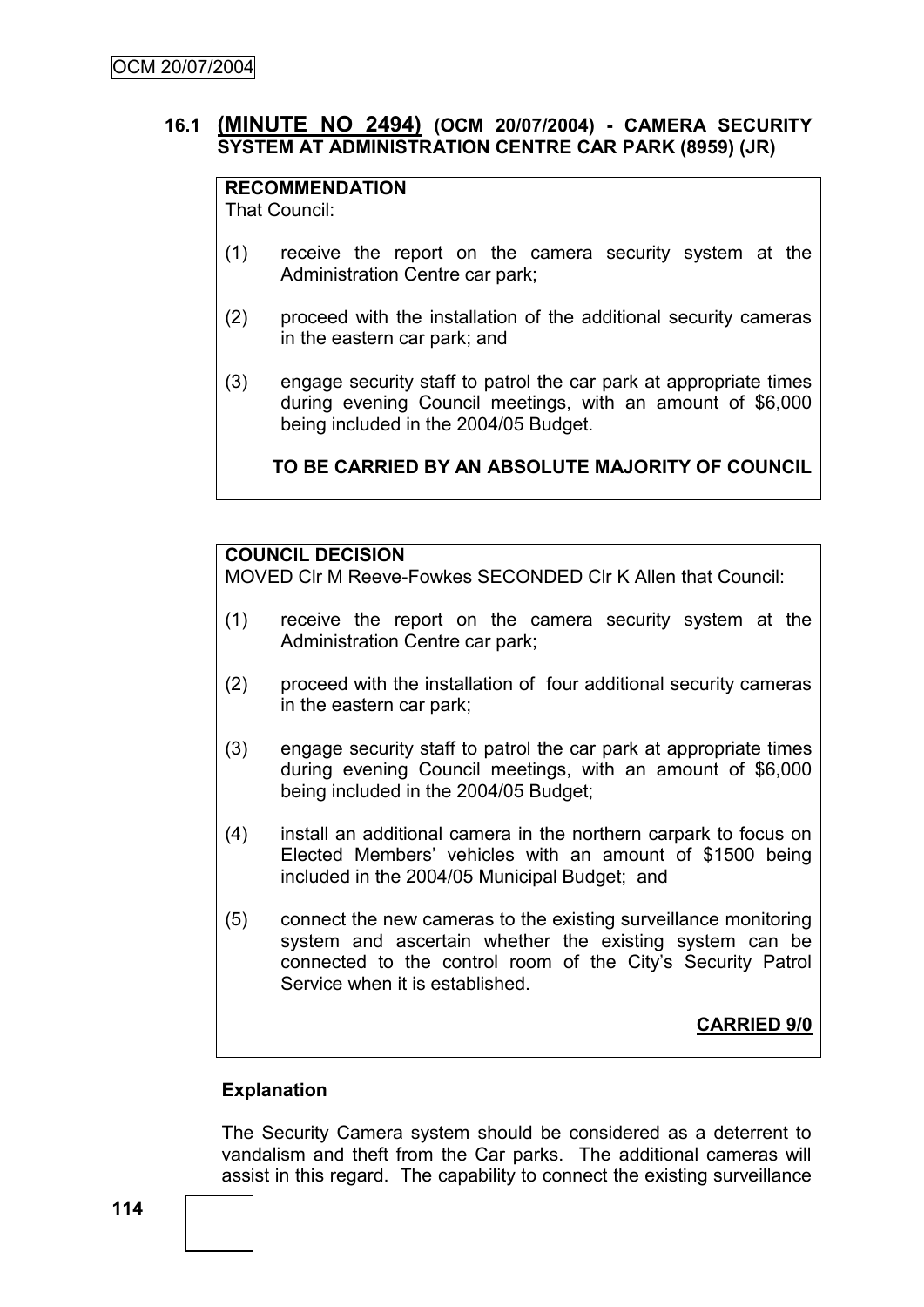system to the future proposed Cockburn Security Patrols should be ascertained.

### **Background**

A camera security system has been set up in the grounds of the Administration Centre to deter vandalism and to ameliorate staff safety concerns when walking through the grounds, particularly after hours. There is also \$25,000 on the Budget to install additional security cameras in the eastern car park following the relocation of the staff parking from the northern car park due to the construction of the dental clinic.

### **Submission**

At the Ordinary Council Meeting held on 20 April 2004, under "Matters to be Noted for Investigation, Without Debate", Cr. Reeve-Fowkes requested a report into the Camera Security System in Council"s car park. The report is to establish why the current system is failing to identify vandals and car thieves in the car park, and to provide detailed options to either upgrade the current system or introduce a new and more effective alternative.

In addition, in adopting the Budget Review at this meeting, Council also resolved that a report be prepared on the effectiveness of the proposed camera system for the Administration Centre east car park and presented to Council for consideration.

At the Ordinary Council Meeting held on 15 June 2004, it was resolved in this regard to act immediately on the request that a report be prepared on car park security in the Coleville Crescent Council car parks, with full cost implications of any upgrade being ready for this year"s budget deliberations, and to adjust the security camera in the northern (Elected Members) car park to a position where it will view the Mayor and Councillors' vehicles.

### **Report**

The camera security system was primarily installed as a deterrent to:-

- vandalism, theft and abuse of Council property;
- loitering on Council's premises; and
- threats to the safety and welfare of Council staff in the course of their work, thus providing a heightened sense of security for staff who move through those areas, particularly after hours.

The cameras were not set up to provide security for private vehicles parked in Council"s car park. However, they do provide a deterrent to vandals and car thieves as there is some coverage of the car parks by the cameras in the course of their operation. This can only ever be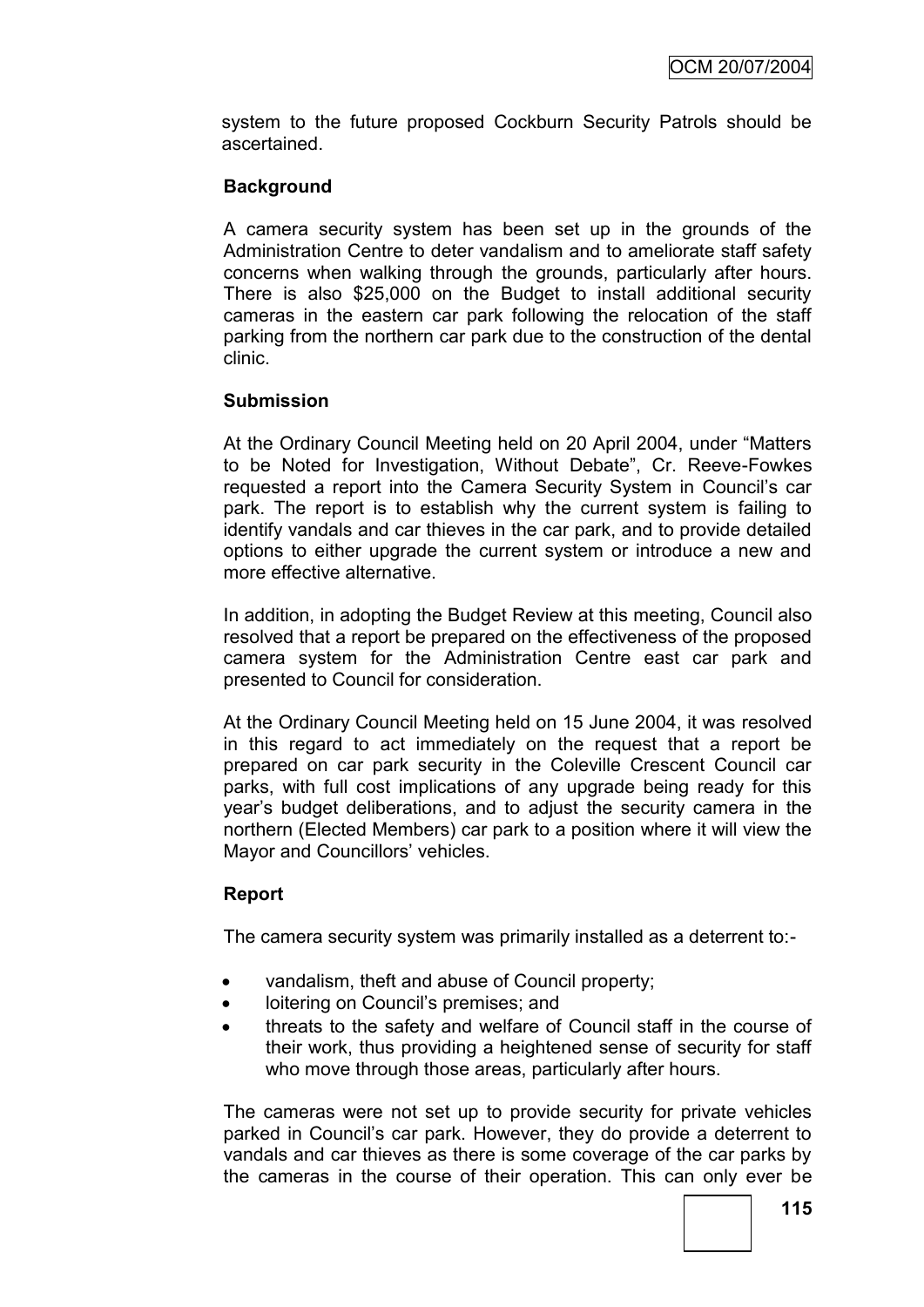considered as backup cover as it is not specifically set up to monitor the vehicles in the car park.

Currently there are 2 cameras set up on the west side of the eastern car park. Now that staff parking has been relocated to this area from the northern car park, Council has allocated funds to install an additional 4 cameras on 2 poles on the east side of the eastern car park. The primary purpose of the additional cameras is to increase security for staff, particularly after hours. It will also provide increased backup in deterring car vandals and thieves. It should be noted that the camera system is not continuously monitored, but footages only accessed when there is a requirement. It should be noted that resolution for recognition on these cameras will never be adequate due to the distance of the cameras.

If Council wishes to provide specific security for private vehicles in Council"s car park, then Council may be accepting full liability for any vandalism or theft associated with vehicles in the car park. If so, then a more comprehensive monitoring and control system to the camera system alone should be installed. Typically, this would entail a fenced car park with controlled vehicle and pedestrian access, maybe monitored by cameras. To house Councillors" vehicles, the estimated cost of a fenced compound with additional camera surveillance is \$5,000. Compound gate keys would be supplied to Councillors. In view of the proposed construction of a new Elected Member area and Elected Member car park within the next two years, this solution is considered premature.

An alternative less intrusive and more effective solution to address after-hours car park security during Council meetings is to engage security patrol staff. Based on four after-hours meetings per month at 4 hours minimum payment each, the estimated annual cost would be \$6,000.

The security camera in the northern (Elected Members) car park has been adjusted to view the Mayor"s vehicle, but its field of view does not extend much further than that.

It is considered that the installation of the additional security cameras in the eastern car park for staff safety reasons will also increase the deterrence to would-be vandals and thieves without increasing Council"s liability in this regard and should be proceeded with.

#### **Strategic Plan/Policy Implications**

A Council strategic commitment is to construct and maintain community buildings, which are owned or managed by the Council, to meet community needs.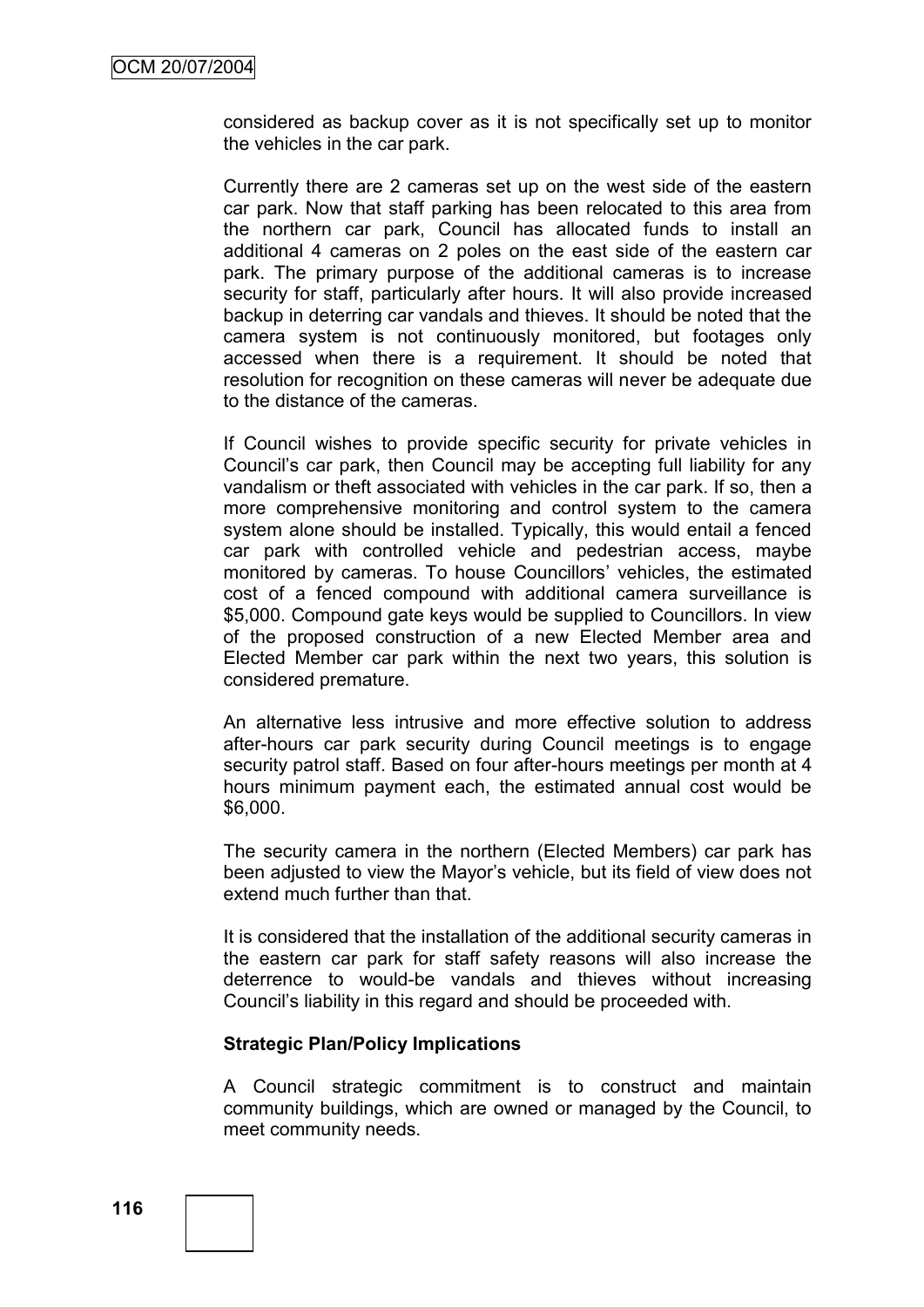## **Budget/Financial Implications**

There is \$25,000 allocated on the Budget to extend the camera security system for the Administration Centre eastern car park. The cost of security patrol staff during after-hours Council meetings will require an amount of \$6,000 to be included in the 2004/05 Budget.

### **Legal Implications**

The provision of specific security for the protection of vehicles in Council"s car park may shift liability to Council.

### **Community Consultation**

N/A.

### **Implications of Section 3.18(3) Local Government Act, 1995**

Nil.

## **17. COMMUNITY SERVICES DIVISION ISSUES**

### **17.1 (MINUTE NO 2495) (OCM 20/07/2004) - REPORT - SPEARWOOD PUBLIC LIBRARY (710400) (DKF) (ATTACH)**

#### **RECOMMENDATION**

That the Report relating to the opening hours of the Spearwood Public Library, as attached to the Agenda, be received.

### **COUNCIL DECISION**

MOVED Deputy Mayor R Graham SECONDED Clr L Goncalves that:

- (1) the Spearwood Library be opened to customers on Wednesdays with effect from 1 September 2004, and that any necessary funds be provided in the 2004/05 Municipal Budget; and
- (2) a comprehensive report be presented to the August Ordinary Council Meeting regarding the range of financial and nonfinancial and staffing options available to Council to achieve the outcome specified in (1) above.

## **CARRIED BY ABSOLUTE MAJORITY OF COUNCIL 9/0**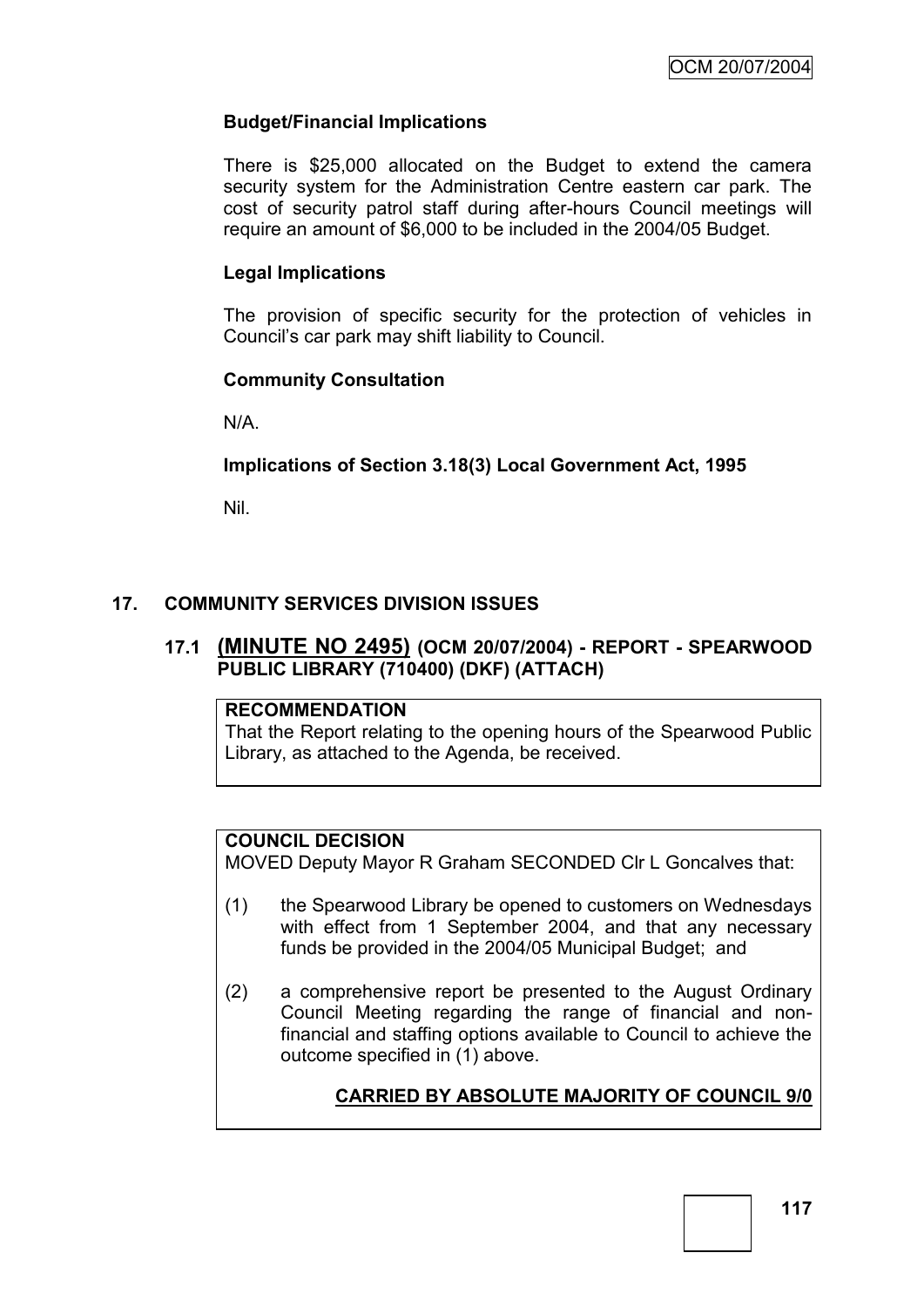## **Explanation**

Council considers the closure of the Spearwood Library to customers on Wednesdays to be an inadequate provision of service and an inefficient use of capital resources. It therefore takes the view that the Library should be opened to customers on Wednesdays and would like a report presented to the next Council Meeting regarding options available to achieve this outcome.

## **Background**

At the Council Meeting conducted on 20 April 2004, under the heading of "Matters to be noted for investigation, without debate", Deputy Mayor Graham requested that a report be prepared and presented to a future Council meeting outlining the issues involved in the Provision of Library Services at the Spearwood Library on Wednesdays. The report should:-

- 1. Outline the reasons why a service is not currently provided.
- 2. Indicate whether there is a reduced library staff workforce on Wednesdays.
- 3. Provide a comparison of opening hours between the Cockburn Library Service and library services at bordering local authorities.

### **Submission**

N/A

## **Report**

As contained in the attachment.

### **Strategic Plan/Policy Implications**

Key Result Area "Facilitating the Needs of Your Community" refers.

## **Budget/Financial Implications**

As contained in the attached Report.

## **Legal Implications**

N/A

## **Community Consultation**

Nil.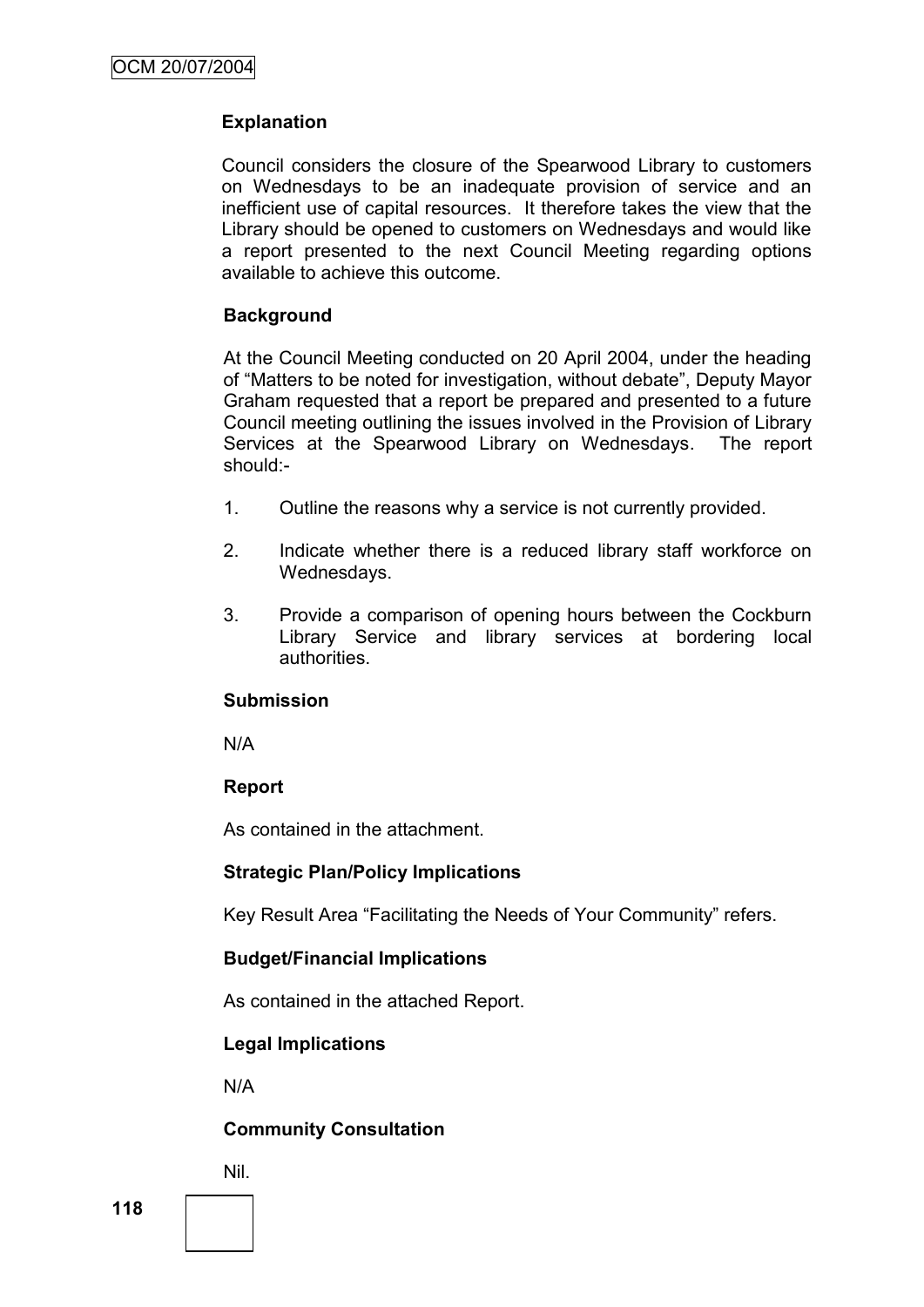## **Implications of Section 3.18(3) Local Government Act, 1995**

Nil.

## **17.2 (MINUTE NO 2496) (OCM 20/07/2004) - CLAIM FOR REIMBURSEMENT - VEHICLE DAMAGE (8910) (DMG)**

### **RECOMMENDATION**

That Council reimburse the Community Development Coordinator, Daniel Hanley, the sum of up to \$250.00, upon production of receipts, for damage incurred to his private vehicle while conducting Council business after hours.

### **COUNCIL DECISION**

MOVED Clr S Limbert SECONDED Clr V Oliver that that Council reimburse the Community Development Coordinator, Daniel Hanley, as a gesture of good faith, a 'without prejudice' payment of up to \$250, upon production of receipts for damage incurred to his private vehicle while conducting Council business after hours on 6 April 2004.

**CARRIED 9/0**

### **Explanation**

It is important to demonstrate that this is a single incident to be considered on its merits and not necessarily be seen as setting a precedent. Therefore, the offer of reimbursement should be on a 'without prejudice' basis.

### **Background**

On the evening of 6 April 2004, Council"s Community Development Coordinator, Daniel Hanley, facilitated the inaugural Meeting of the Spearwood Community Association at the Cockburn Civic Centre.

Materials produced for the community participants were transported to the Civic Centre in Mr Hanley"s private vehicle. Mr Hanley parked his vehicle in the entrance road to the Civic Centre for convenience of unloading the materials into the venue.

During Mr Hanley"s presentation to the public, his vehicle was broken into, causing damage to a rear window, requiring replacement.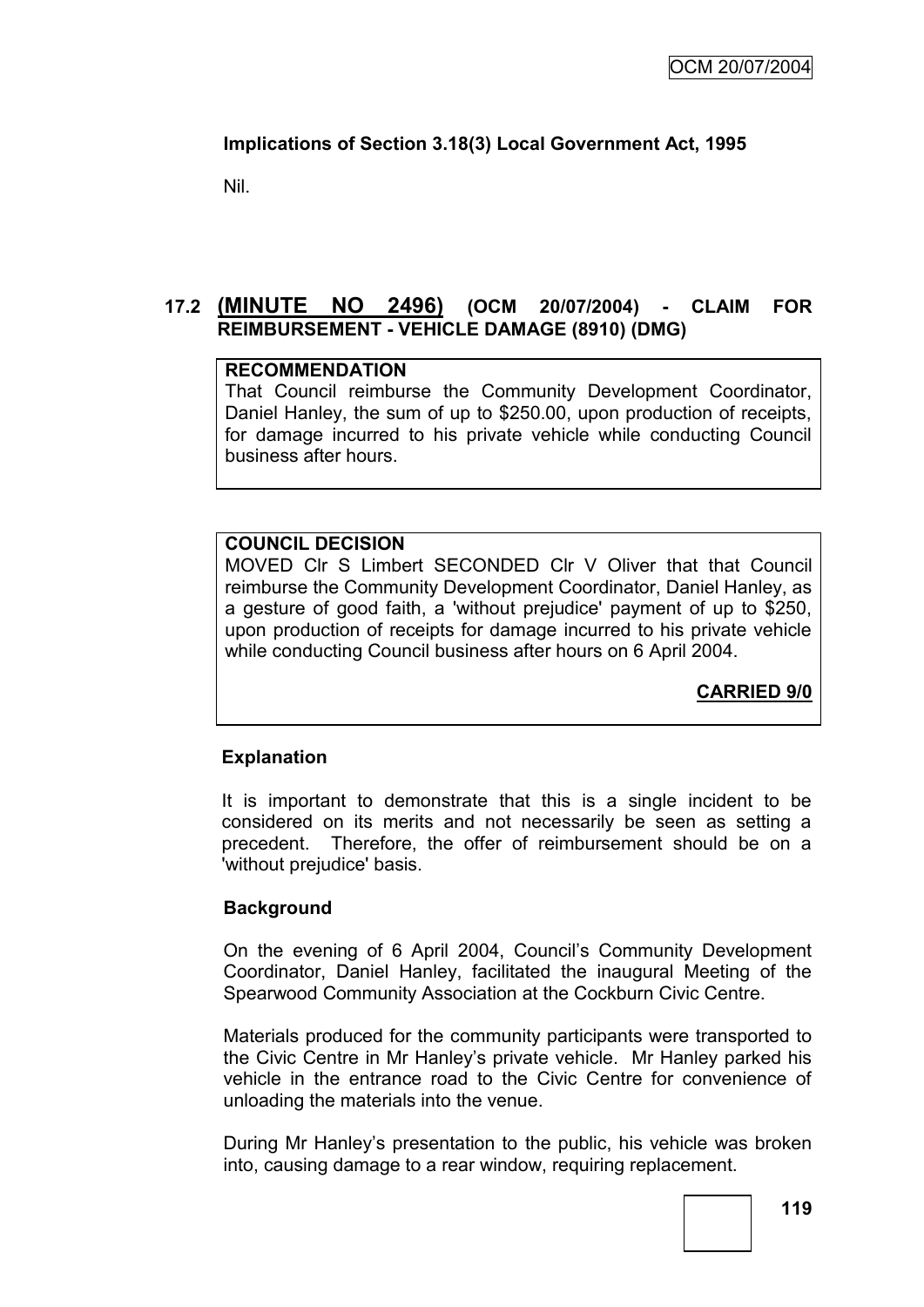#### **Submission**

To reimburse the cost of repairs for private vehicle damage incurred by a staff member while attending a Council related forum after hours.

#### **Report**

Under normal circumstances, violation or damage of staff property during office hours are not able to be claimed from Council, unless special circumstances apply to any incident.

This is because of the minimal risk exposure during these hours. Accordingly, occasional incidents of vandalism and break-ins to employee vehicles located in Council's facility car parking areas have resulted in the affected staff member applying for compensation for damage incurred.

These claims have not been accepted because of the normal public risk associated with using car parks provided for business purposes during normal day time hours (i.e. 8.00am to 5.00pm).

However, in Mr Hanley"s case, he was conducting an after hours function, as part of the requirements of his job, on behalf of Council.

The incident was an opportunistic break-in which did not yield the perpetrator any gain, as there was nothing of material value in the vehicle able to be removed.

Therefore, the result was a vandalised vehicle caused by a smashed rear window.

A quotation of \$250.00 has been received for repairs to the vehicle. This is equivalent to the vehicle"s insurance excess therefore, it cannot be claimed through that avenue.

Given the relative insignificance of the claim and that it was incurred while performing a bona fide Council function after hours at a Council facility, it is recommended that the amount be reimbursed, upon the production of receipts (up to \$250.00) validating the repairs have been effected.

#### **Strategic Plan/Policy Implications**

Key Result Area "Managing Your City" refers.

#### **Budget/Financial Implications**

Funds available in Acc. OP 9419-6200 "Cockburn Community Development Strategy".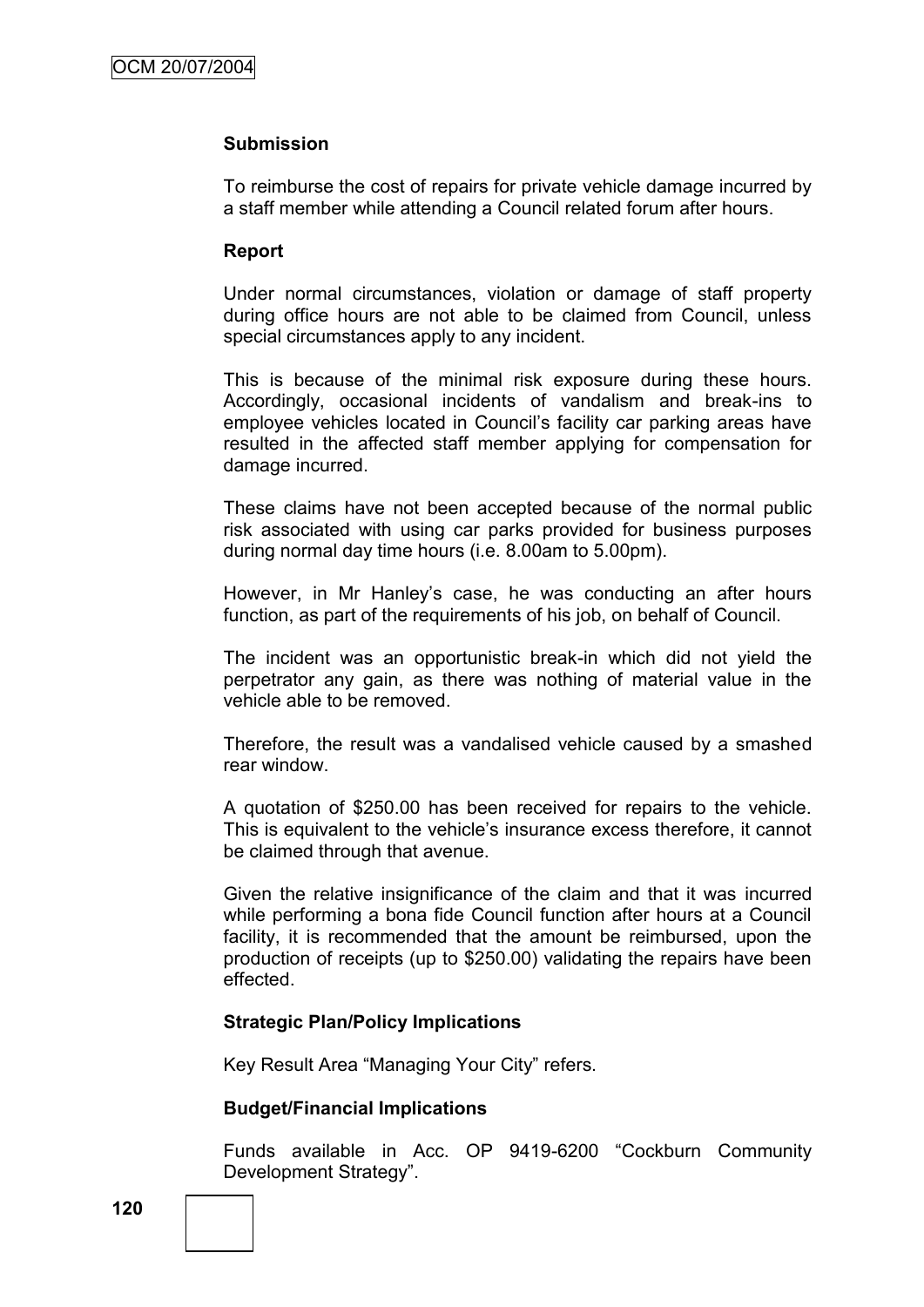## **Legal Implications**

N/A

## **Community Consultation**

N/A

## **Implications of Section 3.18(3) Local Government Act, 1995**

Nil.

## **17.3 (MINUTE NO 2497) (OCM 20/07/2004) - SAFER CITY/NEIGHBOURHOOD WATCH (RA) (8953) (ATTACH)**

# **RECOMMENDATION**

That Council:-

- (1) establish the Cockburn Community Safety Crime Prevention Reference Group comprising the following members:-
	- Local Police Officer in Charge from Cockburn, Hilton and Murdoch Stations.
	- Representative of the Education Department Truancy Officer or other nominee of the District Superintendent.
	- Representative from the Department of Housing and Works Homeswest.
	- Representative from the Department of Community Development.
	- Representative from the Regional Cockburn Community Associations Group.
	- Representative from the Cockburn Aboriginal Advisory Committee.
	- Chairperson Neighbourhood Watch Committee.
	- City of Cockburn Social Services Manager (or representative)
	- City of Cockburn Safer City Coordinator as executive officer
	- Youth Advisory Council representative;
- (2) adopt the terms of reference for the Cockburn Community Safety Crime Prevention Reference Group as attached to the agenda.; and
- (3) combine accounts GL172-6245 Part Time Neighbourhood Watch Coordinator \$20,500 and GL171-6804 Community Policing \$10,000 to form a new account to be known as the Neighbourhood Watch/Community Safety Initiatives \$30,500.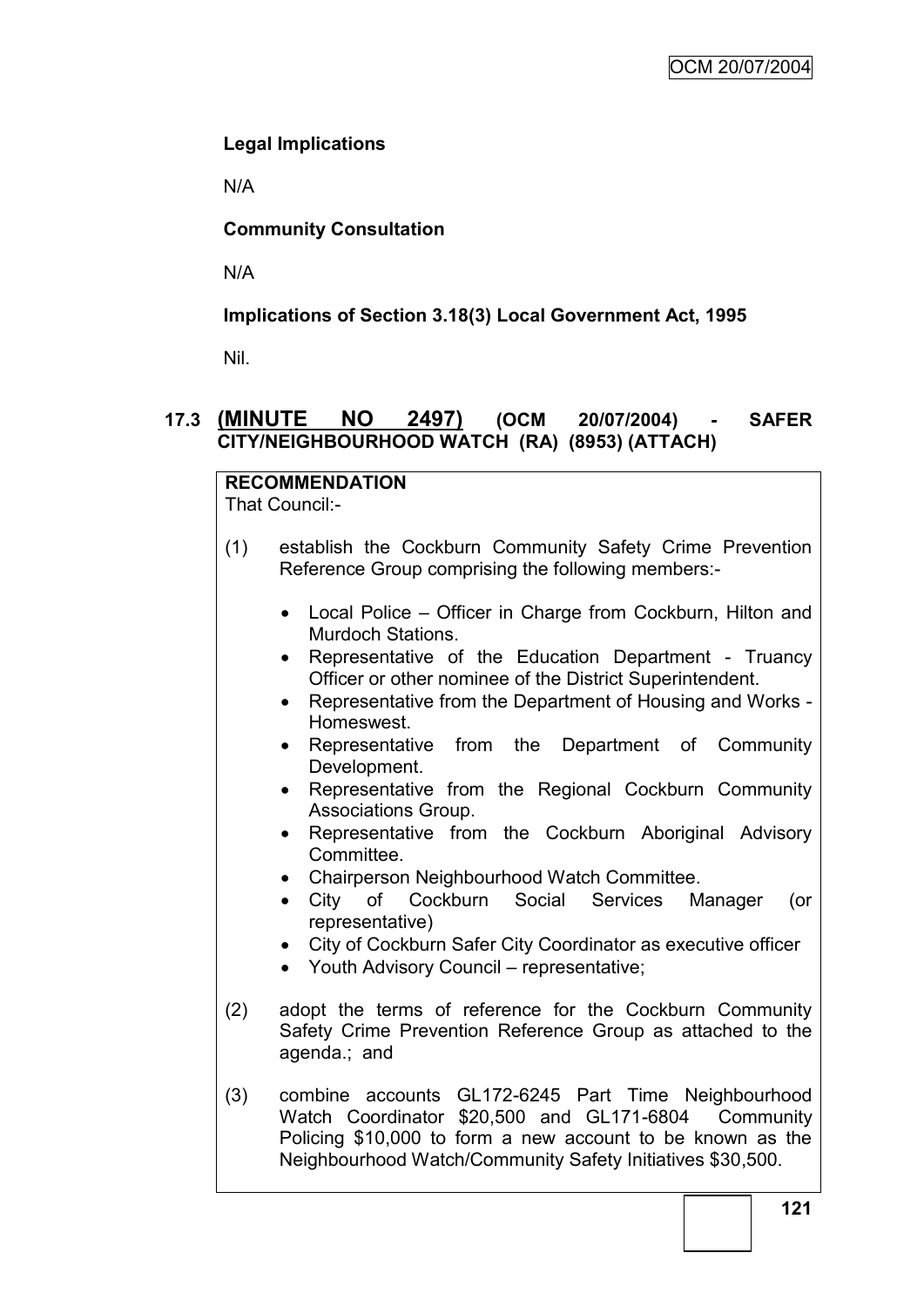## **COUNCIL DECISION**

MOVED Clr S Limbert SECONDED Clr A Tilbury that Council:

- (1) establish the Community Safety Crime Prevention Reference Group comprising the following members:
	- City of Cockburn Elected Member Representative
	- Local Police Officer in Charge from Cockburn, Hilton and Murdoch Stations.
	- Representative of the Education Department Truancy Officer or other nominee of the District Superintendent.
	- Representative from the Department of Housing and Works Homeswest.
	- Representative from the Department of Community Development.
	- Representative from the Regional Cockburn Community Associations Group.
	- Representative from the Cockburn Aboriginal Advisory Committee.
	- Chairperson Neighbourhood Watch Committee.
	- City of Cockburn Social Services Manager (or representative)
	- City of Cockburn Safer City Coordinator as executive officer
	- Youth Advisory Council representative;
- (2) adopt the terms of reference for the Cockburn Community Safety Crime prevention Reference Group as attached to the agenda;
- (3) combine accounts GL 172-6245 "Part Time Neighbourhood Watch Coordinator" \$20,500 and GL 171-6804 "Community Policing" \$10.000, to form a new account to be known as the Neighbourhood Watch/Community Safety Initiatives \$30,500; and
- (4) appoint an Elected Member representative.

## **CARRIED 9/0**

## **Explanation**

The City of Cockburn has taken an holistic approach to the issue of crime prevention in recognition that the issue is ingrained into the fabric of our society. It is therefore considered vital that an Elected Member is included as a representative in the broad reference group.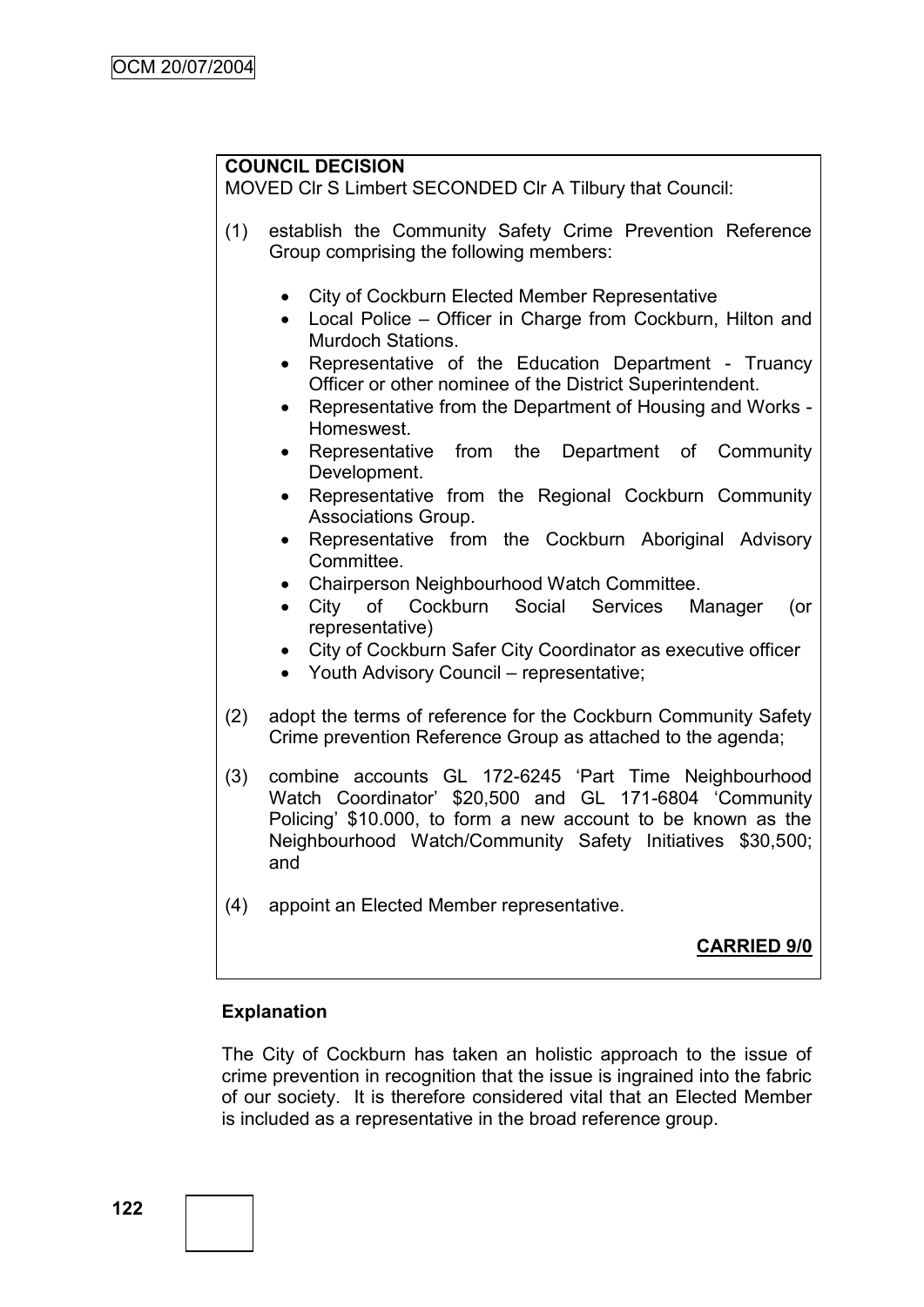OCM 20/07/2004

### **Background**

Council at its meeting of the 20 January 2004, resolved to enter a partnership arrangement with the State Government for Crime Prevention and Community Safety. This agreement was formally signed on Wednesday, 9 June 2004. Council was advised the State Government will no longer be supporting the Safer WA model of crime prevention and is encouraging local authorities to join directly with them to work toward addressing community safety and crime prevention initiatives at the local community level.

The partnership with the State Government requires that there be a strategic plan developed by participating local authorities, which reflects the needs and aspirations of the local community. A grant of \$10,000 is provided as a contribution toward the establishment of the plan on the signing of the agreement. On completion of the agreement, a further \$20,000 is provided toward the implementation of a strategy or strategies included in the plan. The South West Group is currently investigating the opportunity for additional funding and the coordination of Strategic Plans that will result in the development of specific plans to meet the needs of each participating local authority. The results of this process will be known in due course and Council will consider an allocation of funds in its 2004/05 Budget for this purpose. In the meantime, the City's current projects of a community safety crime prevention nature have been incorporated into an interim plan that will be considered by the proposed City of Cockburn Community Safety Crime Prevention Reference Group.

Independent of this process, the State Government"s Office of Crime Prevention has provided grants for community safety crime prevention initiatives by Local Government. The City has received a total of \$132,000 (ex GST) in grants from this source as of June 2004. These projects will also be included in the aforementioned plan.

Grants have also been received from the Proceeds of Crime Fund totalling \$54,132 for other specified initiatives to be undertaken by the City.

#### **Submission**

N/A

### **Report**

Council currently provides a contribution of \$10,000 towards the regional Safer WA Committee based in Fremantle. The funds are primarily used for the production of the Neighbourhood Watch newsletter. The State Government"s withdrawal of support for the Safer WA model provides the opportunity for the Council to reconsider its allocation of funds to Safer WA.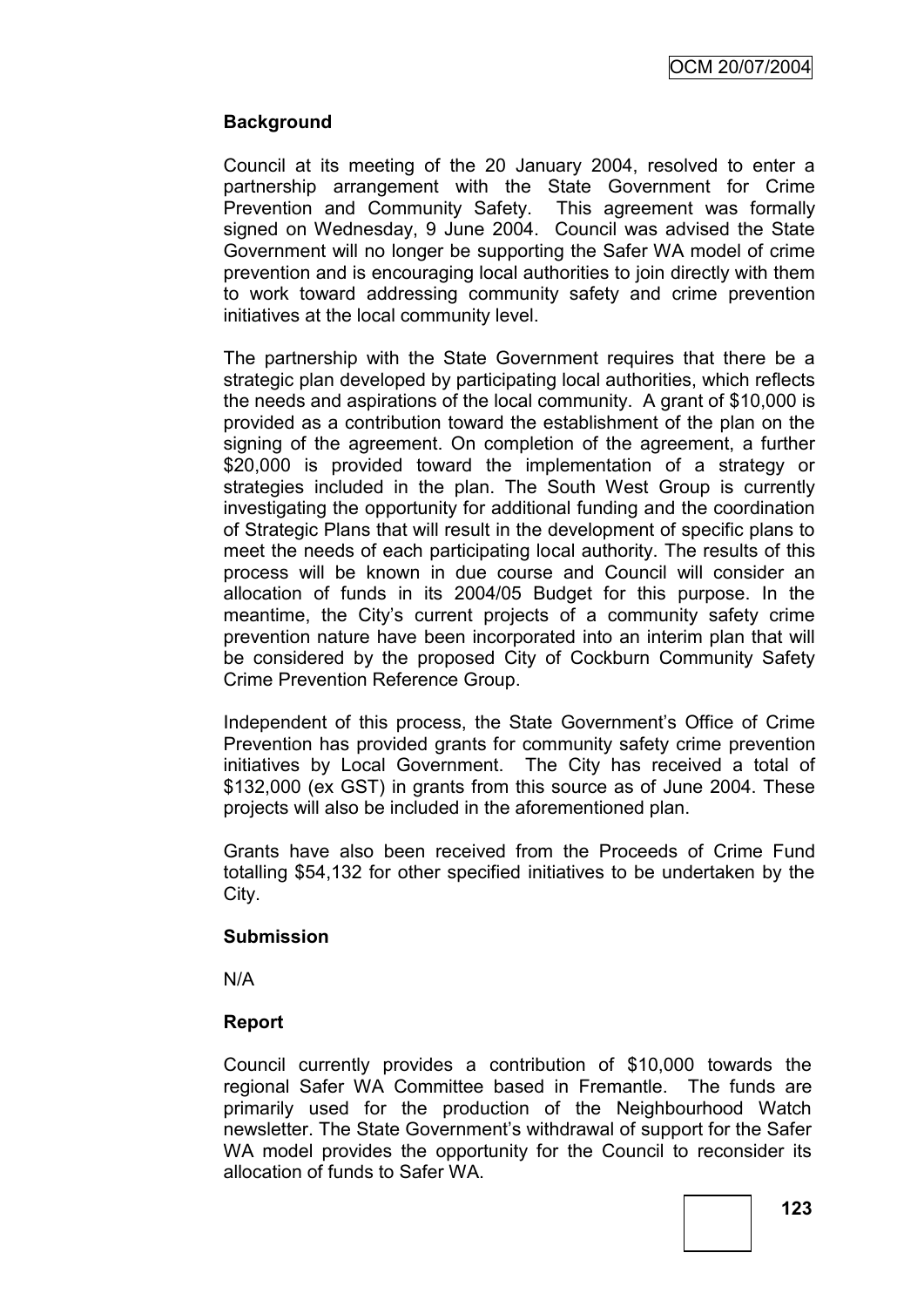It is proposed that the City of Cockburn change its model of operating Neighbourhood Watch away from the current structure where people are "signed up" as members to one where the view is promoted that "everyone is in neighbourhood watch, we all look out for each other". This perspective will be supported by encouraging a sense of ownership at the local community level with programs such as "Reclaim the Streets", "Clean Up Crime" and the local community days. The funds currently allocated for the employment of the Neighbourhood Watch Coordinator and the Assistant total \$20,500. It is proposed that these funds be reallocated to provide a broader focus for Neighbourhood Watch as discussed below. Rather than Council make a commitment at this stage to the specifics of the use of these funds, it is proposed that the funds be described Neighbourhood Watch/Community Safety initiatives. The decision on the distribution of human resources in the Safer City area will be better made when the detail of the Mobile Security Service is finalised. In the meantime, the promotion and administration of Neighbourhood Watch can be carried out with existing Council staff arrangements. It is intended to utilise a small portion of the funds allocated to Neighbourhood Watch to run a facilitated workshop for the current suburb managers to provide an overview of the direction community safety/crime prevention is taking and to develop an action plan for the future of the group.

It is proposed that a Neighbourhood Watch Committee structure remain that includes suburb representatives that meet each month to discuss issues that arise in their local communities and assist with the development of broader community safety and crime prevention initiatives beyond simply 'lock up the house' issues.

It is proposed that the \$10,000 currently being provided to the Safer WA Committee, be reallocated by Council as funds that can go towards the provision of the broader initiatives described above. Instead of the current newsletter being produced through the regional Safer City Office, it is proposed that there be a half page to full page, depending on copy, section within the Cockburn Soundings set aside each edition for items specific to Neighbourhood Watch and other community safety and crime prevention initiatives.

The partnership agreement with the State Government requires, quite reasonably, that there be a mechanism in place that allows for community input into the development and ongoing implementation of the strategic plan for the City. As the City has taken a holistic approach to the issue of crime prevention in recognition that the issue is ingrained into the fabric of our society, it is proposed that a broad reference group be established comprising of the following representatives:

Local Police – O.I.C. from Cockburn, Hilton and Murdoch Stations.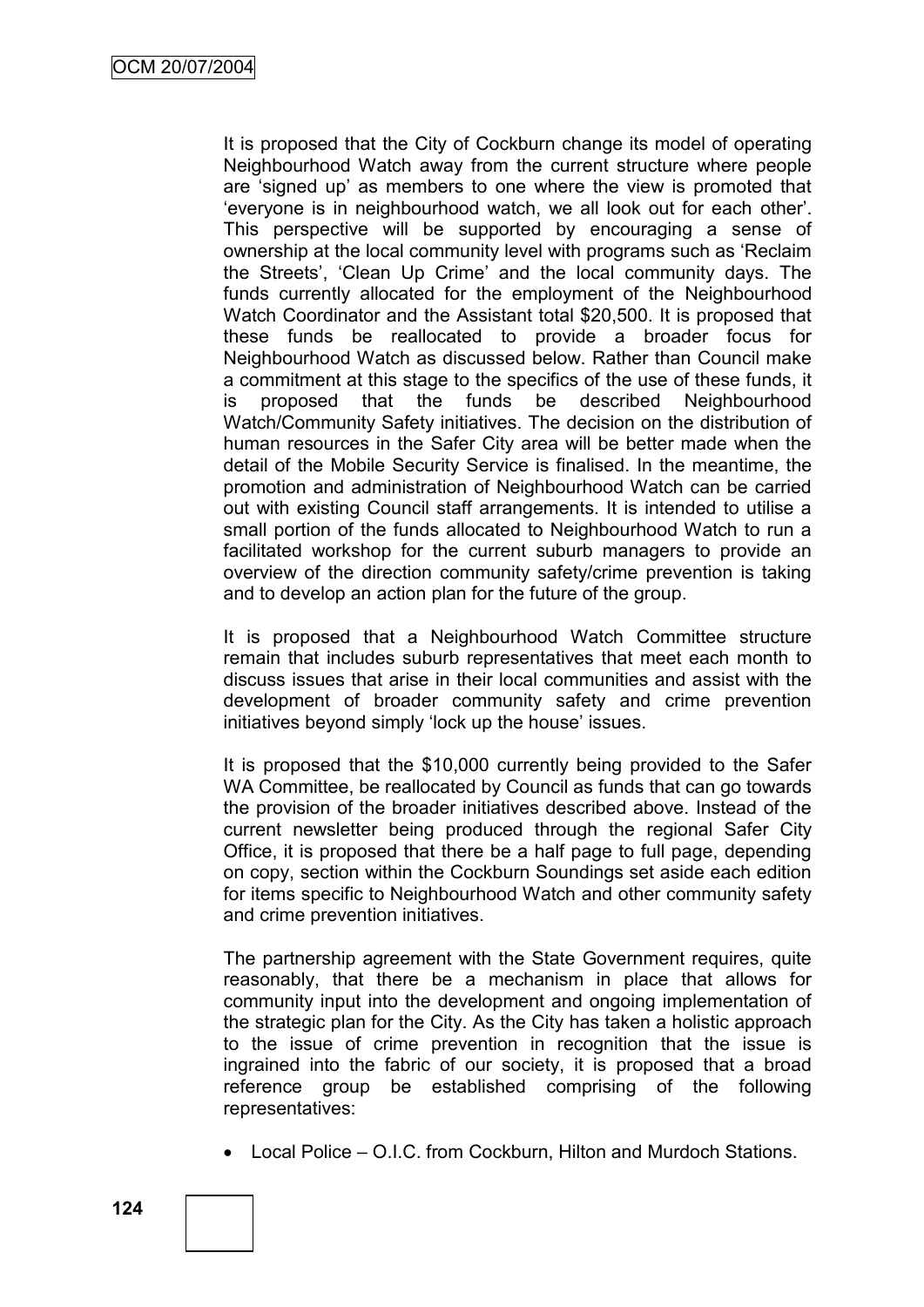- Representative of the Education Department Truancy Officer or other nominee of the District Superintendent.
- Representative from the Department of Housing and Works Homeswest.
- Representative from the Department of Community Development.
- Representative from the Regional Cockburn Community Associations Group.
- Representative from the Cockburn Aboriginal Advisory Committee.
- Chairperson Neighbourhood Watch Committee.
- City of Cockburn Social Services Manager or representative.
- City of Cockburn Safer City Coordinator Executive Officer.

The City"s Safer City Coordinator will carry out the administration and supervision of the implementation of the Cockburn Community Safety Crime Prevention Strategic Plan.

### **Strategic Plan/Policy Implications**

Facilitating a range of services responsive to community needs

### **Budget/Financial Implications**

The proposed budget for 2004/05 provides for \$20,500 for Neighbourhood Watch Coordination and \$10,000 for Safer WA. It is proposed that these funds be amalgamated into an account titled Neighbourhood Watch/Community Safety Initiatives. No additional funds are being sought.

### **Legal Implications**

Nil.

### **Community Consultation**

The proposed structure of the Cockburn Community Safety and Crime Prevention Reference Group by its very nature facilitates community consultation.

### **Implications of Section 3.18(3) Local Government Act, 1995**

The arrangements in place are in accordance with a State Government initiative.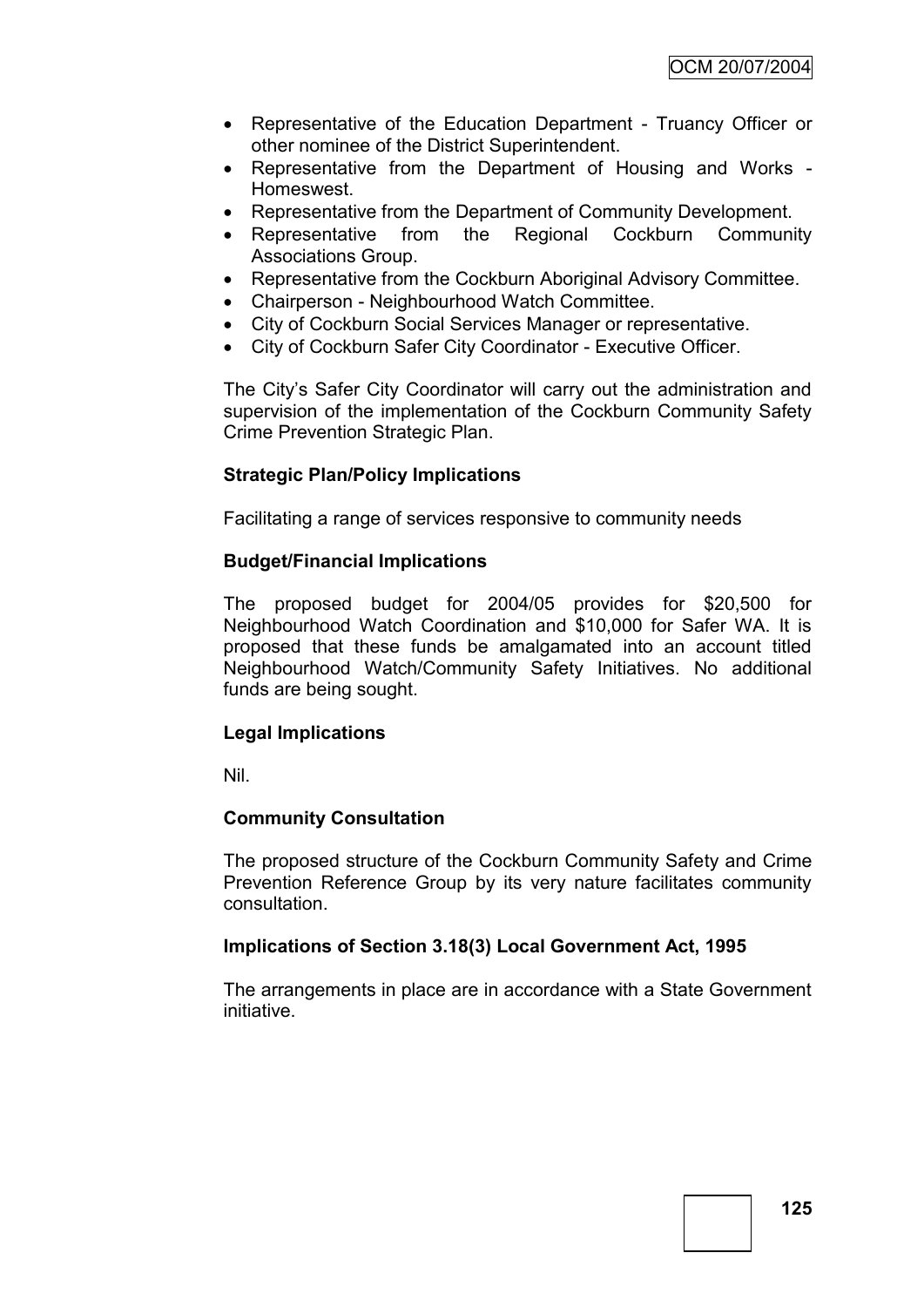## **(MINUTE NO 2498) (OCM 20/07/2004) - SAFER CITY/NEIGHBOURHOOD WATCH (RA) (8953) (ATTACH)**

## **COUNCIL DECISION**

MOVED Clr S Limbert SECONDED Mayor S Lee that Clr Limbert be Council's Elected Member representative.

**CARRIED 9/0**

### **18. EXECUTIVE DIVISION ISSUES**

Nil

### **19. MOTIONS OF WHICH PREVIOUS NOTICE HAS BEEN GIVEN**

Nil

### **20. NOTICES OF MOTION GIVEN AT THE MEETING FOR CONSIDERATION AT NEXT MEETING**

Nil

### **21. NEW BUSINESS OF AN URGENT NATURE INTRODUCED BY COUNCILLORS OR OFFICERS**

Nil

### **22 (OCM 20/07/2004) - MATTERS TO BE NOTED FOR INVESTIGATION WITHOUT DEBATE**

Clr Limbert requested that Council investigate the proposed buffer around the Waste Water Treatment Plant at Lake Coogee and ascertain the impact on local residents.

### **23. CONFIDENTIAL BUSINESS**

Nil

**126**